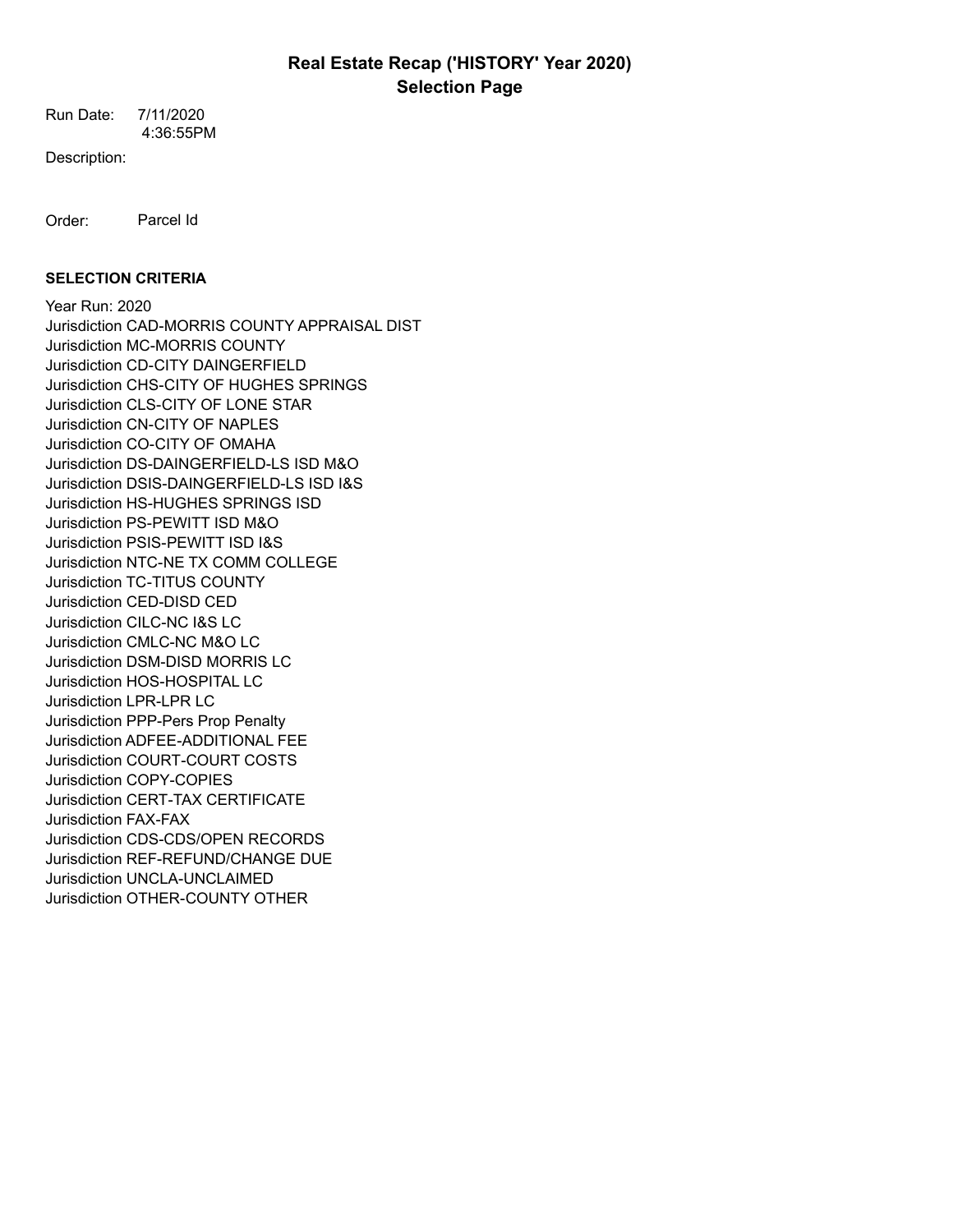**(CAD) - MORRIS COUNTY APPRAISAL DIST** 

| Land                                                          |                      | <b>Value</b>     | <b>Items</b> | <b>Exempt</b>                            |                                                                |           |               |
|---------------------------------------------------------------|----------------------|------------------|--------------|------------------------------------------|----------------------------------------------------------------|-----------|---------------|
|                                                               |                      |                  |              |                                          |                                                                |           |               |
| Land - Homesite                                               | $^{(+)}$             | 27,388,200       | 3,136        | 2,570                                    |                                                                |           |               |
| Land - Non Homesite                                           | $^{(+)}$             | 88,252,790       | 5,585        | 22,134,010                               |                                                                |           |               |
| Land - Productivity Market<br>Land - Income                   | $^{(+)}$<br>$^{(+)}$ | 258,412,860<br>0 | 2,418<br>0   | 1,560<br>0                               |                                                                |           |               |
| <b>Total Land Market Value</b>                                | $(=)$                | 374,053,850      | 11,139       |                                          | <b>Total Land Value:</b>                                       | $(+)$     | 374,053,850   |
| <b>Improvements</b>                                           |                      | Value            | <b>Items</b> | <b>Exempt</b>                            |                                                                |           |               |
| Improvements - Homesite                                       | $^{(+)}$             | 274,535,200      | 3,178        | 9,790                                    |                                                                |           |               |
| New Improvements - Homesite                                   | $^{(+)}$             | 2,699,440        | 39           | 0                                        |                                                                |           |               |
| Improvements - Non Homesite                                   | $^{(+)}$             | 219,096,130      | 3,571        | 69,746,420                               |                                                                |           |               |
| New Improvements - Non Homesite                               | $^{(+)}$             | 1,818,800        | 41           | 0                                        |                                                                |           |               |
| Improvements - Income                                         | $^{(+)}$             | 0                | 0            | 0                                        |                                                                |           |               |
| Total Improvement Value                                       | $(=)$                | 498,149,570      | 6,829        |                                          | <b>Total Imp Value:</b>                                        | $^{(+)}$  | 498,149,570   |
| Personal                                                      |                      | Value            | <b>Items</b> | <b>Exempt</b>                            |                                                                |           |               |
| Personal - Homesite                                           | $^{(+)}$             | 3,806,400        | 118          | 0                                        |                                                                |           |               |
| New Personal - Homesite                                       | $^{(+)}$             | 431,140          | 11           | 0                                        |                                                                |           |               |
| Personal - Non Homesite                                       | $^{(+)}$             | 21,700,086       | 806          | 1,606,166                                |                                                                |           |               |
| New Personal - Non Homesite                                   | $^{(+)}$             | 659,350          | 23           | 0                                        |                                                                |           |               |
| <b>Total Personal Value</b>                                   | $(=)$                | 26,596,976       | 958          |                                          | <b>Total Personal Value:</b>                                   | $(+)$     | 26,596,976    |
| Total Real Estate & Personal Mkt Value (=)                    |                      | 898,800,396      | 18,926       |                                          |                                                                |           |               |
| Minerals                                                      |                      | Value            | <b>Items</b> |                                          |                                                                |           |               |
| <b>Mineral Value</b>                                          | $^{(+)}$             | 392,260          | 16           |                                          |                                                                |           |               |
| Mineral Value - Real                                          | $^{(+)}$             | 74,934,180       | 63           |                                          |                                                                |           |               |
| Mineral Value - Personal                                      | $^{(+)}$             | 262,014,250      | 628          |                                          |                                                                |           |               |
| <b>Total Mineral Market Value</b>                             | $(=)$                | 337,340,690      | 707          |                                          | <b>Total Min Mkt Value:</b>                                    | $^{(+)}$  | 337,340,690   |
| <b>Total Market Value</b>                                     | $(=)$                | 1,236,141,086    |              |                                          | <b>Total Market Value:</b>                                     | $(=/+)$   | 1,236,141,086 |
| Ag/Timber *does not include protested                         |                      | Value            | <b>Items</b> |                                          |                                                                |           |               |
| Land Timber Gain                                              | $^{(+)}$             | 0                | 0            |                                          | <b>Land Timber Gain:</b>                                       | $(+)$     | 0             |
| <b>Productivity Market</b>                                    | $^{(+)}$             | 258,411,300      | 2,417        |                                          |                                                                |           |               |
| Land Ag 1D                                                    | $(-)$                | 0                | 0            |                                          |                                                                |           |               |
| Land Ag 1D1                                                   | $(-)$                | 7,149,640        | 1,505        |                                          |                                                                |           |               |
| Land Ag Tim                                                   | $(-)$                | 8,380,060        | 1,355        |                                          |                                                                |           |               |
| Productivity Loss: (=)                                        |                      | 242,881,600      | 2,418        |                                          | <b>Productivity Loss:</b>                                      | $(\cdot)$ | 242,881,600   |
| Losses                                                        |                      | Value            | <b>Items</b> |                                          |                                                                |           |               |
| Less Real Exempt Property                                     | $(-)$                | 93,510,926       |              | 642 (includes Prorated Exempt of 10,410) |                                                                |           |               |
| Less \$500 Inc. Real Personal                                 | $(\cdot)$            | 3,610            | 17           |                                          | <b>Total Market Taxable:</b>                                   | $(=)$     | 993,259,486   |
| Less Disaster Exemption                                       | $(\cdot)$            | 0                | $\Omega$     |                                          |                                                                |           |               |
| Less Real/Personal Abatements                                 | $(-)$                | 0                | 0            |                                          |                                                                |           |               |
| <b>Less Community Housing</b>                                 | $(-)$                | 0                | 0            |                                          |                                                                |           |               |
| Less Freeport                                                 | $(-)$                | 0                | 0            |                                          |                                                                |           |               |
| <b>Less Allocation</b>                                        | $(-)$                | 0                | 0            |                                          |                                                                |           |               |
| Less MultiUse                                                 | $(-)$                | 0                | 0            |                                          |                                                                |           |               |
| Less Goods In Transit (Real & Industrial)                     | $(-)$                | 0                | 0            |                                          |                                                                |           |               |
| Less Historical                                               | $(-)$                | 0                | 0            |                                          |                                                                |           |               |
| Less Solar/Wind Power                                         | $(-)$                | 0                | 0            |                                          | <b>Total Protested Value:</b>                                  |           | 0             |
| Less Vehicle Leased for Personal Use                          | $(-)$                | 0                | 0            |                                          | <b>Protested % of Total Market:</b>                            |           | 0.00%         |
| Less Real Protested Value                                     | $(-)$                | $\Omega$         | $\Omega$     |                                          |                                                                |           |               |
| Less 10% Cap Loss                                             | $(-)$                | 8,516,520        | 767          |                                          |                                                                |           |               |
| Less TCEQ/Pollution Control                                   | $(-)$                | 927,870          | 5            |                                          |                                                                |           |               |
| Less VLA Loss                                                 | $(-)$                | 0                | $\Omega$     |                                          |                                                                |           |               |
| Less Mineral Exempt Property<br>Less \$500 Inc. Mineral Owner | $(-)$<br>$(-)$       | 876,500<br>440   | 17<br>1      |                                          |                                                                |           |               |
| <b>Less Mineral Abatements</b>                                | $(-)$                | 0                | $\mathbf 0$  |                                          |                                                                |           |               |
| <b>Less Mineral Freeports</b>                                 | $(-)$                | 0                | 0            |                                          |                                                                |           |               |
| Less Interstate Commerce                                      | $(-)$                | 0                | $\Omega$     |                                          |                                                                |           |               |
| Less Foreign Trade                                            | $(-)$                | 0                | 0            |                                          |                                                                |           |               |
| Less Mineral Unknown                                          | $(-)$                | 0                | 0            |                                          | <b>Total Losses:</b>                                           | $(-)$     | 103,835,866   |
| Less Mineral Protested Value                                  | $(-)$                | 0                | $\Omega$     |                                          | <b>Total Appraised Value:</b>                                  | $(=/+)$   | 889,423,620   |
| Total Losses (includes Prod. Loss)                            | $(=)$                | 346,717,466      |              |                                          | <b>Total Exemptions*:</b><br>* See breakdown on following page | $(-)$     | 0             |
| <b>Total Appraised Value</b>                                  | $(=)$                | 889,423,620      |              |                                          |                                                                |           |               |
|                                                               |                      |                  |              |                                          | <b>Net Taxable Value:</b>                                      |           | 889,423,620   |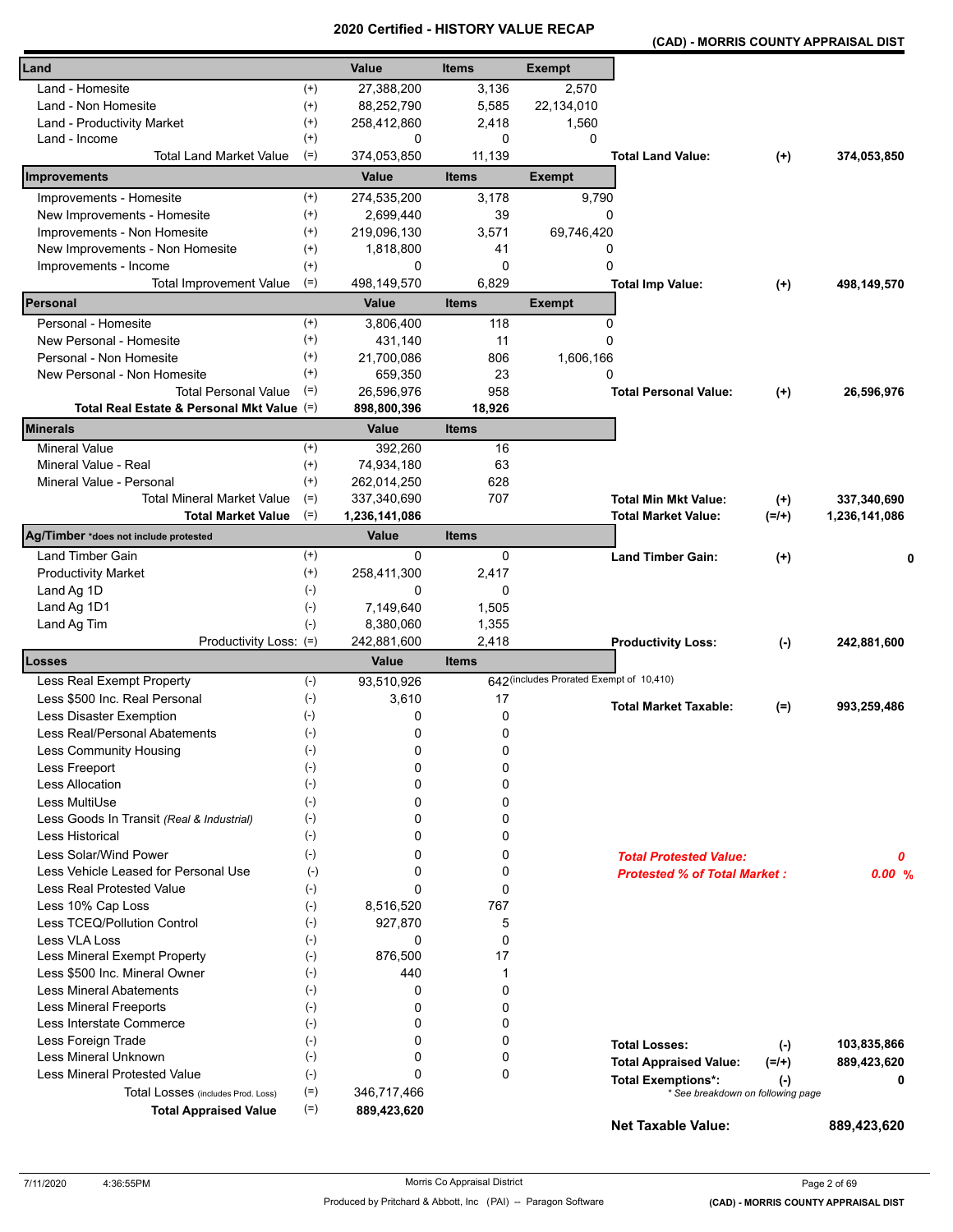**(CAD) - MORRIS COUNTY APPRAISAL DIST** 

| <b>Count of Homesteads</b>                           |       |             |     |                        |              |                |             |                                                                    |                                     |                              |                                         |                                                         |
|------------------------------------------------------|-------|-------------|-----|------------------------|--------------|----------------|-------------|--------------------------------------------------------------------|-------------------------------------|------------------------------|-----------------------------------------|---------------------------------------------------------|
| н                                                    | s     | F           | в   | D                      | W            | O              | DV          | <b>DV100</b>                                                       | <b>SS First Resp</b>                |                              | <b>SS Svc Member</b>                    |                                                         |
| 1,292                                                | 1,621 | $\mathbf 0$ | 146 | 0                      | $\mathbf{1}$ | 0              | 166         | 87                                                                 | 0                                   |                              | 0                                       |                                                         |
| <b>Owner and Parcel Counts</b>                       |       |             |     |                        |              |                |             |                                                                    |                                     |                              |                                         |                                                         |
| <b>Total Parcels*:</b>                               |       |             |     |                        |              |                |             | 12,446* Parcel count is figured by parcel per ownership sequences. |                                     |                              |                                         |                                                         |
| <b>Total Owners:</b>                                 |       |             |     | 7,638                  |              |                |             |                                                                    |                                     |                              |                                         |                                                         |
| <b>Ported Homestead/Charity Amounts</b>              |       |             |     |                        | <b>Value</b> |                |             | <b>Items</b>                                                       |                                     |                              |                                         |                                                         |
| DV Donated Home (Charity)                            |       |             |     | $^{(+)}$               |              |                | 0           |                                                                    | $\pmb{0}$                           |                              |                                         |                                                         |
| SS of a Service Member Ported Amount                 |       |             |     | $^{(+)}$               |              |                | 0           |                                                                    | 0                                   |                              |                                         |                                                         |
| SS of a First Responder Ported Amount                |       |             |     | $^{(+)}$               |              |                | 0           |                                                                    | 0                                   |                              |                                         |                                                         |
| SS of DV Donated Home Ported Amount                  |       |             |     | $^{(+)}$               |              |                | 0           |                                                                    | 0                                   |                              |                                         |                                                         |
| SS of 100% DV Ported Amount                          |       |             |     | $^{(+)}$               |              |                | $\mathbf 0$ |                                                                    | 0                                   |                              |                                         |                                                         |
| <b>Homestead Exemptions</b>                          |       |             |     |                        | Value        |                |             | <b>Items</b>                                                       |                                     |                              |                                         |                                                         |
| Homestead H,S                                        |       |             |     | $^{(+)}$               |              |                | 0           |                                                                    | 0                                   |                              |                                         |                                                         |
| Senior S                                             |       |             |     | $^{(+)}$               |              |                | 0           |                                                                    | $\mathbf 0$                         | H - Homestead<br>S - Over 65 |                                         | D - Disabled Only<br>W - Widow                          |
| Disabled B                                           |       |             |     | $^{(+)}$               |              |                | 0           |                                                                    | 0                                   | F - Disabled Widow           |                                         | O - Over 65 (No HS)                                     |
| DV 100%                                              |       |             |     | $^{(+)}$               |              |                | $\mathbf 0$ |                                                                    | 0                                   | B - Disabled                 |                                         | DV - Disabled Veteran                                   |
| Surviving Spouse of a Service Member                 |       |             |     | $^{(+)}$               |              |                | 0           |                                                                    | 0                                   |                              | DV100 (1, 2, 3) - 100% Disabled Veteran |                                                         |
| Survivng Spouse of a First Responder                 |       |             |     | $^{(+)}$               |              |                | 0           |                                                                    | 0                                   |                              |                                         | 4 (4B, 4H, 4S) - Surviving Spouse of a Service Member   |
|                                                      |       |             |     | Total Reimbursable (=) |              |                | 0           |                                                                    | 0                                   |                              |                                         | 5* (5B, 5H, 5S) - Surviving Spouse of a First Responder |
| Local Discount                                       |       |             |     | $^{(+)}$               |              |                | 0           |                                                                    | 0                                   |                              |                                         |                                                         |
| Disabled Veteran                                     |       |             |     | $^{(+)}$               |              |                | 0           |                                                                    | 0                                   |                              |                                         |                                                         |
| Optional 65                                          |       |             |     | $^{(+)}$               |              |                | $\mathbf 0$ |                                                                    | 0                                   |                              |                                         |                                                         |
| <b>Local Disabled</b>                                |       |             |     | $^{(+)}$               |              |                | 0           |                                                                    | 0                                   |                              |                                         |                                                         |
| State Homestead                                      |       |             |     | $^{(+)}$               |              |                | 0           |                                                                    | 0                                   |                              |                                         |                                                         |
| <b>Total Exemptions</b>                              |       |             |     | $(=)$                  |              |                |             |                                                                    | 0 (includes Ported/Charity Amounts) |                              |                                         |                                                         |
| <b>Special Certified Totals</b>                      |       |             |     |                        |              |                |             |                                                                    |                                     |                              |                                         |                                                         |
| <b>Exempt Value of First Time Absolute Exemption</b> |       |             |     |                        |              |                |             | \$878,920                                                          |                                     |                              |                                         |                                                         |
|                                                      |       |             |     |                        |              |                |             |                                                                    |                                     |                              |                                         |                                                         |
| <b>Exempt Value of First Time Partial Exemption</b>  |       |             |     |                        |              |                |             | \$0                                                                |                                     |                              |                                         |                                                         |
| <b>New AG/Timber</b>                                 |       |             |     |                        |              |                |             |                                                                    |                                     |                              |                                         |                                                         |
| Market                                               |       |             |     |                        |              |                |             | \$852,370                                                          |                                     |                              |                                         |                                                         |
| Taxable                                              |       |             |     |                        |              |                |             | \$52,010                                                           |                                     |                              |                                         |                                                         |
|                                                      |       |             |     |                        |              |                |             |                                                                    |                                     |                              |                                         |                                                         |
| Value Loss                                           |       |             |     |                        |              |                |             | \$800,360                                                          |                                     |                              |                                         |                                                         |
| New Improvement/Personal                             |       |             |     |                        |              |                |             |                                                                    |                                     |                              |                                         |                                                         |
| Market                                               |       |             |     |                        |              |                |             | \$5,608,730                                                        |                                     |                              |                                         |                                                         |
| Taxable                                              |       |             |     |                        |              |                |             | \$5,606,730                                                        |                                     |                              |                                         |                                                         |
| Average Values* (includes protested & exempt value)  |       |             |     |                        |              |                |             |                                                                    |                                     |                              |                                         |                                                         |
| Average Homestead Value A*                           |       |             |     |                        |              | <b>Parcels</b> |             |                                                                    |                                     |                              | Total Homestead Value A*                |                                                         |
| <b>Market</b>                                        |       | \$84,711    |     |                        |              |                | 1,617       |                                                                    |                                     | Market                       | \$136,978,950                           |                                                         |
| Taxable                                              |       | \$82,068    |     |                        |              |                |             |                                                                    |                                     | Taxable                      | \$132,907,410                           |                                                         |
| Average Homestead Value A* and E*                    |       |             |     |                        |              | <b>Parcels</b> |             |                                                                    |                                     |                              | Total Homestead Value A* and E*         |                                                         |
| Market                                               |       | \$93,445    |     |                        |              |                | 3,112       |                                                                    |                                     | <b>Market</b>                | \$290,801,140                           |                                                         |
|                                                      |       |             |     |                        |              |                |             |                                                                    |                                     | Taxable                      | \$283,435,140                           |                                                         |
| Taxable                                              |       | \$90,797    |     |                        |              |                |             |                                                                    |                                     |                              |                                         |                                                         |
| Average Homestead Value A* and E* and M1             |       |             |     |                        |              | <b>Parcels</b> |             |                                                                    |                                     |                              | Total Homestead Value A* and E* and M1  |                                                         |
| Market                                               |       | \$91,163    |     |                        |              |                | 3,239       |                                                                    |                                     | <b>Market</b>                | \$295,277,610                           |                                                         |
| Taxable                                              |       | \$88,613    |     |                        |              |                |             |                                                                    |                                     | Taxable                      | \$287,893,440                           |                                                         |
| Average Homestead Value M1                           |       |             |     |                        |              | <b>Parcels</b> |             |                                                                    |                                     |                              | <b>Total Homestead Value M1</b>         |                                                         |
|                                                      |       |             |     |                        |              |                |             |                                                                    |                                     | <b>Market</b>                | \$4,476,470                             |                                                         |
| <b>Market</b>                                        |       | \$35,247    |     |                        |              |                | 127         |                                                                    |                                     | Taxable                      | \$4,458,300                             |                                                         |
| <b>Taxable</b>                                       |       | \$35,104    |     |                        |              |                |             |                                                                    |                                     |                              |                                         |                                                         |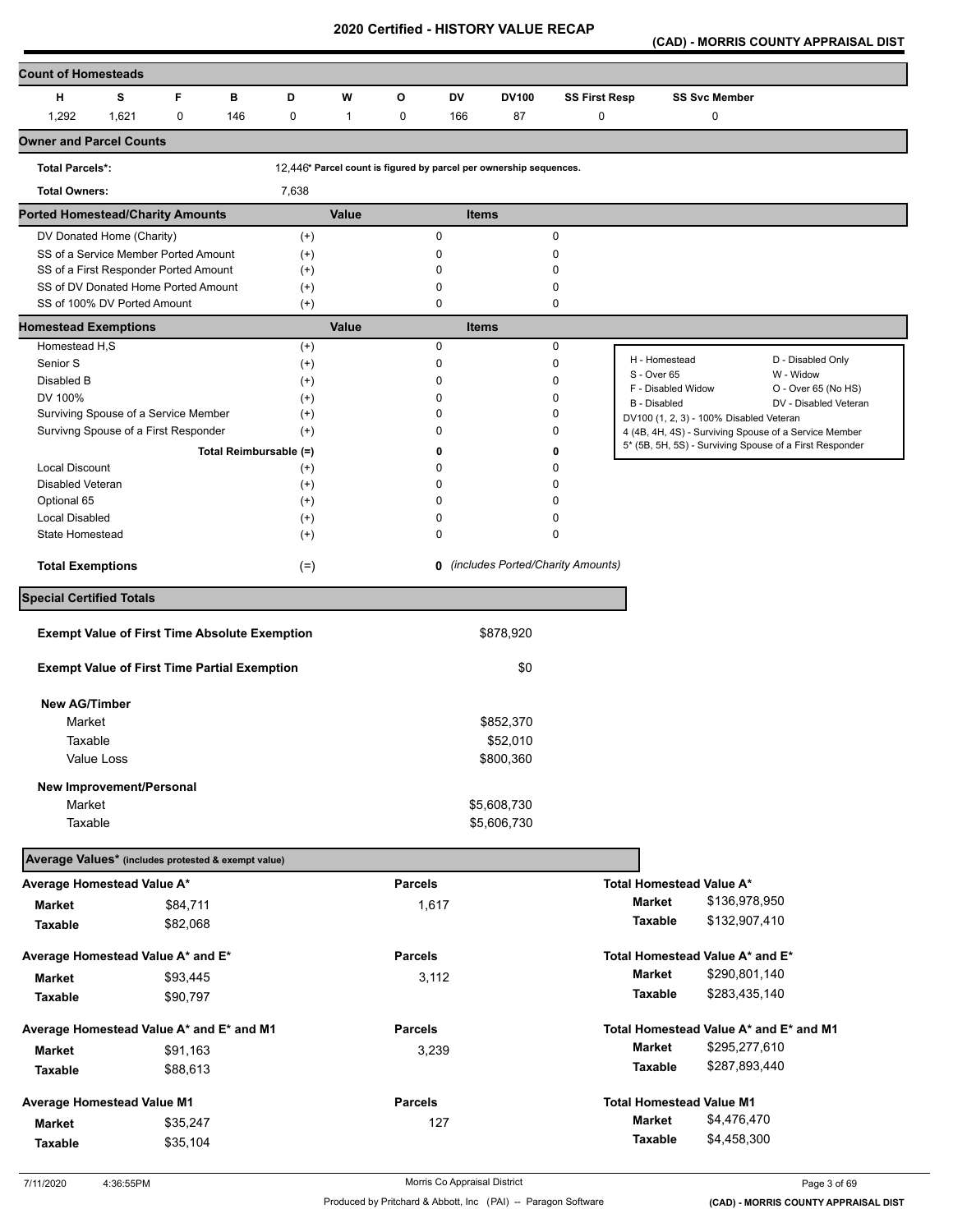| <b>Minerals</b>                                                  | Value          | <b>Items</b> |                                    |             |
|------------------------------------------------------------------|----------------|--------------|------------------------------------|-------------|
| Mineral_Value                                                    | 392,260        | 16           |                                    |             |
| Mineral Value - Real                                             | 74,934,180     | 63           |                                    |             |
| Mineral Value - Personal                                         | 262,014,250    | 628          | <b>Total Mineral Value:</b>        | 337,340,690 |
| <b>Mineral Loss</b>                                              | Value          | <b>Items</b> |                                    |             |
| Less Mineral Exempt Property                                     | 876,500        | 17           | <b>Total Mineral Exempt Value:</b> | 876,500     |
| Less \$500 Inc. Mineral Owner                                    | 440            | $\mathbf 1$  |                                    |             |
| <b>Less Mineral Abatements</b>                                   | 0              | $\mathbf 0$  |                                    |             |
| Less Mineral Freeports/Interstate Commerce                       | 0              | 0            |                                    |             |
| Less Mineral Unknown                                             | 0              | $\Omega$     |                                    |             |
| Less TCEQ/Pollution Control                                      | 927,870        | 5            |                                    |             |
| Less VLA                                                         | 0              | 0            |                                    |             |
| <b>Less Mineral Protested Value</b>                              | 0              | $\mathbf 0$  | <b>Taxload Mineral Total:</b>      | 336,464,190 |
| Land                                                             | Value          | <b>Items</b> |                                    |             |
| Land - Homesite                                                  | 27,388,200     | 3,136        |                                    |             |
| Land - Non Homesite                                              | 88,252,790     | 5,585        |                                    |             |
| Land - Productivity Market                                       | 258,412,860    | 2,418        |                                    |             |
| Land - Income                                                    | 0              | $\mathbf 0$  | <b>Total Land Value:</b>           | 374,053,850 |
| <b>Land Timber Gain</b>                                          | 0              | 0            |                                    |             |
| Improvements                                                     | Value          | <b>Items</b> |                                    |             |
| Improvements - Homesite                                          | 274,535,200    | 3,178        |                                    |             |
| New Improvements - Homesite                                      | 2,699,440      | 39           |                                    |             |
| Improvements - Non Homesite                                      | 219,096,130    | 3,571        |                                    |             |
| New Improvements - Non Homesite                                  | 1,818,800      | 41           |                                    |             |
| Improvements - Income                                            | $\mathbf 0$    | $\mathbf 0$  | <b>Total Improvement Value:</b>    | 498,149,570 |
| <b>Ag Loss</b>                                                   | Value          | <b>Items</b> |                                    |             |
| <b>Productivity Market</b>                                       | 258,412,860    | 2,418        |                                    |             |
| Land Ag 1D                                                       | 0              | 0            |                                    |             |
| Land Ag 1D1                                                      | 7,149,710      | 1,506        |                                    |             |
| Land Ag Tim                                                      | 8,380,060      | 8,380,060    | <b>Productivity Loss:</b>          | 242,881,600 |
| <b>Real Loss</b>                                                 | <b>Value</b>   |              |                                    |             |
| Land Homesite Exempt                                             | 2,570          |              |                                    |             |
| Land Non-Homesite Exempt                                         | 22,134,010     |              |                                    |             |
| <b>Productivity Market Exempt</b>                                | 1,560          |              |                                    |             |
| Income Land Exempt                                               | 0              |              |                                    |             |
| Improvement Homesite Exempt                                      | 9,790          |              |                                    |             |
| New Improvement Homesite Exempt                                  | 0              |              |                                    |             |
| Improvement Non-Homesite Exempt                                  | 69,746,420     |              |                                    |             |
| New Improvement Non-Homesite Exempt<br>Income Improvement Exempt | 0<br>0         |              |                                    | 91,894,350  |
|                                                                  |                |              | <b>Real Exempt Total:</b>          |             |
| Personal                                                         | Value          | <b>Items</b> | <b>Taxload Real Total:</b>         | 537,427,470 |
| Personal - Homesite                                              | 3,806,400      | 118          |                                    |             |
| New Personal - Homesite                                          | 431,140        | 11           |                                    |             |
| Personal - Non Homesite                                          | 21,700,086     | 806          |                                    |             |
| New Personal - Non Homesite                                      | 659,350        | 23           | <b>Total Personal Value:</b>       | 26,596,976  |
| <b>Personal Loss</b>                                             | Value          |              |                                    |             |
| Personal Homesite Exempt                                         | 0              |              |                                    |             |
| New Personal Homesite Exempt<br>Personal Non-Homesite Exempt     | 0<br>1,606,166 |              |                                    |             |
|                                                                  | 0              |              |                                    |             |
| New Personal Non-Homesite Exempt<br>Personal Under 500           | 3,610          |              | <b>Personal Exempt Total:</b>      | 1,606,166   |
|                                                                  |                |              |                                    |             |
|                                                                  |                |              | <b>Taxload Personal Total:</b>     | 24,990,810  |
|                                                                  |                |              |                                    |             |
|                                                                  |                |              | <b>Total Appraised:</b>            | 889,423,620 |
|                                                                  |                |              |                                    |             |
|                                                                  |                |              | <b>Taxroll Load Total:</b>         | 898,882,470 |
|                                                                  |                |              |                                    |             |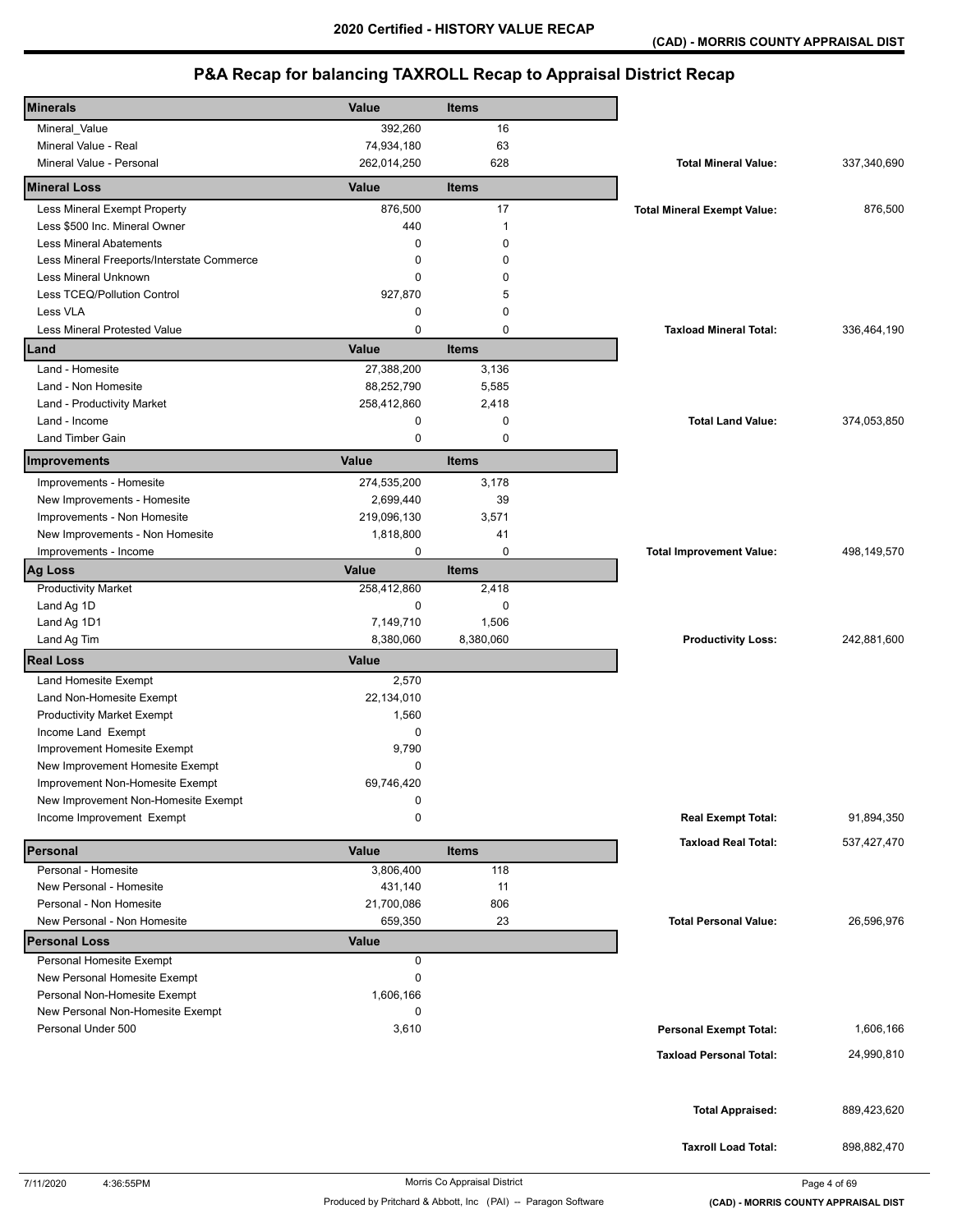### **(CAD) - MORRIS COUNTY APPRAISAL DIST**

|                  |                |              |            |            |                               | <b>Category Code Breakdown</b> |                     |              |                |                                    |                                    |
|------------------|----------------|--------------|------------|------------|-------------------------------|--------------------------------|---------------------|--------------|----------------|------------------------------------|------------------------------------|
| Cat<br>Code      | <b>Items</b>   | <b>Acres</b> | Land       | Ag/Timber  | Productivity<br><b>Market</b> | <b>Taxable</b><br>Land         | <b>Improvements</b> | Personal     | <b>Mineral</b> | <b>Total Mkt</b><br><b>Taxable</b> | <b>Total Net</b><br><b>Taxable</b> |
| A1               | 2,759          | 2,141.411    | 21,029,740 | 0          | 0                             | 21,029,740                     | 168,915,120         | $\pmb{0}$    | $\pmb{0}$      | 189,944,860                        | 185,681,820                        |
| A <sub>2</sub>   | 104            | 115.384      | 584,450    | 0          | 0                             | 584,450                        | 2,374,670           | 0            | 0              | 2,959,120                          | 2,947,880                          |
| A <sub>3</sub>   | 34             | 72.789       | 393,770    | 0          | 0                             | 393,770                        | 271,970             | $\pmb{0}$    | 0              | 665,740                            | 665,740                            |
| A*               | 2,897          | 2,329.584    | 22,007,960 | 0          | 0                             | 22,007,960                     | 171,561,760         | 0            | 0              | 193,569,720                        | 189,295,440                        |
| <b>B1</b>        | 9              | 8.840        | 92,460     | 0          | 0                             | 92,460                         | 1,905,450           | 0            | 0              | 1,997,910                          | 1,997,910                          |
| B <sub>2</sub>   | 30             | 18.010       | 128,320    | 0          | 0                             | 128,320                        | 1,555,590           | 0            | 0              | 1,683,910                          | 1,683,910                          |
| B*               | 39             | 26.850       | 220,780    | 0          | 0                             | 220,780                        | 3,461,040           | 0            | 0              | 3,681,820                          | 3,681,820                          |
| C <sub>1</sub>   | 1,262          | 1,504.091    | 7,236,850  | 0          | 0                             | 7,236,850                      | 632,890             | 0            | 0              | 7,869,740                          | 7,869,690                          |
| C <sub>3</sub>   | 6              | 10.581       | 43,630     | 0          | 0                             | 43,630                         | 0                   | 0            | 0              | 43,630                             | 43,630                             |
| C*               | 1,268          | 1,514.672    | 7,280,480  | 0          | 0                             | 7,280,480                      | 632,890             | 0            | 0              | 7,913,370                          | 7,913,320                          |
| D <sub>1</sub>   | 2,417          | 121,215.365  | 0          | 15,529,700 | 258,411,300                   | 15,529,700                     | $\pmb{0}$           | 0            | 0              | 15,529,700                         | 15,529,700                         |
| D <sub>2</sub>   | 660            | 0.000        | 0          | 0          | 0                             | 0                              | 16,553,310          | 0            | 0              | 16,553,310                         | 16,553,310                         |
| D*               | 3,077          | 121,215.365  | 0          | 15,529,700 | 258,411,300                   | 15,529,700                     | 16,553,310          | 0            | 0              | 32,083,010                         | 32,083,010                         |
| Ε                | 750            | 9,420.095    | 25,904,190 | $\pmb{0}$  | 0                             | 25,904,190                     | 9,266,750           | 0            | 0              | 35,170,940                         | 35,053,340                         |
| E1               | 2,420          | 7,967.527    | 24,012,580 | 0          | 0                             | 24,012,580                     | 174,437,700         | 57,700       | 0              | 198,507,980                        | 194,497,470                        |
| E <sub>2</sub>   | 339            | 913.530      | 2,944,340  | 0          | 0                             | 2,944,340                      | 9,399,250           | 67,870       | 0              | 12,411,460                         | 12,336,010                         |
| E <sub>3</sub>   | 106            | 448.859      | 1,314,380  | 0          | 0                             | 1,314,380                      | 788,480             | 0            | 0              | 2,102,860                          | 2,082,400                          |
| E*               | 3,615          | 18,750.011   | 54,175,490 | 0          | 0                             | 54,175,490                     | 193,892,180         | 125,570      | 0              | 248,193,240                        | 243,969,220                        |
| F <sub>1</sub>   | 417            | 557.227      | 4,765,400  | 0          | 0                             | 4,765,400                      | 40,756,230          | 6,000        | 0              | 45,527,630                         | 45,517,220                         |
| F <sub>1</sub>   | 417            | 557.227      | 4,765,400  | $\pmb{0}$  | $\pmb{0}$                     | 4,765,400                      | 40,756,230          | 6,000        | $\pmb{0}$      | 45,527,630                         | 45,517,220                         |
| F <sub>2</sub>   | 143            | 2,682.156    | 4,729,890  | 0          | 0                             | 4,729,890                      | 773,730             | $\mathbf 0$  | 74,934,180     | 80,437,800                         | 80,282,970                         |
| F <sub>2</sub>   | 143            | 2,682.156    | 4,729,890  | $\pmb{0}$  | $\pmb{0}$                     | 4,729,890                      | 773,730             | 0            | 74,934,180     | 80,437,800                         | 80,282,970                         |
| F*               | 560            | 3,239.383    | 9,495,290  | 0          | 0                             | 9,495,290                      | 41,529,960          |              |                |                                    |                                    |
|                  |                |              |            |            |                               |                                |                     | 6,000        | 74,934,180     | 125,965,430                        | 125,800,190                        |
| G <sub>1</sub>   | 16             | 0.000        | 0          | 0          | 0                             | $\mathbf 0$<br>0               | 0                   | 0            | 392,260        | 392,260                            | 392,260                            |
| G*               | 16             | 0.000        | 0          | 0          | 0                             |                                | 0                   | 0            | 392,260        | 392,260                            | 392,260                            |
| J1               | 11             | 4.350        | 20,340     | 0          | 0                             | 20,340                         | $\pmb{0}$           | 0            | 295,410        | 315,750                            | 20,340                             |
| J2               | 15             | 13.237       | 125,970    | 0          | 0                             | 125,970                        | 61,820              | 0            | 1,132,190      | 1,319,980                          | 1,319,980                          |
| J3               | 29             | 22.889       | 48,890     | 0          | 0                             | 48,890                         | 0                   | 0            | 22,315,100     | 22,363,990                         | 22,363,990                         |
| J3A              | $\overline{4}$ | 0.000        | 0          | 0          | 0                             | 0                              | 0                   | 0            | 38,310         | 38,310                             | 38,310                             |
| J4               | 20             | 0.907        | 16,610     | 0          | 0                             | 16,610                         | 250,010             | 0            | 2,280,700      | 2,547,320                          | 2,547,320                          |
| J5               | 26             | 36.420       | 109,910    | 0          | 0                             | 109,910                        | 0                   | 0            | 14,920,180     | 15,030,090                         | 15,030,090                         |
| J5A              | 1              | 0.000        | 0          | 0          | 0                             | 0                              | $\pmb{0}$           | $\pmb{0}$    | 200            | 200                                | 200                                |
| $\mathsf{J6}$    | 81             | 0.000        | 0          | 0          | 0                             | 0                              | $\pmb{0}$           | 0            | 22,764,690     | 22,764,690                         | 22,071,920                         |
| J6A              | 4              | 0.000        | 0          | 0          | 0                             | 0                              | $\pmb{0}$           | 0            | 316,650        | 316,650                            | 316,650                            |
| J7               | 4              | 0.000        | 0          | 0          | 0                             | 0                              | $\pmb{0}$           | 0            | 964,370        | 964,370                            | 964,370                            |
| J8               | $\mathbf{1}$   | 0.482        | 2,690      | 0          | 0                             | 2,690                          | $\pmb{0}$           | 0            | 0              | 2,690                              | 2,690                              |
| J*               | 196            | 78.285       | 324,410    | 0          | 0                             | 324,410                        | 311,830             | 0            | 65,027,800     | 65,664,040                         | 64,675,860                         |
| L1               | 464            | 0.000        | 0          | 0          | 0                             | $\pmb{0}$                      |                     | 0 14,932,830 | 0              | 14,932,830                         | 14,932,830                         |
| L1               | 464            | 0.000        | $\pmb{0}$  | $\pmb{0}$  | $\pmb{0}$                     | $\pmb{0}$                      | $\mathbf 0$         | 14,932,830   | $\pmb{0}$      | 14,932,830                         | 14,932,830                         |
| L <sub>2</sub> A | 31             | 0.000        | 0          | 0          | 0                             | $\mathbf 0$                    | $\pmb{0}$           | 0            | 5,363,830      | 5,363,830                          | 5,348,330                          |
| L2B              | 58             | 0.000        | 0          | 0          | 0                             | 0                              | 0                   | 0            | 54,356,320     | 54,356,320                         | 54,356,320                         |
| L <sub>2</sub> C | 41             | 0.000        | 0          | 0          | 0                             | 0                              | $\pmb{0}$           | 0            | 78,021,770     | 78,021,770                         | 78,021,770                         |
| L <sub>2</sub> D | 31             | 0.000        | 0          | 0          | 0                             | 0                              | $\pmb{0}$           | 0            | 2,550,620      | 2,550,620                          | 2,550,620                          |
| L <sub>2</sub> G | 62             | 0.000        | 0          | 0          | 0                             | 0                              | $\pmb{0}$           | 0            | 44,959,280     | 44,959,280                         | 44,350,710                         |
| L <sub>2</sub> H | 112            | 0.000        | 0          | 0          | 0                             | 0                              | $\pmb{0}$           | 0            | 1,288,230      | 1,288,230                          | 1,288,230                          |
| L <sub>2</sub> J | 35             | 0.000        | 0          | 0          | 0                             | 0                              | 0                   | 0            | 326,600        | 326,600                            | 326,600                            |
| L <sub>2</sub> K | $\mathbf{1}$   | 0.000        | 0          | 0          | 0                             | 0                              | 0                   | 0            | 2,262,400      | 2,262,400                          | 2,262,400                          |
| L2L              | 4              | 0.000        | 0          | 0          | 0                             | 0                              | $\pmb{0}$           | $\pmb{0}$    | 106,180        | 106,180                            | 106,180                            |
| L <sub>2</sub> M | 20             | 0.000        | 0          | 0          | 0                             | 0                              | $\pmb{0}$           | $\pmb{0}$    | 2,563,340      | 2,563,340                          | 2,563,340                          |
| L <sub>20</sub>  | 14             | 0.000        | 0          | 0          | 0                             | 0                              | $\pmb{0}$           | $\pmb{0}$    | 106,690        | 106,690                            | 106,690                            |
| L <sub>2</sub> P | 27             | 0.000        | 0          | 0          | 0                             | 0                              | 0                   | 0            | 2,431,790      | 2,431,790                          | 2,394,580                          |
| 7/11/2020        |                | 4:36:55PM    |            |            |                               | Morris Co Appraisal District   |                     |              |                | Page 5 of 69                       |                                    |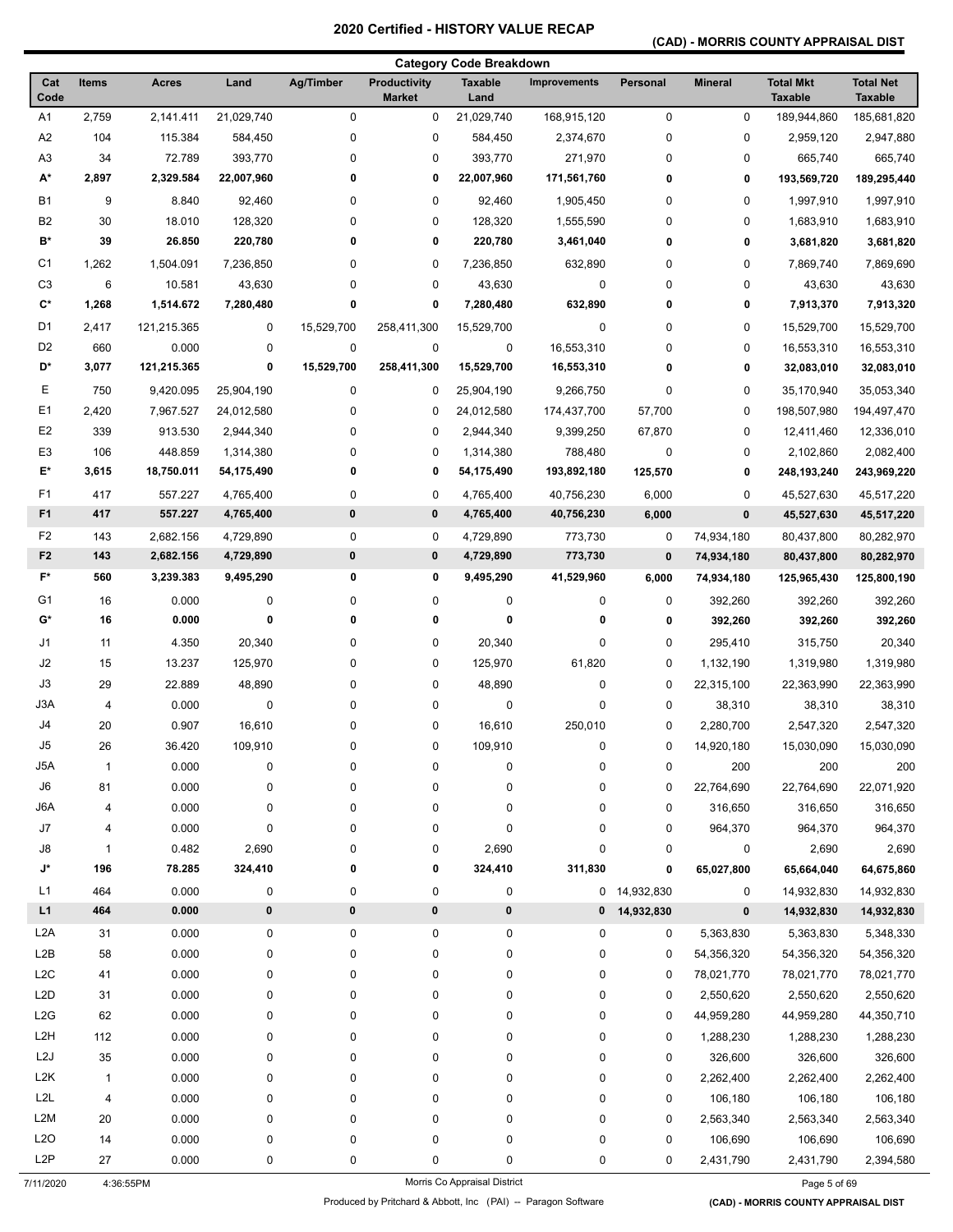### **(CAD) - MORRIS COUNTY APPRAISAL DIST**

|                  |                |              |             |            |                                      | <b>Category Code Breakdown</b> |                     |              |                |                                    |                                    |
|------------------|----------------|--------------|-------------|------------|--------------------------------------|--------------------------------|---------------------|--------------|----------------|------------------------------------|------------------------------------|
| Cat<br>Code      | <b>Items</b>   | <b>Acres</b> | Land        | Ag/Timber  | <b>Productivity</b><br><b>Market</b> | <b>Taxable</b><br>Land         | <b>Improvements</b> | Personal     | <b>Mineral</b> | <b>Total Mkt</b><br><b>Taxable</b> | <b>Total Net</b><br><b>Taxable</b> |
| L <sub>2</sub> Q | 28             | 0.000        | 0           | 0          | 0                                    | $\pmb{0}$                      | $\mathbf 0$         | $\mathbf 0$  | 2,648,900      | 2,648,900                          | 2,648,820                          |
| L2               | 464            | 0.000        | 0           | 0          | 0                                    | 0                              | 0                   | $\mathbf{0}$ | 196,985,950    | 196,985,950                        | 196,324,590                        |
| L*               | 928            | 0.000        | 0           | 0          | 0                                    | 0                              | 0                   | 14,932,830   | 196,985,950    | 211,918,780                        | 211,257,420                        |
| M <sub>1</sub>   | 418            | 0.000        | 0           | 0          | 0                                    | 0                              | 450,390             | 9,520,490    | 0              | 9,970,880                          | 9,952,710                          |
| M*               | 418            | 0.000        | 0           | 0          | 0                                    | 0                              | 450,390             | 9,520,490    | 0              | 9,970,880                          | 9,952,710                          |
| S <sub>1</sub>   | 5              | 0.000        | 0           | 0          | 0                                    | $\mathbf 0$                    | $\Omega$            | 402,370      | 0              | 402,370                            | 402,370                            |
| $\mathbf{S}^*$   | 5              | 0.000        | 0           | 0          | 0                                    | 0                              | 0                   | 402,370      | 0              | 402,370                            | 402,370                            |
| XB               | 22             | 0.000        | 0           | $\Omega$   | 0                                    | $\pmb{0}$                      | 0                   | 6,700        | 60             | 6,760                              | 0                                  |
| XC               | $\mathbf{1}$   | 0.000        | 0           | 0          | 0                                    | 0                              | 0                   | $\mathbf 0$  | 440            | 440                                | 0                                  |
| XG               | 15             | 2.463        | 18,950      | 0          | 0                                    | 18,950                         | 369,200             | 4,880        | 0              | 393,030                            | 0                                  |
| XN               | 30             | 0.000        | 0           | 0          | 0                                    | $\pmb{0}$                      | 0                   | 1,485,696    | 0              | 1,485,696                          | 0                                  |
| XU               | $\overline{2}$ | 0.000        | 0           | 0          | 0                                    | 0                              | 0                   | 73,320       | 0              | 73,320                             | 0                                  |
| XV               | 77             | 57.176       | 283,120     | 70         | 1,560                                | 283,190                        | 1,239,550           | 39,120       | 0              | 1,561,860                          | 0                                  |
| XV <sub>1</sub>  | 192            | 334.216      | 1,432,660   | 0          | 0                                    | 1,432,660                      | 26,478,600          | $\mathbf 0$  | 0              | 27,911,260                         | 0                                  |
| XV <sub>2</sub>  | 281            | 15,048.162   | 20,132,170  | 0          | 0                                    | 20,132,170                     | 39,726,790          | $\mathbf 0$  | 0              | 59,858,960                         | 0                                  |
| XV <sub>3</sub>  | 33             | 43.193       | 253,400     | 0          | 0                                    | 253,400                        | 584,290             | $\mathbf 0$  | 0              | 837,690                            | 0                                  |
| XV4              | 5              | 1.442        | 10,490      | 0          | 0                                    | 10,490                         | 1,332,000           | $\mathbf 0$  | 0              | 1,342,490                          | 0                                  |
| XV <sub>5</sub>  | 1              | 1.000        | 5,790       | 0          | 0                                    | 5,790                          | 25,780              | 0            | 0              | 31,570                             | 0                                  |
| $X^*$            | 659            | 15,487.652   | 22,136,580  | 70         | 1,560                                | 22,136,650                     | 69,756,210          | 1,609,716    | 500            | 93,503,076                         | 0                                  |
|                  | 13,678         | 162,641.803  | 115,640,990 | 15,529,770 | 258,412,860                          | 131,170,760                    | 498,149,570         | 26,596,976   | 337,340,690    | 993,257,996                        | 889,423,620                        |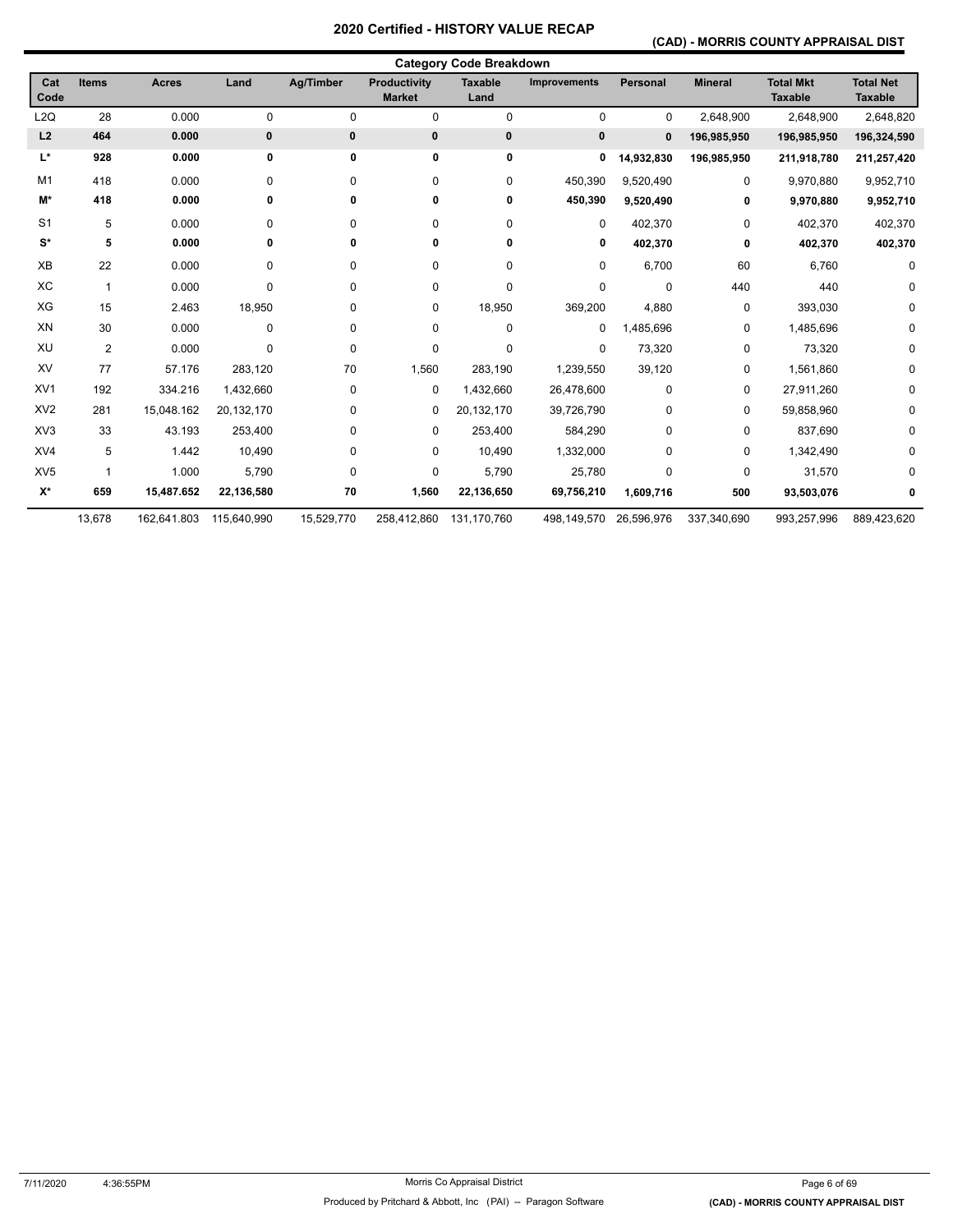|                                                                 |                    | uncu          | VN L         |                                          |                                     |           | (MC) - MORRIS COUNTY |
|-----------------------------------------------------------------|--------------------|---------------|--------------|------------------------------------------|-------------------------------------|-----------|----------------------|
| Land                                                            |                    | Value         | <b>Items</b> | <b>Exempt</b>                            |                                     |           |                      |
| Land - Homesite                                                 | $^{(+)}$           | 27,388,200    | 3,136        | 2,570                                    |                                     |           |                      |
| Land - Non Homesite                                             | $^{(+)}$           | 88,252,790    | 5,585        | 22,134,010                               |                                     |           |                      |
| Land - Productivity Market                                      | $(+)$              | 258,412,860   | 2,418        | 1,560                                    |                                     |           |                      |
| Land - Income                                                   | $^{(+)}$           | 0             | 0            | $\Omega$                                 |                                     |           |                      |
| Total Land Market Value                                         | $(=)$              | 374,053,850   | 11,139       |                                          | <b>Total Land Value:</b>            | $^{(+)}$  | 374,053,850          |
| Improvements                                                    |                    | Value         | <b>Items</b> | <b>Exempt</b>                            |                                     |           |                      |
| Improvements - Homesite                                         | $^{(+)}$           | 274,535,200   | 3,178        | 9,790                                    |                                     |           |                      |
| New Improvements - Homesite                                     | $^{(+)}$           | 2,699,440     | 39           | 0                                        |                                     |           |                      |
| Improvements - Non Homesite                                     | $^{(+)}$           | 219,096,130   | 3,571        | 69,746,420                               |                                     |           |                      |
| New Improvements - Non Homesite                                 | $(+)$              | 1,818,800     | 41           | 0                                        |                                     |           |                      |
| Improvements - Income                                           | $^{(+)}$           | 0             | 0            | 0                                        |                                     |           |                      |
| <b>Total Improvement Value</b>                                  | $(=)$              | 498,149,570   | 6,829        |                                          | <b>Total Imp Value:</b>             | $^{(+)}$  | 498,149,570          |
| Personal                                                        |                    | Value         | <b>Items</b> | <b>Exempt</b>                            |                                     |           |                      |
| Personal - Homesite                                             | $^{(+)}$           | 3,806,400     | 118          | 0                                        |                                     |           |                      |
| New Personal - Homesite                                         | $^{(+)}$           | 431,140       | 11           | 0                                        |                                     |           |                      |
| Personal - Non Homesite                                         | $(+)$              | 21,700,086    | 806          | 1,606,166                                |                                     |           |                      |
| New Personal - Non Homesite                                     | $^{(+)}$           | 659,350       | 23           | 0                                        |                                     |           |                      |
| <b>Total Personal Value</b>                                     | $(=)$              | 26,596,976    | 958          |                                          | <b>Total Personal Value:</b>        | $(+)$     | 26,596,976           |
| Total Real Estate & Personal Mkt Value (=)                      |                    | 898,800,396   | 18,926       |                                          |                                     |           |                      |
| <b>Minerals</b>                                                 |                    | Value         | <b>Items</b> |                                          |                                     |           |                      |
| <b>Mineral Value</b>                                            | $(+)$              | 392,260       | 16           |                                          |                                     |           |                      |
| Mineral Value - Real                                            | $^{(+)}$           | 74,934,180    | 63           |                                          |                                     |           |                      |
| Mineral Value - Personal                                        | $^{(+)}$           | 262,014,250   | 628          |                                          |                                     |           |                      |
| <b>Total Mineral Market Value</b>                               | $(=)$              | 337,340,690   | 707          |                                          | <b>Total Min Mkt Value:</b>         | $^{(+)}$  | 337,340,690          |
| <b>Total Market Value</b>                                       | $(=)$              | 1,236,141,086 |              |                                          | <b>Total Market Value:</b>          | $(=/+)$   | 1,236,141,086        |
| Ag/Timber *does not include protested                           |                    | Value         | <b>Items</b> |                                          |                                     |           |                      |
| Land Timber Gain                                                | $^{(+)}$           | 0             | 0            |                                          | <b>Land Timber Gain:</b>            | $(+)$     | 0                    |
| <b>Productivity Market</b>                                      | $^{(+)}$           | 258,411,300   | 2,417        |                                          |                                     |           |                      |
| Land Ag 1D                                                      | $(-)$              | 0             | 0            |                                          |                                     |           |                      |
| Land Ag 1D1                                                     | $(-)$              | 7,149,640     | 1,505        |                                          |                                     |           |                      |
| Land Ag Tim                                                     | $(-)$              | 8,380,060     | 1,355        |                                          |                                     |           |                      |
| Productivity Loss: (=)                                          |                    | 242,881,600   | 2,418        |                                          | <b>Productivity Loss:</b>           | $(\cdot)$ | 242,881,600          |
| Losses                                                          |                    | Value         | <b>Items</b> |                                          |                                     |           |                      |
| Less Real Exempt Property                                       | $(-)$              | 93,510,926    |              | 642 (includes Prorated Exempt of 10,410) |                                     |           |                      |
| Less \$500 Inc. Real Personal                                   | $(\text{-})$       | 3,610         | 17           |                                          |                                     |           |                      |
| Less Disaster Exemption<br>$(-)$                                |                    | 0             | 0            |                                          | <b>Total Market Taxable:</b>        | $(=)$     | 993,259,486          |
| Less Real/Personal Abatements                                   | $(\textnormal{-})$ | 0             | 0            |                                          |                                     |           |                      |
| Less Community Housing                                          | $(\textnormal{-})$ | 0             | 0            |                                          |                                     |           |                      |
| Less Freeport                                                   | $(-)$              | 0             | 0            |                                          |                                     |           |                      |
| <b>Less Allocation</b>                                          | $(-)$              | 0             | 0            |                                          |                                     |           |                      |
| Less MultiUse                                                   | $(-)$              | 0             | 0            |                                          |                                     |           |                      |
| Less Goods In Transit (Real & Industrial)                       | $(-)$              | 0             | 0            |                                          |                                     |           |                      |
| <b>Less Historical</b>                                          | $(-)$              | 0             | 0            |                                          |                                     |           |                      |
| Less Solar/Wind Power                                           | $(-)$              | 0             | 0            |                                          |                                     |           |                      |
| Less Vehicle Leased for Personal Use                            | $(-)$              | 0             | 0            |                                          | <b>Total Protested Value:</b>       |           | 0                    |
| Less Real Protested Value                                       |                    | $\Omega$      | 0            |                                          | <b>Protested % of Total Market:</b> |           | 0.00%                |
| Less 10% Cap Loss                                               | $(-)$              |               | 767          |                                          |                                     |           |                      |
| Less TCEQ/Pollution Control                                     | $(-)$              | 8,516,520     |              |                                          |                                     |           |                      |
|                                                                 | $(-)$              | 927,870       | 5            |                                          |                                     |           |                      |
| Less VLA Loss                                                   | $(-)$              | 0             | 0<br>17      |                                          |                                     |           |                      |
| Less Mineral Exempt Property                                    | $(-)$              | 876,500       |              |                                          |                                     |           |                      |
| Less \$500 Inc. Mineral Owner<br><b>Less Mineral Abatements</b> | $(-)$              | 440           | 1<br>0       |                                          |                                     |           |                      |
|                                                                 | $(-)$              | 0             |              |                                          |                                     |           |                      |
| <b>Less Mineral Freeports</b>                                   | $(-)$              | 0             | 0            |                                          |                                     |           |                      |
| Less Interstate Commerce                                        | $(-)$              | 0             | 0            |                                          |                                     |           |                      |
| Less Foreign Trade                                              | $(-)$              | 0             | 0            |                                          | <b>Total Losses:</b>                | $(-)$     | 103,835,866          |
| Less Mineral Unknown                                            | $(-)$              | 0             | 0            |                                          | <b>Total Appraised Value:</b>       | $(=/+)$   | 889,423,620          |
| <b>Less Mineral Protested Value</b>                             | $(-)$              | $\Omega$      | 0            |                                          | <b>Total Exemptions*:</b>           | $(-)$     | 25,249,620           |
| Total Losses (includes Prod. Loss)                              | $(=)$              | 346,717,466   |              |                                          | * See breakdown on following page   |           |                      |
| <b>Total Appraised Value</b>                                    | $(=)$              | 889,423,620   |              |                                          | <b>Net Taxable Value:</b>           |           | 864,174,000          |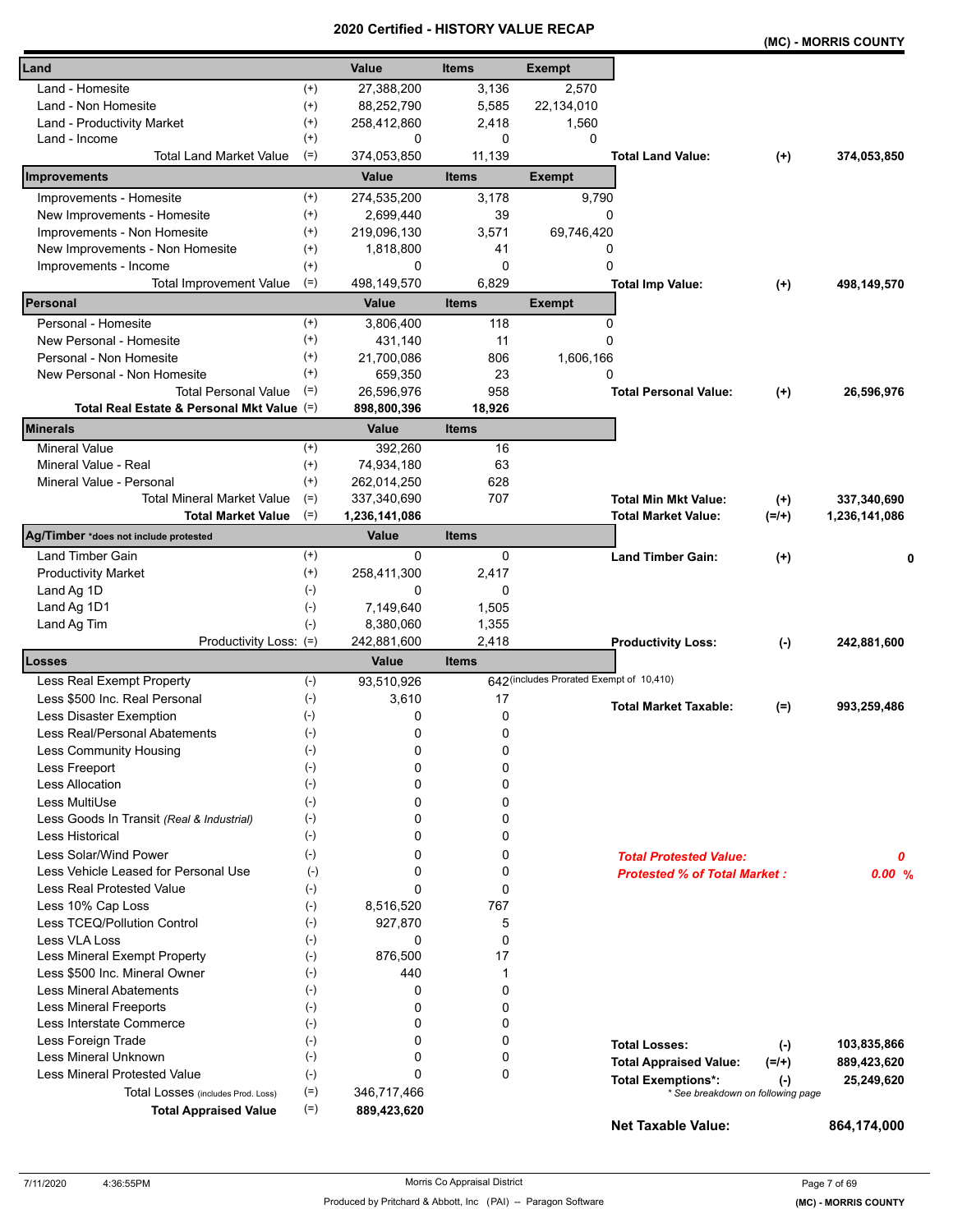**(MC) - MORRIS COUNTY** 

| <b>Count of Homesteads</b>                          |                                                                              |             |                        |                      |              |                |     |                                                                    |                      |                              |                                         |                                                                                                                  |
|-----------------------------------------------------|------------------------------------------------------------------------------|-------------|------------------------|----------------------|--------------|----------------|-----|--------------------------------------------------------------------|----------------------|------------------------------|-----------------------------------------|------------------------------------------------------------------------------------------------------------------|
| н                                                   | s                                                                            | F           | в                      | D                    | W            | O              | DV  | <b>DV100</b>                                                       | <b>SS First Resp</b> |                              | <b>SS Svc Member</b>                    |                                                                                                                  |
| 1,292                                               | 1,621                                                                        | $\mathbf 0$ | 146                    | 0                    | $\mathbf{1}$ | 0              | 166 | 87                                                                 | $\mathbf 0$          |                              | $\pmb{0}$                               |                                                                                                                  |
| <b>Owner and Parcel Counts</b>                      |                                                                              |             |                        |                      |              |                |     |                                                                    |                      |                              |                                         |                                                                                                                  |
| <b>Total Parcels*:</b>                              |                                                                              |             |                        |                      |              |                |     | 12,446* Parcel count is figured by parcel per ownership sequences. |                      |                              |                                         |                                                                                                                  |
| <b>Total Owners:</b>                                |                                                                              |             |                        | 7,638                |              |                |     |                                                                    |                      |                              |                                         |                                                                                                                  |
| <b>Ported Homestead/Charity Amounts</b>             |                                                                              |             |                        |                      | Value        |                |     | <b>Items</b>                                                       |                      |                              |                                         |                                                                                                                  |
|                                                     | DV Donated Home (Charity)                                                    |             |                        | $^{(+)}$             |              | 0              |     |                                                                    | 0                    |                              |                                         |                                                                                                                  |
|                                                     | SS of a Service Member Ported Amount                                         |             |                        | $^{(+)}$             |              | 0              |     |                                                                    | 0                    |                              |                                         |                                                                                                                  |
|                                                     | SS of a First Responder Ported Amount<br>SS of DV Donated Home Ported Amount |             |                        | $^{(+)}$<br>$^{(+)}$ |              | 0<br>0         |     |                                                                    | $\Omega$<br>0        |                              |                                         |                                                                                                                  |
|                                                     | SS of 100% DV Ported Amount                                                  |             |                        | $^{(+)}$             |              | 0              |     |                                                                    | 0                    |                              |                                         |                                                                                                                  |
| <b>Homestead Exemptions</b>                         |                                                                              |             |                        |                      | Value        |                |     | <b>Items</b>                                                       |                      |                              |                                         |                                                                                                                  |
| Homestead H,S                                       |                                                                              |             |                        | $^{(+)}$             |              | 0              |     |                                                                    | $\mathbf 0$          |                              |                                         |                                                                                                                  |
| Senior S                                            |                                                                              |             |                        | $^{(+)}$             |              | $\mathbf 0$    |     |                                                                    | 0                    | H - Homestead<br>S - Over 65 |                                         | D - Disabled Only<br>W - Widow                                                                                   |
| Disabled B                                          |                                                                              |             |                        | $^{(+)}$             |              | 0              |     |                                                                    | 0                    | F - Disabled Widow           |                                         | O - Over 65 (No HS)                                                                                              |
| DV 100%                                             |                                                                              |             |                        | $^{(+)}$             |              | 9,268,710      |     |                                                                    | 87                   | B - Disabled                 |                                         | DV - Disabled Veteran                                                                                            |
|                                                     | Surviving Spouse of a Service Member<br>Survivng Spouse of a First Responder |             |                        | $^{(+)}$             |              | 0<br>0         |     |                                                                    | 0<br>0               |                              | DV100 (1, 2, 3) - 100% Disabled Veteran |                                                                                                                  |
|                                                     |                                                                              |             |                        | $^{(+)}$             |              |                |     |                                                                    |                      |                              |                                         | 4 (4B, 4H, 4S) - Surviving Spouse of a Service Member<br>5* (5B, 5H, 5S) - Surviving Spouse of a First Responder |
| Local Discount                                      |                                                                              |             | Total Reimbursable (=) | $^{(+)}$             |              | 9,268,710<br>0 |     |                                                                    | 87<br>0              |                              |                                         |                                                                                                                  |
| Disabled Veteran                                    |                                                                              |             |                        | $^{(+)}$             |              | 1,478,280      |     | 145                                                                |                      |                              |                                         |                                                                                                                  |
| Optional 65                                         |                                                                              |             |                        | $^{(+)}$             |              | 14,502,630     |     | 1,624                                                              |                      |                              |                                         |                                                                                                                  |
| <b>Local Disabled</b>                               |                                                                              |             |                        | $^{(+)}$             |              | 0              |     |                                                                    | 0                    |                              |                                         |                                                                                                                  |
| State Homestead                                     |                                                                              |             |                        | $^{(+)}$             |              | 0              |     |                                                                    | 0                    |                              |                                         |                                                                                                                  |
| <b>Total Exemptions</b>                             |                                                                              |             |                        | $(=)$                |              |                |     | 25,249,620 (includes Ported/Charity Amounts)                       |                      |                              |                                         |                                                                                                                  |
| <b>Special Certified Totals</b>                     |                                                                              |             |                        |                      |              |                |     |                                                                    |                      |                              |                                         |                                                                                                                  |
|                                                     | <b>Exempt Value of First Time Absolute Exemption</b>                         |             |                        |                      |              |                |     | \$878,920                                                          |                      |                              |                                         |                                                                                                                  |
|                                                     | <b>Exempt Value of First Time Partial Exemption</b>                          |             |                        |                      |              |                |     | \$2,299,670                                                        |                      |                              |                                         |                                                                                                                  |
|                                                     |                                                                              |             |                        |                      |              |                |     |                                                                    |                      |                              |                                         |                                                                                                                  |
| <b>New AG/Timber</b>                                |                                                                              |             |                        |                      |              |                |     |                                                                    |                      |                              |                                         |                                                                                                                  |
| Market                                              |                                                                              |             |                        |                      |              |                |     | \$852,370                                                          |                      |                              |                                         |                                                                                                                  |
| Taxable                                             |                                                                              |             |                        |                      |              |                |     | \$52,010                                                           |                      |                              |                                         |                                                                                                                  |
|                                                     | Value Loss                                                                   |             |                        |                      |              |                |     | \$800,360                                                          |                      |                              |                                         |                                                                                                                  |
|                                                     | New Improvement/Personal                                                     |             |                        |                      |              |                |     |                                                                    |                      |                              |                                         |                                                                                                                  |
| Market                                              |                                                                              |             |                        |                      |              |                |     | \$5,608,730                                                        |                      |                              |                                         |                                                                                                                  |
| Taxable                                             |                                                                              |             |                        |                      |              |                |     | \$5,357,900                                                        |                      |                              |                                         |                                                                                                                  |
| Average Values* (includes protested & exempt value) |                                                                              |             |                        |                      |              |                |     |                                                                    |                      |                              |                                         |                                                                                                                  |
| Average Homestead Value A*                          |                                                                              |             |                        |                      |              | <b>Parcels</b> |     |                                                                    |                      |                              | Total Homestead Value A*                |                                                                                                                  |
| Market                                              |                                                                              | \$84,711    |                        |                      |              | 1,617          |     |                                                                    |                      | <b>Market</b>                | \$136,978,950                           |                                                                                                                  |
| Taxable                                             |                                                                              | \$82,068    |                        |                      |              |                |     |                                                                    |                      | <b>Taxable</b>               | \$122,840,260                           |                                                                                                                  |
| Average Homestead Value A* and E*                   |                                                                              |             |                        |                      |              | <b>Parcels</b> |     |                                                                    |                      |                              | Total Homestead Value A* and E*         |                                                                                                                  |
|                                                     |                                                                              |             |                        |                      |              |                |     |                                                                    |                      | <b>Market</b>                | \$290,801,140                           |                                                                                                                  |
| Market                                              |                                                                              | \$93,445    |                        |                      |              | 3,112          |     |                                                                    |                      |                              |                                         |                                                                                                                  |
| Taxable                                             |                                                                              | \$90,797    |                        |                      |              |                |     |                                                                    |                      | Taxable                      | \$259,661,680                           |                                                                                                                  |
| Average Homestead Value A* and E* and M1            |                                                                              |             |                        |                      |              | <b>Parcels</b> |     |                                                                    |                      |                              | Total Homestead Value A* and E* and M1  |                                                                                                                  |
| <b>Market</b>                                       |                                                                              | \$91,163    |                        |                      |              | 3,239          |     |                                                                    |                      | <b>Market</b>                | \$295,277,610                           |                                                                                                                  |
| Taxable                                             |                                                                              | \$88,613    |                        |                      |              |                |     |                                                                    |                      | Taxable                      | \$263,509,300                           |                                                                                                                  |
| <b>Average Homestead Value M1</b>                   |                                                                              |             |                        |                      |              | <b>Parcels</b> |     |                                                                    |                      |                              | <b>Total Homestead Value M1</b>         |                                                                                                                  |
| <b>Market</b>                                       |                                                                              | \$35,247    |                        |                      |              | 127            |     |                                                                    |                      | <b>Market</b>                | \$4,476,470                             |                                                                                                                  |
|                                                     |                                                                              |             |                        |                      |              |                |     |                                                                    |                      | <b>Taxable</b>               | \$3,847,620                             |                                                                                                                  |
| Taxable                                             |                                                                              | \$35,104    |                        |                      |              |                |     |                                                                    |                      |                              |                                         |                                                                                                                  |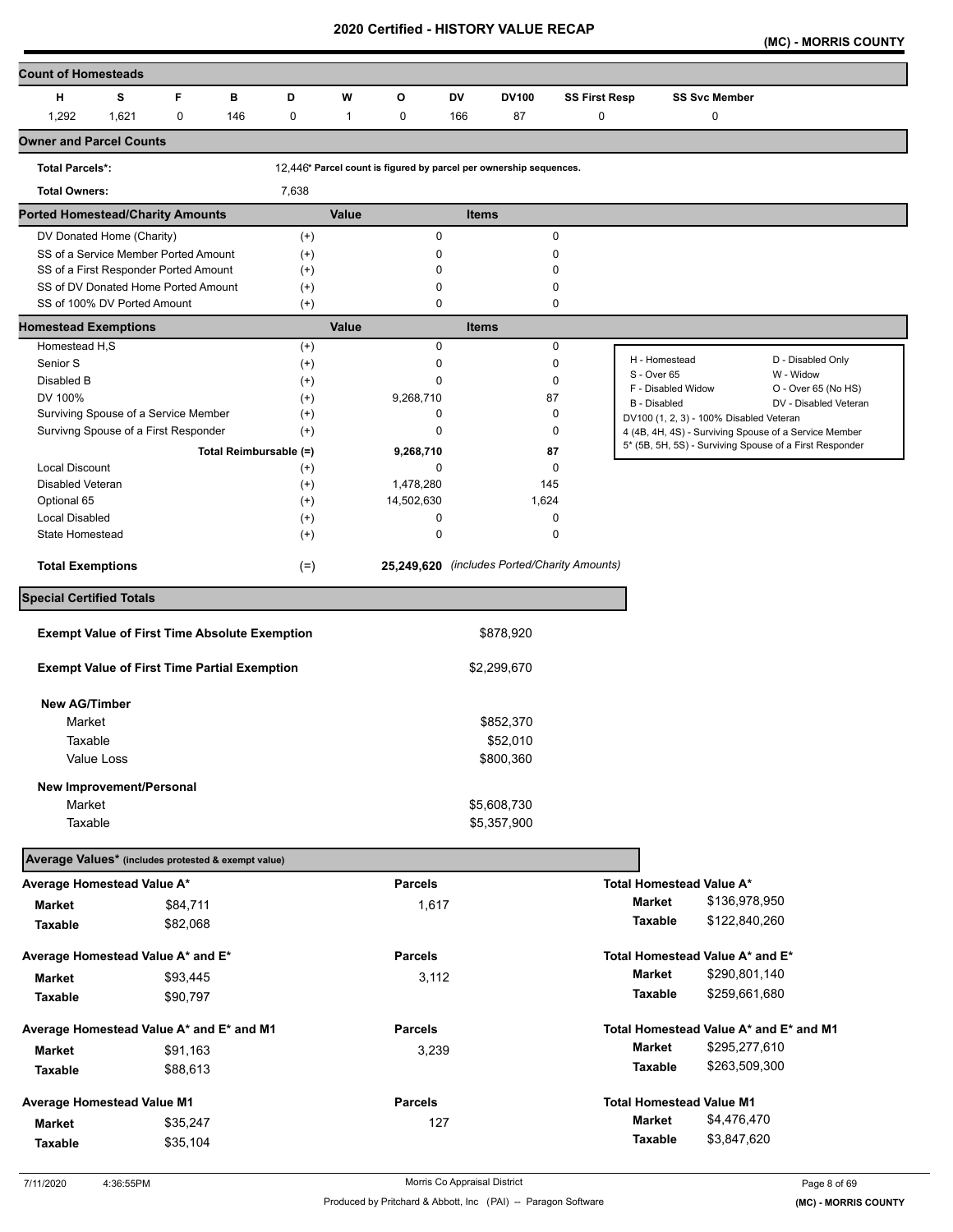| <b>Minerals</b>                            | Value        | <b>Items</b> |                                    |             |
|--------------------------------------------|--------------|--------------|------------------------------------|-------------|
| Mineral_Value                              | 392,260      | 16           |                                    |             |
| Mineral Value - Real                       | 74,934,180   | 63           |                                    |             |
| Mineral Value - Personal                   | 262,014,250  | 628          | <b>Total Mineral Value:</b>        | 337,340,690 |
| <b>Mineral Loss</b>                        | Value        | <b>Items</b> |                                    |             |
| Less Mineral Exempt Property               | 876,500      | 17           | <b>Total Mineral Exempt Value:</b> | 876,500     |
| Less \$500 Inc. Mineral Owner              | 440          | $\mathbf{1}$ |                                    |             |
| <b>Less Mineral Abatements</b>             | 0            | $\Omega$     |                                    |             |
| Less Mineral Freeports/Interstate Commerce | 0            | 0            |                                    |             |
| Less Mineral Unknown                       | 0            | 0            |                                    |             |
| Less TCEQ/Pollution Control                | 927,870      | 5            |                                    |             |
| Less VLA                                   | 0            | $\mathbf 0$  |                                    |             |
| <b>Less Mineral Protested Value</b>        | $\mathbf 0$  | $\mathbf 0$  | <b>Taxload Mineral Total:</b>      | 336,464,190 |
| Land                                       | Value        | <b>Items</b> |                                    |             |
| Land - Homesite                            | 27,388,200   | 3,136        |                                    |             |
| Land - Non Homesite                        | 88,252,790   | 5,585        |                                    |             |
| Land - Productivity Market                 | 258,412,860  | 2,418        |                                    |             |
| Land - Income                              | 0            | $\mathbf 0$  | <b>Total Land Value:</b>           | 374,053,850 |
| Land Timber Gain                           | 0            | $\mathbf 0$  |                                    |             |
| <b>Improvements</b>                        | Value        | <b>Items</b> |                                    |             |
|                                            |              |              |                                    |             |
| Improvements - Homesite                    | 274,535,200  | 3,178        |                                    |             |
| New Improvements - Homesite                | 2,699,440    | 39           |                                    |             |
| Improvements - Non Homesite                | 219,096,130  | 3,571        |                                    |             |
| New Improvements - Non Homesite            | 1,818,800    | 41           |                                    |             |
| Improvements - Income                      | 0            | 0            | <b>Total Improvement Value:</b>    | 498,149,570 |
| <b>Ag Loss</b>                             | Value        | <b>Items</b> |                                    |             |
| <b>Productivity Market</b>                 | 258,412,860  | 2,418        |                                    |             |
| Land Ag 1D                                 | 0            | 0            |                                    |             |
| Land Ag 1D1                                | 7,149,710    | 1,506        |                                    |             |
| Land Ag Tim                                | 8,380,060    | 8,380,060    | <b>Productivity Loss:</b>          | 242,881,600 |
| <b>Real Loss</b>                           | Value        |              |                                    |             |
| Land Homesite Exempt                       | 2,570        |              |                                    |             |
| Land Non-Homesite Exempt                   | 22,134,010   |              |                                    |             |
| <b>Productivity Market Exempt</b>          | 1,560        |              |                                    |             |
| Income Land Exempt                         | 0            |              |                                    |             |
| Improvement Homesite Exempt                | 9,790        |              |                                    |             |
| New Improvement Homesite Exempt            | 0            |              |                                    |             |
| Improvement Non-Homesite Exempt            | 69.746.420   |              |                                    |             |
| New Improvement Non-Homesite Exempt        | 0            |              |                                    |             |
| Income Improvement Exempt                  | 0            |              | <b>Real Exempt Total:</b>          | 91,894,350  |
|                                            |              |              | <b>Taxload Real Total:</b>         | 537,427,470 |
| Personal                                   | Value        | <b>Items</b> |                                    |             |
| Personal - Homesite                        | 3,806,400    | 118          |                                    |             |
| New Personal - Homesite                    | 431,140      | 11           |                                    |             |
| Personal - Non Homesite                    | 21,700,086   | 806          |                                    |             |
| New Personal - Non Homesite                | 659,350      | 23           | <b>Total Personal Value:</b>       | 26,596,976  |
| <b>Personal Loss</b>                       | <b>Value</b> |              |                                    |             |
| Personal Homesite Exempt                   | 0            |              |                                    |             |
| New Personal Homesite Exempt               | 0            |              |                                    |             |
| Personal Non-Homesite Exempt               | 1,606,166    |              |                                    |             |
| New Personal Non-Homesite Exempt           | 0            |              |                                    |             |
| Personal Under 500                         | 3,610        |              | <b>Personal Exempt Total:</b>      | 1,606,166   |
|                                            |              |              | <b>Taxload Personal Total:</b>     | 24,990,810  |
|                                            |              |              |                                    |             |
|                                            |              |              |                                    |             |
|                                            |              |              | <b>Total Appraised:</b>            | 889,423,620 |
|                                            |              |              |                                    |             |
|                                            |              |              | <b>Taxroll Load Total:</b>         | 898,882,470 |
|                                            |              |              |                                    |             |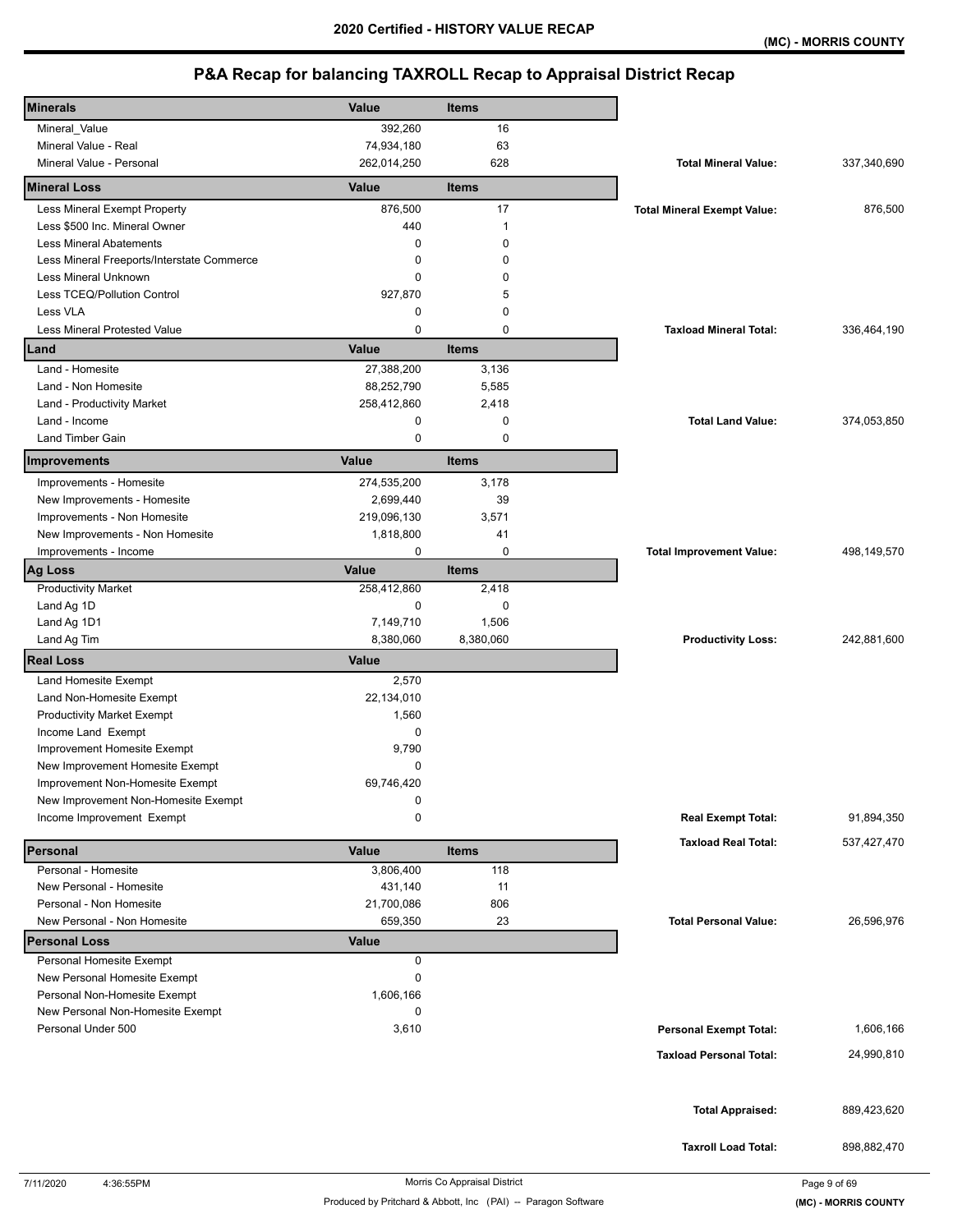## **(MC) - MORRIS COUNTY**

|                    |              |              |            |             |                                      | <b>Category Code Breakdown</b> |                     |              |                |                                    |                                    |
|--------------------|--------------|--------------|------------|-------------|--------------------------------------|--------------------------------|---------------------|--------------|----------------|------------------------------------|------------------------------------|
| Cat<br>Code        | <b>Items</b> | <b>Acres</b> | Land       | Ag/Timber   | <b>Productivity</b><br><b>Market</b> | <b>Taxable</b><br>Land         | <b>Improvements</b> | Personal     | <b>Mineral</b> | <b>Total Mkt</b><br><b>Taxable</b> | <b>Total Net</b><br><b>Taxable</b> |
| A1                 | 2,759        | 2,141.411    | 21,029,740 | 0           | 0                                    | 21,029,740                     | 168,915,120         | 0            | $\pmb{0}$      | 189,944,860                        | 175,740,460                        |
| A <sub>2</sub>     | 104          | 115.384      | 584,450    | 0           | 0                                    | 584,450                        | 2,374,670           | 0            | 0              | 2,959,120                          | 2,642,090                          |
| A3                 | 34           | 72.789       | 393,770    | 0           | 0                                    | 393,770                        | 271,970             | 0            | 0              | 665.740                            | 665,740                            |
| A*                 | 2,897        | 2,329.584    | 22,007,960 | 0           | 0                                    | 22,007,960                     | 171,561,760         | 0            | 0              | 193,569,720                        | 179,048,290                        |
| <b>B1</b>          | 9            | 8.840        | 92,460     | 0           | 0                                    | 92,460                         | 1,905,450           | 0            | 0              | 1,997,910                          | 1,997,910                          |
| B <sub>2</sub>     | 30           | 18.010       | 128,320    | 0           | $\mathbf 0$                          | 128,320                        | 1,555,590           | 0            | 0              | 1,683,910                          | 1,674,910                          |
| B*                 | 39           | 26.850       | 220,780    | 0           | 0                                    | 220,780                        | 3,461,040           | 0            | 0              | 3,681,820                          | 3,672,820                          |
| C <sub>1</sub>     | 1,262        | 1,504.091    | 7,236,850  | 0           | 0                                    | 7,236,850                      | 632,890             | 0            | 0              | 7,869,740                          | 7,833,690                          |
| C <sub>3</sub>     | 6            | 10.581       | 43,630     | 0           | 0                                    | 43,630                         | 0                   | 0            | 0              | 43,630                             | 43,630                             |
| $C^*$              | 1,268        | 1,514.672    | 7,280,480  | 0           | 0                                    | 7,280,480                      | 632,890             | 0            | 0              | 7,913,370                          | 7,877,320                          |
| D <sub>1</sub>     | 2,417        | 121,215.365  | 0          | 15,529,700  | 258,411,300                          | 15,529,700                     | 0                   | 0            | 0              | 15,529,700                         | 15,465,500                         |
| D <sub>2</sub>     | 660          | 0.000        | 0          | 0           | 0                                    | 0                              | 16,553,310          | 0            | 0              | 16,553,310                         | 16,525,070                         |
| D*                 | 3,077        | 121,215.365  | 0          | 15,529,700  | 258,411,300                          | 15,529,700                     | 16,553,310          | 0            | 0              | 32,083,010                         | 31,990,570                         |
| Е                  | 750          | 9,420.095    | 25,904,190 | 0           | 0                                    | 25,904,190                     | 9,266,750           | $\mathbf 0$  | 0              | 35,170,940                         | 33,863,670                         |
| E <sub>1</sub>     | 2,420        | 7,967.527    | 24,012,580 | 0           | 0                                    | 24,012,580                     | 174,437,700         | 57,700       | 0              | 198,507,980                        | 183,096,710                        |
| E <sub>2</sub>     | 339          | 913.530      | 2,944,340  | 0           | 0                                    | 2,944,340                      | 9,399,250           | 67,870       | 0              | 12,411,460                         | 10,740,380                         |
| E3                 | 106          | 448.859      | 1,314,380  | 0           | 0                                    | 1,314,380                      | 788,480             | $\mathbf 0$  | 0              | 2,102,860                          | 2,070,400                          |
| E*                 | 3,615        | 18,750.011   | 54,175,490 | 0           | 0                                    | 54,175,490                     | 193,892,180         | 125,570      | 0              | 248, 193, 240                      | 229,771,160                        |
| F1                 | 417          | 557.227      | 4,765,400  | 0           | 0                                    | 4,765,400                      | 40,756,230          | 6,000        | 0              | 45,527,630                         | 45,505,220                         |
| F <sub>1</sub>     | 417          | 557.227      | 4,765,400  | 0           | 0                                    | 4,765,400                      | 40,756,230          | 6,000        | $\pmb{0}$      | 45,527,630                         | 45,505,220                         |
| F <sub>2</sub>     | 143          | 2,682.156    | 4,729,890  | 0           | 0                                    | 4,729,890                      | 773,730             | 0            | 74,934,180     | 80,437,800                         | 80,282,970                         |
| F <sub>2</sub>     | 143          | 2,682.156    | 4,729,890  | $\pmb{0}$   | 0                                    | 4,729,890                      | 773,730             | $\bf{0}$     | 74,934,180     | 80,437,800                         | 80,282,970                         |
| $F^*$              | 560          | 3,239.383    | 9,495,290  | 0           | 0                                    | 9,495,290                      | 41,529,960          | 6,000        | 74,934,180     | 125,965,430                        | 125,788,190                        |
| G1                 | 16           | 0.000        | 0          | 0           | 0                                    | 0                              | 0                   | 0            | 392,260        | 392,260                            | 392,260                            |
| G*                 | 16           | 0.000        | 0          | 0           | 0                                    | 0                              | 0                   | 0            | 392,260        | 392,260                            | 392,260                            |
| J1                 | 11           | 4.350        | 20,340     | 0           | 0                                    | 20,340                         | $\mathbf 0$         | 0            | 295,410        | 315,750                            | 20,340                             |
| J2                 | 15           | 13.237       | 125,970    | 0           | 0                                    | 125,970                        | 61,820              | $\mathbf 0$  | 1,132,190      | 1,319,980                          | 1,319,980                          |
| J3                 | 29           | 22.889       | 48,890     | 0           | 0                                    | 48,890                         | 0                   | 0            | 22,315,100     | 22,363,990                         | 22,363,990                         |
| J3A                | 4            | 0.000        | 0          | 0           | 0                                    | 0                              | 0                   | 0            | 38,310         | 38,310                             | 38,310                             |
| J4                 | 20           | 0.907        | 16,610     | 0           | 0                                    | 16,610                         | 250,010             | 0            | 2,280,700      | 2,547,320                          | 2,547,320                          |
| J5                 | 26           | 36.420       | 109,910    | 0           | 0                                    | 109,910                        | 0                   | 0            | 14,920,180     | 15,030,090                         | 15,030,090                         |
| J5A                | $\mathbf{1}$ | 0.000        | 0          | $\mathsf 0$ | 0                                    | 0                              | 0                   | $\pmb{0}$    | 200            | 200                                | 200                                |
| ${\sf J6}$         | 81           | 0.000        | 0          | 0           | 0                                    | 0                              | 0                   | 0            | 22,764,690     | 22,764,690                         | 22,071,920                         |
| J6A                | 4            | 0.000        | 0          | 0           | 0                                    | 0                              | 0                   | 0            | 316,650        | 316,650                            | 316,650                            |
| J7                 | 4            | 0.000        | 0          | 0           | 0                                    | 0                              | 0                   | 0            | 964,370        | 964,370                            | 964,370                            |
| J8                 | $\mathbf{1}$ | 0.482        | 2,690      | 0           | 0                                    | 2,690                          | 0                   | 0            | 0              | 2,690                              | 2,690                              |
| $\mathsf{J}^\star$ | 196          | 78.285       | 324,410    | 0           | 0                                    | 324,410                        | 311,830             | 0            | 65,027,800     | 65,664,040                         | 64,675,860                         |
| L1                 | 464          | 0.000        | 0          | 0           | 0                                    | 0                              |                     | 0 14,932,830 | 0              | 14,932,830                         | 14,932,830                         |
| L1                 | 464          | 0.000        | 0          | 0           | 0                                    | 0                              | 0                   | 14,932,830   | 0              | 14,932,830                         | 14,932,830                         |
| L <sub>2</sub> A   | 31           | 0.000        | 0          | 0           | 0                                    | 0                              | 0                   | 0            | 5,363,830      | 5,363,830                          | 5,348,330                          |
| L2B                | 58           | 0.000        | 0          | 0           | 0                                    | 0                              | 0                   | 0            | 54,356,320     | 54,356,320                         | 54,356,320                         |
| L <sub>2</sub> C   | 41           | 0.000        | 0          | 0           | 0                                    | 0                              | 0                   | 0            | 78,021,770     | 78,021,770                         | 78,021,770                         |
| L <sub>2</sub> D   | 31           | 0.000        | 0          | 0           | 0                                    | 0                              | 0                   | 0            | 2,550,620      | 2,550,620                          | 2,550,620                          |
| L2G                | 62           | 0.000        | 0          | 0           | 0                                    | 0                              | 0                   | 0            | 44,959,280     | 44,959,280                         | 44,350,710                         |
| L <sub>2</sub> H   | 112          | 0.000        | 0          | 0           | 0                                    | 0                              | 0                   | 0            | 1,288,230      | 1,288,230                          | 1,288,230                          |
| L <sub>2</sub> J   | 35           | 0.000        | 0          | 0           | 0                                    | 0                              | 0                   | 0            | 326,600        | 326,600                            | 326,600                            |
| L <sub>2</sub> K   | $\mathbf{1}$ | 0.000        | 0          | 0           | 0                                    | 0                              | 0                   | 0            | 2,262,400      | 2,262,400                          | 2,262,400                          |
| L <sub>2</sub> L   | 4            | 0.000        | 0          | 0           | 0                                    | 0                              | 0                   | 0            | 106,180        | 106,180                            | 106,180                            |
| L <sub>2</sub> M   | 20           | 0.000        | 0          | 0           | 0                                    | 0                              | 0                   | 0            | 2,563,340      | 2,563,340                          | 2,563,340                          |
| L <sub>20</sub>    | 14           | 0.000        | 0          | 0           | 0                                    | 0                              | 0                   | $\pmb{0}$    | 106,690        | 106,690                            | 106,690                            |
| L <sub>2</sub> P   | 27           | 0.000        | 0          | 0           | 0                                    | 0                              | 0                   | 0            | 2,431,790      | 2,431,790                          | 2,394,580                          |
|                    |              |              |            |             |                                      |                                |                     |              |                |                                    |                                    |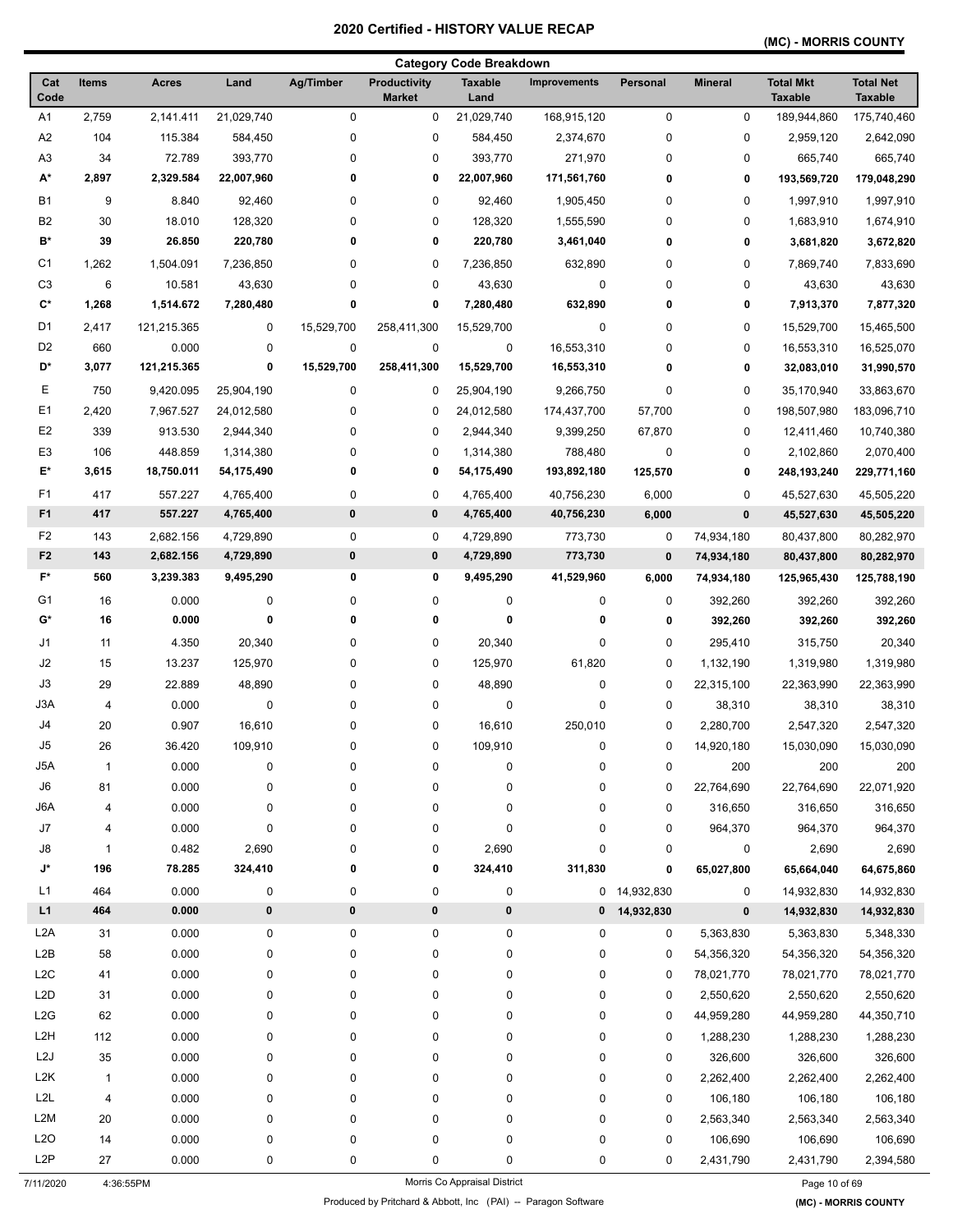## **(MC) - MORRIS COUNTY**

|                 |                |              |             |            |                               | <b>Category Code Breakdown</b> |              |             |                |                                    |                                    |
|-----------------|----------------|--------------|-------------|------------|-------------------------------|--------------------------------|--------------|-------------|----------------|------------------------------------|------------------------------------|
| Cat<br>Code     | <b>Items</b>   | <b>Acres</b> | Land        | Ag/Timber  | Productivity<br><b>Market</b> | <b>Taxable</b><br>Land         | Improvements | Personal    | <b>Mineral</b> | <b>Total Mkt</b><br><b>Taxable</b> | <b>Total Net</b><br><b>Taxable</b> |
| L <sub>2Q</sub> | 28             | 0.000        | 0           | 0          | 0                             | 0                              | 0            | 0           | 2,648,900      | 2,648,900                          | 2,648,820                          |
| L2              | 464            | 0.000        | 0           | 0          | $\bf{0}$                      | 0                              | 0            | $\mathbf 0$ | 196,985,950    | 196,985,950                        | 196,324,590                        |
| L*              | 928            | 0.000        | 0           | 0          | 0                             | 0                              | 0            | 14,932,830  | 196,985,950    | 211,918,780                        | 211,257,420                        |
| M1              | 418            | 0.000        | 0           | 0          | 0                             | 0                              | 450,390      | 9,520,490   | 0              | 9,970,880                          | 9,297,740                          |
| M*              | 418            | 0.000        | 0           | 0          | 0                             | 0                              | 450,390      | 9,520,490   | 0              | 9,970,880                          | 9,297,740                          |
| S <sub>1</sub>  | 5              | 0.000        | 0           | 0          | 0                             | 0                              | $\mathbf 0$  | 402,370     | 0              | 402,370                            | 402,370                            |
| $S^*$           | 5              | 0.000        | 0           | 0          | 0                             | 0                              | 0            | 402,370     | 0              | 402,370                            | 402,370                            |
| XB              | 22             | 0.000        | 0           | 0          | 0                             | 0                              | 0            | 6,700       | 60             | 6,760                              | 0                                  |
| XC              | $\mathbf{1}$   | 0.000        | 0           | 0          | 0                             | 0                              | 0            | $\mathbf 0$ | 440            | 440                                | 0                                  |
| XG              | 15             | 2.463        | 18,950      | 0          | 0                             | 18,950                         | 369,200      | 4,880       | 0              | 393,030                            | 0                                  |
| XN              | 30             | 0.000        | $\mathbf 0$ | 0          | 0                             | 0                              | 0            | 1,485,696   | 0              | 1,485,696                          | 0                                  |
| XU              | $\overline{2}$ | 0.000        | 0           | 0          | 0                             | 0                              | $\Omega$     | 73,320      | 0              | 73,320                             | 0                                  |
| XV              | 77             | 57.176       | 283,120     | 70         | 1,560                         | 283,190                        | 1,239,550    | 39,120      | 0              | 1,561,860                          | 0                                  |
| XV <sub>1</sub> | 192            | 334.216      | 1,432,660   | 0          | $\mathbf 0$                   | 1,432,660                      | 26,478,600   | $\mathbf 0$ | 0              | 27,911,260                         | 0                                  |
| XV <sub>2</sub> | 281            | 15,048.162   | 20,132,170  | 0          | 0                             | 20,132,170                     | 39,726,790   | 0           | 0              | 59,858,960                         | 0                                  |
| XV <sub>3</sub> | 33             | 43.193       | 253,400     | 0          | 0                             | 253,400                        | 584,290      | 0           | 0              | 837,690                            | 0                                  |
| XV4             | 5              | 1.442        | 10,490      | 0          | 0                             | 10,490                         | 1,332,000    | 0           | 0              | 1,342,490                          | 0                                  |
| XV <sub>5</sub> | $\mathbf 1$    | 1.000        | 5,790       | 0          | 0                             | 5,790                          | 25,780       | 0           | 0              | 31,570                             | 0                                  |
| $X^*$           | 659            | 15,487.652   | 22,136,580  | 70         | 1,560                         | 22,136,650                     | 69,756,210   | 1,609,716   | 500            | 93,503,076                         | 0                                  |
|                 | 13,678         | 162,641.803  | 115,640,990 | 15,529,770 | 258,412,860                   | 131,170,760                    | 498,149,570  | 26,596,976  | 337,340,690    | 993,257,996                        | 864,174,000                        |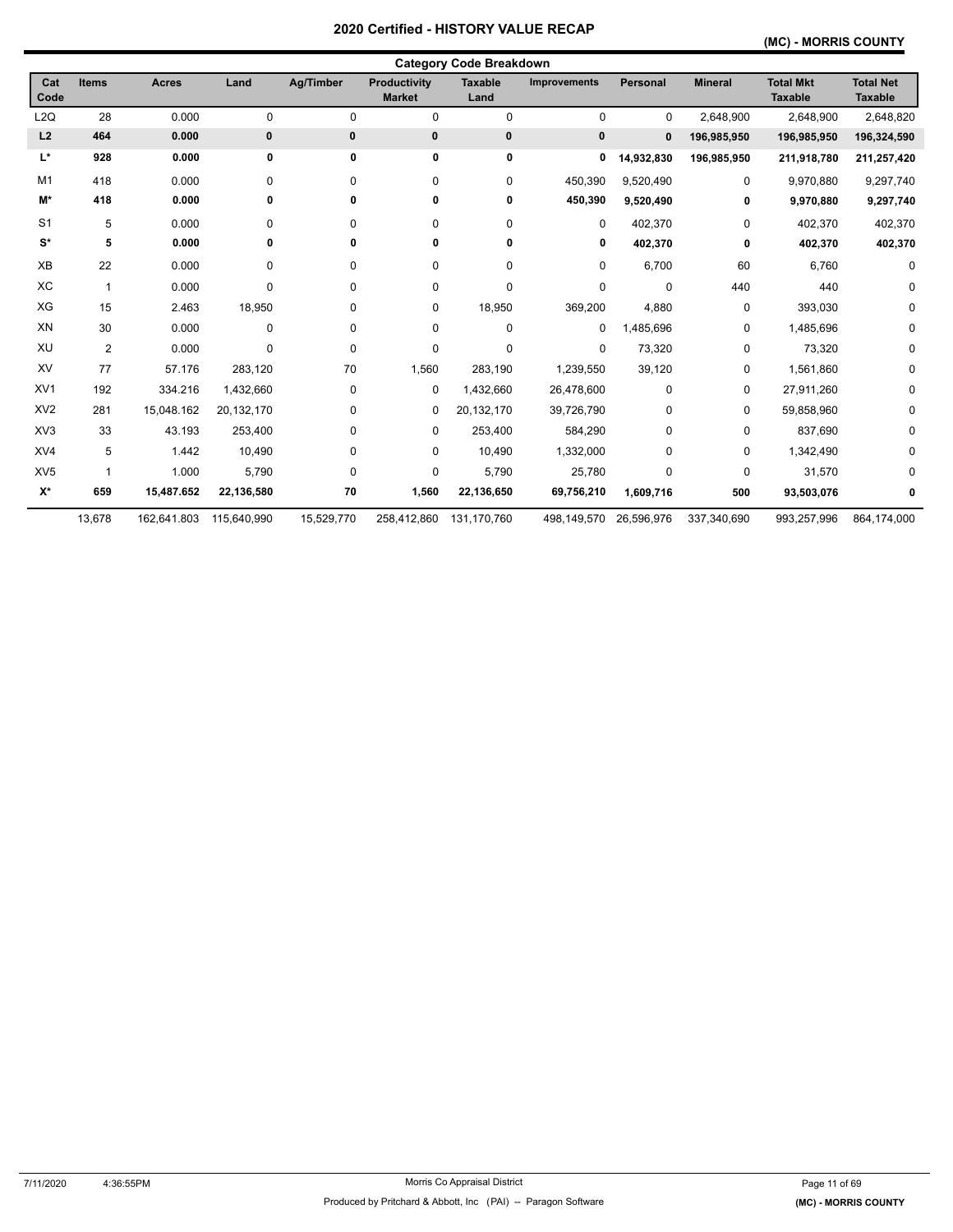|                                            |                    |                         | Geruned - HISTORT VALUE REGAR |                                          |                                     |                                   | (CD) - CITY DAINGERFIELD |
|--------------------------------------------|--------------------|-------------------------|-------------------------------|------------------------------------------|-------------------------------------|-----------------------------------|--------------------------|
| Land                                       |                    | Value                   | <b>Items</b>                  | <b>Exempt</b>                            |                                     |                                   |                          |
| Land - Homesite                            | $^{(+)}$           | 2,623,160               | 530                           | 0                                        |                                     |                                   |                          |
| Land - Non Homesite                        | $^{(+)}$           | 6,479,290               | 961                           | 1,300,660                                |                                     |                                   |                          |
| Land - Productivity Market                 | $^{(+)}$           | 481,640                 | 12                            | 0                                        |                                     |                                   |                          |
| Land - Income                              | $^{(+)}$           | 0                       | $\Omega$                      | $\Omega$                                 |                                     |                                   |                          |
| <b>Total Land Market Value</b>             | $(=)$              | 9,584,090               | 1,503                         |                                          | <b>Total Land Value:</b>            | $^{(+)}$                          | 9,584,090                |
| Improvements                               |                    | Value                   | <b>Items</b>                  | <b>Exempt</b>                            |                                     |                                   |                          |
| Improvements - Homesite                    | $^{(+)}$           | 35,720,080              | 528                           | 0                                        |                                     |                                   |                          |
| New Improvements - Homesite                | $^{(+)}$           | 122,770                 | 1                             | $\Omega$                                 |                                     |                                   |                          |
| Improvements - Non Homesite                | $^{(+)}$           | 71,744,620              | 641                           | 35,734,970                               |                                     |                                   |                          |
| New Improvements - Non Homesite            | $^{(+)}$           | 80,850                  | 1                             | 0                                        |                                     |                                   |                          |
| Improvements - Income                      | $^{(+)}$           | 0                       | 0                             | 0                                        |                                     |                                   |                          |
| <b>Total Improvement Value</b>             | $(=)$              | 107,668,320             | 1,171                         |                                          | <b>Total Imp Value:</b>             | $^{(+)}$                          | 107,668,320              |
| Personal                                   |                    | Value                   | <b>Items</b>                  | <b>Exempt</b>                            |                                     |                                   |                          |
| Personal - Homesite                        | $^{(+)}$           | 153,260                 | 6                             | 0                                        |                                     |                                   |                          |
| New Personal - Homesite                    | $^{(+)}$           | 0                       | 0                             | $\Omega$                                 |                                     |                                   |                          |
| Personal - Non Homesite                    | $^{(+)}$           | 5,559,270               | 180                           | 208,170                                  |                                     |                                   |                          |
| New Personal - Non Homesite                | $^{(+)}$           | 26,890                  | 6                             | 0                                        |                                     |                                   |                          |
| <b>Total Personal Value</b>                | $(=)$              | 5.739.420               | 192                           |                                          | <b>Total Personal Value:</b>        | $^{(+)}$                          | 5,739,420                |
| Total Real Estate & Personal Mkt Value (=) |                    | 122,991,830             | 2,866                         |                                          |                                     |                                   |                          |
| Minerals                                   |                    | Value                   | <b>Items</b>                  |                                          |                                     |                                   |                          |
| <b>Mineral Value</b>                       | $^{(+)}$           | 0                       | 0                             |                                          |                                     |                                   |                          |
| Mineral Value - Real                       | $^{(+)}$           | 2,545,860               | 2                             |                                          |                                     |                                   |                          |
| Mineral Value - Personal                   | $^{(+)}$           | 28,337,100              | 48                            |                                          |                                     |                                   |                          |
| <b>Total Mineral Market Value</b>          | $(=)$              | 30,882,960              | 50                            |                                          | <b>Total Min Mkt Value:</b>         | $^{(+)}$                          | 30,882,960               |
| <b>Total Market Value</b>                  | $(=)$              | 153,874,790             |                               |                                          | Total Market Value:                 | $(=/+)$                           | 153,874,790              |
| Ag/Timber *does not include protested      |                    | <b>Value</b>            | <b>Items</b>                  |                                          |                                     |                                   |                          |
| Land Timber Gain                           | $^{(+)}$           | 0                       | 0                             |                                          | <b>Land Timber Gain:</b>            | $^{(+)}$                          | 0                        |
| <b>Productivity Market</b>                 | $^{(+)}$           | 481,640                 | 12                            |                                          |                                     |                                   |                          |
| Land Ag 1D                                 | $(-)$              | 0                       | 0                             |                                          |                                     |                                   |                          |
| Land Ag 1D1                                | $(-)$              | 4,040                   | 5                             |                                          |                                     |                                   |                          |
| Land Ag Tim                                | $(-)$              | 19,820                  | 8                             |                                          |                                     |                                   |                          |
| Productivity Loss: (=)<br>Losses           |                    | 457,780<br><b>Value</b> | 12<br><b>Items</b>            |                                          | <b>Productivity Loss:</b>           | $(-)$                             | 457,780                  |
| Less Real Exempt Property                  | $(-)$              | 37,254,210              |                               | 129 (includes Prorated Exempt of 10,410) |                                     |                                   |                          |
| Less \$500 Inc. Real Personal              | $(-)$              | 3,820                   | 13                            |                                          |                                     |                                   |                          |
| Less Disaster Exemption                    | $(-)$              | 0                       | 0                             |                                          | <b>Total Market Taxable:</b>        | $(=)$                             | 153,417,010              |
| Less Real/Personal Abatements              | $(\textnormal{-})$ | 0                       | 0                             |                                          |                                     |                                   |                          |
| Less Community Housing                     | $(-)$              | 0                       | 0                             |                                          |                                     |                                   |                          |
| Less Freeport                              | $(-)$              | 0                       | 0                             |                                          |                                     |                                   |                          |
| <b>Less Allocation</b>                     | $(-)$              | 0                       | 0                             |                                          |                                     |                                   |                          |
| Less MultiUse                              | $(-)$              | 0                       | 0                             |                                          |                                     |                                   |                          |
| Less Goods In Transit (Real & Industrial)  | $(-)$              | 0                       | 0                             |                                          |                                     |                                   |                          |
| <b>Less Historical</b>                     | $(-)$              | 0                       | 0                             |                                          |                                     |                                   |                          |
| Less Solar/Wind Power                      | $(-)$              | 0                       | 0                             |                                          | <b>Total Protested Value:</b>       |                                   | 0                        |
| Less Vehicle Leased for Personal Use       | $(-)$              | 0                       | 0                             |                                          | <b>Protested % of Total Market:</b> |                                   | 0.00%                    |
| Less Real Protested Value                  | $(-)$              | 0                       | $\mathbf 0$                   |                                          |                                     |                                   |                          |
| Less 10% Cap Loss                          | $(-)$              | 957,570                 | 103                           |                                          |                                     |                                   |                          |
| Less TCEQ/Pollution Control                | $(-)$              | 27,690                  | 1                             |                                          |                                     |                                   |                          |
| Less VLA Loss                              | $(\cdot)$          | 0                       | 0                             |                                          |                                     |                                   |                          |
| Less Mineral Exempt Property               | $(-)$              | 20,130                  | 3                             |                                          |                                     |                                   |                          |
| Less \$500 Inc. Mineral Owner              | $(-)$              | 0                       | 0                             |                                          |                                     |                                   |                          |
| <b>Less Mineral Abatements</b>             | $(-)$              | 0                       | 0                             |                                          |                                     |                                   |                          |
| <b>Less Mineral Freeports</b>              | $(-)$              | 0                       | 0                             |                                          |                                     |                                   |                          |
| Less Interstate Commerce                   | $(\cdot)$          | 0                       | 0                             |                                          |                                     |                                   |                          |
| Less Foreign Trade                         | $(-)$              | 0                       | 0                             |                                          | <b>Total Losses:</b>                | $(\cdot)$                         | 38,263,420               |
| Less Mineral Unknown                       | $(-)$              | 0                       | 0                             |                                          | <b>Total Appraised Value:</b>       | $(=/+)$                           | 115,153,590              |
| Less Mineral Protested Value               | $(-)$              | 0                       | 0                             |                                          | <b>Total Exemptions*:</b>           | $(\cdot)$                         | 1,670,810                |
| Total Losses (includes Prod. Loss)         | $(=)$              | 38,721,200              |                               |                                          |                                     | * See breakdown on following page |                          |
| <b>Total Appraised Value</b>               | $(=)$              | 115,153,590             |                               |                                          | <b>Net Taxable Value:</b>           |                                   | 113,482,780              |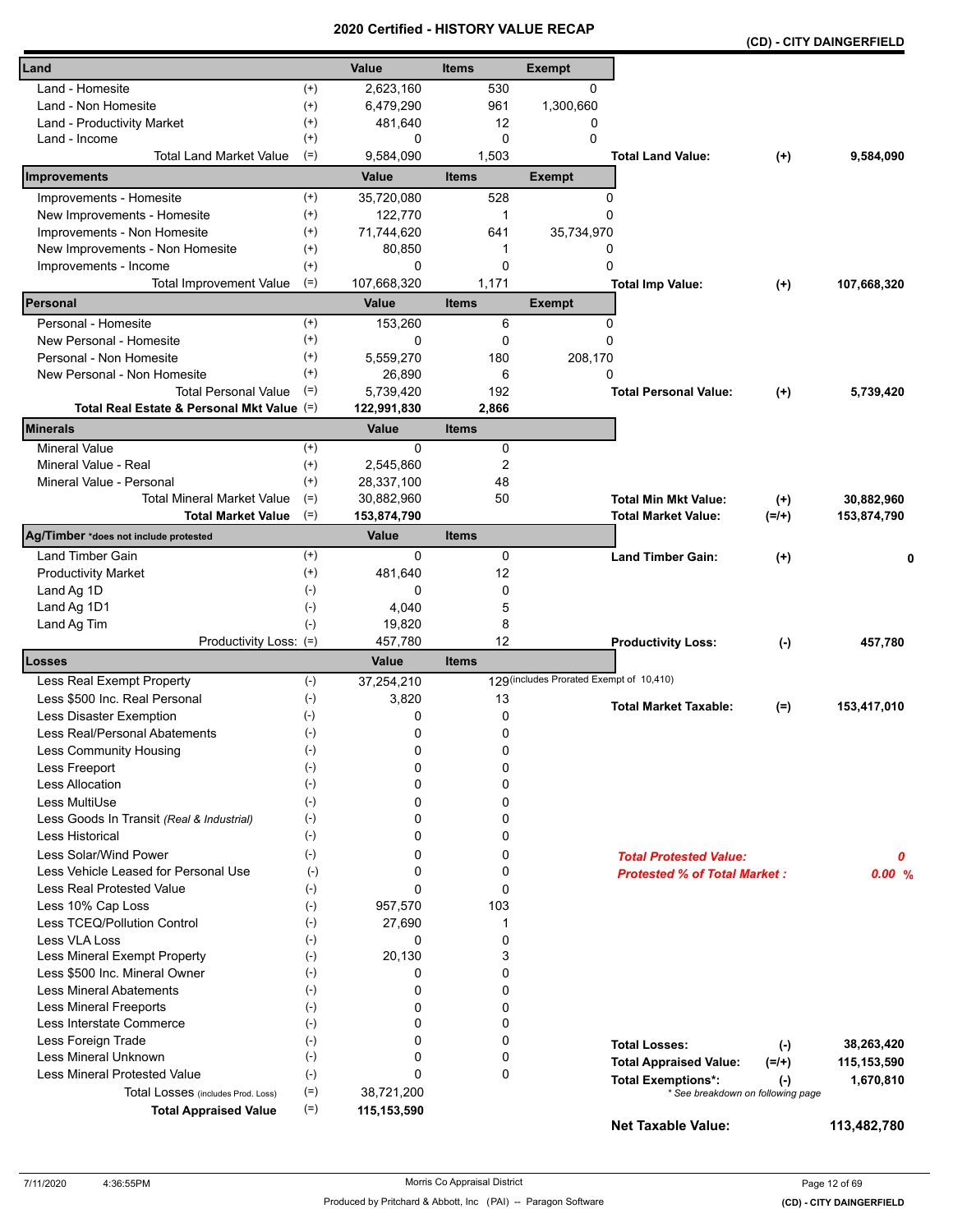**(CD) - CITY DAINGERFIELD** 

| <b>Count of Homesteads</b>                           |             |                        |          |             |                |    |                                                                   |                      |                              |                                         |                                                         |
|------------------------------------------------------|-------------|------------------------|----------|-------------|----------------|----|-------------------------------------------------------------------|----------------------|------------------------------|-----------------------------------------|---------------------------------------------------------|
| н<br>s                                               | F           | в                      | D        | W           | O              | DV | <b>DV100</b>                                                      | <b>SS First Resp</b> |                              | <b>SS Svc Member</b>                    |                                                         |
| 221<br>239                                           | $\mathbf 0$ | 39                     | 0        | $\mathbf 0$ | 0              | 20 | 15                                                                | $\mathbf 0$          |                              | 0                                       |                                                         |
| <b>Owner and Parcel Counts</b>                       |             |                        |          |             |                |    |                                                                   |                      |                              |                                         |                                                         |
| <b>Total Parcels*:</b>                               |             |                        |          |             |                |    | 1,755* Parcel count is figured by parcel per ownership sequences. |                      |                              |                                         |                                                         |
| <b>Total Owners:</b>                                 |             |                        | 1,284    |             |                |    |                                                                   |                      |                              |                                         |                                                         |
| <b>Ported Homestead/Charity Amounts</b>              |             |                        |          | Value       |                |    | <b>Items</b>                                                      |                      |                              |                                         |                                                         |
| DV Donated Home (Charity)                            |             |                        | $^{(+)}$ |             | 0              |    |                                                                   | 0                    |                              |                                         |                                                         |
| SS of a Service Member Ported Amount                 |             |                        | $^{(+)}$ |             | 0              |    |                                                                   | 0                    |                              |                                         |                                                         |
| SS of a First Responder Ported Amount                |             |                        | $^{(+)}$ |             | 0              |    |                                                                   | 0                    |                              |                                         |                                                         |
| SS of DV Donated Home Ported Amount                  |             |                        | $^{(+)}$ |             | 0              |    |                                                                   | 0                    |                              |                                         |                                                         |
| SS of 100% DV Ported Amount                          |             |                        | $^{(+)}$ |             | 0              |    |                                                                   | 0                    |                              |                                         |                                                         |
| <b>Homestead Exemptions</b>                          |             |                        |          | Value       |                |    | <b>Items</b>                                                      |                      |                              |                                         |                                                         |
| Homestead H,S                                        |             |                        | $^{(+)}$ |             | 0              |    |                                                                   | 0                    |                              |                                         |                                                         |
| Senior S                                             |             |                        | $^{(+)}$ |             | 0              |    |                                                                   | 0                    | H - Homestead<br>S - Over 65 |                                         | D - Disabled Only<br>W - Widow                          |
| Disabled B                                           |             |                        | $^{(+)}$ |             | 0              |    |                                                                   | 0                    | F - Disabled Widow           |                                         | O - Over 65 (No HS)                                     |
| DV 100%                                              |             |                        | $^{(+)}$ |             | 774,310        |    | 15                                                                |                      | B - Disabled                 |                                         | DV - Disabled Veteran                                   |
| Surviving Spouse of a Service Member                 |             |                        | $^{(+)}$ |             | 0              |    |                                                                   | 0                    |                              | DV100 (1, 2, 3) - 100% Disabled Veteran |                                                         |
| Survivng Spouse of a First Responder                 |             |                        | $^{(+)}$ |             | 0              |    |                                                                   | 0                    |                              |                                         | 4 (4B, 4H, 4S) - Surviving Spouse of a Service Member   |
|                                                      |             | Total Reimbursable (=) |          |             | 774,310        |    |                                                                   | 15                   |                              |                                         | 5* (5B, 5H, 5S) - Surviving Spouse of a First Responder |
| <b>Local Discount</b>                                |             |                        | $^{(+)}$ |             | 0              |    |                                                                   | 0                    |                              |                                         |                                                         |
| Disabled Veteran                                     |             |                        | $^{(+)}$ |             | 184,000        |    | 17                                                                |                      |                              |                                         |                                                         |
| Optional 65                                          |             |                        | $^{(+)}$ |             | 712,500        |    | 239                                                               |                      |                              |                                         |                                                         |
| <b>Local Disabled</b>                                |             |                        | $^{(+)}$ |             | 0              |    |                                                                   | 0                    |                              |                                         |                                                         |
| State Homestead                                      |             |                        | $^{(+)}$ |             | 0              |    |                                                                   | 0                    |                              |                                         |                                                         |
| <b>Total Exemptions</b>                              |             |                        | $(=)$    |             |                |    | 1,670,810 (includes Ported/Charity Amounts)                       |                      |                              |                                         |                                                         |
| <b>Special Certified Totals</b>                      |             |                        |          |             |                |    |                                                                   |                      |                              |                                         |                                                         |
|                                                      |             |                        |          |             |                |    |                                                                   |                      |                              |                                         |                                                         |
| <b>Exempt Value of First Time Absolute Exemption</b> |             |                        |          |             |                |    | \$630,450                                                         |                      |                              |                                         |                                                         |
| <b>Exempt Value of First Time Partial Exemption</b>  |             |                        |          |             |                |    | \$120,660                                                         |                      |                              |                                         |                                                         |
| <b>New AG/Timber</b>                                 |             |                        |          |             |                |    |                                                                   |                      |                              |                                         |                                                         |
| Market                                               |             |                        |          |             |                |    | \$0                                                               |                      |                              |                                         |                                                         |
| Taxable                                              |             |                        |          |             |                |    | \$0                                                               |                      |                              |                                         |                                                         |
| Value Loss                                           |             |                        |          |             |                |    | \$0                                                               |                      |                              |                                         |                                                         |
|                                                      |             |                        |          |             |                |    |                                                                   |                      |                              |                                         |                                                         |
| New Improvement/Personal                             |             |                        |          |             |                |    |                                                                   |                      |                              |                                         |                                                         |
| Market                                               |             |                        |          |             |                |    | \$230,510                                                         |                      |                              |                                         |                                                         |
| Taxable                                              |             |                        |          |             |                |    | \$228,510                                                         |                      |                              |                                         |                                                         |
| Average Values* (includes protested & exempt value)  |             |                        |          |             |                |    |                                                                   |                      |                              |                                         |                                                         |
| Average Homestead Value A*                           |             |                        |          |             | <b>Parcels</b> |    |                                                                   |                      |                              | Total Homestead Value A*                |                                                         |
| <b>Market</b>                                        | \$72,676    |                        |          |             | 528            |    |                                                                   |                      | <b>Market</b>                | \$38,373,170                            |                                                         |
| <b>Taxable</b>                                       | \$70,864    |                        |          |             |                |    |                                                                   |                      | Taxable                      | \$35,924,340                            |                                                         |
|                                                      |             |                        |          |             |                |    |                                                                   |                      |                              |                                         |                                                         |
| Average Homestead Value A* and E*                    |             |                        |          |             | <b>Parcels</b> |    |                                                                   |                      |                              | Total Homestead Value A* and E*         |                                                         |
| Market                                               | \$72,676    |                        |          |             | 528            |    |                                                                   |                      | <b>Market</b>                | \$38,373,170                            |                                                         |
| Taxable                                              | \$70,864    |                        |          |             |                |    |                                                                   |                      | Taxable                      | \$35,924,340                            |                                                         |
| Average Homestead Value A* and E* and M1             |             |                        |          |             | <b>Parcels</b> |    |                                                                   |                      |                              |                                         | Total Homestead Value A* and E* and M1                  |
| Market                                               |             |                        |          |             | 534            |    |                                                                   |                      | <b>Market</b>                | \$38,526,430                            |                                                         |
|                                                      | \$72,146    |                        |          |             |                |    |                                                                   |                      | Taxable                      | \$35,999,250                            |                                                         |
| Taxable                                              | \$70,353    |                        |          |             |                |    |                                                                   |                      |                              |                                         |                                                         |
| <b>Average Homestead Value M1</b>                    |             |                        |          |             | <b>Parcels</b> |    |                                                                   |                      |                              | <b>Total Homestead Value M1</b>         |                                                         |
| <b>Market</b>                                        | \$25,543    |                        |          |             |                | 6  |                                                                   |                      | <b>Market</b>                | \$153,260                               |                                                         |
| Taxable                                              | \$25,381    |                        |          |             |                |    |                                                                   |                      | <b>Taxable</b>               | \$74,910                                |                                                         |
|                                                      |             |                        |          |             |                |    |                                                                   |                      |                              |                                         |                                                         |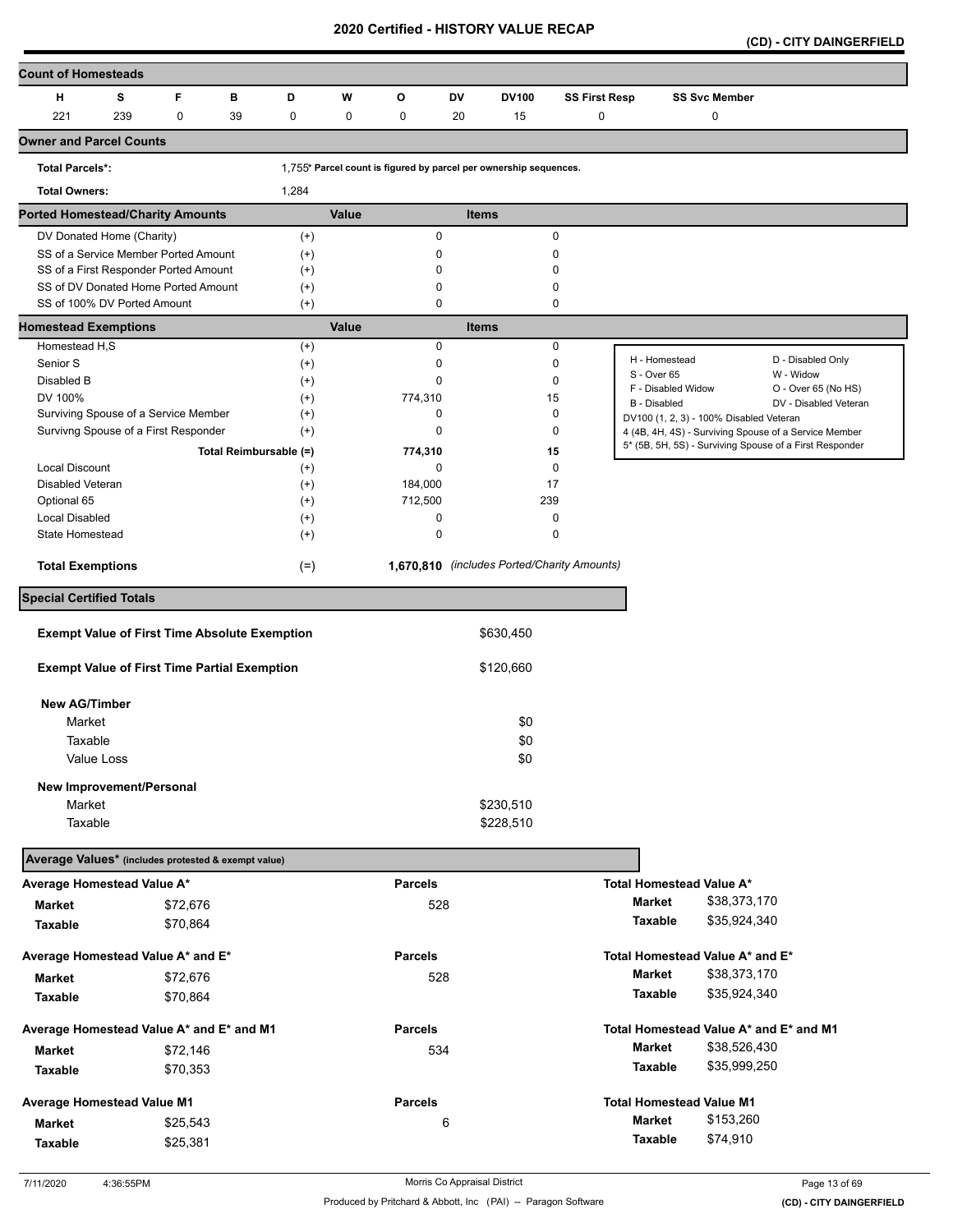| <b>Minerals</b>                                              | <b>Value</b> | <b>Items</b>   |                                    |               |
|--------------------------------------------------------------|--------------|----------------|------------------------------------|---------------|
| Mineral_Value                                                | 0            | 0              |                                    |               |
| Mineral Value - Real                                         | 2,545,860    | $\overline{2}$ |                                    |               |
| Mineral Value - Personal                                     | 28,337,100   | 48             | <b>Total Mineral Value:</b>        | 30,882,960    |
| <b>Mineral Loss</b>                                          | Value        | <b>Items</b>   |                                    |               |
| Less Mineral Exempt Property                                 | 20,130       | 3              | <b>Total Mineral Exempt Value:</b> | 20,130        |
| Less \$500 Inc. Mineral Owner                                | 0            | $\mathbf 0$    |                                    |               |
| <b>Less Mineral Abatements</b>                               | 0            | 0              |                                    |               |
| Less Mineral Freeports/Interstate Commerce                   | 0            | $\Omega$       |                                    |               |
| Less Mineral Unknown                                         | 0            | ი              |                                    |               |
| Less TCEQ/Pollution Control                                  | 27,690       | 1              |                                    |               |
| Less VLA                                                     | 0            | $\mathbf 0$    |                                    |               |
| Less Mineral Protested Value                                 | 0            | $\mathbf 0$    | <b>Taxload Mineral Total:</b>      | 30,862,830    |
| Land                                                         | Value        | <b>Items</b>   |                                    |               |
| Land - Homesite                                              | 2,623,160    | 530            |                                    |               |
| Land - Non Homesite                                          | 6,479,290    | 961            |                                    |               |
| Land - Productivity Market                                   | 481,640      | 12             |                                    |               |
| Land - Income                                                | 0            | $\mathbf 0$    | <b>Total Land Value:</b>           | 9,584,090     |
| Land Timber Gain                                             | 0            | $\mathbf 0$    |                                    |               |
| Improvements                                                 | Value        | <b>Items</b>   |                                    |               |
| Improvements - Homesite                                      | 35,720,080   | 528            |                                    |               |
| New Improvements - Homesite                                  | 122,770      | $\mathbf 1$    |                                    |               |
| Improvements - Non Homesite                                  | 71,744,620   | 641            |                                    |               |
| New Improvements - Non Homesite                              | 80,850       | $\mathbf 1$    |                                    |               |
| Improvements - Income                                        | 0            | $\mathbf 0$    | <b>Total Improvement Value:</b>    | 107,668,320   |
| <b>Ag Loss</b>                                               | Value        | <b>Items</b>   |                                    |               |
| <b>Productivity Market</b>                                   | 481,640      | 12             |                                    |               |
| Land Ag 1D                                                   | 0            | $\pmb{0}$      |                                    |               |
| Land Ag 1D1                                                  | 4,040        | 5              |                                    |               |
| Land Ag Tim                                                  | 19,820       | 19,820         | <b>Productivity Loss:</b>          | 457,780       |
| <b>Real Loss</b>                                             | <b>Value</b> |                |                                    |               |
| Land Homesite Exempt                                         | 0            |                |                                    |               |
| Land Non-Homesite Exempt                                     | 1,300,660    |                |                                    |               |
| <b>Productivity Market Exempt</b>                            | 0            |                |                                    |               |
| Income Land Exempt                                           | $\Omega$     |                |                                    |               |
| Improvement Homesite Exempt                                  | 0            |                |                                    |               |
| New Improvement Homesite Exempt                              | 0            |                |                                    |               |
| Improvement Non-Homesite Exempt                              | 35,734,970   |                |                                    |               |
| New Improvement Non-Homesite Exempt                          | 0            |                |                                    |               |
| Income Improvement Exempt                                    | 0            |                | <b>Real Exempt Total:</b>          | 37,035,630    |
| Personal                                                     | Value        | <b>Items</b>   | <b>Taxload Real Total:</b>         | 79,759,000    |
| Personal - Homesite                                          | 153,260      | 6              |                                    |               |
| New Personal - Homesite                                      | 0            | 0              |                                    |               |
| Personal - Non Homesite                                      | 5,559,270    | 180            |                                    |               |
| New Personal - Non Homesite                                  | 26,890       | 6              | <b>Total Personal Value:</b>       | 5,739,420     |
| <b>Personal Loss</b>                                         | <b>Value</b> |                |                                    |               |
| Personal Homesite Exempt                                     | 0            |                |                                    |               |
| New Personal Homesite Exempt<br>Personal Non-Homesite Exempt | 0<br>208,170 |                |                                    |               |
| New Personal Non-Homesite Exempt                             | 0            |                |                                    |               |
| Personal Under 500                                           | 3,820        |                | <b>Personal Exempt Total:</b>      | 208,170       |
|                                                              |              |                |                                    |               |
|                                                              |              |                | <b>Taxload Personal Total:</b>     | 5,531,250     |
|                                                              |              |                |                                    |               |
|                                                              |              |                | <b>Total Appraised:</b>            | 115, 153, 590 |
|                                                              |              |                |                                    |               |
|                                                              |              |                | <b>Taxroll Load Total:</b>         | 116, 153, 080 |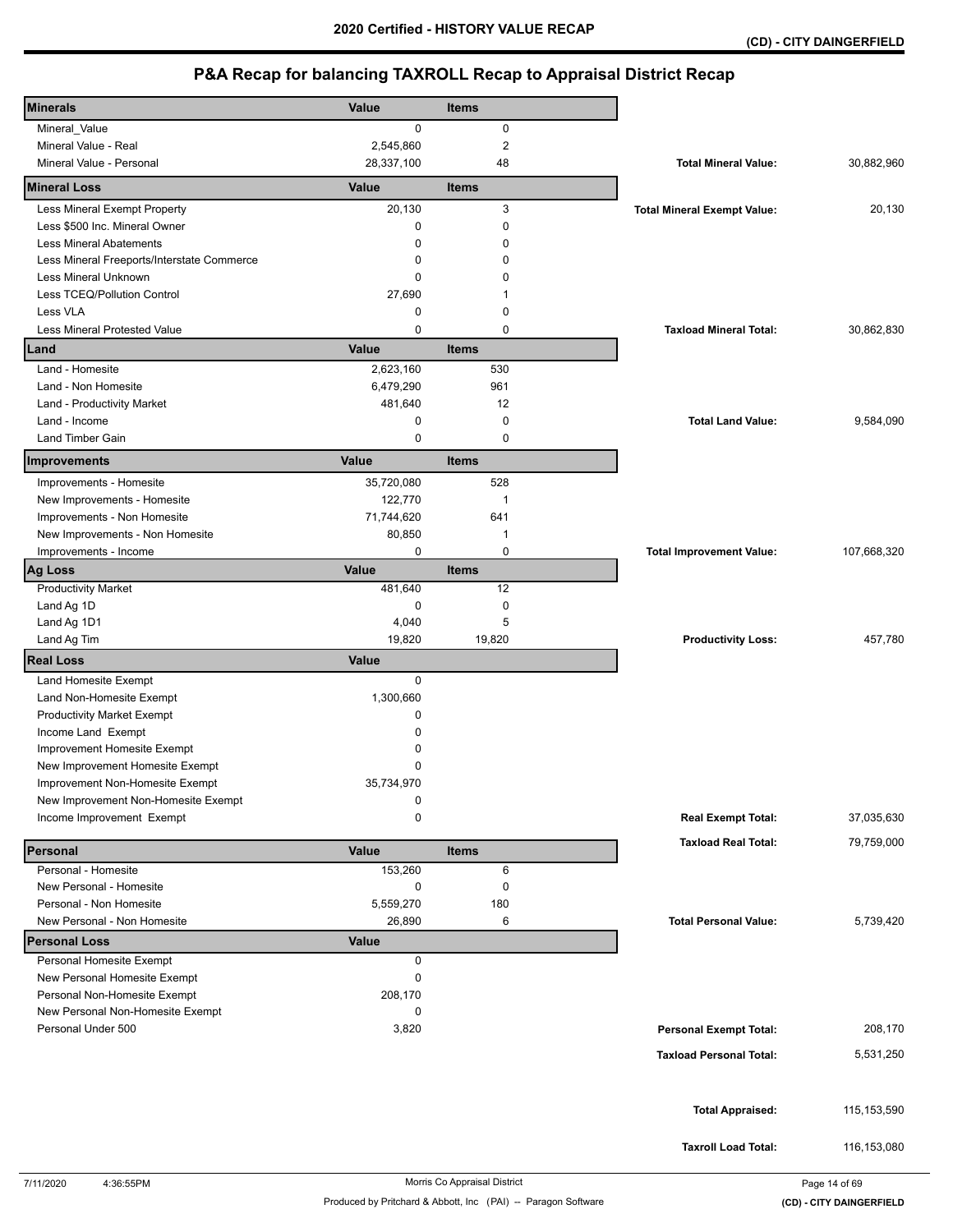### **(CD) - CITY DAINGERFIELD**

| <b>Category Code Breakdown</b> |                         |              |           |             |                                      |                        |                     |             |                |                                    |                                    |
|--------------------------------|-------------------------|--------------|-----------|-------------|--------------------------------------|------------------------|---------------------|-------------|----------------|------------------------------------|------------------------------------|
| Cat<br>Code                    | Items                   | <b>Acres</b> | Land      | Ag/Timber   | <b>Productivity</b><br><b>Market</b> | <b>Taxable</b><br>Land | <b>Improvements</b> | Personal    | <b>Mineral</b> | <b>Total Mkt</b><br><b>Taxable</b> | <b>Total Net</b><br><b>Taxable</b> |
| A1                             | 912                     | 438.590      | 4,027,740 | $\mathbf 0$ | 0                                    | 4,027,740              | 51,396,850          | 0           | $\pmb{0}$      | 55,424,590                         | 52,915,670                         |
| A <sub>2</sub>                 | 18                      | 15.033       | 62,120    | 0           | 0                                    | 62,120                 | 309,530             | $\pmb{0}$   | 0              | 371,650                            | 351,890                            |
| A3                             | 14                      | 19.759       | 86,960    | 0           | 0                                    | 86,960                 | 97,250              | 0           | 0              | 184,210                            | 184,210                            |
| A*                             | 944                     | 473.382      | 4,176,820 | 0           | 0                                    | 4,176,820              | 51,803,630          | 0           | 0              | 55,980,450                         | 53,451,770                         |
| <b>B1</b>                      | 5                       | 2.907        | 31,310    | 0           | 0                                    | 31,310                 | 782,760             | 0           | 0              | 814,070                            | 814,070                            |
| B <sub>2</sub>                 | $\overline{7}$          | 2.426        | 34,260    | 0           | 0                                    | 34,260                 | 320,400             | 0           | 0              | 354,660                            | 351,660                            |
| B*                             | 12                      | 5.333        | 65,570    | 0           | 0                                    | 65,570                 | 1,103,160           | 0           | 0              | 1,168,730                          | 1,165,730                          |
| C <sub>1</sub>                 | 267                     | 166.467      | 1,078,130 | 0           | 0                                    | 1,078,130              | 9,590               | 0           | 0              | 1,087,720                          | 1,081,370                          |
| $C^*$                          | 267                     | 166.467      | 1,078,130 | 0           | 0                                    | 1,078,130              | 9,590               | 0           | 0              | 1,087,720                          | 1,081,370                          |
| D <sub>1</sub>                 | 12                      | 185.704      | 0         | 23,860      | 481,640                              | 23,860                 | 0                   | 0           | 0              | 23,860                             | 23,860                             |
| D*                             | 12                      | 185.704      | 0         | 23,860      | 481,640                              | 23,860                 | 0                   | 0           | 0              | 23,860                             | 23,860                             |
| Е                              | $\mathbf{1}$            | 2.995        | 150       | 0           | 0                                    | 150                    | 0                   | 0           | 0              | 150                                | 150                                |
| E*                             | 1                       | 2.995        | 150       | 0           | 0                                    | 150                    | $\mathbf 0$         | 0           | 0              | 150                                | 150                                |
| F1                             | 152                     | 156.557      | 2,251,410 | 0           | 0                                    | 2,251,410              | 18,869,750          | 0           | 0              | 21,121,160                         | 21,098,750                         |
| F <sub>1</sub>                 | 152                     | 156.557      | 2,251,410 | $\pmb{0}$   | 0                                    | 2,251,410              | 18,869,750          | $\pmb{0}$   | 0              | 21,121,160                         | 21,098,750                         |
| F <sub>2</sub>                 | 5                       | 36.520       | 182,600   | 0           | 0                                    | 182,600                | 2,530               | 0           | 2,545,860      | 2,730,990                          | 2,730,990                          |
| F <sub>2</sub>                 | 5                       | 36.520       | 182,600   | 0           | 0                                    | 182,600                | 2,530               | $\pmb{0}$   | 2,545,860      | 2,730,990                          | 2,730,990                          |
| F*                             | 157                     | 193.077      | 2,434,010 | 0           | 0                                    | 2,434,010              | 18,872,280          | 0           | 2,545,860      | 23,852,150                         | 23,829,740                         |
| $\sf J2$                       | 5                       | 1.265        | 14,650    | 0           | 0                                    | 14,650                 | 50,000              | 0           | 370,160        | 434,810                            | 434,810                            |
| J3                             | 3                       | 0.320        | 2,560     | 0           | 0                                    | 2,560                  | 0                   | 0           | 2,436,250      | 2,438,810                          | 2,438,810                          |
| J3A                            | 3                       | 0.000        | 0         | 0           | 0                                    | 0                      | 0                   | 0           | 35,060         | 35,060                             | 35,060                             |
| J4                             | 5                       | 0.215        | 9,960     | 0           | 0                                    | 9,960                  | 94,690              | 0           | 396,320        | 500,970                            | 500,970                            |
| J5                             | 3                       | 7.200        | 19,940    | 0           | 0                                    | 19,940                 | 0                   | $\mathbf 0$ | 729,220        | 749,160                            | 749,160                            |
| J5A                            | $\mathbf{1}$            | 0.000        | 0         | 0           | 0                                    | 0                      | 0                   | 0           | 200            | 200                                | 200                                |
| J6                             | 9                       | 0.000        | 0         | 0           | 0                                    | 0                      | 0                   | 0           | 40,820         | 40,820                             | 40,820                             |
| J7                             | $\overline{\mathbf{c}}$ | 0.000        | 0         | 0           | 0                                    | 0                      | 0                   | 0           | 692,390        | 692,390                            | 692,390                            |
| J*                             | 31                      | 9.000        | 47,110    | 0           | 0                                    | 47,110                 | 144,690             | 0           | 4,700,420      | 4,892,220                          | 4,892,220                          |
| L1                             | 133                     | 0.000        | 0         | 0           | 0                                    | 0                      | 0                   | 4,993,720   | 0              | 4,993,720                          | 4,993,720                          |
| L1                             | 133                     | 0.000        | $\pmb{0}$ | $\pmb{0}$   | 0                                    | 0                      | 0                   | 4,993,720   | $\pmb{0}$      | 4,993,720                          | 4,993,720                          |
| L <sub>2</sub> C               | 3                       | 0.000        | $\pmb{0}$ | 0           | 0                                    | 0                      | 0                   | 0           | 13,906,090     | 13,906,090                         | 13,906,090                         |
| L <sub>2</sub> G               | 5                       | 0.000        | 0         | 0           | 0                                    | 0                      | $\mathbf 0$         | $\mathbf 0$ | 8,853,050      | 8,853,050                          | 8,825,360                          |
| L <sub>2</sub> H               | $\overline{7}$          | 0.000        | 0         | 0           | 0                                    | 0                      | 0                   | 0           | 461,440        | 461,440                            | 461,440                            |
| L2J                            | $\overline{\mathbf{c}}$ | 0.000        | 0         | 0           | 0                                    | 0                      | 0                   | 0           | 67,260         | 67,260                             | 67,260                             |
| L2O                            | 1                       | 0.000        | 0         | 0           | 0                                    | 0                      | 0                   | 0           | 88,970         | 88,970                             | 88,970                             |
| L <sub>2</sub> P               | 4                       | 0.000        | 0         | 0           | 0                                    | 0                      | 0                   | 0           | 165,970        | 165,970                            | 145,840                            |
| L2Q                            | $\overline{\mathbf{c}}$ | 0.000        | 0         | 0           | 0                                    | 0                      | 0                   | 0           | 93,900         | 93,900                             | 93,900                             |
| L2                             | 24                      | 0.000        | $\pmb{0}$ | $\pmb{0}$   | 0                                    | 0                      | $\pmb{0}$           | $\pmb{0}$   | 23,636,680     | 23,636,680                         | 23,588,860                         |
| L*                             | 157                     | 0.000        | 0         | 0           | 0                                    | 0                      | 0                   | 4,993,720   | 23,636,680     | 28,630,400                         | 28,582,580                         |
| M1                             | 33                      | 0.000        | 0         | 0           | 0                                    | 0                      | 0                   | 449,240     | 0              | 449,240                            | 370,890                            |
| M*                             | 33                      | 0.000        | 0         | 0           | 0                                    | 0                      | 0                   | 449,240     | 0              | 449,240                            | 370,890                            |
| S1                             | $\mathbf{1}$            | 0.000        | 0         | 0           | 0                                    | 0                      | 0                   | 84,470      | 0              | 84,470                             | 84,470                             |
| S*                             | 1                       | 0.000        | 0         | 0           | 0                                    | 0                      | 0                   | 84,470      | 0              | 84,470                             | 84,470                             |
|                                |                         |              |           |             |                                      |                        |                     |             |                |                                    |                                    |
| XB                             | 15                      | 0.000        | 0         | 0           | 0                                    | 0                      | 0                   | 5,950       | 0              | 5,950                              | 0                                  |
| XG                             | 3                       | 0.000        | 0         | 0           | 0                                    | 0                      | 0                   | 1,600       | 0              | 1,600                              | 0                                  |
| XN                             | 4                       | 0.000        | 0         | 0           | 0                                    | 0                      | 0                   | 131,120     | 0              | 131,120                            | 0                                  |
| XU                             | $\overline{\mathbf{c}}$ | 0.000        | 0         | 0           | 0                                    | 0                      | 0                   | 73,320      | $\pmb{0}$      | 73,320                             | 0                                  |
| XV                             | 21                      | 8.011        | 93,480    | 0           | 0                                    | 93,480                 | 255,390             | 0           | 0              | 348,870                            | $\mathbf 0$                        |
| XV1                            | 46                      | 78.133       | 503,500   | 0           | 0                                    | 503,500                | 9,534,690           | 0           | 0              | 10,038,190                         | 0                                  |
| XV <sub>2</sub>                | 43                      | 157.079      | 609,830   | 0           | 0                                    | 609,830                | 25,700,480          | 0           | 0              | 26,310,310                         | 0                                  |
| XV3                            | $\overline{7}$          | 20.304       | 93,850    | 0           | 0                                    | 93,850                 | 244,410             | 0           | 0              | 338,260                            | 0                                  |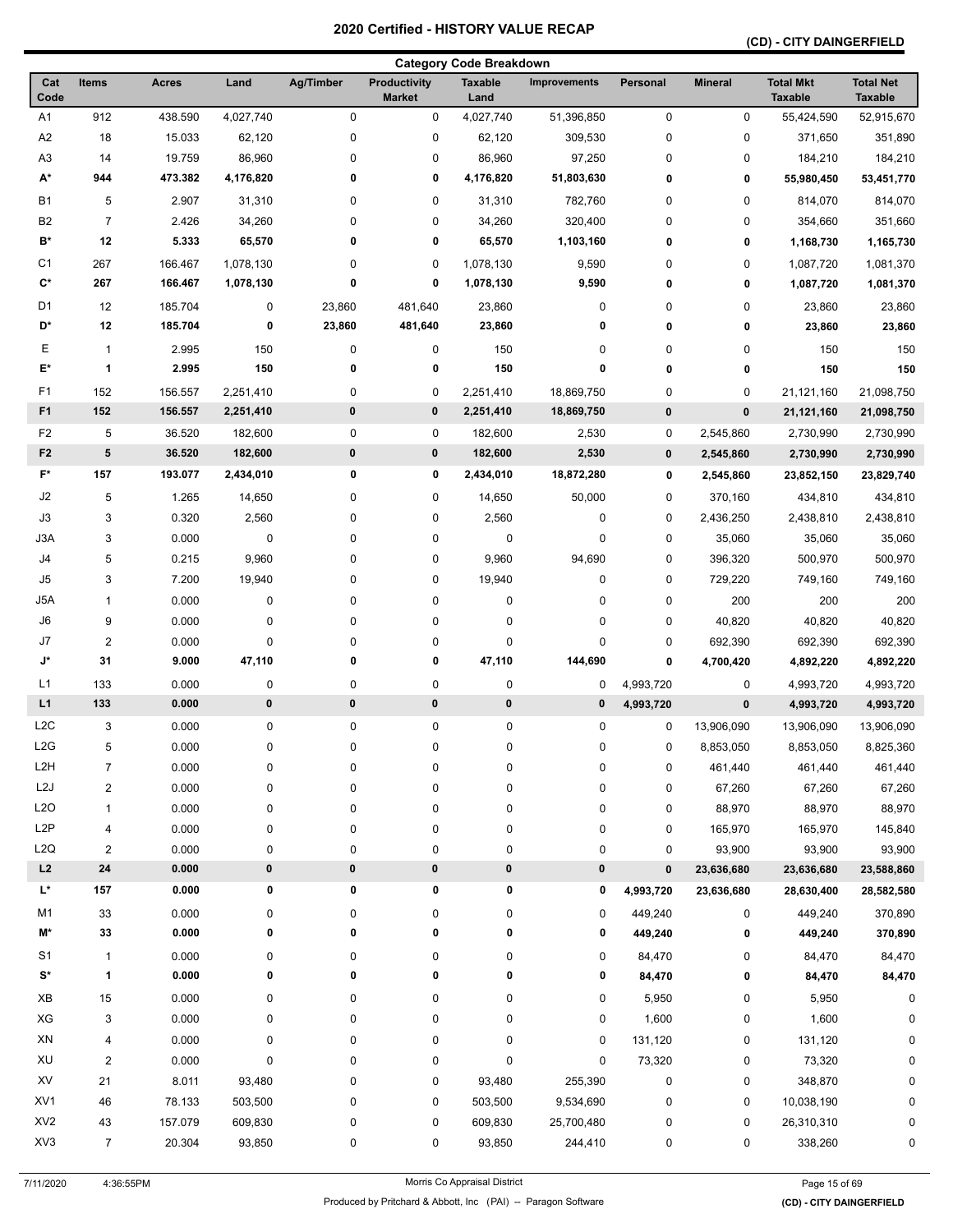### **(CD) - CITY DAINGERFIELD**

|       | <b>Category Code Breakdown</b> |              |           |           |                     |                |                     |                 |                |                  |                  |  |
|-------|--------------------------------|--------------|-----------|-----------|---------------------|----------------|---------------------|-----------------|----------------|------------------|------------------|--|
| Cat   | <b>Items</b>                   | <b>Acres</b> | Land      | Ag/Timber | <b>Productivity</b> | <b>Taxable</b> | <b>Improvements</b> | <b>Personal</b> | <b>Mineral</b> | <b>Total Mkt</b> | <b>Total Net</b> |  |
| Code  |                                |              |           |           | <b>Market</b>       | Land           |                     |                 |                | <b>Taxable</b>   | <b>Taxable</b>   |  |
| $Y^*$ | 141                            | 263.527      | .300.660  |           |                     | 1.300.660      | 35,734,970          | 211.990         |                | 37.247.620       | 0                |  |
|       | 1,756                          | .299.486     | 9.102.450 | 23,860    | 481.640             | 9.126.310      | 107.668.320         | 5.739.420       | 30.882.960     | 153.417.010      | 113.482.780      |  |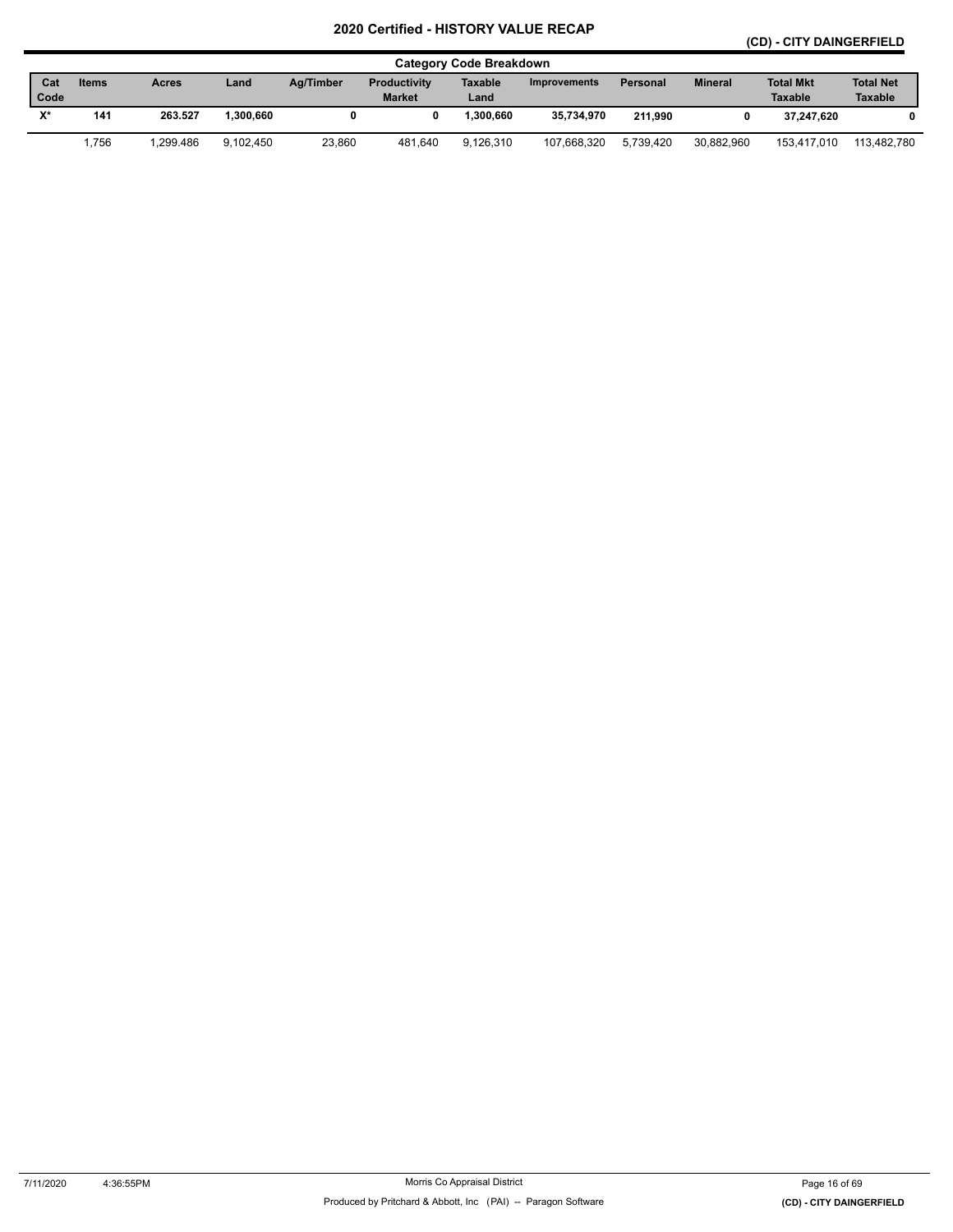|  | (CHS) - CITY OF HUGHES SPRINGS |  |
|--|--------------------------------|--|
|--|--------------------------------|--|

| Land                                                      |                | Value            | <b>Items</b> |                | <b>Exempt</b> |                                                                |           |           |
|-----------------------------------------------------------|----------------|------------------|--------------|----------------|---------------|----------------------------------------------------------------|-----------|-----------|
| Land - Homesite                                           | $^{(+)}$       | 0                |              | 0              | 0             |                                                                |           |           |
| Land - Non Homesite                                       | $^{(+)}$       | 30,430           |              | 1              | 0             |                                                                |           |           |
| Land - Productivity Market                                | $^{(+)}$       | 0                |              | 0              | 0             |                                                                |           |           |
| Land - Income                                             | $^{(+)}$       | 0                |              | 0              | 0             |                                                                |           |           |
| <b>Total Land Market Value</b>                            | $(=)$          | 30,430           |              |                |               | <b>Total Land Value:</b>                                       | $(+)$     | 30,430    |
| Improvements                                              |                | Value            | <b>Items</b> |                | <b>Exempt</b> |                                                                |           |           |
| Improvements - Homesite                                   | $^{(+)}$       | $\Omega$         |              | $\mathbf 0$    |               | 0                                                              |           |           |
| New Improvements - Homesite                               | $^{(+)}$       | 0                |              | 0              |               | 0                                                              |           |           |
| Improvements - Non Homesite                               | $^{(+)}$       | 570,570          |              | 2              |               | 0                                                              |           |           |
| New Improvements - Non Homesite                           | $^{(+)}$       | 0                |              | 0              |               | 0                                                              |           |           |
| Improvements - Income                                     | $^{(+)}$       | 0                |              | 0              |               | 0                                                              |           |           |
| <b>Total Improvement Value</b><br>Personal                | $(=)$          | 570,570<br>Value | <b>Items</b> | $\overline{2}$ | <b>Exempt</b> | <b>Total Imp Value:</b>                                        | $(+)$     | 570,570   |
| Personal - Homesite                                       | $^{(+)}$       |                  |              |                |               |                                                                |           |           |
| New Personal - Homesite                                   | $^{(+)}$       | 0<br>0           |              | 0<br>0         |               | 0<br>0                                                         |           |           |
| Personal - Non Homesite                                   | $^{(+)}$       | 704,390          |              |                |               | 0                                                              |           |           |
| New Personal - Non Homesite                               | $^{(+)}$       | 0                |              | 0              |               | $\Omega$                                                       |           |           |
| <b>Total Personal Value</b>                               | $(=)$          | 704,390          |              |                |               | <b>Total Personal Value:</b>                                   | $(+)$     | 704,390   |
| Total Real Estate & Personal Mkt Value (=)                |                | 1,305,390        |              | 4              |               |                                                                |           |           |
| <b>Minerals</b>                                           |                | Value            | <b>Items</b> |                |               |                                                                |           |           |
| <b>Mineral Value</b>                                      | $^{(+)}$       | 0                |              | 0              |               |                                                                |           |           |
| Mineral Value - Real                                      | $^{(+)}$       | 0                |              | $\mathbf 0$    |               |                                                                |           |           |
| Mineral Value - Personal                                  | $^{(+)}$       | 0                |              | 0              |               |                                                                |           |           |
| <b>Total Mineral Market Value</b>                         | $(=)$          | 0                |              | 0              |               | <b>Total Min Mkt Value:</b>                                    | $(+)$     | 0         |
| <b>Total Market Value</b>                                 | $(=)$          | 1,305,390        |              |                |               | Total Market Value:                                            | $(=/+)$   | 1,305,390 |
| Ag/Timber *does not include protested                     |                | Value            | <b>Items</b> |                |               |                                                                |           |           |
| Land Timber Gain                                          | $^{(+)}$       | 0                |              | 0              |               | <b>Land Timber Gain:</b>                                       | $^{(+)}$  | n         |
| <b>Productivity Market</b>                                | $^{(+)}$       | 0                |              | 0              |               |                                                                |           |           |
| Land Ag 1D                                                | $(-)$          | 0                |              | 0              |               |                                                                |           |           |
| Land Ag 1D1                                               | $(-)$          | 0                |              | 0              |               |                                                                |           |           |
| Land Ag Tim                                               | $(-)$          | 0                |              | 0              |               |                                                                |           |           |
| Productivity Loss: (=)                                    |                | 0<br>Value       |              | 0              |               | <b>Productivity Loss:</b>                                      | $(-)$     | 0         |
| Losses<br>Less Real Exempt Property                       | $(-)$          | 0                | <b>Items</b> | 0              |               |                                                                |           |           |
| Less \$500 Inc. Real Personal                             | $(\cdot)$      | 0                |              | 0              |               |                                                                |           |           |
| Less Disaster Exemption                                   | $(-)$          | 0                |              | 0              |               | <b>Total Market Taxable:</b>                                   | $(=)$     | 1,305,390 |
| Less Real/Personal Abatements                             | $(\cdot)$      | 0                |              | 0              |               |                                                                |           |           |
| <b>Less Community Housing</b>                             | $(\hbox{-})$   | 0                |              | 0              |               |                                                                |           |           |
| Less Freeport                                             | $(-)$          | 0                |              | 0              |               |                                                                |           |           |
| <b>Less Allocation</b>                                    | $(-)$          | 0                |              | 0              |               |                                                                |           |           |
| Less MultiUse                                             | $(-)$          | 0                |              | 0              |               |                                                                |           |           |
| Less Goods In Transit (Real & Industrial)                 | $(-)$          | 0                |              | 0              |               |                                                                |           |           |
| Less Historical                                           | $(-)$          | 0                |              | 0              |               |                                                                |           |           |
| Less Solar/Wind Power                                     | $(-)$          | 0                |              | 0              |               | <b>Total Protested Value:</b>                                  |           | 0         |
| Less Vehicle Leased for Personal Use                      | $(-)$          | 0                |              | 0              |               | <b>Protested % of Total Market:</b>                            |           | 0.00%     |
| Less Real Protested Value                                 | $(-)$          | 0                |              | 0              |               |                                                                |           |           |
| Less 10% Cap Loss                                         | $(-)$          | 0                |              | $\mathbf 0$    |               |                                                                |           |           |
| Less TCEQ/Pollution Control                               | $(-)$          | 0                |              | $\mathbf 0$    |               |                                                                |           |           |
| Less VLA Loss                                             | $(-)$          | 0                |              | 0              |               |                                                                |           |           |
| Less Mineral Exempt Property                              | $(-)$          | 0                |              | 0              |               |                                                                |           |           |
| Less \$500 Inc. Mineral Owner                             | $(-)$          | 0                |              | 0              |               |                                                                |           |           |
| <b>Less Mineral Abatements</b>                            | $(-)$          | 0                |              | $\mathbf 0$    |               |                                                                |           |           |
| <b>Less Mineral Freeports</b><br>Less Interstate Commerce | $(-)$<br>$(-)$ | 0<br>0           |              | 0<br>0         |               |                                                                |           |           |
| Less Foreign Trade                                        | $(-)$          | 0                |              | 0              |               |                                                                |           |           |
| Less Mineral Unknown                                      | $(-)$          | 0                |              | 0              |               | <b>Total Losses:</b>                                           | $(\cdot)$ | 0         |
| Less Mineral Protested Value                              | $(-)$          | 0                |              | $\mathbf 0$    |               | <b>Total Appraised Value:</b>                                  | $(=/+)$   | 1,305,390 |
| Total Losses (includes Prod. Loss)                        | $(=)$          | 0                |              |                |               | <b>Total Exemptions*:</b><br>* See breakdown on following page | $(\cdot)$ | 0         |
| <b>Total Appraised Value</b>                              | $(=)$          | 1,305,390        |              |                |               |                                                                |           |           |
|                                                           |                |                  |              |                |               | Net Taxable Value:                                             |           | 1,305,390 |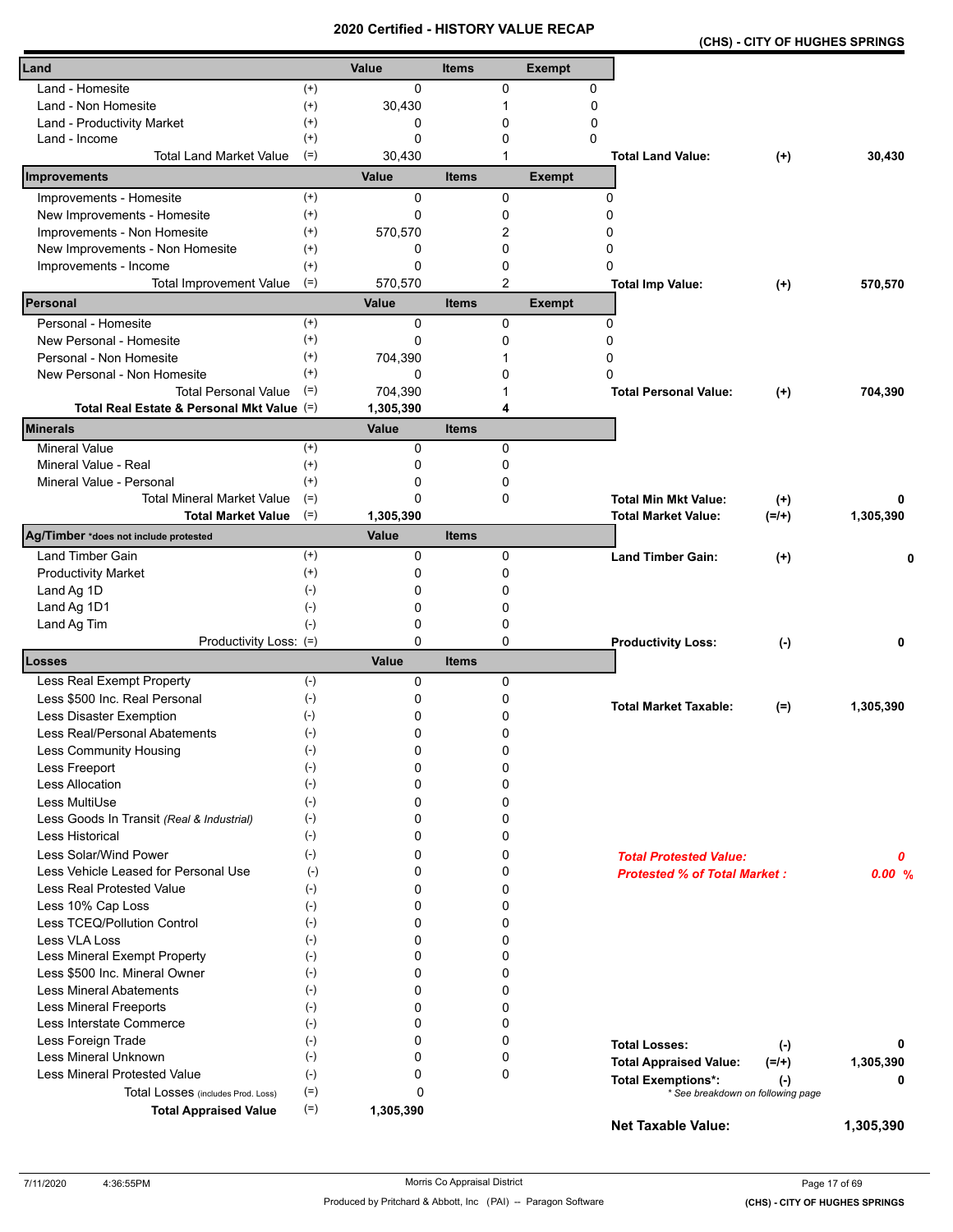**(CHS) - CITY OF HUGHES SPRINGS** 

| <b>Count of Homesteads</b>                          |            |   |                                                      |             |       |                |             |                                                               |                                            |                                                                                                  |                       |
|-----------------------------------------------------|------------|---|------------------------------------------------------|-------------|-------|----------------|-------------|---------------------------------------------------------------|--------------------------------------------|--------------------------------------------------------------------------------------------------|-----------------------|
| н                                                   | s          | F | в                                                    | D           | W     | o              | DV          | <b>DV100</b>                                                  | <b>SS First Resp</b>                       | <b>SS Svc Member</b>                                                                             |                       |
| $\pmb{0}$                                           | 0          | 0 | 0                                                    | $\mathbf 0$ | 0     | 0              | 0           | 0                                                             | 0                                          | 0                                                                                                |                       |
| <b>Owner and Parcel Counts</b>                      |            |   |                                                      |             |       |                |             |                                                               |                                            |                                                                                                  |                       |
| <b>Total Parcels*:</b>                              |            |   |                                                      |             |       |                |             | 3* Parcel count is figured by parcel per ownership sequences. |                                            |                                                                                                  |                       |
| <b>Total Owners:</b>                                |            |   |                                                      | 1           |       |                |             |                                                               |                                            |                                                                                                  |                       |
| <b>Ported Homestead/Charity Amounts</b>             |            |   |                                                      |             | Value |                |             | <b>Items</b>                                                  |                                            |                                                                                                  |                       |
| DV Donated Home (Charity)                           |            |   |                                                      | $(+)$       |       |                | $\mathbf 0$ |                                                               | 0                                          |                                                                                                  |                       |
| SS of a Service Member Ported Amount                |            |   |                                                      | $^{(+)}$    |       |                | 0           |                                                               | 0                                          |                                                                                                  |                       |
| SS of a First Responder Ported Amount               |            |   |                                                      | $(+)$       |       |                | 0           |                                                               | 0                                          |                                                                                                  |                       |
| SS of DV Donated Home Ported Amount                 |            |   |                                                      | $^{(+)}$    |       |                | 0           |                                                               | 0                                          |                                                                                                  |                       |
| SS of 100% DV Ported Amount                         |            |   |                                                      | $(+)$       |       |                | 0           |                                                               | $\mathbf 0$                                |                                                                                                  |                       |
| <b>Homestead Exemptions</b><br>Homestead H,S        |            |   |                                                      | $(+)$       | Value |                | $\pmb{0}$   | <b>Items</b>                                                  | 0                                          |                                                                                                  |                       |
| Senior S                                            |            |   |                                                      | $^{(+)}$    |       |                | 0           |                                                               | 0                                          | H - Homestead                                                                                    | D - Disabled Only     |
| Disabled B                                          |            |   |                                                      | $(+)$       |       |                | 0           |                                                               | 0                                          | S - Over 65                                                                                      | W - Widow             |
| DV 100%                                             |            |   |                                                      | $^{(+)}$    |       |                | 0           |                                                               | $\Omega$                                   | F - Disabled Widow                                                                               | O - Over 65 (No HS)   |
| Surviving Spouse of a Service Member                |            |   |                                                      | $^{(+)}$    |       |                | 0           |                                                               | 0                                          | B - Disabled                                                                                     | DV - Disabled Veteran |
| Survivng Spouse of a First Responder                |            |   |                                                      | $^{(+)}$    |       |                | 0           |                                                               | 0                                          | DV100 (1, 2, 3) - 100% Disabled Veteran<br>4 (4B, 4H, 4S) - Surviving Spouse of a Service Member |                       |
|                                                     |            |   | Total Reimbursable (=)                               |             |       |                | 0           |                                                               | 0                                          | 5* (5B, 5H, 5S) - Surviving Spouse of a First Responder                                          |                       |
| <b>Local Discount</b>                               |            |   |                                                      | $^{(+)}$    |       |                | 0           |                                                               | $\mathbf 0$                                |                                                                                                  |                       |
| Disabled Veteran                                    |            |   |                                                      | $^{(+)}$    |       |                | 0           |                                                               | 0                                          |                                                                                                  |                       |
| Optional 65                                         |            |   |                                                      | $^{(+)}$    |       |                | 0           |                                                               | O                                          |                                                                                                  |                       |
| Local Disabled                                      |            |   |                                                      | $^{(+)}$    |       |                | 0           |                                                               | 0                                          |                                                                                                  |                       |
| State Homestead                                     |            |   |                                                      | $^{(+)}$    |       |                | 0           |                                                               | $\mathbf 0$                                |                                                                                                  |                       |
| <b>Total Exemptions</b>                             |            |   |                                                      | $(=)$       |       |                |             |                                                               | <b>0</b> (includes Ported/Charity Amounts) |                                                                                                  |                       |
| <b>Special Certified Totals</b>                     |            |   |                                                      |             |       |                |             |                                                               |                                            |                                                                                                  |                       |
|                                                     |            |   | <b>Exempt Value of First Time Absolute Exemption</b> |             |       |                |             | \$0                                                           |                                            |                                                                                                  |                       |
|                                                     |            |   |                                                      |             |       |                |             |                                                               |                                            |                                                                                                  |                       |
|                                                     |            |   | <b>Exempt Value of First Time Partial Exemption</b>  |             |       |                |             | \$0                                                           |                                            |                                                                                                  |                       |
| <b>New AG/Timber</b>                                |            |   |                                                      |             |       |                |             |                                                               |                                            |                                                                                                  |                       |
| Market                                              |            |   |                                                      |             |       |                |             | \$0                                                           |                                            |                                                                                                  |                       |
| Taxable                                             |            |   |                                                      |             |       |                |             | \$0                                                           |                                            |                                                                                                  |                       |
|                                                     | Value Loss |   |                                                      |             |       |                |             | \$0                                                           |                                            |                                                                                                  |                       |
| New Improvement/Personal                            |            |   |                                                      |             |       |                |             |                                                               |                                            |                                                                                                  |                       |
| Market                                              |            |   |                                                      |             |       |                |             | \$0                                                           |                                            |                                                                                                  |                       |
| Taxable                                             |            |   |                                                      |             |       |                |             | \$0                                                           |                                            |                                                                                                  |                       |
| Average Values* (includes protested & exempt value) |            |   |                                                      |             |       |                |             |                                                               |                                            |                                                                                                  |                       |
|                                                     |            |   |                                                      |             |       | <b>Parcels</b> |             |                                                               |                                            |                                                                                                  |                       |
| <b>Market</b>                                       |            |   |                                                      |             |       |                |             |                                                               |                                            | <b>Market</b>                                                                                    |                       |

**Taxable** 

**Taxable**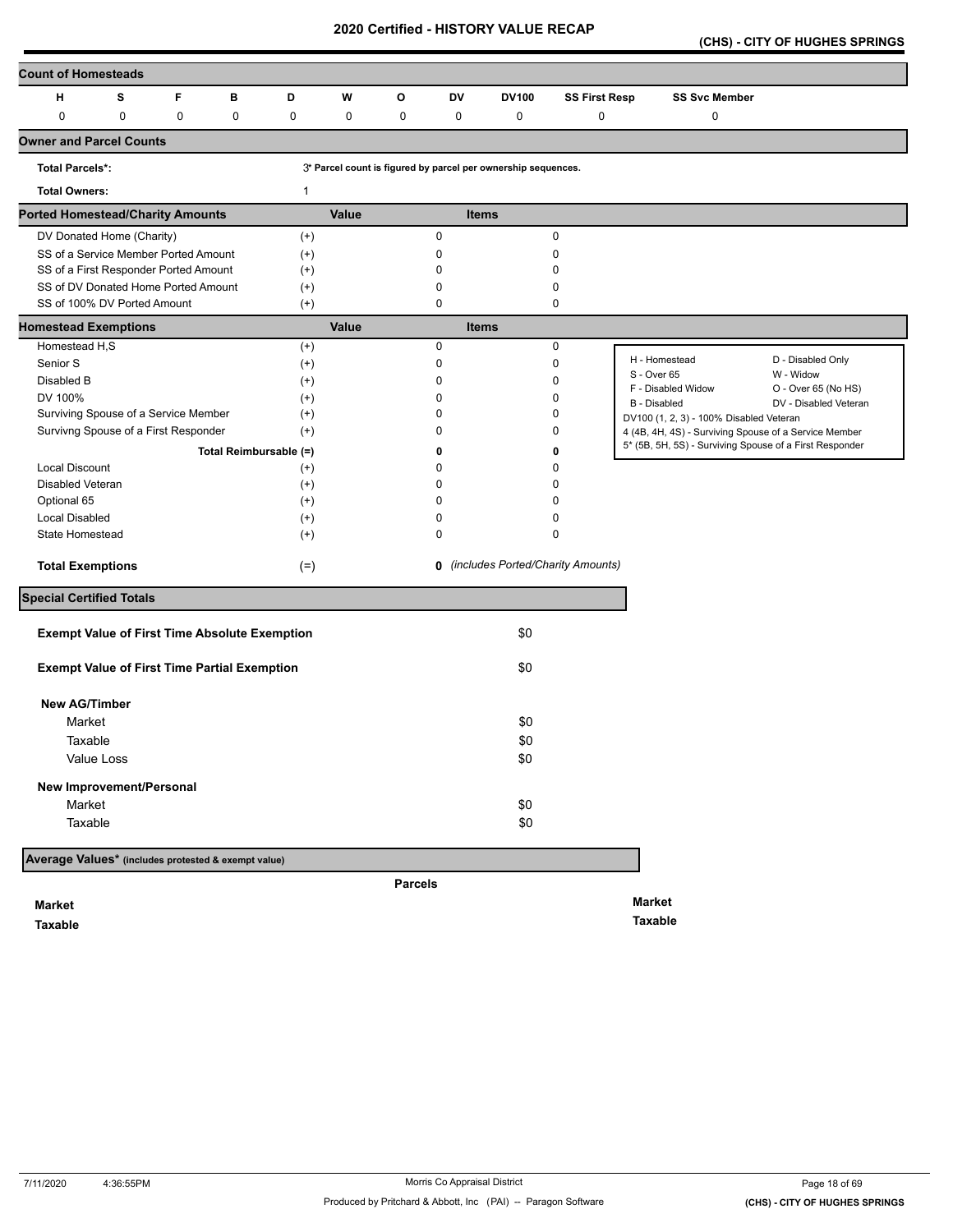| <b>Minerals</b>                            | Value        | <b>Items</b> |                                    |           |
|--------------------------------------------|--------------|--------------|------------------------------------|-----------|
| Mineral_Value                              | 0            | 0            |                                    |           |
| Mineral Value - Real                       | 0            | $\pmb{0}$    |                                    |           |
| Mineral Value - Personal                   | 0            | 0            | <b>Total Mineral Value:</b>        | 0         |
| <b>Mineral Loss</b>                        | Value        | <b>Items</b> |                                    |           |
| Less Mineral Exempt Property               | 0            | $\pmb{0}$    | <b>Total Mineral Exempt Value:</b> | 0         |
| Less \$500 Inc. Mineral Owner              | 0            | 0            |                                    |           |
| <b>Less Mineral Abatements</b>             | 0            | $\mathbf 0$  |                                    |           |
| Less Mineral Freeports/Interstate Commerce | 0            | 0            |                                    |           |
| Less Mineral Unknown                       | 0            | $\Omega$     |                                    |           |
| Less TCEQ/Pollution Control                | 0            | 0            |                                    |           |
| Less VLA                                   | 0            | 0            |                                    |           |
| Less Mineral Protested Value               | 0            | $\mathbf 0$  | <b>Taxload Mineral Total:</b>      | 0         |
| Land                                       | Value        | <b>Items</b> |                                    |           |
| Land - Homesite                            | 0            | 0            |                                    |           |
| Land - Non Homesite                        | 30,430       | 1            |                                    |           |
| Land - Productivity Market                 | 0            | $\mathbf 0$  |                                    |           |
| Land - Income                              | 0            | $\mathbf 0$  | <b>Total Land Value:</b>           | 30,430    |
| <b>Land Timber Gain</b>                    | 0            | 0            |                                    |           |
|                                            |              |              |                                    |           |
| Improvements                               | Value        | <b>Items</b> |                                    |           |
| Improvements - Homesite                    | 0            | 0            |                                    |           |
| New Improvements - Homesite                | 0            | $\mathbf 0$  |                                    |           |
| Improvements - Non Homesite                | 570,570      | 2            |                                    |           |
| New Improvements - Non Homesite            | 0            | 0            |                                    |           |
| Improvements - Income                      | 0            | 0            | <b>Total Improvement Value:</b>    | 570,570   |
| Ag Loss                                    | Value        | <b>Items</b> |                                    |           |
| <b>Productivity Market</b>                 | $\mathbf 0$  | 0            |                                    |           |
| Land Ag 1D                                 | 0            | $\pmb{0}$    |                                    |           |
| Land Ag 1D1                                | 0            | 0            |                                    |           |
| Land Ag Tim                                | 0            | $\mathbf 0$  | <b>Productivity Loss:</b>          | 0         |
| <b>Real Loss</b>                           | Value        |              |                                    |           |
| Land Homesite Exempt                       | 0            |              |                                    |           |
| Land Non-Homesite Exempt                   | 0            |              |                                    |           |
| <b>Productivity Market Exempt</b>          | 0            |              |                                    |           |
| Income Land Exempt                         | 0            |              |                                    |           |
| Improvement Homesite Exempt                | 0            |              |                                    |           |
| New Improvement Homesite Exempt            | 0            |              |                                    |           |
| Improvement Non-Homesite Exempt            | 0            |              |                                    |           |
| New Improvement Non-Homesite Exempt        | 0            |              |                                    |           |
| Income Improvement Exempt                  | 0            |              | <b>Real Exempt Total:</b>          | 0         |
|                                            |              |              | <b>Taxload Real Total:</b>         | 601,000   |
| Personal                                   | Value        | <b>Items</b> |                                    |           |
| Personal - Homesite                        | 0            | 0            |                                    |           |
| New Personal - Homesite                    | 0            | 0            |                                    |           |
| Personal - Non Homesite                    | 704,390      | -1           |                                    |           |
| New Personal - Non Homesite                | 0            | 0            | <b>Total Personal Value:</b>       | 704,390   |
| <b>Personal Loss</b>                       | <b>Value</b> |              |                                    |           |
| Personal Homesite Exempt                   | 0            |              |                                    |           |
| New Personal Homesite Exempt               | 0            |              |                                    |           |
| Personal Non-Homesite Exempt               | 0            |              |                                    |           |
| New Personal Non-Homesite Exempt           | 0            |              |                                    |           |
| Personal Under 500                         | 0            |              | <b>Personal Exempt Total:</b>      | 0         |
|                                            |              |              | <b>Taxload Personal Total:</b>     | 704,390   |
|                                            |              |              |                                    |           |
|                                            |              |              |                                    |           |
|                                            |              |              | <b>Total Appraised:</b>            | 1,305,390 |
|                                            |              |              |                                    |           |
|                                            |              |              | <b>Taxroll Load Total:</b>         | 1,305,390 |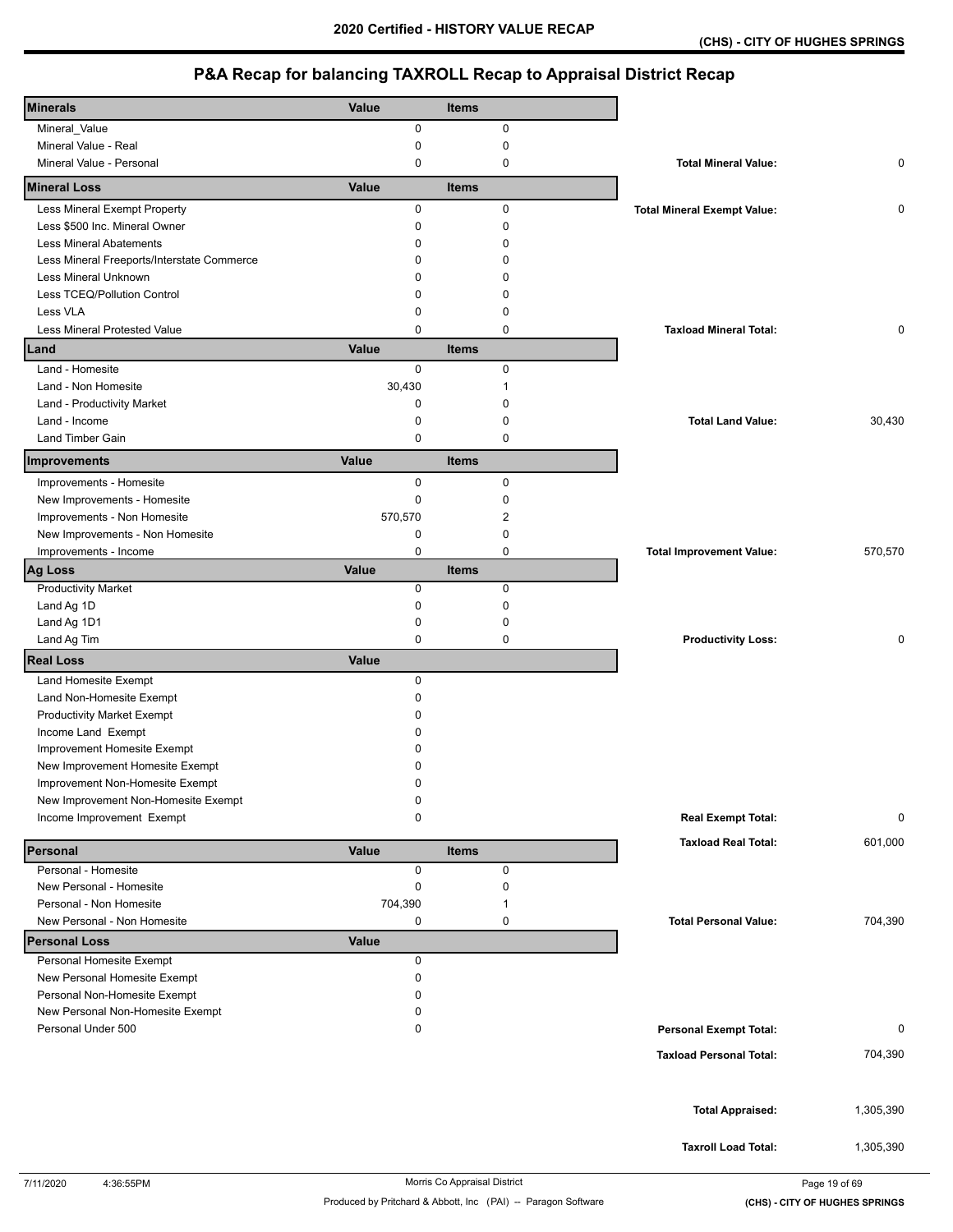## **(CHS) - CITY OF HUGHES SPRINGS**

|                | <b>Category Code Breakdown</b> |       |             |              |                               |                        |                     |             |                |                             |                                    |  |
|----------------|--------------------------------|-------|-------------|--------------|-------------------------------|------------------------|---------------------|-------------|----------------|-----------------------------|------------------------------------|--|
| Cat<br>Code    | <b>Items</b>                   | Acres | Land        | Ag/Timber    | Productivity<br><b>Market</b> | <b>Taxable</b><br>Land | <b>Improvements</b> | Personal    | <b>Mineral</b> | <b>Total Mkt</b><br>Taxable | <b>Total Net</b><br><b>Taxable</b> |  |
| A <sub>1</sub> |                                | 0.000 | 0           | 0            | 0                             | 0                      | 36,080              | 0           | 0              | 36,080                      | 36,080                             |  |
| A*             |                                | 0.000 | 0           | 0            | 0                             | 0                      | 36,080              | 0           | 0              | 36,080                      | 36,080                             |  |
| F <sub>1</sub> |                                | 6.086 | 30,430      | $\mathbf 0$  | 0                             | 30,430                 | 534,490             | $\mathbf 0$ | 0              | 564,920                     | 564,920                            |  |
| F <sub>1</sub> |                                | 6.086 | 30,430      | $\mathbf{0}$ | 0                             | 30,430                 | 534,490             | $\mathbf 0$ | 0              | 564,920                     | 564,920                            |  |
| $F^*$          |                                | 6.086 | 30,430      | 0            | 0                             | 30,430                 | 534,490             | 0           | 0              | 564,920                     | 564,920                            |  |
| L1             |                                | 0.000 | $\mathbf 0$ | $\mathbf 0$  | 0                             | 0                      | 0                   | 704,390     | 0              | 704.390                     | 704,390                            |  |
| L1             |                                | 0.000 | $\bf{0}$    | $\mathbf{0}$ | $\mathbf{0}$                  | $\bf{0}$               | $\bf{0}$            | 704,390     | 0              | 704,390                     | 704,390                            |  |
| L*             | 1                              | 0.000 | 0           | $\mathbf 0$  | 0                             | 0                      | 0                   | 704,390     | 0              | 704,390                     | 704,390                            |  |
|                | 3                              | 6.086 | 30,430      | 0            | 0                             | 30,430                 | 570,570             | 704,390     | 0              | ,305,390                    | 1,305,390                          |  |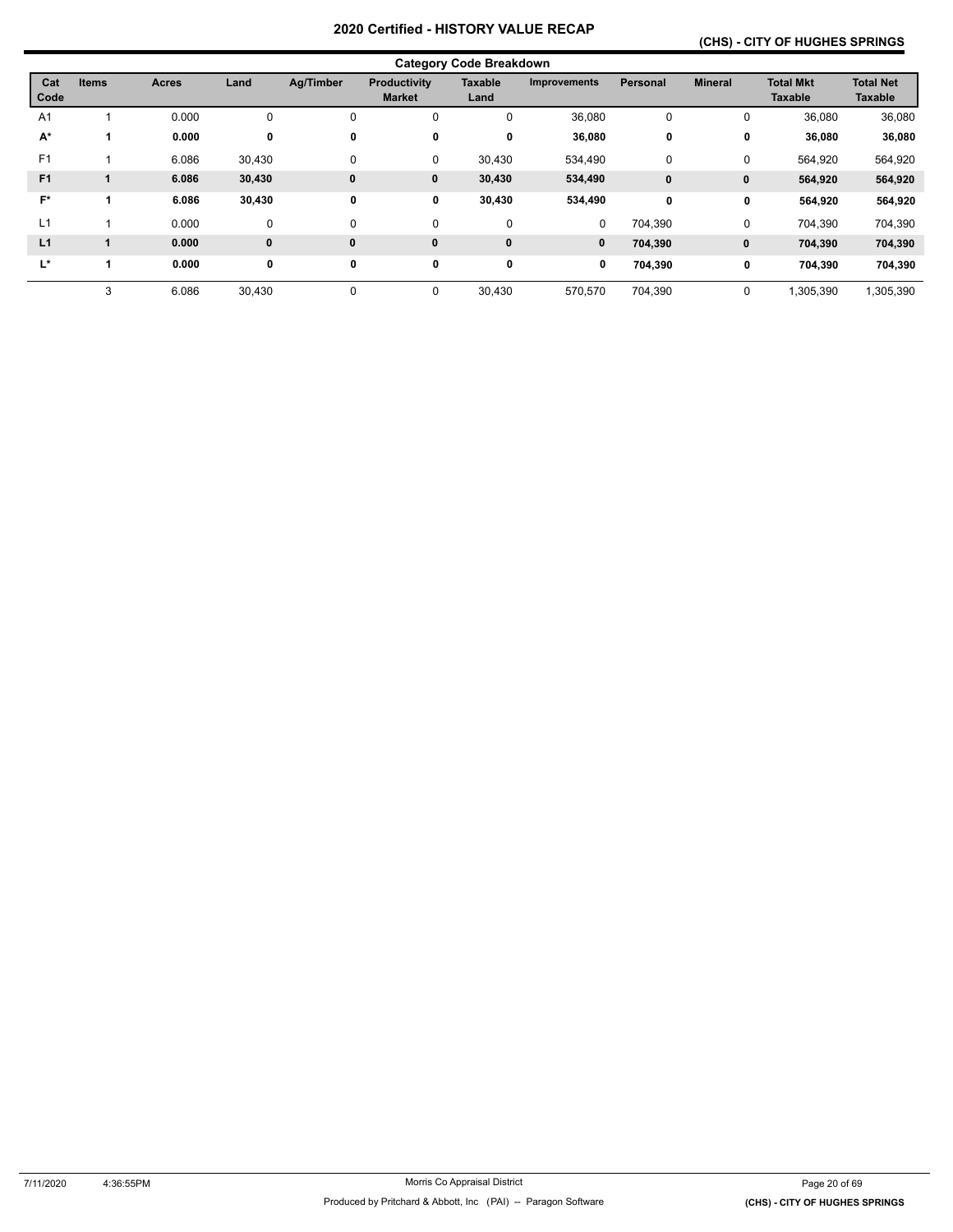|                                            |                    | <b>Certified</b> |              |              | - NIJIUNI VALUE NEUAR |                                     | (CLS) - CITY OF LONE STAR         |              |
|--------------------------------------------|--------------------|------------------|--------------|--------------|-----------------------|-------------------------------------|-----------------------------------|--------------|
| Land                                       |                    | Value            | <b>Items</b> |              | <b>Exempt</b>         |                                     |                                   |              |
| Land - Homesite                            | $^{(+)}$           | 3,858,880        |              | 320          | 0                     |                                     |                                   |              |
| Land - Non Homesite                        | $^{(+)}$           | 5,445,230        |              | 646          | 397,230               |                                     |                                   |              |
| Land - Productivity Market                 | $^{(+)}$           | 477,780          |              | 8            | 0                     |                                     |                                   |              |
| Land - Income                              | $^{(+)}$           | 0                |              | 0            | $\Omega$              |                                     |                                   |              |
| <b>Total Land Market Value</b>             | $(=)$              | 9,781,890        |              | 974          |                       | <b>Total Land Value:</b>            | $^{(+)}$                          | 9,781,890    |
| Improvements                               |                    | Value            | <b>Items</b> |              | <b>Exempt</b>         |                                     |                                   |              |
| Improvements - Homesite                    | $^{(+)}$           | 22,541,410       |              | 320          | 0                     |                                     |                                   |              |
| New Improvements - Homesite                | $^{(+)}$           | 0                |              | 0            | 0                     |                                     |                                   |              |
| Improvements - Non Homesite                | $^{(+)}$           | 24,031,240       |              | 473          | 4,684,320             |                                     |                                   |              |
| New Improvements - Non Homesite            | $^{(+)}$           | 9,500            |              | 1            | 0                     |                                     |                                   |              |
| Improvements - Income                      | $^{(+)}$           | 0                |              | 0            | 0                     |                                     |                                   |              |
| <b>Total Improvement Value</b>             | $(=)$              | 46,582,150       |              | 794          |                       | <b>Total Imp Value:</b>             | $^{(+)}$                          | 46,582,150   |
| Personal                                   |                    | <b>Value</b>     | <b>Items</b> |              | <b>Exempt</b>         |                                     |                                   |              |
| Personal - Homesite                        | $^{(+)}$           | 124,630          |              | 4            | 0                     |                                     |                                   |              |
| New Personal - Homesite                    | $^{(+)}$           | 0                |              | 0            | 0                     |                                     |                                   |              |
| Personal - Non Homesite                    | $^{(+)}$           | 2,119,456        |              | 87           | 134,796               |                                     |                                   |              |
| New Personal - Non Homesite                | $^{(+)}$           | 142,560          |              | 2            | 0                     |                                     |                                   |              |
| <b>Total Personal Value</b>                | $(=)$              | 2,386,646        |              | 93           |                       | <b>Total Personal Value:</b>        | $^{(+)}$                          | 2,386,646    |
| Total Real Estate & Personal Mkt Value (=) |                    | 58,750,686       |              | 1,861        |                       |                                     |                                   |              |
| <b>Minerals</b>                            |                    | Value            | <b>Items</b> |              |                       |                                     |                                   |              |
| <b>Mineral Value</b>                       | $^{(+)}$           | $\Omega$         |              | 0            |                       |                                     |                                   |              |
| Mineral Value - Real                       | $^{(+)}$           | 407,210          |              | 3            |                       |                                     |                                   |              |
| Mineral Value - Personal                   | $^{(+)}$           | 2,760,410        |              | 61           |                       |                                     |                                   |              |
| <b>Total Mineral Market Value</b>          | $(=)$              | 3,167,620        |              | 64           |                       | <b>Total Min Mkt Value:</b>         | $^{(+)}$                          | 3,167,620    |
| <b>Total Market Value</b>                  | $(=)$              | 61,918,306       |              |              |                       | <b>Total Market Value:</b>          | $(=/+)$                           | 61,918,306   |
| Ag/Timber *does not include protested      |                    | Value            | <b>Items</b> |              |                       |                                     |                                   |              |
| <b>Land Timber Gain</b>                    | $^{(+)}$           | 0                |              | 0            |                       | <b>Land Timber Gain:</b>            | $(+)$                             | 0            |
| <b>Productivity Market</b>                 | $^{(+)}$           | 477,780          |              | 8            |                       |                                     |                                   |              |
| Land Ag 1D                                 | $(-)$              | 0                |              | 0            |                       |                                     |                                   |              |
| Land Ag 1D1                                | $(-)$              | 0                |              | 0            |                       |                                     |                                   |              |
| Land Ag Tim                                | $(-)$              | 23,910           |              | 8            |                       |                                     |                                   |              |
| Productivity Loss: (=)                     |                    | 453,870          |              | 8            |                       | <b>Productivity Loss:</b>           | $(-)$                             | 453,870      |
| Losses                                     |                    | Value            | <b>Items</b> |              |                       |                                     |                                   |              |
| Less Real Exempt Property                  | $(-)$              | 5,216,346        |              | 80           |                       |                                     |                                   |              |
| Less \$500 Inc. Real Personal              | $(-)$              | 2,680            |              | 10           |                       | <b>Total Market Taxable:</b>        | $(=)$                             | 61,464,436   |
| Less Disaster Exemption                    | $(-)$              | 0                |              | 0            |                       |                                     |                                   |              |
| Less Real/Personal Abatements              | $(\textnormal{-})$ | 0                |              | 0            |                       |                                     |                                   |              |
| Less Community Housing                     | $(-)$              | 0                |              | 0            |                       |                                     |                                   |              |
| Less Freeport                              | $(-)$              | 0                |              | 0            |                       |                                     |                                   |              |
| Less Allocation                            | $(-)$              | 0                |              | 0            |                       |                                     |                                   |              |
| Less MultiUse                              | $(-)$              | 0                |              | 0            |                       |                                     |                                   |              |
| Less Goods In Transit (Real & Industrial)  | $(-)$              | 0                |              | 0            |                       |                                     |                                   |              |
| <b>Less Historical</b>                     | $(-)$              | 0                |              | 0            |                       |                                     |                                   |              |
| Less Solar/Wind Power                      | $(-)$              | 0                |              | 0            |                       | <b>Total Protested Value:</b>       |                                   | 0            |
| Less Vehicle Leased for Personal Use       | $(-)$              | 0                |              | 0            |                       | <b>Protested % of Total Market:</b> |                                   | 0.00%        |
| <b>Less Real Protested Value</b>           | $(-)$              | 0                |              | 0            |                       |                                     |                                   |              |
| Less 10% Cap Loss                          | $(-)$              | 775,110          |              | 48           |                       |                                     |                                   |              |
| Less TCEQ/Pollution Control                | $(-)$              | 0                |              | 0            |                       |                                     |                                   |              |
| Less VLA Loss                              | $(\cdot)$          | 0                |              | 0            |                       |                                     |                                   |              |
| Less Mineral Exempt Property               | $(-)$              | 8,540            |              | $\mathbf{1}$ |                       |                                     |                                   |              |
| Less \$500 Inc. Mineral Owner              | $(-)$              | 0                |              | 0            |                       |                                     |                                   |              |
| <b>Less Mineral Abatements</b>             | $(-)$              | 0                |              | 0            |                       |                                     |                                   |              |
| <b>Less Mineral Freeports</b>              | $(-)$              | 0                |              | 0            |                       |                                     |                                   |              |
| Less Interstate Commerce                   | $(\cdot)$          | 0                |              | 0            |                       |                                     |                                   |              |
| Less Foreign Trade                         | $(-)$              | 0                |              | 0            |                       | <b>Total Losses:</b>                | $(-)$                             | 6,002,676    |
| Less Mineral Unknown                       | $(-)$              | 0                |              | 0            |                       | <b>Total Appraised Value:</b>       | $(=/+)$                           | 55,461,760   |
| Less Mineral Protested Value               | $(-)$              | 0                |              | 0            |                       | <b>Total Exemptions*:</b>           | $(-)$                             | 2,304,590    |
| Total Losses (includes Prod. Loss)         | $(=)$              | 6,456,546        |              |              |                       |                                     | * See breakdown on following page |              |
| <b>Total Appraised Value</b>               | $(=)$              | 55,461,760       |              |              |                       | <b>Net Taxable Value:</b>           |                                   | 53, 157, 170 |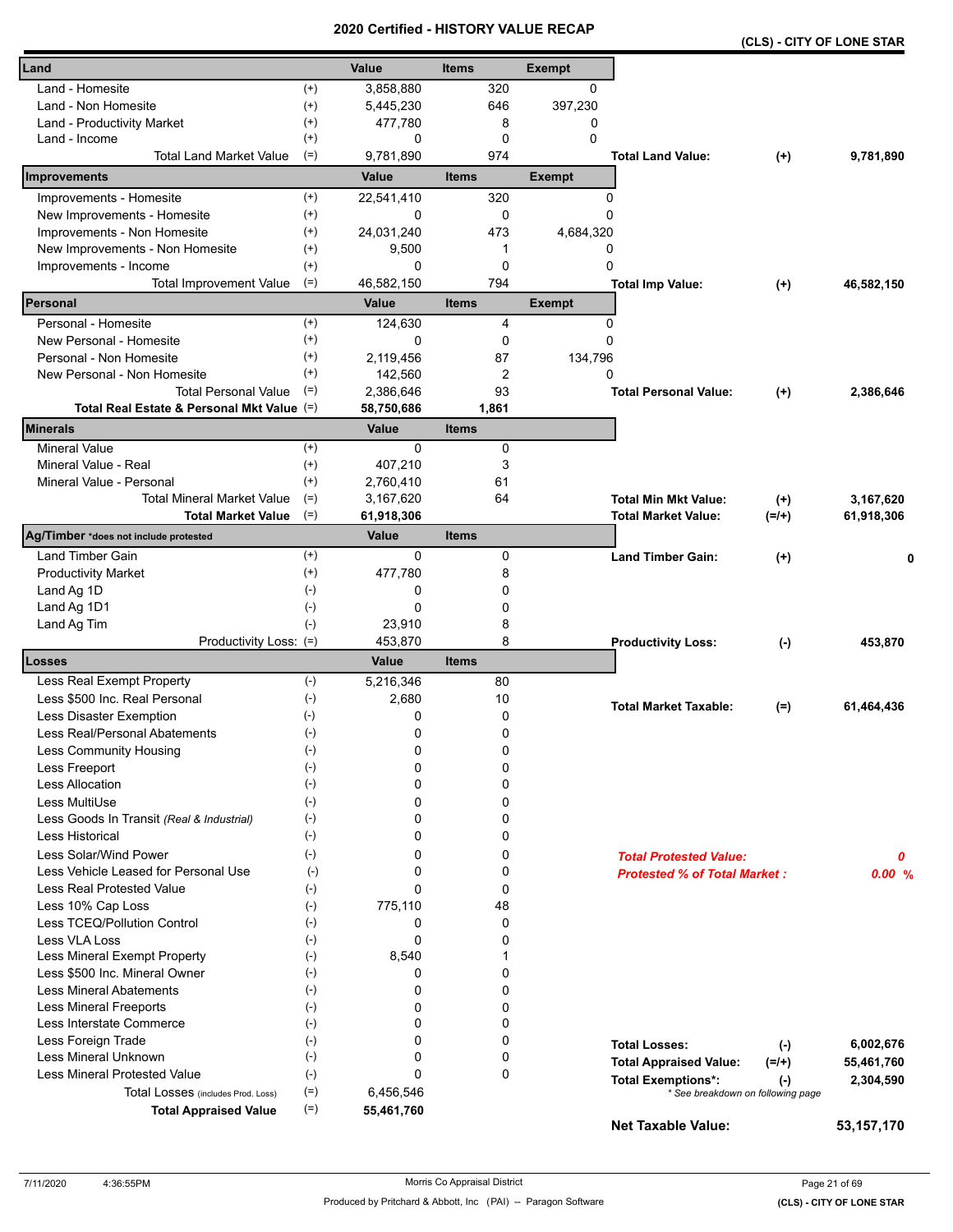**(CLS) - CITY OF LONE STAR** 

| <b>Count of Homesteads</b>                                         |     |          |                        |                      |              |                  |           |                                                                   |                      |                                         |                      |                                                         |  |
|--------------------------------------------------------------------|-----|----------|------------------------|----------------------|--------------|------------------|-----------|-------------------------------------------------------------------|----------------------|-----------------------------------------|----------------------|---------------------------------------------------------|--|
| н                                                                  | s   | F        | в                      | D                    | W            | o                | <b>DV</b> | <b>DV100</b>                                                      | <b>SS First Resp</b> |                                         | <b>SS Svc Member</b> |                                                         |  |
| 127                                                                | 165 | 0        | 15                     | $\pmb{0}$            | $\mathbf{1}$ | 0                | 13        | 4                                                                 | 0                    |                                         | $\pmb{0}$            |                                                         |  |
| <b>Owner and Parcel Counts</b>                                     |     |          |                        |                      |              |                  |           |                                                                   |                      |                                         |                      |                                                         |  |
| <b>Total Parcels*:</b>                                             |     |          |                        |                      |              |                  |           | 1,143* Parcel count is figured by parcel per ownership sequences. |                      |                                         |                      |                                                         |  |
| <b>Total Owners:</b>                                               |     |          |                        | 789                  |              |                  |           |                                                                   |                      |                                         |                      |                                                         |  |
| <b>Ported Homestead/Charity Amounts</b>                            |     |          |                        |                      | Value        |                  |           | <b>Items</b>                                                      |                      |                                         |                      |                                                         |  |
| DV Donated Home (Charity)                                          |     |          |                        | $^{(+)}$             |              | $\pmb{0}$        |           |                                                                   | 0                    |                                         |                      |                                                         |  |
| SS of a Service Member Ported Amount                               |     |          |                        | $^{(+)}$             |              | 0                |           |                                                                   | 0                    |                                         |                      |                                                         |  |
| SS of a First Responder Ported Amount                              |     |          |                        | $^{(+)}$             |              | $\mathbf 0$      |           |                                                                   | 0                    |                                         |                      |                                                         |  |
| SS of DV Donated Home Ported Amount<br>SS of 100% DV Ported Amount |     |          |                        | $^{(+)}$<br>$^{(+)}$ |              | $\mathbf 0$<br>0 |           |                                                                   | 0<br>0               |                                         |                      |                                                         |  |
| <b>Homestead Exemptions</b>                                        |     |          |                        |                      | Value        |                  |           | <b>Items</b>                                                      |                      |                                         |                      |                                                         |  |
| Homestead H,S                                                      |     |          |                        | $^{(+)}$             |              | 0                |           |                                                                   | 0                    |                                         |                      |                                                         |  |
| Senior S                                                           |     |          |                        | $^{(+)}$             |              | $\mathbf 0$      |           |                                                                   | 0                    | H - Homestead                           |                      | D - Disabled Only                                       |  |
| Disabled B                                                         |     |          |                        | $^{(+)}$             |              | $\mathbf 0$      |           |                                                                   | 0                    | S - Over 65                             |                      | W - Widow                                               |  |
| DV 100%                                                            |     |          |                        | $^{(+)}$             |              | 523,800          |           |                                                                   | 4                    | F - Disabled Widow<br>B - Disabled      |                      | O - Over 65 (No HS)<br>DV - Disabled Veteran            |  |
| Surviving Spouse of a Service Member                               |     |          |                        | $^{(+)}$             |              | 0                |           |                                                                   | 0                    | DV100 (1, 2, 3) - 100% Disabled Veteran |                      |                                                         |  |
| Survivng Spouse of a First Responder                               |     |          |                        | $^{(+)}$             |              | $\mathbf 0$      |           |                                                                   | 0                    |                                         |                      | 4 (4B, 4H, 4S) - Surviving Spouse of a Service Member   |  |
|                                                                    |     |          | Total Reimbursable (=) |                      |              | 523,800          |           |                                                                   | 4                    |                                         |                      | 5* (5B, 5H, 5S) - Surviving Spouse of a First Responder |  |
| Local Discount                                                     |     |          |                        | $^{(+)}$             |              | 0                |           |                                                                   | 0                    |                                         |                      |                                                         |  |
| <b>Disabled Veteran</b>                                            |     |          |                        | $^{(+)}$             |              | 132,000          |           |                                                                   | 11                   |                                         |                      |                                                         |  |
| Optional 65                                                        |     |          |                        | $^{(+)}$             |              | 1,648,790        |           | 166                                                               |                      |                                         |                      |                                                         |  |
| Local Disabled                                                     |     |          |                        | $^{(+)}$             |              | 0                |           |                                                                   | 0                    |                                         |                      |                                                         |  |
| State Homestead                                                    |     |          |                        | $^{(+)}$             |              | 0                |           |                                                                   | 0                    |                                         |                      |                                                         |  |
| <b>Total Exemptions</b>                                            |     |          |                        | $(=)$                |              |                  |           | 2,304,590 (includes Ported/Charity Amounts)                       |                      |                                         |                      |                                                         |  |
| <b>Special Certified Totals</b>                                    |     |          |                        |                      |              |                  |           |                                                                   |                      |                                         |                      |                                                         |  |
|                                                                    |     |          |                        |                      |              |                  |           |                                                                   |                      |                                         |                      |                                                         |  |
| <b>Exempt Value of First Time Absolute Exemption</b>               |     |          |                        |                      |              |                  |           | \$66,190                                                          |                      |                                         |                      |                                                         |  |
| <b>Exempt Value of First Time Partial Exemption</b>                |     |          |                        |                      |              |                  |           | \$110,000                                                         |                      |                                         |                      |                                                         |  |
| <b>New AG/Timber</b>                                               |     |          |                        |                      |              |                  |           |                                                                   |                      |                                         |                      |                                                         |  |
| Market                                                             |     |          |                        |                      |              |                  |           | \$0                                                               |                      |                                         |                      |                                                         |  |
| Taxable                                                            |     |          |                        |                      |              |                  |           | \$0                                                               |                      |                                         |                      |                                                         |  |
| Value Loss                                                         |     |          |                        |                      |              |                  |           | \$0                                                               |                      |                                         |                      |                                                         |  |
|                                                                    |     |          |                        |                      |              |                  |           |                                                                   |                      |                                         |                      |                                                         |  |
| New Improvement/Personal<br>Market                                 |     |          |                        |                      |              |                  |           | \$152,060                                                         |                      |                                         |                      |                                                         |  |
| Taxable                                                            |     |          |                        |                      |              |                  |           | \$152,060                                                         |                      |                                         |                      |                                                         |  |
|                                                                    |     |          |                        |                      |              |                  |           |                                                                   |                      |                                         |                      |                                                         |  |
| Average Values* (includes protested & exempt value)                |     |          |                        |                      |              |                  |           |                                                                   |                      |                                         |                      |                                                         |  |
| Average Homestead Value A*                                         |     |          |                        |                      |              | <b>Parcels</b>   |           |                                                                   |                      | <b>Total Homestead Value A*</b>         |                      |                                                         |  |
| <b>Market</b>                                                      |     | \$82,387 |                        |                      |              | 320              |           |                                                                   |                      | Market                                  | \$26,363,970         |                                                         |  |
| Taxable                                                            |     | \$79,965 |                        |                      |              |                  |           |                                                                   |                      | Taxable                                 | \$23,432,360         |                                                         |  |
| Average Homestead Value A* and E*                                  |     |          |                        |                      |              | <b>Parcels</b>   |           |                                                                   |                      | Total Homestead Value A* and E*         |                      |                                                         |  |
| Market                                                             |     | \$82,387 |                        |                      |              | 320              |           |                                                                   |                      | Market                                  | \$26,363,970         |                                                         |  |
| Taxable                                                            |     | \$79,965 |                        |                      |              |                  |           |                                                                   |                      | <b>Taxable</b>                          | \$23,432,360         |                                                         |  |
| Average Homestead Value A* and E* and M1                           |     |          |                        |                      |              | <b>Parcels</b>   |           |                                                                   |                      | Total Homestead Value A* and E* and M1  |                      |                                                         |  |
| <b>Market</b>                                                      |     | \$81,754 |                        |                      |              | 324              |           |                                                                   |                      | <b>Market</b>                           | \$26,488,600         |                                                         |  |
| Taxable                                                            |     | \$79,362 |                        |                      |              |                  |           |                                                                   |                      | Taxable                                 | \$23,549,870         |                                                         |  |
| Average Homestead Value M1                                         |     |          |                        |                      |              | <b>Parcels</b>   |           |                                                                   |                      | <b>Total Homestead Value M1</b>         |                      |                                                         |  |
|                                                                    |     |          |                        |                      |              |                  |           |                                                                   |                      | Market                                  | \$124,630            |                                                         |  |
| <b>Market</b>                                                      |     | \$31,157 |                        |                      |              |                  | 4         |                                                                   |                      | Taxable                                 | \$117,510            |                                                         |  |
| <b>Taxable</b>                                                     |     | \$31,157 |                        |                      |              |                  |           |                                                                   |                      |                                         |                      |                                                         |  |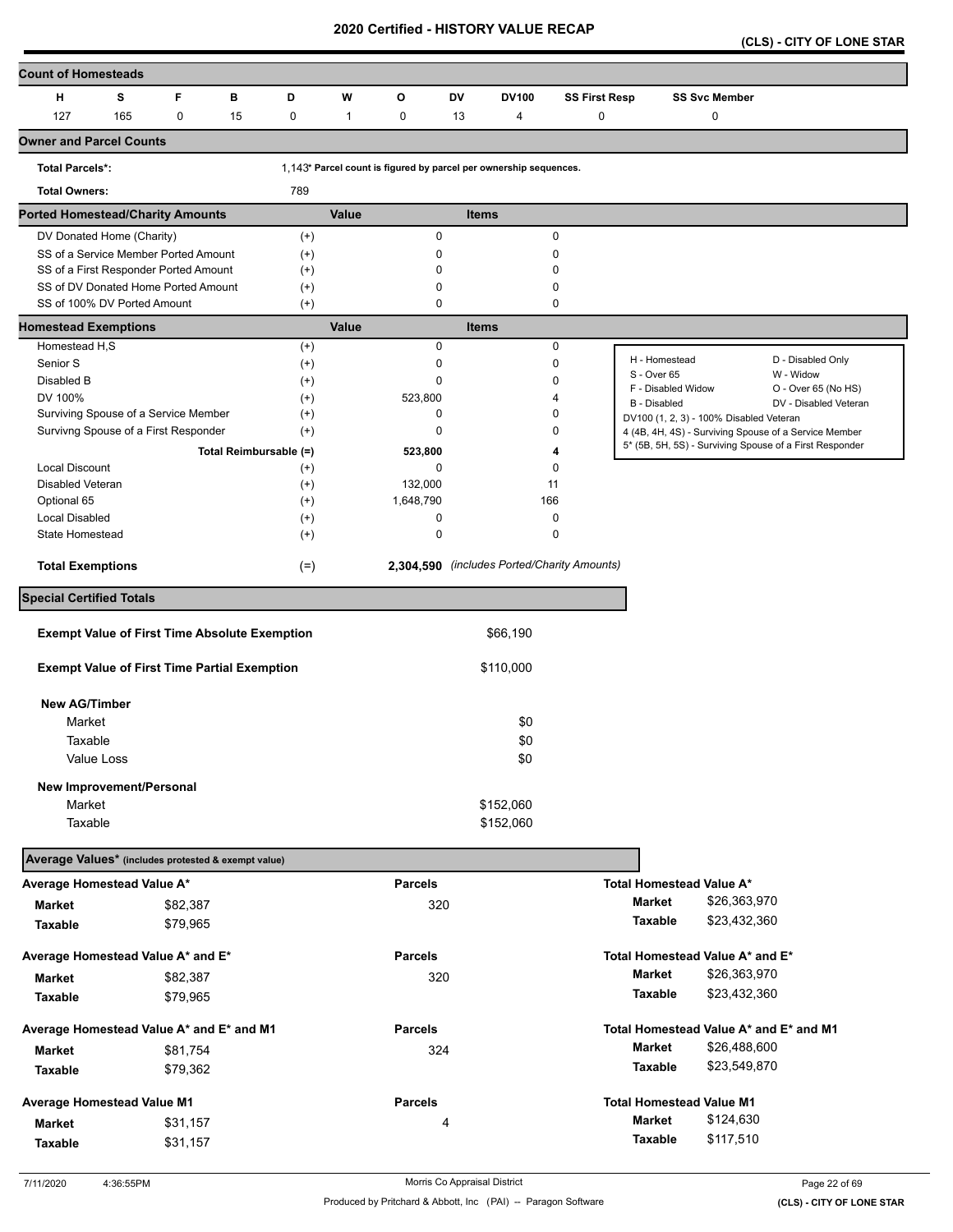| <b>Minerals</b>                            | <b>Value</b> | Items                   |                                    |            |
|--------------------------------------------|--------------|-------------------------|------------------------------------|------------|
| Mineral_Value                              | 0            | 0                       |                                    |            |
| Mineral Value - Real                       | 407,210      | $\sqrt{3}$              |                                    |            |
| Mineral Value - Personal                   | 2,760,410    | 61                      | <b>Total Mineral Value:</b>        | 3,167,620  |
| <b>Mineral Loss</b>                        | Value        | <b>Items</b>            |                                    |            |
| Less Mineral Exempt Property               | 8,540        | $\mathbf{1}$            | <b>Total Mineral Exempt Value:</b> | 8,540      |
| Less \$500 Inc. Mineral Owner              | 0            | $\mathbf 0$             |                                    |            |
| <b>Less Mineral Abatements</b>             | 0            | 0                       |                                    |            |
| Less Mineral Freeports/Interstate Commerce | 0            | 0                       |                                    |            |
| Less Mineral Unknown                       | 0            | 0                       |                                    |            |
| Less TCEQ/Pollution Control                | 0            | 0                       |                                    |            |
| Less VLA                                   | 0            | 0                       |                                    |            |
| Less Mineral Protested Value               | 0            | $\mathbf 0$             | <b>Taxload Mineral Total:</b>      | 3,159,080  |
| Land                                       | Value        | <b>Items</b>            |                                    |            |
| Land - Homesite                            | 3,858,880    | 320                     |                                    |            |
| Land - Non Homesite                        | 5,445,230    | 646                     |                                    |            |
| Land - Productivity Market                 | 477,780      | 8                       |                                    |            |
| Land - Income                              | 0            | 0                       | <b>Total Land Value:</b>           | 9,781,890  |
| Land Timber Gain                           | $\mathbf 0$  | $\mathbf 0$             |                                    |            |
| Improvements                               | Value        | <b>Items</b>            |                                    |            |
| Improvements - Homesite                    | 22,541,410   | 320                     |                                    |            |
| New Improvements - Homesite                | $\mathbf 0$  | 0                       |                                    |            |
| Improvements - Non Homesite                | 24,031,240   | 473                     |                                    |            |
| New Improvements - Non Homesite            | 9,500        | $\mathbf{1}$            |                                    |            |
| Improvements - Income                      | 0            | 0                       | <b>Total Improvement Value:</b>    | 46,582,150 |
| <b>Ag Loss</b>                             | Value        | <b>Items</b>            |                                    |            |
| <b>Productivity Market</b>                 | 477,780      | 8                       |                                    |            |
| Land Ag 1D                                 | 0            | $\mathbf 0$             |                                    |            |
| Land Ag 1D1                                | 0            | 0                       |                                    |            |
| Land Ag Tim                                | 23,910       | 23,910                  | <b>Productivity Loss:</b>          | 453,870    |
| <b>Real Loss</b>                           | <b>Value</b> |                         |                                    |            |
| Land Homesite Exempt                       | 0            |                         |                                    |            |
| Land Non-Homesite Exempt                   | 397,230      |                         |                                    |            |
| <b>Productivity Market Exempt</b>          | 0            |                         |                                    |            |
| Income Land Exempt                         | $\Omega$     |                         |                                    |            |
| Improvement Homesite Exempt                | 0            |                         |                                    |            |
| New Improvement Homesite Exempt            | 0            |                         |                                    |            |
| Improvement Non-Homesite Exempt            | 4,684,320    |                         |                                    |            |
| New Improvement Non-Homesite Exempt        | 0            |                         |                                    |            |
| Income Improvement Exempt                  | 0            |                         | <b>Real Exempt Total:</b>          | 5,081,550  |
| Personal                                   | Value        | <b>Items</b>            | <b>Taxload Real Total:</b>         | 50,828,620 |
| Personal - Homesite                        | 124,630      | 4                       |                                    |            |
| New Personal - Homesite                    | 0            | 0                       |                                    |            |
| Personal - Non Homesite                    | 2,119,456    | 87                      |                                    |            |
| New Personal - Non Homesite                | 142,560      | $\overline{\mathbf{c}}$ | <b>Total Personal Value:</b>       | 2,386,646  |
| <b>Personal Loss</b>                       | <b>Value</b> |                         |                                    |            |
| Personal Homesite Exempt                   | 0            |                         |                                    |            |
| New Personal Homesite Exempt               | 0            |                         |                                    |            |
| Personal Non-Homesite Exempt               | 134,796      |                         |                                    |            |
| New Personal Non-Homesite Exempt           | 0            |                         |                                    |            |
| Personal Under 500                         | 2,680        |                         | <b>Personal Exempt Total:</b>      | 134,796    |
|                                            |              |                         | <b>Taxload Personal Total:</b>     | 2,251,850  |
|                                            |              |                         |                                    |            |
|                                            |              |                         |                                    |            |
|                                            |              |                         | <b>Total Appraised:</b>            | 55,461,760 |
|                                            |              |                         |                                    |            |
|                                            |              |                         | <b>Taxroll Load Total:</b>         | 56,239,550 |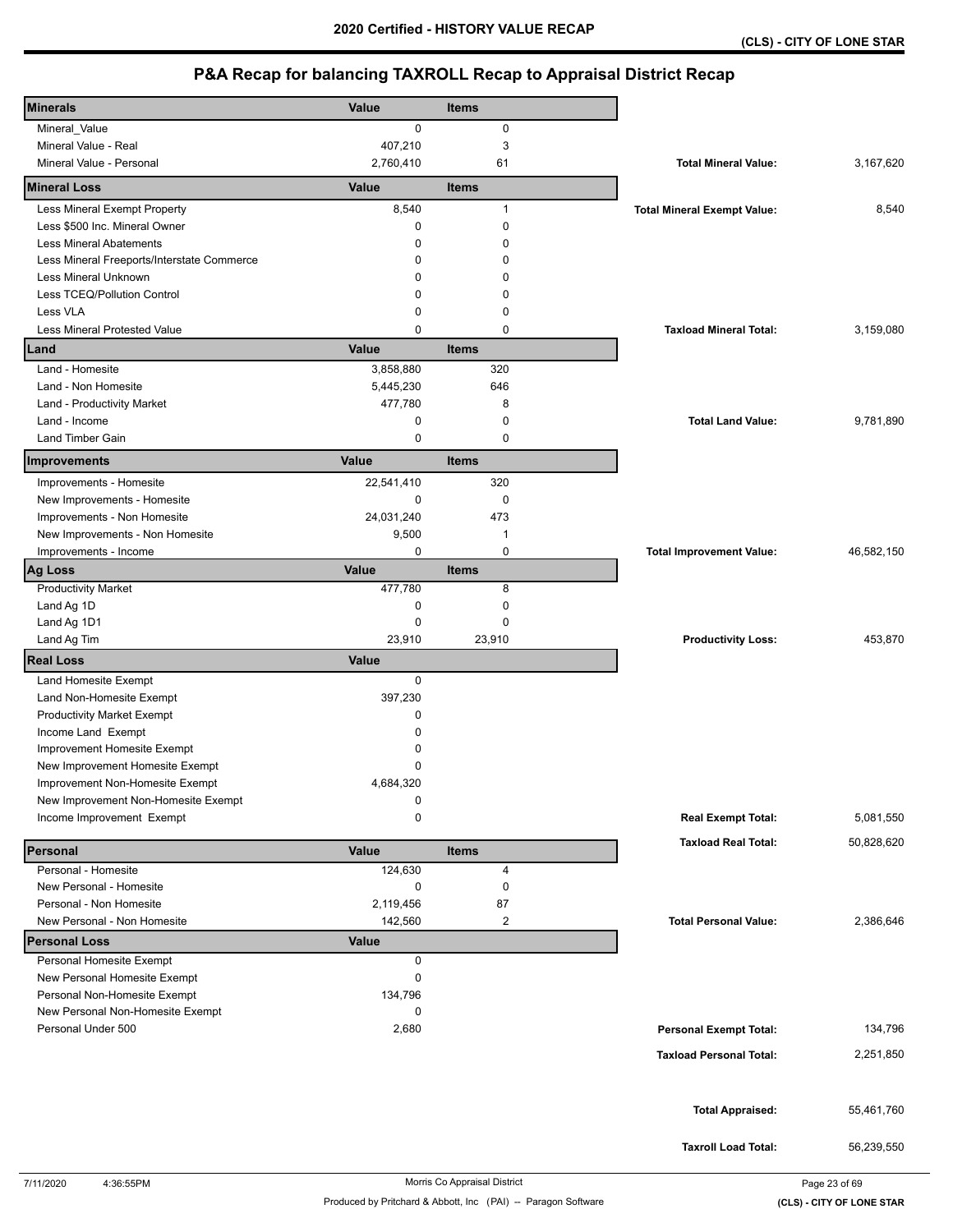## **(CLS) - CITY OF LONE STAR**

|                      |                         |              |           |           |                                      | <b>Category Code Breakdown</b> |                     |             |                |                                    |                                    |
|----------------------|-------------------------|--------------|-----------|-----------|--------------------------------------|--------------------------------|---------------------|-------------|----------------|------------------------------------|------------------------------------|
| Cat<br>Code          | <b>Items</b>            | <b>Acres</b> | Land      | Ag/Timber | <b>Productivity</b><br><b>Market</b> | <b>Taxable</b><br>Land         | <b>Improvements</b> | Personal    | <b>Mineral</b> | <b>Total Mkt</b><br><b>Taxable</b> | <b>Total Net</b><br><b>Taxable</b> |
| A1                   | 664                     | 320.703      | 6,143,960 | $\pmb{0}$ | 0                                    | 6,143,960                      | 32,907,830          | $\pmb{0}$   | 0              | 39,051,790                         | 35,999,210                         |
| A2                   | 13                      | 9.723        | 133,270   | $\pmb{0}$ | 0                                    | 133,270                        | 344,050             | 0           | 0              | 477,320                            | 457,320                            |
| A <sub>3</sub>       | 6                       | 10.871       | 156,770   | 0         | 0                                    | 156,770                        | 70,080              | 0           | 0              | 226,850                            | 226,850                            |
| A*                   | 683                     | 341.297      | 6,434,000 | 0         | 0                                    | 6,434,000                      | 33,321,960          | 0           | 0              | 39,755,960                         | 36,683,380                         |
| <b>B1</b>            | 3                       | 4.545        | 45,600    | 0         | 0                                    | 45,600                         | 837,740             | 0           | 0              | 883,340                            | 883,340                            |
| B <sub>2</sub>       | 12                      | 4.839        | 43,380    | 0         | 0                                    | 43,380                         | 701,600             | 0           | 0              | 744,980                            | 744,980                            |
| $\mathbf{B}^{\star}$ | 15                      | 9.384        | 88,980    | 0         | 0                                    | 88,980                         | 1,539,340           | 0           | 0              | 1,628,320                          | 1,628,320                          |
| C <sub>1</sub>       | 131                     | 280.569      | 1,274,510 | 0         | 0                                    | 1,274,510                      | 12,600              | 0           | 0              | 1,287,110                          | 1,287,110                          |
| $\mathbf{C}^*$       | 131                     | 280.569      | 1,274,510 | 0         | 0                                    | 1,274,510                      | 12,600              | 0           | 0              | 1,287,110                          | 1,287,110                          |
| D <sub>1</sub>       | 8                       | 232.613      | 0         | 23,910    | 477,780                              | 23,910                         | 0                   | 0           | 0              | 23,910                             | 23,910                             |
| D <sub>2</sub>       | $\mathbf{1}$            | 0.000        | 0         | $\pmb{0}$ | 0                                    | $\pmb{0}$                      | 19,290              | 0           | 0              | 19,290                             | 19,290                             |
| D*                   | 9                       | 232.613      | 0         | 23,910    | 477,780                              | 23,910                         | 19,290              | 0           | 0              | 43,200                             | 43,200                             |
| Е                    | $\mathbf{1}$            | 17.800       | 72,490    | 0         | 0                                    | 72,490                         | 0                   | 0           | 0              | 72,490                             | 72,490                             |
| E3                   | $\mathbf{1}$            | 21.330       | 92,280    | 0         | 0                                    | 92,280                         | 0                   | 0           | 0              | 92,280                             | 92,280                             |
| E*                   | $\mathbf 2$             | 39.130       | 164,770   | 0         | 0                                    | 164,770                        | 0                   | 0           | 0              |                                    | 164,770                            |
|                      |                         |              |           |           |                                      |                                |                     |             |                | 164,770                            |                                    |
| F1                   | 61                      | 83.565       | 763,120   | 0         | 0                                    | 763,120                        | 6,768,330           | 0           | 0              | 7,531,450                          | 7,531,450                          |
| F <sub>1</sub>       | 61                      | 83.565       | 763,120   | $\pmb{0}$ | 0                                    | 763,120                        | 6,768,330           | $\pmb{0}$   | $\pmb{0}$      | 7,531,450                          | 7,531,450                          |
| F <sub>2</sub>       | 16                      | 25.074       | 178,660   | $\pmb{0}$ | 0                                    | 178,660                        | 174,700             | 0           | 407,210        | 760,570                            | 760,570                            |
| F <sub>2</sub>       | 16                      | 25.074       | 178,660   | $\pmb{0}$ | 0                                    | 178,660                        | 174,700             | $\mathbf 0$ | 407,210        | 760,570                            | 760,570                            |
| F*                   | 77                      | 108.639      | 941,780   | 0         | 0                                    | 941,780                        | 6,943,030           | 0           | 407,210        | 8,292,020                          | 8,292,020                          |
| J2                   | $\mathbf{1}$            | 0.000        | $\pmb{0}$ | 0         | 0                                    | $\pmb{0}$                      | 0                   | 0           | 205,810        | 205,810                            | 205,810                            |
| J3                   | $\overline{2}$          | 0.000        | $\pmb{0}$ | $\pmb{0}$ | 0                                    | $\mathbf 0$                    | 0                   | 0           | 633,430        | 633,430                            | 633,430                            |
| J3A                  | $\mathbf{1}$            | 0.000        | $\pmb{0}$ | 0         | 0                                    | $\mathbf 0$                    | 0                   | 0           | 3,250          | 3,250                              | 3,250                              |
| J4                   | $\overline{c}$          | 0.301        | 2,840     | 0         | 0                                    | 2,840                          | 61,610              | 0           | 118,680        | 183,130                            | 183,130                            |
| J5                   | $\mathbf 1$             | 0.000        | 0         | 0         | 0                                    | 0                              | 0                   | 0           | 6,840          | 6,840                              | 6,840                              |
| J6                   | 5                       | 0.000        | 0         | 0         | 0                                    | 0                              | 0                   | 0           | 54,260         | 54,260                             | 54,260                             |
| J7                   | $\mathbf{1}$            | 0.000        | $\pmb{0}$ | 0         | 0                                    | $\mathbf 0$                    | 0                   | 0           | 124,660        | 124,660                            | 124,660                            |
| J*                   | 13                      | 0.301        | 2,840     | 0         | 0                                    | 2,840                          | 61,610              | 0           | 1,146,930      | 1,211,380                          | 1,211,380                          |
| L1                   | 71                      | 0.000        | 0         | 0         | 0                                    | 0                              | 0                   | 2,112,850   | 0              | 2,112,850                          | 2,112,850                          |
| L1                   | 71                      | 0.000        | $\pmb{0}$ | $\bf{0}$  | 0                                    | 0                              | 0                   | 2,112,850   | $\pmb{0}$      | 2,112,850                          | 2,112,850                          |
| L <sub>2</sub> A     | 9                       | 0.000        | 0         | 0         | 0                                    | $\pmb{0}$                      | 0                   | 0           | 198,810        | 198,810                            | 198,810                            |
| L <sub>2</sub> C     | $\sqrt{5}$              | 0.000        | 0         | 0         | 0                                    | $\pmb{0}$                      | 0                   | 0           | 635,120        | 635,120                            | 635,120                            |
| L <sub>2</sub> D     | 9                       | 0.000        | 0         | 0         | 0                                    | 0                              | 0                   | 0           | 61,670         | 61,670                             | 61,670                             |
| L2G                  | 6                       | 0.000        | 0         | 0         | 0                                    | 0                              | 0                   | 0           | 572,910        | 572,910                            | 572,910                            |
| L <sub>2</sub> H     | $\overline{\mathbf{c}}$ | 0.000        | 0         | 0         | 0                                    | 0                              | 0                   | 0           | 12,070         | 12,070                             | 12,070                             |
| L <sub>2</sub> J     | $\overline{7}$          | 0.000        | 0         | 0         | 0                                    | 0                              | 0                   | 0           | 21,950         | 21,950                             | 21,950                             |
| L <sub>2</sub> M     | $\,$ 5 $\,$             | 0.000        | 0         | 0         | 0                                    | 0                              | 0                   | 0           | 97,120         | 97,120                             | 97,120                             |
| L2O                  | 5                       | 0.000        | 0         | 0         | 0                                    | 0                              | 0                   | 0           | 5,290          | 5,290                              | 5,290                              |
| L <sub>2</sub> P     | $\mathbf{1}$            | 0.000        | 0         | $\pmb{0}$ | 0                                    | 0                              | 0                   | 0           | 8,540          | 8,540                              | $\pmb{0}$                          |
| $\mathsf{L2}$        | 49                      | 0.000        | $\pmb{0}$ | $\pmb{0}$ | 0                                    | 0                              | 0                   | $\bf{0}$    | 1,613,480      | 1,613,480                          | 1,604,940                          |
| L*                   | 120                     | 0.000        | 0         | 0         | 0                                    | 0                              | 0                   | 2,112,850   | 1,613,480      | 3,726,330                          | 3,717,790                          |
| M1                   | 6                       | 0.000        | 0         | 0         | 0                                    | 0                              | 0                   | 136,320     | 0              | 136,320                            | 129,200                            |
| M*                   | 6                       | 0.000        | 0         | 0         | 0                                    | 0                              | 0                   | 136,320     | 0              | 136,320                            | 129,200                            |
| XB                   | $10$                    | 0.000        | 0         | 0         | 0                                    | 0                              | 0                   | 2,680       | 0              | 2,680                              | 0                                  |
| XG                   | 3                       | 0.605        | 11,080    | 0         | 0                                    | 11,080                         | 133,250             | 1,500       | 0              | 145,830                            | 0                                  |
| XN                   | 4                       | 0.000        | $\pmb{0}$ | 0         | 0                                    | $\pmb{0}$                      | 0                   | 133,226     | 0              | 133,226                            | 0                                  |
| XV                   | 11                      | 11.448       | 21,200    | 0         | 0                                    | 21,200                         | 444,690             | $70\,$      | 0              | 465,960                            | 0                                  |
| XV <sub>1</sub>      |                         |              |           |           |                                      |                                |                     |             |                |                                    |                                    |
|                      | 28                      | 61.002       | 108,610   | 0         | 0                                    | 108,610                        | 3,469,780           | 0           | 0              | 3,578,390                          | 0                                  |
| XV <sub>2</sub>      | $32\,$                  | 45.630       | 251,950   | 0         | 0                                    | 251,950                        | 565,910             | 0           | 0              | 817,860                            | 0                                  |
| XV3                  | $\overline{\mathbf{c}}$ | 0.505        | 4,390     | 0         | 0                                    | 4,390                          | 70,690              | 0           | 0              | 75,080                             | 0                                  |

7/11/2020 4:36:55PM Morris Co Appraisal District Page 24 of 69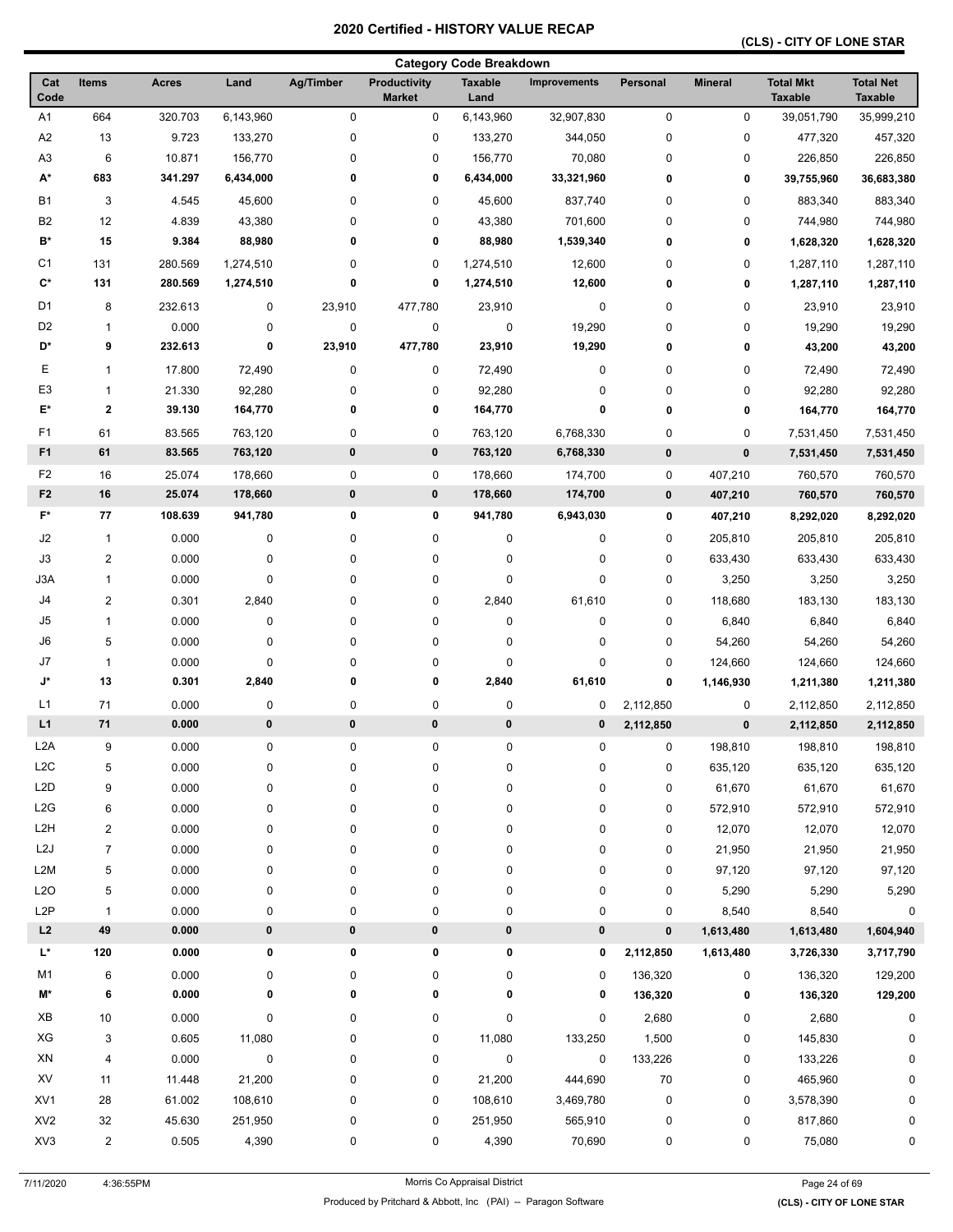## **(CLS) - CITY OF LONE STAR**

|                |       |              |           |           |                     | <b>Category Code Breakdown</b> |                     |           |                |                  |                  |
|----------------|-------|--------------|-----------|-----------|---------------------|--------------------------------|---------------------|-----------|----------------|------------------|------------------|
| Cat            | Items | <b>Acres</b> | Land      | Ag/Timber | <b>Productivity</b> | Taxable                        | <b>Improvements</b> | Personal  | <b>Mineral</b> | <b>Total Mkt</b> | <b>Total Net</b> |
| Code           |       |              |           |           | <b>Market</b>       | Land                           |                     |           |                | <b>Taxable</b>   | <b>Taxable</b>   |
| $\mathbf{v}$ * | 90    | 119.190      | 397.230   |           |                     | 397.230                        | 4.684.320           | 137.476   |                | 5.219.026        | 0                |
|                | 1.146 | 1.131.123    | 9.304.110 | 23,910    | 477.780             | 9.328.020                      | 46.582.150          | 2.386.646 | 3.167.620      | 61.464.436       | 53,157,170       |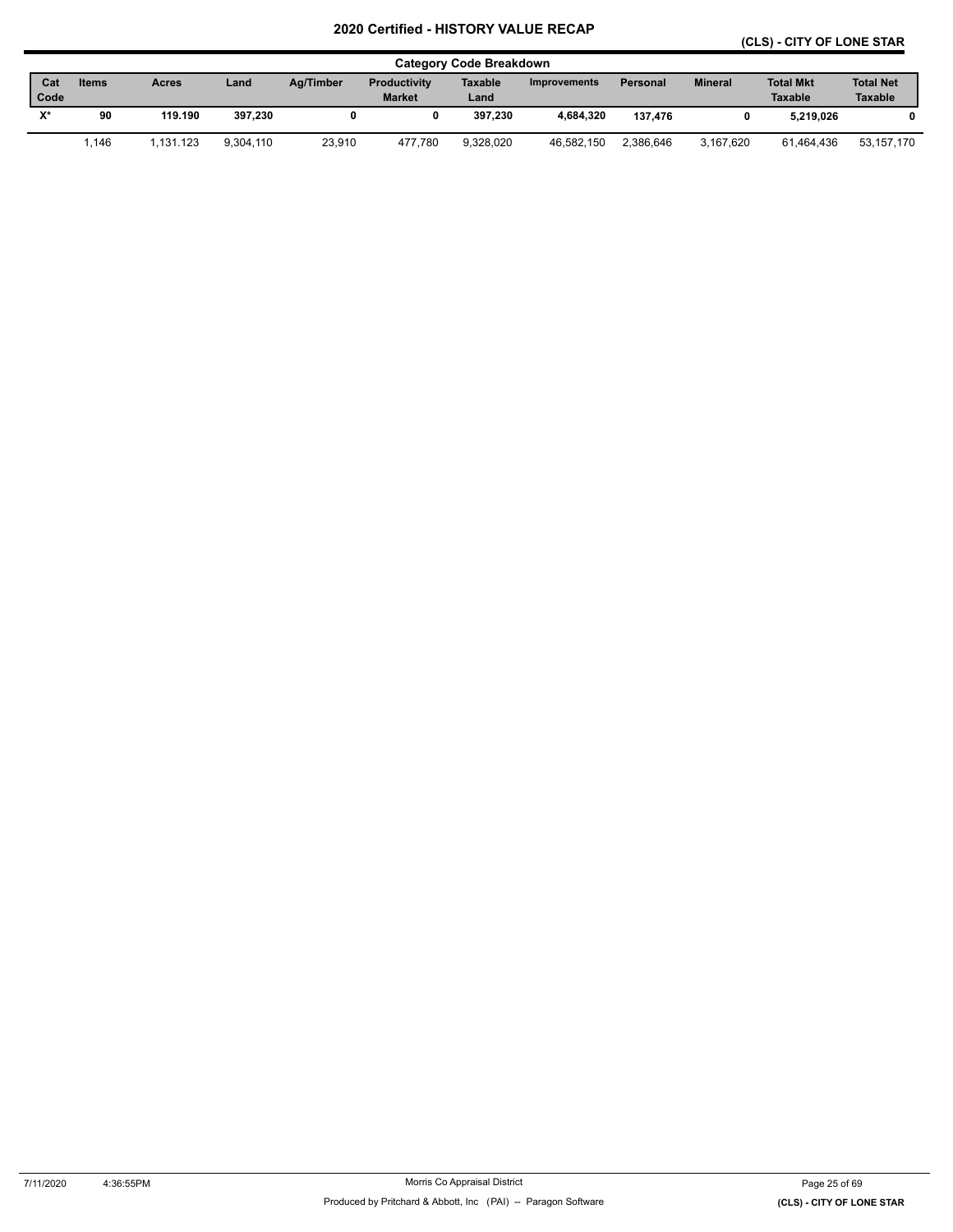|                                            |                             |                    | <b>CEILIIIEU - NIJI URI VALUE RECAP</b> |               |                                                                | (CN) - CITY OF NAPLES |            |
|--------------------------------------------|-----------------------------|--------------------|-----------------------------------------|---------------|----------------------------------------------------------------|-----------------------|------------|
| Land                                       |                             | Value              | <b>Items</b>                            | <b>Exempt</b> |                                                                |                       |            |
| Land - Homesite                            | $^{(+)}$                    | 1,330,500          | 302                                     | 2,570         |                                                                |                       |            |
| Land - Non Homesite                        | $^{(+)}$                    | 2,976,400          | 647                                     | 495,130       |                                                                |                       |            |
| Land - Productivity Market                 | $^{(+)}$                    | 1,295,810          | 45                                      | 0             |                                                                |                       |            |
| Land - Income                              | $^{(+)}$                    | 0                  | 0                                       | $\mathbf 0$   |                                                                |                       |            |
| <b>Total Land Market Value</b>             | $(=)$                       | 5,602,710          | 994                                     |               | <b>Total Land Value:</b>                                       | $(+)$                 | 5,602,710  |
| Improvements                               |                             | Value              | <b>Items</b>                            | <b>Exempt</b> |                                                                |                       |            |
| Improvements - Homesite                    | $^{(+)}$                    | 24,611,730         | 301                                     | 9,790         |                                                                |                       |            |
| New Improvements - Homesite                | $^{(+)}$                    | 79,580             | 7                                       |               | 0                                                              |                       |            |
| Improvements - Non Homesite                | $^{(+)}$                    | 25,190,850         | 380                                     | 7,941,070     |                                                                |                       |            |
| New Improvements - Non Homesite            | $^{(+)}$                    | 43,180             | 3                                       |               | 0                                                              |                       |            |
| Improvements - Income                      | $^{(+)}$                    | 0                  | 0                                       |               | 0                                                              |                       |            |
| <b>Total Improvement Value</b>             | $(=)$                       | 49,925,340         | 691                                     |               | <b>Total Imp Value:</b>                                        | $(+)$                 | 49,925,340 |
| Personal                                   |                             | <b>Value</b>       | <b>Items</b>                            | <b>Exempt</b> |                                                                |                       |            |
| Personal - Homesite                        | $^{(+)}$                    | 224,470            | $\overline{7}$                          |               | 0                                                              |                       |            |
| New Personal - Homesite                    | $^{(+)}$                    | 133,150            | 3                                       |               | 0                                                              |                       |            |
| Personal - Non Homesite                    | $^{(+)}$                    | 4,162,750          | 109                                     | 326,710       |                                                                |                       |            |
| New Personal - Non Homesite                | $^{(+)}$                    | 69,420             | 4                                       |               | 0                                                              |                       |            |
| <b>Total Personal Value</b>                | $(=)$                       | 4,589,790          | 123                                     |               | <b>Total Personal Value:</b>                                   | $(+)$                 | 4,589,790  |
| Total Real Estate & Personal Mkt Value (=) |                             | 60,117,840         | 1,808                                   |               |                                                                |                       |            |
| Minerals                                   |                             | Value              | <b>Items</b>                            |               |                                                                |                       |            |
| <b>Mineral Value</b>                       | $^{(+)}$                    | $\Omega$           | 0                                       |               |                                                                |                       |            |
| Mineral Value - Real                       | $^{(+)}$                    | 3,451,710          | 3                                       |               |                                                                |                       |            |
| Mineral Value - Personal                   | $^{(+)}$                    | 16,436,430         | 30                                      |               |                                                                |                       |            |
| <b>Total Mineral Market Value</b>          | $(=)$                       | 19,888,140         | 33                                      |               | <b>Total Min Mkt Value:</b>                                    | $(+)$                 | 19,888,140 |
| <b>Total Market Value</b>                  | $(=)$                       | 80,005,980         |                                         |               | <b>Total Market Value:</b>                                     | $(=/+)$               | 80,005,980 |
| Ag/Timber *does not include protested      |                             | Value              | <b>Items</b>                            |               |                                                                |                       |            |
| Land Timber Gain                           | $^{(+)}$                    | 0                  | 0                                       |               | <b>Land Timber Gain:</b>                                       | $(+)$                 | 0          |
| <b>Productivity Market</b>                 | $^{(+)}$                    | 1,295,810          | 45                                      |               |                                                                |                       |            |
| Land Ag 1D                                 | $(-)$                       | 0                  | 0                                       |               |                                                                |                       |            |
| Land Ag 1D1                                | $(-)$                       | 32,430             | 31                                      |               |                                                                |                       |            |
| Land Ag Tim                                | $(-)$                       | 28,340             | 14                                      |               |                                                                |                       |            |
| Productivity Loss: (=)<br>Losses           |                             | 1,235,040<br>Value | 45<br><b>Items</b>                      |               | <b>Productivity Loss:</b>                                      | $(-)$                 | 1,235,040  |
| Less Real Exempt Property                  | $(-)$                       | 8,775,270          | 108                                     |               |                                                                |                       |            |
| Less \$500 Inc. Real Personal              | $(\text{-})$                | 2,110              | 9                                       |               |                                                                |                       |            |
| Less Disaster Exemption                    |                             | 0                  | 0                                       |               | <b>Total Market Taxable:</b>                                   | $(=)$                 | 78,770,940 |
| Less Real/Personal Abatements              | $(-)$                       | 0                  | 0                                       |               |                                                                |                       |            |
| Less Community Housing                     | $(\textnormal{-})$<br>$(-)$ | 0                  | 0                                       |               |                                                                |                       |            |
| Less Freeport                              | $(-)$                       | 0                  | 0                                       |               |                                                                |                       |            |
| Less Allocation                            | $(-)$                       | 0                  | 0                                       |               |                                                                |                       |            |
| Less MultiUse                              | $(-)$                       | 0                  | 0                                       |               |                                                                |                       |            |
| Less Goods In Transit (Real & Industrial)  | $(-)$                       | 0                  | 0                                       |               |                                                                |                       |            |
| Less Historical                            | $(-)$                       | 0                  | 0                                       |               |                                                                |                       |            |
| Less Solar/Wind Power                      | $(-)$                       | 0                  | 0                                       |               |                                                                |                       |            |
| Less Vehicle Leased for Personal Use       | $(-)$                       | 0                  | 0                                       |               | <b>Total Protested Value:</b>                                  |                       | 0          |
| Less Real Protested Value                  | $(-)$                       | 0                  | 0                                       |               | <b>Protested % of Total Market:</b>                            |                       | 0.00%      |
| Less 10% Cap Loss                          | $(-)$                       | 1,410,910          | 150                                     |               |                                                                |                       |            |
| Less TCEQ/Pollution Control                | $(-)$                       | 0                  | 0                                       |               |                                                                |                       |            |
| Less VLA Loss                              | $(-)$                       | 0                  | 0                                       |               |                                                                |                       |            |
| Less Mineral Exempt Property               | $(-)$                       | 0                  | 0                                       |               |                                                                |                       |            |
| Less \$500 Inc. Mineral Owner              | $(-)$                       | 0                  | 0                                       |               |                                                                |                       |            |
| <b>Less Mineral Abatements</b>             | $(-)$                       | 0                  | 0                                       |               |                                                                |                       |            |
| <b>Less Mineral Freeports</b>              | $(-)$                       | 0                  | 0                                       |               |                                                                |                       |            |
| Less Interstate Commerce                   | $(\cdot)$                   | 0                  | 0                                       |               |                                                                |                       |            |
| Less Foreign Trade                         | $(-)$                       | 0                  | 0                                       |               |                                                                |                       |            |
| Less Mineral Unknown                       | $(-)$                       | 0                  | 0                                       |               | <b>Total Losses:</b>                                           | $(-)$                 | 10,188,290 |
| Less Mineral Protested Value               | $(-)$                       | $\Omega$           | 0                                       |               | <b>Total Appraised Value:</b>                                  | $(=/+)$               | 68,582,650 |
| Total Losses (includes Prod. Loss)         | $(=)$                       | 11,423,330         |                                         |               | <b>Total Exemptions*:</b><br>* See breakdown on following page | $(\cdot)$             | 338,840    |
| <b>Total Appraised Value</b>               | $(=)$                       | 68,582,650         |                                         |               |                                                                |                       |            |
|                                            |                             |                    |                                         |               | <b>Net Taxable Value:</b>                                      |                       | 68,243,810 |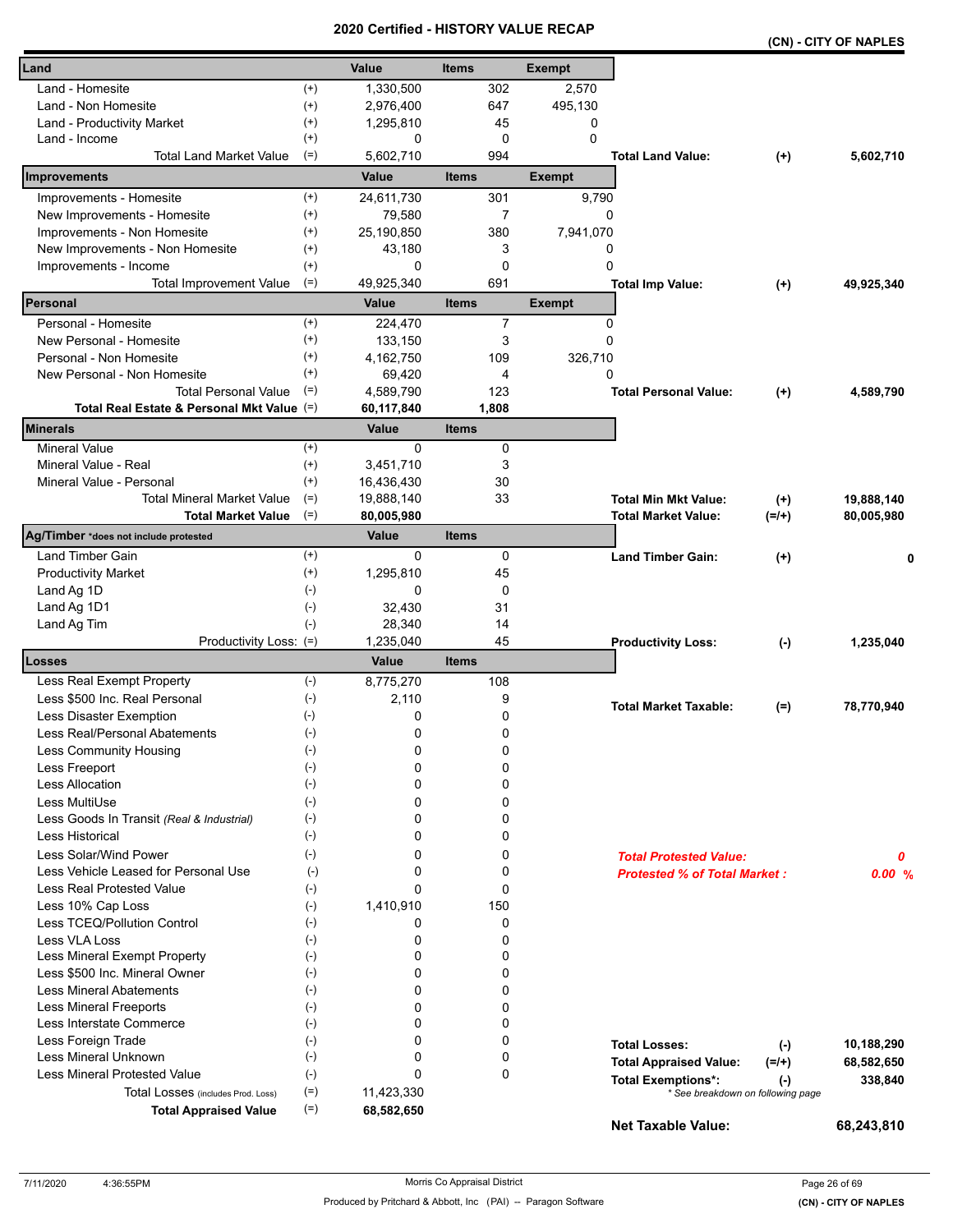**(CN) - CITY OF NAPLES** 

| <b>Count of Homesteads</b>                           |     |          |    |                        |              |                                                                   |              |              |                                           |                                         |                      |                                                                                                                  |
|------------------------------------------------------|-----|----------|----|------------------------|--------------|-------------------------------------------------------------------|--------------|--------------|-------------------------------------------|-----------------------------------------|----------------------|------------------------------------------------------------------------------------------------------------------|
| н                                                    | s   | F        | в  | D                      | W            | O                                                                 | <b>DV</b>    | <b>DV100</b> | <b>SS First Resp</b>                      |                                         | <b>SS Svc Member</b> |                                                                                                                  |
| 102                                                  | 160 | 0        | 15 | 0                      | $\mathbf 0$  | 0                                                                 | 12           | 4            | 0                                         |                                         | 0                    |                                                                                                                  |
| <b>Owner and Parcel Counts</b>                       |     |          |    |                        |              |                                                                   |              |              |                                           |                                         |                      |                                                                                                                  |
| <b>Total Parcels*:</b>                               |     |          |    |                        |              | 1,144* Parcel count is figured by parcel per ownership sequences. |              |              |                                           |                                         |                      |                                                                                                                  |
| <b>Total Owners:</b>                                 |     |          |    | 872                    |              |                                                                   |              |              |                                           |                                         |                      |                                                                                                                  |
| <b>Ported Homestead/Charity Amounts</b>              |     |          |    |                        | Value        |                                                                   | <b>Items</b> |              |                                           |                                         |                      |                                                                                                                  |
| DV Donated Home (Charity)                            |     |          |    | $^{(+)}$               |              | 0                                                                 |              |              | $\mathbf 0$                               |                                         |                      |                                                                                                                  |
| SS of a Service Member Ported Amount                 |     |          |    | $^{(+)}$               |              | 0                                                                 |              |              | $\mathbf 0$                               |                                         |                      |                                                                                                                  |
| SS of a First Responder Ported Amount                |     |          |    | $^{(+)}$               |              | 0                                                                 |              |              | 0                                         |                                         |                      |                                                                                                                  |
| SS of DV Donated Home Ported Amount                  |     |          |    | $^{(+)}$               |              | 0                                                                 |              |              | 0                                         |                                         |                      |                                                                                                                  |
| SS of 100% DV Ported Amount                          |     |          |    | $(+)$                  |              | 0                                                                 |              |              | 0                                         |                                         |                      |                                                                                                                  |
| <b>Homestead Exemptions</b>                          |     |          |    |                        | <b>Value</b> |                                                                   | <b>Items</b> |              |                                           |                                         |                      |                                                                                                                  |
| Homestead H,S<br>Senior S                            |     |          |    | $^{(+)}$               |              | 0<br>0                                                            |              |              | 0<br>$\mathbf 0$                          | H - Homestead                           |                      | D - Disabled Only                                                                                                |
|                                                      |     |          |    | $^{(+)}$               |              |                                                                   |              |              |                                           | S - Over 65                             |                      | W - Widow                                                                                                        |
| Disabled B                                           |     |          |    | $^{(+)}$               |              | 0                                                                 |              |              | 0                                         | F - Disabled Widow                      |                      | O - Over 65 (No HS)                                                                                              |
| DV 100%<br>Surviving Spouse of a Service Member      |     |          |    | $^{(+)}$<br>$^{(+)}$   |              | 226,580<br>0                                                      |              |              | 4<br>0                                    | <b>B</b> - Disabled                     |                      | DV - Disabled Veteran                                                                                            |
| Survivng Spouse of a First Responder                 |     |          |    |                        |              | 0                                                                 |              |              | 0                                         | DV100 (1, 2, 3) - 100% Disabled Veteran |                      |                                                                                                                  |
|                                                      |     |          |    | $^{(+)}$               |              |                                                                   |              |              |                                           |                                         |                      | 4 (4B, 4H, 4S) - Surviving Spouse of a Service Member<br>5* (5B, 5H, 5S) - Surviving Spouse of a First Responder |
|                                                      |     |          |    | Total Reimbursable (=) |              | 226,580                                                           |              |              | 4                                         |                                         |                      |                                                                                                                  |
| Local Discount<br>Disabled Veteran                   |     |          |    | $^{(+)}$               |              | 0                                                                 |              |              | 0                                         |                                         |                      |                                                                                                                  |
|                                                      |     |          |    | $^{(+)}$               |              | 112,260<br>0                                                      |              | 11           | 0                                         |                                         |                      |                                                                                                                  |
| Optional 65<br><b>Local Disabled</b>                 |     |          |    | $^{(+)}$               |              | 0                                                                 |              |              | 0                                         |                                         |                      |                                                                                                                  |
| State Homestead                                      |     |          |    | $^{(+)}$<br>$^{(+)}$   |              | 0                                                                 |              |              | $\mathbf 0$                               |                                         |                      |                                                                                                                  |
|                                                      |     |          |    |                        |              |                                                                   |              |              |                                           |                                         |                      |                                                                                                                  |
| <b>Total Exemptions</b>                              |     |          |    | $(=)$                  |              |                                                                   |              |              | 338,840 (includes Ported/Charity Amounts) |                                         |                      |                                                                                                                  |
| <b>Special Certified Totals</b>                      |     |          |    |                        |              |                                                                   |              |              |                                           |                                         |                      |                                                                                                                  |
| <b>Exempt Value of First Time Absolute Exemption</b> |     |          |    |                        |              |                                                                   |              | \$106,960    |                                           |                                         |                      |                                                                                                                  |
| <b>Exempt Value of First Time Partial Exemption</b>  |     |          |    |                        |              |                                                                   |              | \$0          |                                           |                                         |                      |                                                                                                                  |
|                                                      |     |          |    |                        |              |                                                                   |              |              |                                           |                                         |                      |                                                                                                                  |
| <b>New AG/Timber</b>                                 |     |          |    |                        |              |                                                                   |              |              |                                           |                                         |                      |                                                                                                                  |
| Market                                               |     |          |    |                        |              |                                                                   |              | \$0          |                                           |                                         |                      |                                                                                                                  |
| Taxable                                              |     |          |    |                        |              |                                                                   |              | \$0          |                                           |                                         |                      |                                                                                                                  |
| Value Loss                                           |     |          |    |                        |              |                                                                   |              | \$0          |                                           |                                         |                      |                                                                                                                  |
| New Improvement/Personal                             |     |          |    |                        |              |                                                                   |              |              |                                           |                                         |                      |                                                                                                                  |
| Market                                               |     |          |    |                        |              |                                                                   |              | \$325,330    |                                           |                                         |                      |                                                                                                                  |
| Taxable                                              |     |          |    |                        |              |                                                                   |              | \$319,820    |                                           |                                         |                      |                                                                                                                  |
| Average Values* (includes protested & exempt value)  |     |          |    |                        |              |                                                                   |              |              |                                           |                                         |                      |                                                                                                                  |
| Average Homestead Value A*                           |     |          |    |                        |              | <b>Parcels</b>                                                    |              |              |                                           | Total Homestead Value A*                |                      |                                                                                                                  |
|                                                      |     |          |    |                        |              |                                                                   |              |              |                                           | Market                                  | \$25,804,880         |                                                                                                                  |
| <b>Market</b>                                        |     | \$86,593 |    |                        |              | 298                                                               |              |              |                                           | Taxable                                 | \$24,257,200         |                                                                                                                  |
| Taxable                                              |     | \$81,996 |    |                        |              |                                                                   |              |              |                                           |                                         |                      |                                                                                                                  |
| Average Homestead Value A* and E*                    |     |          |    |                        |              | <b>Parcels</b>                                                    |              |              |                                           | Total Homestead Value A* and E*         |                      |                                                                                                                  |
| Market                                               |     | \$86,593 |    |                        |              | 298                                                               |              |              |                                           | <b>Market</b>                           | \$25,804,880         |                                                                                                                  |
| Taxable                                              |     | \$81,996 |    |                        |              |                                                                   |              |              |                                           | Taxable                                 | \$24,257,200         |                                                                                                                  |
| Average Homestead Value A* and E* and M1             |     |          |    |                        |              | <b>Parcels</b>                                                    |              |              |                                           |                                         |                      | Total Homestead Value A* and E* and M1                                                                           |
|                                                      |     |          |    |                        |              |                                                                   |              |              |                                           | <b>Market</b>                           | \$26,162,500         |                                                                                                                  |
| Market                                               |     | \$85,219 |    |                        |              | 307                                                               |              |              |                                           |                                         |                      |                                                                                                                  |
| Taxable                                              |     | \$80,704 |    |                        |              |                                                                   |              |              |                                           | Taxable                                 | \$24,513,430         |                                                                                                                  |
| <b>Average Homestead Value M1</b>                    |     |          |    |                        |              | <b>Parcels</b>                                                    |              |              |                                           | <b>Total Homestead Value M1</b>         |                      |                                                                                                                  |
| <b>Market</b>                                        |     | \$39,735 |    |                        |              |                                                                   | 9            |              |                                           | <b>Market</b>                           | \$357,620            |                                                                                                                  |
| Taxable                                              |     | \$37,921 |    |                        |              |                                                                   |              |              |                                           | Taxable                                 | \$256,230            |                                                                                                                  |
|                                                      |     |          |    |                        |              |                                                                   |              |              |                                           |                                         |                      |                                                                                                                  |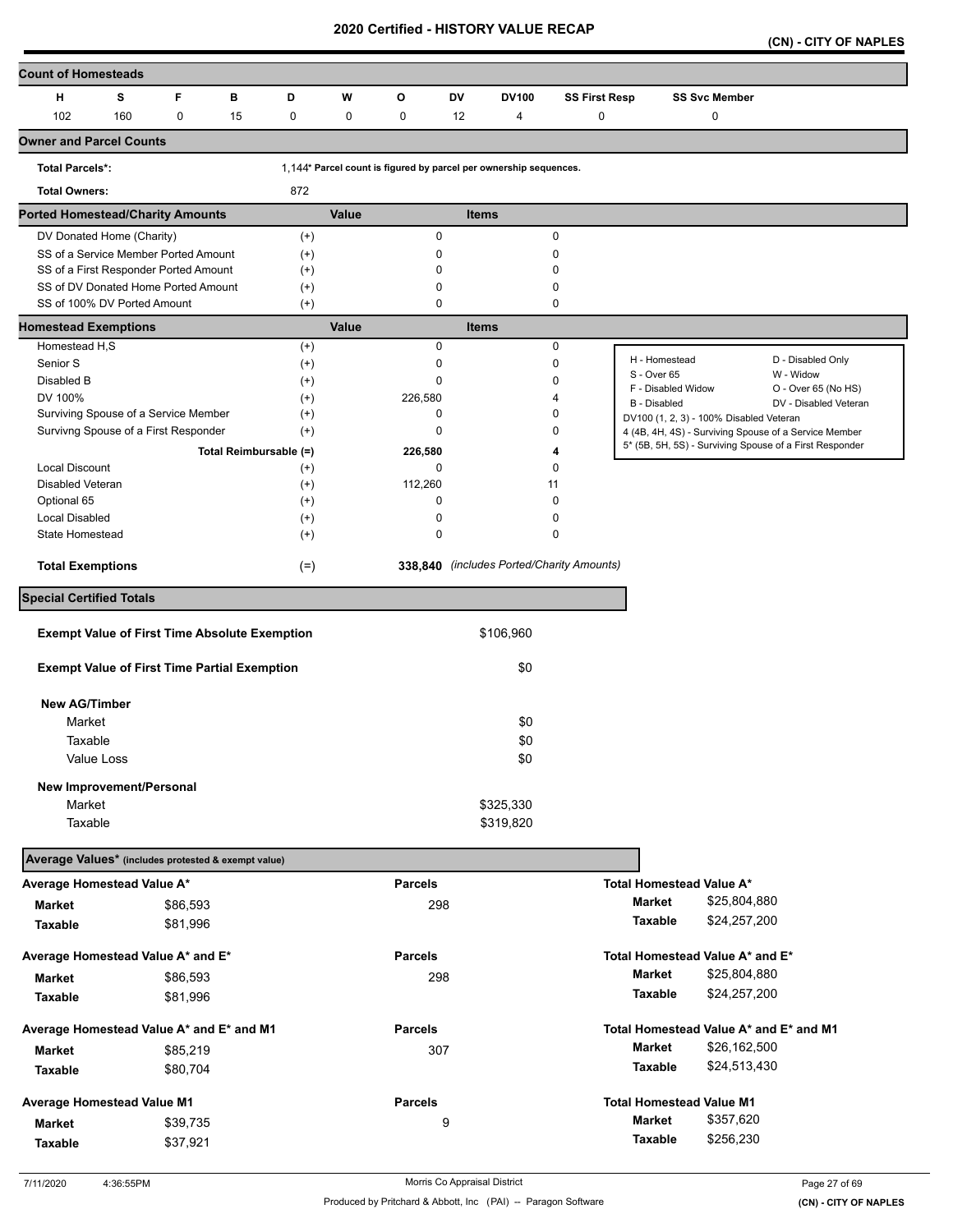| <b>Minerals</b>                                          | Value               | Items          |                                    |            |
|----------------------------------------------------------|---------------------|----------------|------------------------------------|------------|
| Mineral_Value                                            | $\mathbf 0$         | $\mathbf 0$    |                                    |            |
| Mineral Value - Real                                     | 3,451,710           | 3              |                                    |            |
| Mineral Value - Personal                                 | 16,436,430          | 30             | <b>Total Mineral Value:</b>        | 19,888,140 |
| <b>Mineral Loss</b>                                      | Value               | <b>Items</b>   |                                    |            |
| Less Mineral Exempt Property                             | 0                   | $\mathbf 0$    | <b>Total Mineral Exempt Value:</b> | 0          |
| Less \$500 Inc. Mineral Owner                            | 0                   | $\mathbf 0$    |                                    |            |
| <b>Less Mineral Abatements</b>                           | $\Omega$            | $\Omega$       |                                    |            |
| Less Mineral Freeports/Interstate Commerce               | 0                   | 0              |                                    |            |
| Less Mineral Unknown                                     | 0                   | 0              |                                    |            |
| Less TCEQ/Pollution Control                              | 0                   | 0              |                                    |            |
| Less VLA                                                 | 0                   | 0              |                                    |            |
| <b>Less Mineral Protested Value</b>                      | 0                   | 0              | <b>Taxload Mineral Total:</b>      | 19,888,140 |
| Land                                                     | Value               | <b>Items</b>   |                                    |            |
| Land - Homesite                                          | 1,330,500           | 302            |                                    |            |
| Land - Non Homesite                                      | 2,976,400           | 647            |                                    |            |
| Land - Productivity Market                               | 1,295,810           | 45             |                                    |            |
| Land - Income                                            | 0                   | $\mathbf 0$    | <b>Total Land Value:</b>           | 5,602,710  |
| Land Timber Gain                                         | 0                   | $\mathbf 0$    |                                    |            |
| Improvements                                             | Value               | <b>Items</b>   |                                    |            |
| Improvements - Homesite                                  | 24,611,730          | 301            |                                    |            |
| New Improvements - Homesite                              | 79,580              | $\overline{7}$ |                                    |            |
| Improvements - Non Homesite                              | 25,190,850          | 380            |                                    |            |
| New Improvements - Non Homesite                          | 43,180              | 3              |                                    |            |
| Improvements - Income                                    | 0                   | 0              | <b>Total Improvement Value:</b>    | 49,925,340 |
| <b>Ag Loss</b>                                           | Value               | <b>Items</b>   |                                    |            |
| <b>Productivity Market</b>                               | 1,295,810           | 45             |                                    |            |
| Land Ag 1D                                               | 0                   | 0              |                                    |            |
| Land Ag 1D1                                              | 32,430<br>28,340    | 31             |                                    |            |
| Land Ag Tim                                              |                     | 28,340         | <b>Productivity Loss:</b>          | 1,235,040  |
| <b>Real Loss</b>                                         | Value               |                |                                    |            |
| Land Homesite Exempt                                     | 2,570               |                |                                    |            |
| Land Non-Homesite Exempt                                 | 495,130             |                |                                    |            |
| <b>Productivity Market Exempt</b><br>Income Land Exempt  | 0<br>0              |                |                                    |            |
| Improvement Homesite Exempt                              | 9,790               |                |                                    |            |
| New Improvement Homesite Exempt                          | 0                   |                |                                    |            |
| Improvement Non-Homesite Exempt                          | 7,941,070           |                |                                    |            |
| New Improvement Non-Homesite Exempt                      | 0                   |                |                                    |            |
| Income Improvement Exempt                                | 0                   |                | <b>Real Exempt Total:</b>          | 8,448,560  |
|                                                          |                     |                | <b>Taxload Real Total:</b>         | 45,844,450 |
| Personal                                                 | Value               | <b>Items</b>   |                                    |            |
| Personal - Homesite                                      | 224,470             | $\overline{7}$ |                                    |            |
| New Personal - Homesite                                  | 133,150             | 3              |                                    |            |
| Personal - Non Homesite<br>New Personal - Non Homesite   | 4,162,750<br>69,420 | 109<br>4       | <b>Total Personal Value:</b>       | 4,589,790  |
|                                                          |                     |                |                                    |            |
| <b>Personal Loss</b>                                     | <b>Value</b>        |                |                                    |            |
| Personal Homesite Exempt<br>New Personal Homesite Exempt | 0<br>0              |                |                                    |            |
| Personal Non-Homesite Exempt                             | 326,710             |                |                                    |            |
| New Personal Non-Homesite Exempt                         | 0                   |                |                                    |            |
| Personal Under 500                                       | 2,110               |                | <b>Personal Exempt Total:</b>      | 326,710    |
|                                                          |                     |                |                                    |            |
|                                                          |                     |                | <b>Taxload Personal Total:</b>     | 4,263,080  |
|                                                          |                     |                |                                    |            |
|                                                          |                     |                | <b>Total Appraised:</b>            | 68,582,650 |
|                                                          |                     |                |                                    |            |
|                                                          |                     |                | <b>Taxroll Load Total:</b>         | 69,995,670 |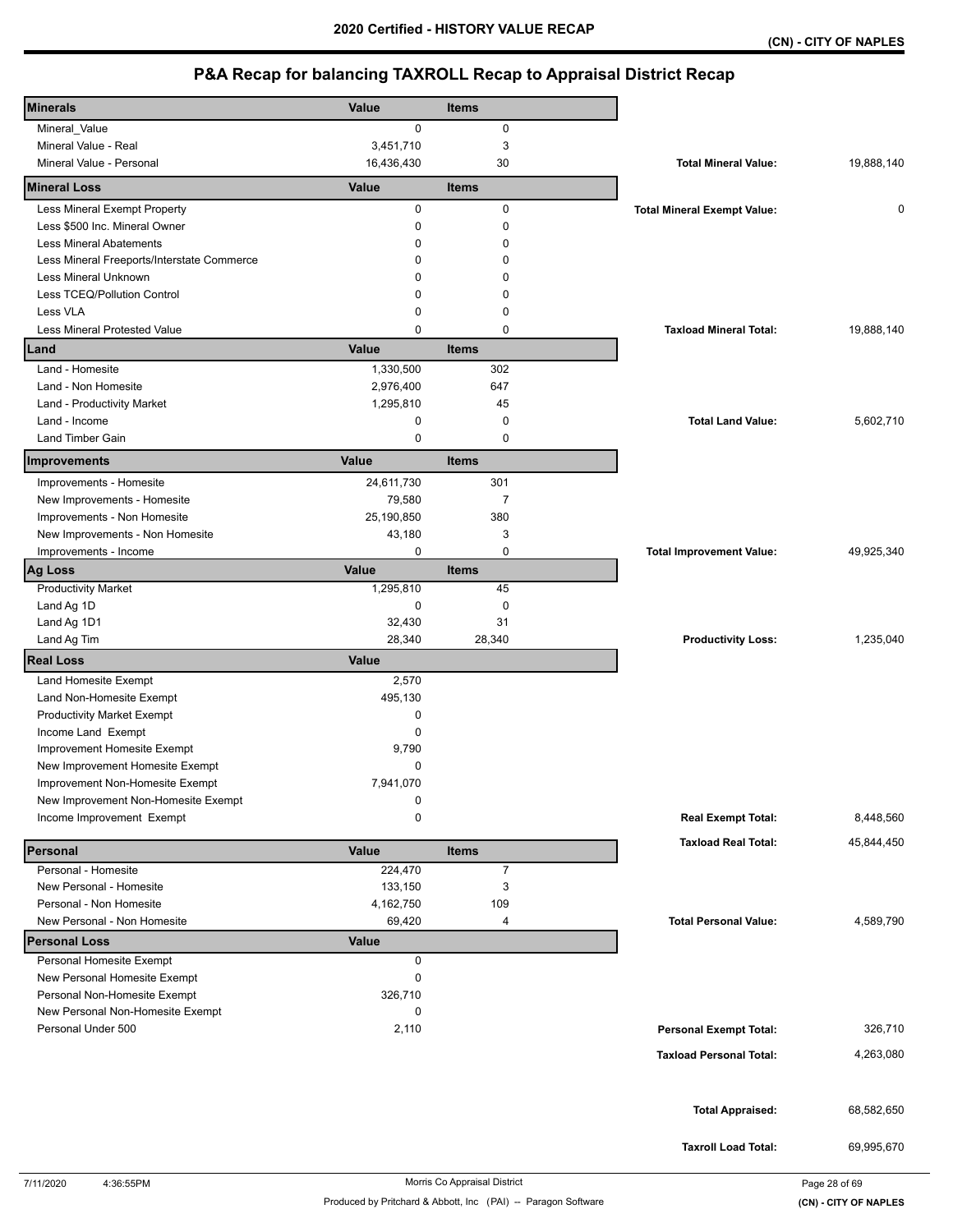### **(CN) - CITY OF NAPLES**

|                      |                         |              |           |           |                                      | <b>Category Code Breakdown</b> |                     |             |                |                                    |                                    |
|----------------------|-------------------------|--------------|-----------|-----------|--------------------------------------|--------------------------------|---------------------|-------------|----------------|------------------------------------|------------------------------------|
| Cat<br>Code          | <b>Items</b>            | <b>Acres</b> | Land      | Ag/Timber | <b>Productivity</b><br><b>Market</b> | <b>Taxable</b><br>Land         | <b>Improvements</b> | Personal    | <b>Mineral</b> | <b>Total Mkt</b><br><b>Taxable</b> | <b>Total Net</b><br><b>Taxable</b> |
| A1                   | 505                     | 366.784      | 1,921,350 | $\pmb{0}$ | 0                                    | 1,921,350                      | 33,243,330          | 0           | 0              | 35,164,680                         | 33,611,940                         |
| A2                   | 32                      | 21.477       | 113,870   | 0         | 0                                    | 113,870                        | 588,590             | $\pmb{0}$   | 0              | 702,460                            | 644,640                            |
| A <sub>3</sub>       | 9                       | 23.344       | 67,970    | 0         | 0                                    | 67,970                         | 38,520              | 0           | 0              | 106,490                            | 106,490                            |
| А*                   | 546                     | 411.605      | 2,103,190 | 0         | 0                                    | 2,103,190                      | 33,870,440          | 0           | 0              | 35,973,630                         | 34,363,070                         |
| <b>B1</b>            | $\mathbf{1}$            | 1.388        | 15,550    | 0         | 0                                    | 15,550                         | 284,950             | 0           | 0              | 300,500                            | 300,500                            |
| <b>B2</b>            | 3                       | 1.475        | 8,510     | 0         | 0                                    | 8,510                          | 162,670             | 0           | 0              | 171,180                            | 171,180                            |
| B*                   | 4                       | 2.863        | 24,060    | 0         | 0                                    | 24,060                         | 447,620             | 0           | 0              | 471,680                            | 471,680                            |
| C1                   | 204                     | 173.321      | 748,590   | 0         | 0                                    | 748,590                        | 115,560             | 0           | 0              | 864,150                            | 862,890                            |
| $\mathbf{C}^{\star}$ | 204                     | 173.321      | 748,590   | 0         | 0                                    | 748,590                        | 115,560             | 0           | 0              | 864,150                            | 862,890                            |
| D <sub>1</sub>       | 45                      | 449.435      | 0         | 60,770    | 1,295,810                            | 60,770                         | 0                   | 0           | 0              | 60,770                             | 60,770                             |
| D <sub>2</sub>       | 12                      | 0.000        | 0         | 0         | 0                                    | 0                              | 89,990              | 0           | 0              | 89,990                             | 89,990                             |
| D*                   | 57                      | 449.435      | 0         | 60,770    | 1,295,810                            | 60,770                         | 89,990              | 0           | 0              |                                    |                                    |
|                      |                         |              |           |           |                                      |                                |                     |             |                | 150,760                            | 150,760                            |
| Е                    | 12                      | 68.030       | 183,770   | 0         | 0                                    | 183,770                        | 29,120              | 0           | 0              | 212,890                            | 212,310                            |
| E1                   | $\overline{2}$          | 2.380        | 8,760     | 0         | 0                                    | 8,760                          | 160,780             | 0           | 0              | 169,540                            | 145,580                            |
| E3                   | $\mathbf{1}$            | 0.880        | 2,440     | 0         | 0                                    | 2,440                          | 0                   | 0           | 0              | 2,440                              | 2,440                              |
| E*                   | 15                      | 71.290       | 194,970   | 0         | 0                                    | 194,970                        | 189,900             | 0           | 0              | 384,870                            | 360,330                            |
| F1                   | 75                      | 63.904       | 528,660   | 0         | 0                                    | 528,660                        | 7,227,850           | 0           | 0              | 7,756,510                          | 7,756,510                          |
| F <sub>1</sub>       | 75                      | 63.904       | 528,660   | 0         | 0                                    | 528,660                        | 7,227,850           | $\pmb{0}$   | 0              | 7,756,510                          | 7,756,510                          |
| F <sub>2</sub>       | 5                       | 72.500       | 175,040   | 0         | 0                                    | 175,040                        | 0                   | 0           | 3,451,710      | 3,626,750                          | 3,626,750                          |
| F <sub>2</sub>       | ${\bf 5}$               | 72.500       | 175,040   | 0         | $\pmb{0}$                            | 175,040                        | $\pmb{0}$           | $\mathbf 0$ | 3,451,710      | 3,626,750                          | 3,626,750                          |
| F*                   | 80                      | 136.404      | 703,700   | 0         | 0                                    | 703,700                        | 7,227,850           | 0           | 3,451,710      | 11,383,260                         | 11,383,260                         |
| J2                   | 3                       | 0.114        | 1,530     | 0         | 0                                    | 1,530                          | 0                   | 0           | 204,820        | 206,350                            | 206,350                            |
| J3                   | 4                       | 1.012        | 5,790     | 0         | 0                                    | 5,790                          | 0                   | 0           | 1,198,630      | 1,204,420                          | 1,204,420                          |
| J4                   | 2                       | 0.161        | 1,550     | 0         | 0                                    | 1,550                          | 33,120              | 0           | 96,770         | 131,440                            | 131,440                            |
| J5                   | 5                       | 8.490        | 23,130    | 0         | 0                                    | 23,130                         | 0                   | 0           | 1,423,120      | 1,446,250                          | 1,446,250                          |
| J6                   | 1                       | 0.000        | 0         | 0         | 0                                    | 0                              | 0                   | $\pmb{0}$   | 4,460          | 4,460                              | 4,460                              |
| J8                   | 1                       | 0.482        | 2,690     | 0         | 0                                    | 2,690                          | 0                   | $\mathbf 0$ | 0              | 2,690                              | 2,690                              |
| J*                   | 16                      | 10.259       | 34,690    | 0         | 0                                    | 34,690                         | 33,120              | 0           | 2,927,800      | 2,995,610                          | 2,995,610                          |
| L1                   | 68                      | 0.000        | 0         | 0         | 0                                    | 0                              | 0                   | 3,530,410   | 0              | 3,530,410                          | 3,530,410                          |
| L1                   | 68                      | 0.000        | $\pmb{0}$ | $\bf{0}$  | 0                                    | 0                              | 0                   | 3,530,410   | 0              | 3,530,410                          | 3,530,410                          |
| L <sub>2</sub> A     | $\mathbf{1}$            | 0.000        | 0         | 0         | 0                                    | 0                              | 0                   | 0           | 643,160        | 643,160                            | 643,160                            |
| L2C                  | 4                       | 0.000        | 0         | 0         | 0                                    | 0                              | 0                   | 0           | 5,326,730      | 5,326,730                          | 5,326,730                          |
| L2D                  | 3                       | 0.000        | 0         | 0         | 0                                    | 0                              | 0                   | 0           | 188,050        | 188,050                            | 188,050                            |
| L2G                  | 3                       | 0.000        | 0         | 0         | 0                                    | 0                              | 0                   | 0           | 6,444,350      | 6,444,350                          | 6,444,350                          |
| L <sub>2</sub> H     | 1                       | 0.000        | 0         | 0         | 0                                    | 0                              | 0                   | 0           | 13,510         | 13,510                             | 13,510                             |
| L <sub>2</sub> J     | 2                       | 0.000        | 0         | 0         | 0                                    | 0                              | 0                   | 0           | 33,240         | 33,240                             | 33,240                             |
| L2M                  | 3                       | 0.000        | 0         | 0         | 0                                    | 0                              | 0                   | 0           | 112,560        | 112,560                            | 112,560                            |
| L2O                  | $\mathbf{1}$            | 0.000        | 0         | 0         | 0                                    | 0                              | 0                   | 0           | 5,850          | 5,850                              | 5,850                              |
| L <sub>2</sub> P     | 3                       | 0.000        | 0         | 0         | 0                                    | 0                              | 0                   | 0           | 394,010        | 394,010                            | 394,010                            |
| L <sub>2</sub> Q     | $\overline{\mathbf{c}}$ | 0.000        | $\pmb{0}$ | 0         | 0                                    | 0                              | $\pmb{0}$           | 0           | 347,170        | 347,170                            | 347,170                            |
| L2                   | 23                      | 0.000        | $\pmb{0}$ | 0         | 0                                    | $\pmb{0}$                      | $\pmb{0}$           | $\bf{0}$    | 13,508,630     | 13,508,630                         | 13,508,630                         |
| L*                   | 91                      | 0.000        | 0         | 0         | 0                                    | 0                              | 0                   |             | 13,508,630     | 17,039,040                         | 17,039,040                         |
|                      |                         |              |           |           |                                      |                                |                     | 3,530,410   |                |                                    |                                    |
| M1                   | 35                      | 0.000        | 0         | 0         | 0                                    | 0                              | 0                   | 713,600     | 0              | 713,600                            | 600,210                            |
| M*                   | 35                      | 0.000        | 0         | 0         | 0                                    | 0                              | 0                   | 713,600     | 0              | 713,600                            | 600,210                            |
| S1                   | $\mathbf{1}$            | 0.000        | 0         | 0         | 0                                    | 0                              | 0                   | 16,960      | 0              | 16,960                             | 16,960                             |
| S*                   | $\mathbf{1}$            | 0.000        | 0         | 0         | 0                                    | 0                              | 0                   | 16,960      | 0              | 16,960                             | 16,960                             |
| XB                   | $10$                    | 0.000        | 0         | 0         | 0                                    | 0                              | 0                   | 2,130       | 0              | 2,130                              | 0                                  |
| XG                   | $\mathbf{1}$            | 0.482        | 1,880     | 0         | 0                                    | 1,880                          | 57,050              | 0           | 0              | 58,930                             | 0                                  |
| ${\sf XN}$           | $\overline{7}$          | 0.000        | 0         | 0         | 0                                    | 0                              | 0                   | 326,640     | 0              | 326,640                            | 0                                  |
| XV                   | $13\,$                  | 4.908        | 43,020    | 0         | 0                                    | 43,020                         | 287,610             | 50          | 0              | 330,680                            | 0                                  |
|                      |                         |              |           |           |                                      |                                |                     |             |                |                                    |                                    |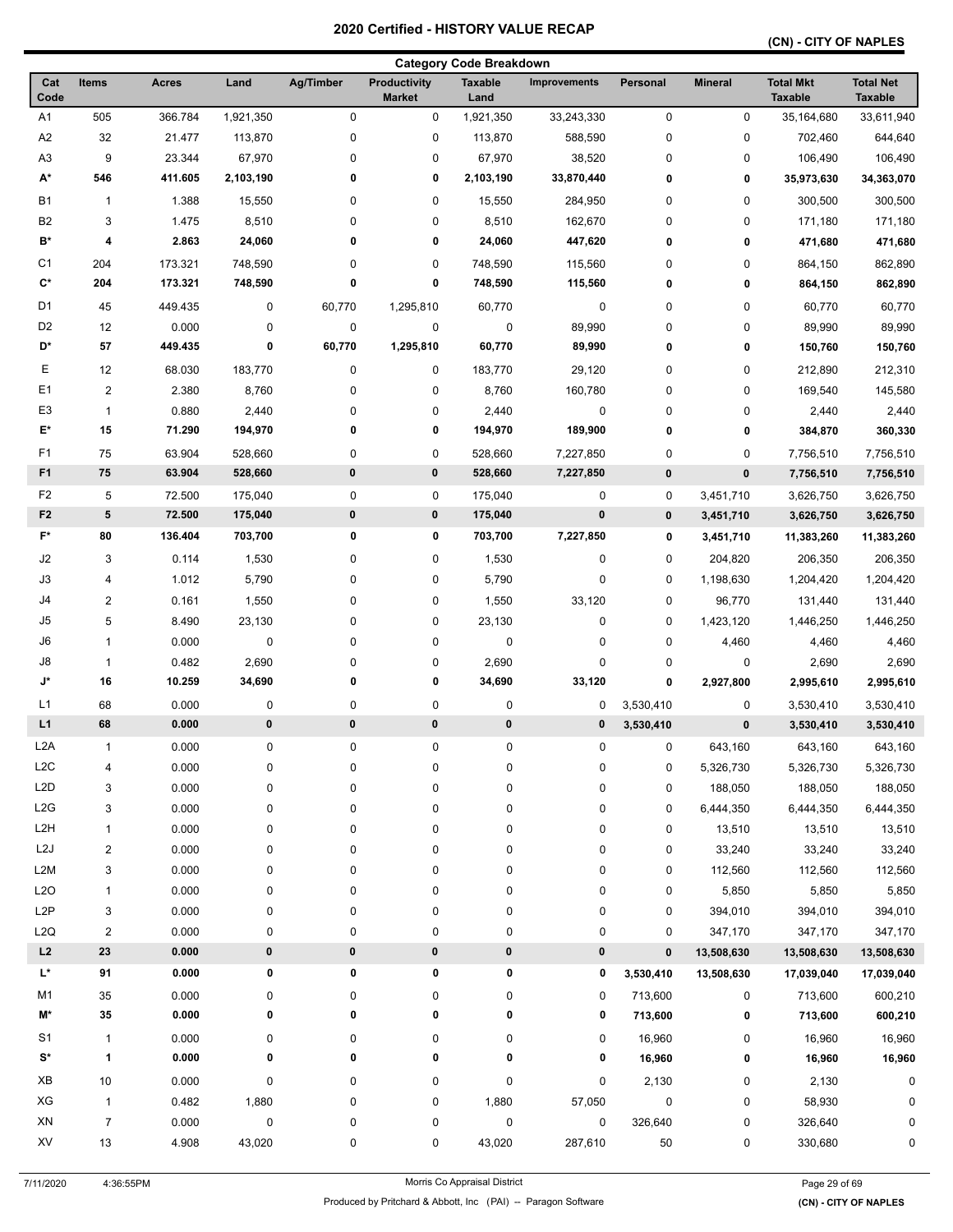## **(CN) - CITY OF NAPLES**

|                 |              |              |           |           |                                      | <b>Category Code Breakdown</b> |                     |           |                |                                    |                             |
|-----------------|--------------|--------------|-----------|-----------|--------------------------------------|--------------------------------|---------------------|-----------|----------------|------------------------------------|-----------------------------|
| Cat<br>Code     | <b>Items</b> | <b>Acres</b> | Land      | Ag/Timber | <b>Productivity</b><br><b>Market</b> | Taxable<br>Land                | <b>Improvements</b> | Personal  | <b>Mineral</b> | <b>Total Mkt</b><br><b>Taxable</b> | <b>Total Net</b><br>Taxable |
| XV <sub>1</sub> | 29           | 36.333       | 154.360   | 0         | 0                                    | 154,360                        | 4,185,290           | 0         | 0              | 4,339,650                          | 0                           |
| XV <sub>2</sub> | 38           | 61.818       | 244.710   | 0         | 0                                    | 244.710                        | 3,333,650           | 0         | 0              | 3,578,360                          | 0                           |
| XV <sub>3</sub> | 19           | 12.744       | 53.730    | 0         | 0                                    | 53.730                         | 87.260              | 0         | 0              | 140.990                            | 0                           |
| X*              | 117          | 116.285      | 497.700   | 0         | 0                                    | 497.700                        | 7,950,860           | 328.820   | 0              | 8.777.380                          | $\mathbf{0}$                |
|                 | 1,166        | 1,371.462    | 4,306,900 | 60,770    | .295,810                             | 4,367,670                      | 49,925,340          | 4,589,790 | 19,888,140     | 78,770,940                         | 68,243,810                  |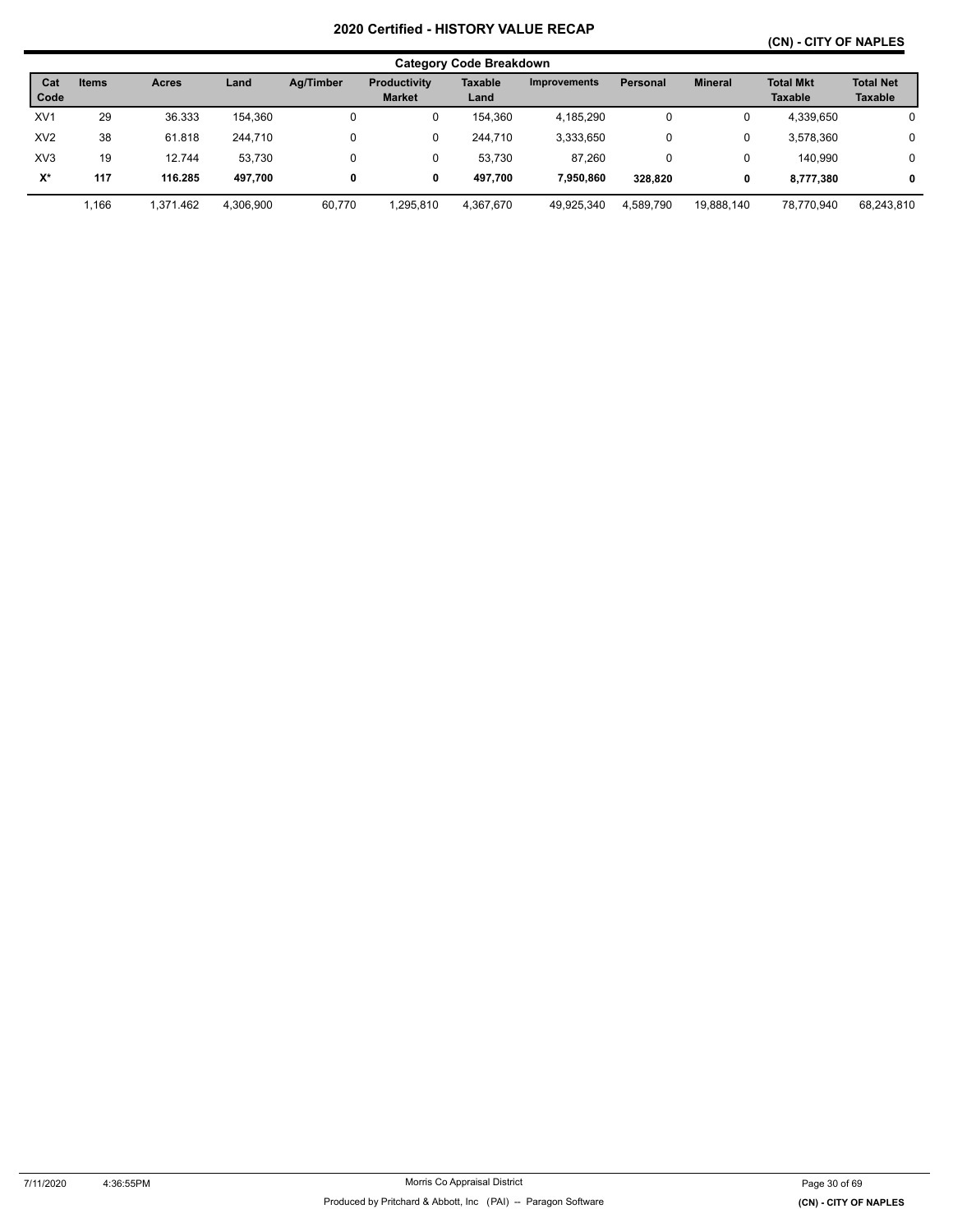|                                            |                    | <b>Certified</b> |              |       | <u>- NIJIURI VALUE REUAN</u> |                                     |          | (CO) - CITY OF OMAHA |
|--------------------------------------------|--------------------|------------------|--------------|-------|------------------------------|-------------------------------------|----------|----------------------|
| Land                                       |                    | Value            | <b>Items</b> |       | <b>Exempt</b>                |                                     |          |                      |
| Land - Homesite                            | $^{(+)}$           | 1,212,500        |              | 237   | 0                            |                                     |          |                      |
| Land - Non Homesite                        | $^{(+)}$           | 1,904,660        |              | 329   | 318,160                      |                                     |          |                      |
| Land - Productivity Market                 | $^{(+)}$           | 583,240          |              | 14    | 0                            |                                     |          |                      |
| Land - Income                              | $^{(+)}$           | 0                |              | 0     | $\Omega$                     |                                     |          |                      |
| <b>Total Land Market Value</b>             | $(=)$              | 3,700,400        |              | 580   |                              | <b>Total Land Value:</b>            | $^{(+)}$ | 3,700,400            |
| Improvements                               |                    | Value            | <b>Items</b> |       | <b>Exempt</b>                |                                     |          |                      |
| Improvements - Homesite                    | $^{(+)}$           | 18,627,300       |              | 237   | 0                            |                                     |          |                      |
| New Improvements - Homesite                | $^{(+)}$           | 0                |              | 0     | 0                            |                                     |          |                      |
| Improvements - Non Homesite                | $^{(+)}$           | 14,387,750       |              | 229   | 3,924,820                    |                                     |          |                      |
| New Improvements - Non Homesite            | $^{(+)}$           | 24,000           |              | 1     | 0                            |                                     |          |                      |
| Improvements - Income                      | $^{(+)}$           | 0                |              | 0     | 0                            |                                     |          |                      |
| <b>Total Improvement Value</b>             | $(=)$              | 33,039,050       |              | 467   |                              | <b>Total Imp Value:</b>             | $^{(+)}$ | 33,039,050           |
| Personal                                   |                    | <b>Value</b>     | <b>Items</b> |       | <b>Exempt</b>                |                                     |          |                      |
| Personal - Homesite                        | $^{(+)}$           | 21,210           |              | 1     | 0                            |                                     |          |                      |
| New Personal - Homesite                    | $^{(+)}$           | 0                |              | 0     | 0                            |                                     |          |                      |
| Personal - Non Homesite                    | $^{(+)}$           | 1,091,326        |              | 55    | 352,710                      |                                     |          |                      |
| New Personal - Non Homesite                | $^{(+)}$           | 5,280            |              | 1     | 0                            |                                     |          |                      |
| <b>Total Personal Value</b>                | $(=)$              | 1,117,816        |              | 57    |                              | <b>Total Personal Value:</b>        | $^{(+)}$ | 1,117,816            |
| Total Real Estate & Personal Mkt Value (=) |                    | 37,857,266       |              | 1,104 |                              |                                     |          |                      |
| <b>Minerals</b>                            |                    | Value            | <b>Items</b> |       |                              |                                     |          |                      |
| <b>Mineral Value</b>                       | $^{(+)}$           | 0                |              | 0     |                              |                                     |          |                      |
| Mineral Value - Real                       | $^{(+)}$           | 0                |              | 0     |                              |                                     |          |                      |
| Mineral Value - Personal                   | $^{(+)}$           | 1,816,390        |              | 6     |                              |                                     |          |                      |
| <b>Total Mineral Market Value</b>          | $(=)$              | 1,816,390        |              | 6     |                              | <b>Total Min Mkt Value:</b>         | $^{(+)}$ | 1,816,390            |
| <b>Total Market Value</b>                  | $(=)$              | 39,673,656       |              |       |                              | <b>Total Market Value:</b>          | $(=/+)$  | 39,673,656           |
| Ag/Timber *does not include protested      |                    | Value            | <b>Items</b> |       |                              |                                     |          |                      |
| <b>Land Timber Gain</b>                    | $^{(+)}$           | 0                |              | 0     |                              | <b>Land Timber Gain:</b>            | $(+)$    | 0                    |
| <b>Productivity Market</b>                 | $^{(+)}$           | 583,240          |              | 14    |                              |                                     |          |                      |
| Land Ag 1D                                 | $(-)$              | 0                |              | 0     |                              |                                     |          |                      |
| Land Ag 1D1                                | $(\text{-})$       | 20,110           |              | 11    |                              |                                     |          |                      |
| Land Ag Tim                                | $(-)$              | 1,170            |              | 4     |                              |                                     |          |                      |
| Productivity Loss: (=)                     |                    | 561,960          |              | 14    |                              | <b>Productivity Loss:</b>           | $(-)$    | 561,960              |
| Losses                                     |                    | Value            | <b>Items</b> |       |                              |                                     |          |                      |
| Less Real Exempt Property                  | $(-)$              | 4,595,690        |              | 43    |                              |                                     |          |                      |
| Less \$500 Inc. Real Personal              | $(-)$              | 1,920            |              | 6     |                              | <b>Total Market Taxable:</b>        | $(=)$    | 39,111,696           |
| Less Disaster Exemption                    | $(-)$              | 0                |              | 0     |                              |                                     |          |                      |
| Less Real/Personal Abatements              | $(\textnormal{-})$ | 0                |              | 0     |                              |                                     |          |                      |
| Less Community Housing                     | $(-)$              | 0                |              | 0     |                              |                                     |          |                      |
| Less Freeport                              | $(-)$              | 0                |              | 0     |                              |                                     |          |                      |
| Less Allocation                            | $(-)$              | 0                |              | 0     |                              |                                     |          |                      |
| Less MultiUse                              | $(-)$              | 0                |              | 0     |                              |                                     |          |                      |
| Less Goods In Transit (Real & Industrial)  | $(-)$              | 0                |              | 0     |                              |                                     |          |                      |
| <b>Less Historical</b>                     | $(-)$              | 0                |              | 0     |                              |                                     |          |                      |
| Less Solar/Wind Power                      | $(-)$              | 0                |              | 0     |                              | <b>Total Protested Value:</b>       |          | 0                    |
| Less Vehicle Leased for Personal Use       | $(-)$              | 0                |              | 0     |                              | <b>Protested % of Total Market:</b> |          | 0.00%                |
| <b>Less Real Protested Value</b>           | $(-)$              | 0                |              | 0     |                              |                                     |          |                      |
| Less 10% Cap Loss                          | $(-)$              | 557.550          |              | 82    |                              |                                     |          |                      |
| Less TCEQ/Pollution Control                | $(-)$              | 0                |              | 0     |                              |                                     |          |                      |
| Less VLA Loss                              | $(\cdot)$          | 0                |              | 0     |                              |                                     |          |                      |
| Less Mineral Exempt Property               | $(-)$              | 0                |              | 0     |                              |                                     |          |                      |
| Less \$500 Inc. Mineral Owner              | $(-)$              | 0                |              | 0     |                              |                                     |          |                      |
| <b>Less Mineral Abatements</b>             | $(-)$              | 0                |              | 0     |                              |                                     |          |                      |
| <b>Less Mineral Freeports</b>              | $(-)$              | 0                |              | 0     |                              |                                     |          |                      |
| Less Interstate Commerce                   | $(\cdot)$          | 0                |              | 0     |                              |                                     |          |                      |
| Less Foreign Trade                         | $(-)$              | 0                |              | 0     |                              | <b>Total Losses:</b>                | $(-)$    | 5,155,160            |
| Less Mineral Unknown                       | $(-)$              | 0                |              | 0     |                              | <b>Total Appraised Value:</b>       | $(=/+)$  | 33,956,536           |
| Less Mineral Protested Value               | $(-)$              | 0                |              | 0     |                              | <b>Total Exemptions*:</b>           | $(-)$    | 946,710              |
| Total Losses (includes Prod. Loss)         | $(=)$              | 5,717,120        |              |       |                              | * See breakdown on following page   |          |                      |
| <b>Total Appraised Value</b>               | $(=)$              | 33,956,536       |              |       |                              |                                     |          |                      |
|                                            |                    |                  |              |       |                              | <b>Net Taxable Value:</b>           |          | 33,009,826           |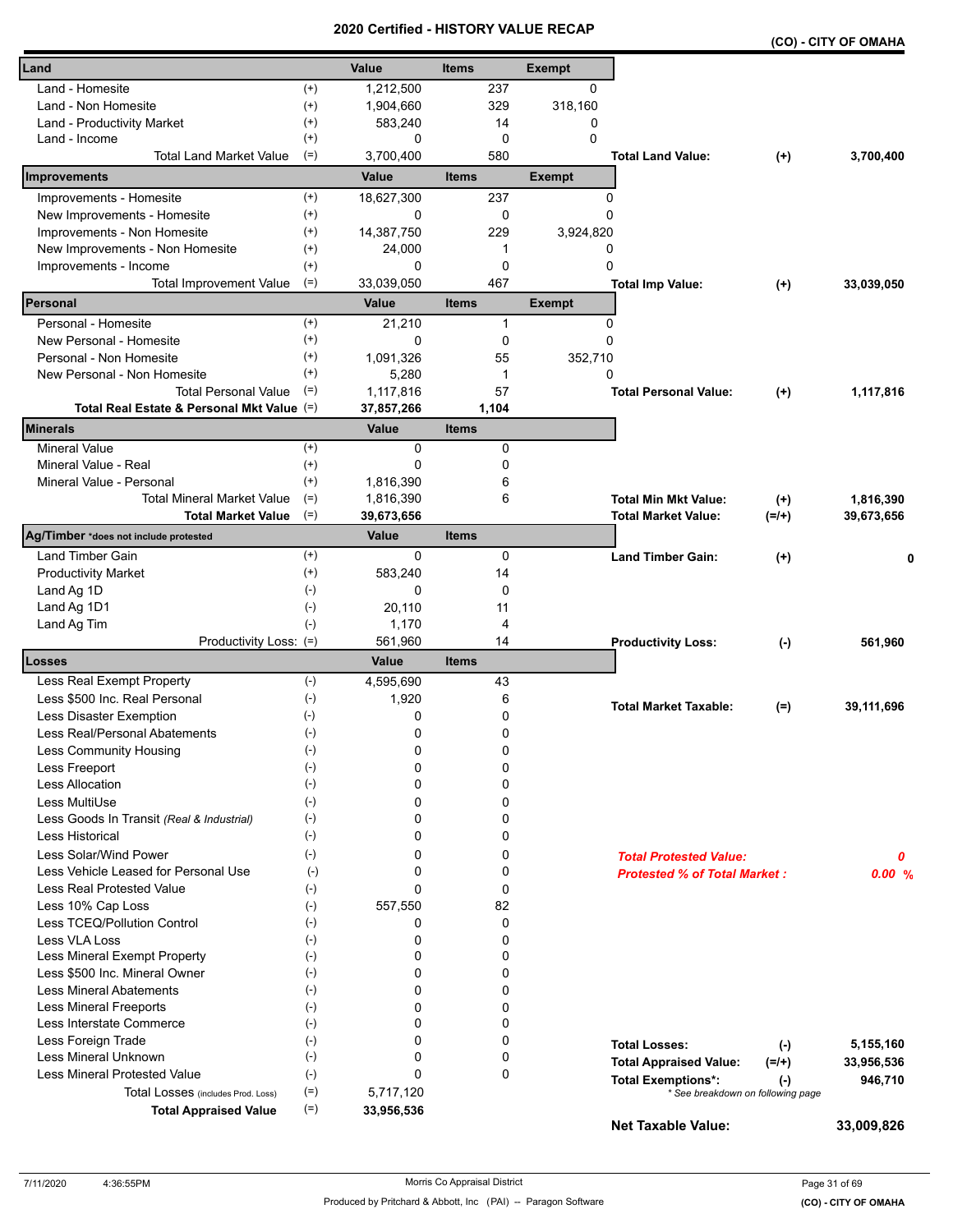**(CO) - CITY OF OMAHA** 

| <b>Count of Homesteads</b>                           |     |             |                        |                      |             |                                                                 |                |              |                                           |                    |                                         |                                                         |
|------------------------------------------------------|-----|-------------|------------------------|----------------------|-------------|-----------------------------------------------------------------|----------------|--------------|-------------------------------------------|--------------------|-----------------------------------------|---------------------------------------------------------|
| н                                                    | s   | F           | в                      | D                    | W           | o                                                               | <b>DV</b>      | <b>DV100</b> | <b>SS First Resp</b>                      |                    | <b>SS Svc Member</b>                    |                                                         |
| 90                                                   | 107 | $\mathbf 0$ | 13                     | 0                    | $\mathbf 0$ | 0                                                               | 10             | 6            | 0                                         |                    | 0                                       |                                                         |
| <b>Owner and Parcel Counts</b>                       |     |             |                        |                      |             |                                                                 |                |              |                                           |                    |                                         |                                                         |
| <b>Total Parcels*:</b>                               |     |             |                        |                      |             | 648* Parcel count is figured by parcel per ownership sequences. |                |              |                                           |                    |                                         |                                                         |
| <b>Total Owners:</b>                                 |     |             |                        | 535                  |             |                                                                 |                |              |                                           |                    |                                         |                                                         |
| <b>Ported Homestead/Charity Amounts</b>              |     |             |                        |                      | Value       |                                                                 | <b>Items</b>   |              |                                           |                    |                                         |                                                         |
| DV Donated Home (Charity)                            |     |             |                        | $^{(+)}$             |             | $\mathbf 0$                                                     |                |              | 0                                         |                    |                                         |                                                         |
| SS of a Service Member Ported Amount                 |     |             |                        | $^{(+)}$             |             | 0                                                               |                |              | 0                                         |                    |                                         |                                                         |
| SS of a First Responder Ported Amount                |     |             |                        | $^{(+)}$             |             | 0                                                               |                |              | 0                                         |                    |                                         |                                                         |
| SS of DV Donated Home Ported Amount                  |     |             |                        | $^{(+)}$             |             | 0                                                               |                |              | 0                                         |                    |                                         |                                                         |
| SS of 100% DV Ported Amount                          |     |             |                        | $(+)$                |             | $\mathbf 0$                                                     |                |              | 0                                         |                    |                                         |                                                         |
| <b>Homestead Exemptions</b>                          |     |             |                        |                      | Value       |                                                                 | <b>Items</b>   |              |                                           |                    |                                         |                                                         |
| Homestead H,S                                        |     |             |                        | $^{(+)}$             |             | $\mathbf 0$                                                     |                |              | 0                                         | H - Homestead      |                                         | D - Disabled Only                                       |
| Senior S                                             |     |             |                        | $^{(+)}$             |             | 0                                                               |                |              | 0                                         | S - Over 65        |                                         | W - Widow                                               |
| Disabled B<br>DV 100%                                |     |             |                        | $^{(+)}$             |             | $\mathbf 0$                                                     |                |              | 0<br>6                                    | F - Disabled Widow |                                         | O - Over 65 (No HS)                                     |
| Surviving Spouse of a Service Member                 |     |             |                        | $^{(+)}$<br>$^{(+)}$ |             | 545,210<br>$\mathbf 0$                                          |                |              | 0                                         | B - Disabled       |                                         | DV - Disabled Veteran                                   |
| Survivng Spouse of a First Responder                 |     |             |                        | $^{(+)}$             |             | $\mathbf 0$                                                     |                |              | 0                                         |                    | DV100 (1, 2, 3) - 100% Disabled Veteran | 4 (4B, 4H, 4S) - Surviving Spouse of a Service Member   |
|                                                      |     |             | Total Reimbursable (=) |                      |             | 545,210                                                         |                |              | 6                                         |                    |                                         | 5* (5B, 5H, 5S) - Surviving Spouse of a First Responder |
| <b>Local Discount</b>                                |     |             |                        | $^{(+)}$             |             | $\mathbf 0$                                                     |                |              | 0                                         |                    |                                         |                                                         |
| Disabled Veteran                                     |     |             |                        | $^{(+)}$             |             | 82,000                                                          |                |              | 8                                         |                    |                                         |                                                         |
| Optional 65                                          |     |             |                        | $^{(+)}$             |             | 319,500                                                         |                | 107          |                                           |                    |                                         |                                                         |
| <b>Local Disabled</b>                                |     |             |                        | $^{(+)}$             |             | 0                                                               |                |              | 0                                         |                    |                                         |                                                         |
| <b>State Homestead</b>                               |     |             |                        | $^{(+)}$             |             | $\pmb{0}$                                                       |                |              | 0                                         |                    |                                         |                                                         |
| <b>Total Exemptions</b>                              |     |             |                        | $(=)$                |             |                                                                 |                |              | 946,710 (includes Ported/Charity Amounts) |                    |                                         |                                                         |
| <b>Special Certified Totals</b>                      |     |             |                        |                      |             |                                                                 |                |              |                                           |                    |                                         |                                                         |
| <b>Exempt Value of First Time Absolute Exemption</b> |     |             |                        |                      |             |                                                                 |                | \$0          |                                           |                    |                                         |                                                         |
| <b>Exempt Value of First Time Partial Exemption</b>  |     |             |                        |                      |             |                                                                 |                | \$120,100    |                                           |                    |                                         |                                                         |
|                                                      |     |             |                        |                      |             |                                                                 |                |              |                                           |                    |                                         |                                                         |
| <b>New AG/Timber</b>                                 |     |             |                        |                      |             |                                                                 |                |              |                                           |                    |                                         |                                                         |
| Market                                               |     |             |                        |                      |             |                                                                 |                | \$0          |                                           |                    |                                         |                                                         |
| Taxable                                              |     |             |                        |                      |             |                                                                 |                | \$0          |                                           |                    |                                         |                                                         |
| Value Loss                                           |     |             |                        |                      |             |                                                                 |                | \$0          |                                           |                    |                                         |                                                         |
| New Improvement/Personal                             |     |             |                        |                      |             |                                                                 |                |              |                                           |                    |                                         |                                                         |
| Market                                               |     |             |                        |                      |             |                                                                 |                | \$29,280     |                                           |                    |                                         |                                                         |
| Taxable                                              |     |             |                        |                      |             |                                                                 |                | \$29,280     |                                           |                    |                                         |                                                         |
|                                                      |     |             |                        |                      |             |                                                                 |                |              |                                           |                    |                                         |                                                         |
| Average Values* (includes protested & exempt value)  |     |             |                        |                      |             |                                                                 |                |              |                                           |                    |                                         |                                                         |
| Average Homestead Value A*                           |     |             |                        |                      |             | <b>Parcels</b>                                                  |                |              |                                           |                    | <b>Total Homestead Value A*</b>         |                                                         |
| <b>Market</b>                                        |     | \$82,025    |                        |                      |             | 234                                                             |                |              |                                           | <b>Market</b>      | \$19,193,880                            |                                                         |
| Taxable                                              |     | \$79,783    |                        |                      |             |                                                                 |                |              |                                           | Taxable            | \$17,803,580                            |                                                         |
| Average Homestead Value A* and E*                    |     |             |                        |                      |             | <b>Parcels</b>                                                  |                |              |                                           |                    | Total Homestead Value A* and E*         |                                                         |
| <b>Market</b>                                        |     | \$81,855    |                        |                      |             | 235                                                             |                |              |                                           | <b>Market</b>      | \$19,236,140                            |                                                         |
| Taxable                                              |     | \$79,623    |                        |                      |             |                                                                 |                |              |                                           | Taxable            | \$17,855,300                            |                                                         |
| Average Homestead Value A* and E* and M1             |     |             |                        |                      |             | <b>Parcels</b>                                                  |                |              |                                           |                    | Total Homestead Value A* and E* and M1  |                                                         |
| <b>Market</b>                                        |     | \$81,866    |                        |                      |             | 237                                                             |                |              |                                           | <b>Market</b>      | \$19,402,250                            |                                                         |
| Taxable                                              |     | \$79,652    |                        |                      |             |                                                                 |                |              |                                           | Taxable            | \$18,018,410                            |                                                         |
|                                                      |     |             |                        |                      |             |                                                                 |                |              |                                           |                    |                                         |                                                         |
| Average Homestead Value M1                           |     |             |                        |                      |             | <b>Parcels</b>                                                  |                |              |                                           |                    | <b>Total Homestead Value M1</b>         |                                                         |
| <b>Market</b>                                        |     | \$83,055    |                        |                      |             |                                                                 | $\overline{c}$ |              |                                           | Market             | \$166,110                               |                                                         |
| Taxable                                              |     | \$83,055    |                        |                      |             |                                                                 |                |              |                                           | <b>Taxable</b>     | \$163,110                               |                                                         |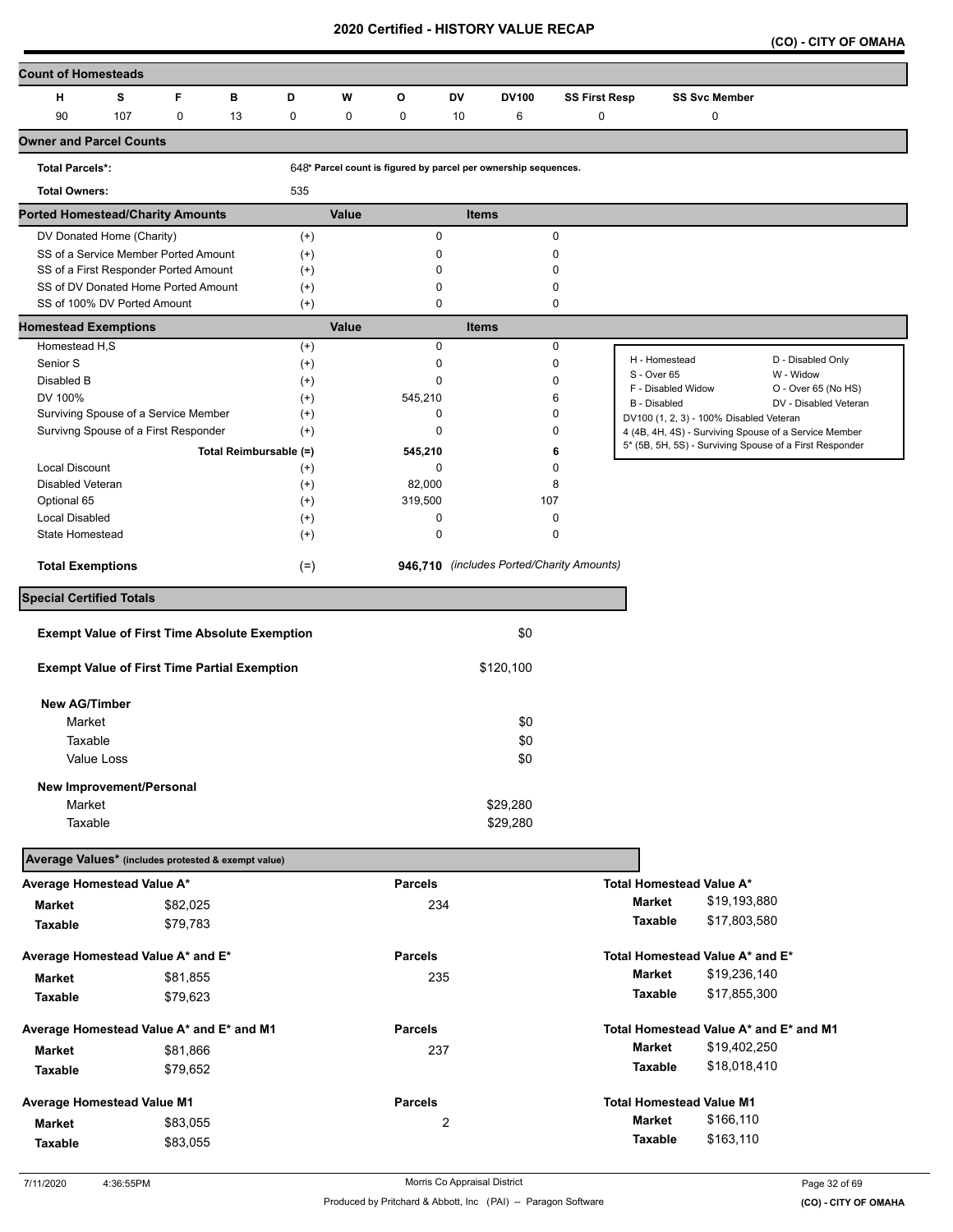| <b>Minerals</b>                                  | Value                     | <b>Items</b> |                                    |            |
|--------------------------------------------------|---------------------------|--------------|------------------------------------|------------|
| Mineral_Value                                    | 0                         | 0            |                                    |            |
| Mineral Value - Real                             | 0                         | 0            |                                    |            |
| Mineral Value - Personal                         | 1,816,390                 | 6            | <b>Total Mineral Value:</b>        | 1,816,390  |
| <b>Mineral Loss</b>                              | Value                     | <b>Items</b> |                                    |            |
| Less Mineral Exempt Property                     | 0                         | 0            | <b>Total Mineral Exempt Value:</b> | 0          |
| Less \$500 Inc. Mineral Owner                    | 0                         | 0            |                                    |            |
| <b>Less Mineral Abatements</b>                   | 0                         | $\mathbf 0$  |                                    |            |
| Less Mineral Freeports/Interstate Commerce       | 0                         | $\mathbf 0$  |                                    |            |
| Less Mineral Unknown                             | 0                         | $\Omega$     |                                    |            |
| Less TCEQ/Pollution Control                      | 0                         | $\mathbf 0$  |                                    |            |
| Less VLA                                         | 0                         | $\mathbf 0$  |                                    |            |
| Less Mineral Protested Value                     | 0                         | $\mathbf 0$  | <b>Taxload Mineral Total:</b>      | 1,816,390  |
| Land                                             | Value                     | <b>Items</b> |                                    |            |
| Land - Homesite                                  | 1,212,500                 | 237          |                                    |            |
| Land - Non Homesite                              | 1,904,660                 | 329          |                                    |            |
| Land - Productivity Market                       | 583,240                   | 14           |                                    |            |
| Land - Income                                    | 0                         | 0            | <b>Total Land Value:</b>           | 3,700,400  |
| <b>Land Timber Gain</b>                          | 0                         | $\mathbf 0$  |                                    |            |
|                                                  |                           |              |                                    |            |
| Improvements                                     | Value                     | <b>Items</b> |                                    |            |
| Improvements - Homesite                          | 18,627,300                | 237          |                                    |            |
| New Improvements - Homesite                      | 0                         | 0            |                                    |            |
| Improvements - Non Homesite                      | 14,387,750                | 229          |                                    |            |
| New Improvements - Non Homesite                  | 24,000                    | $\mathbf 1$  |                                    |            |
| Improvements - Income                            | 0                         | 0            | <b>Total Improvement Value:</b>    | 33,039,050 |
| <b>Ag Loss</b>                                   | Value                     | <b>Items</b> |                                    |            |
| <b>Productivity Market</b>                       | 583,240                   | 14           |                                    |            |
| Land Ag 1D                                       | 0                         | $\mathbf 0$  |                                    |            |
| Land Ag 1D1                                      | 20,110                    | 11           |                                    |            |
| Land Ag Tim                                      | 1,170                     | 1,170        | <b>Productivity Loss:</b>          | 561,960    |
| <b>Real Loss</b>                                 | Value                     |              |                                    |            |
| Land Homesite Exempt                             | 0                         |              |                                    |            |
| Land Non-Homesite Exempt                         | 318,160                   |              |                                    |            |
| <b>Productivity Market Exempt</b>                | 0                         |              |                                    |            |
| Income Land Exempt                               | 0                         |              |                                    |            |
| Improvement Homesite Exempt                      | 0                         |              |                                    |            |
| New Improvement Homesite Exempt                  | 0                         |              |                                    |            |
| Improvement Non-Homesite Exempt                  | 3,924,820                 |              |                                    |            |
| New Improvement Non-Homesite Exempt              | 0                         |              |                                    |            |
| Income Improvement Exempt                        | 0                         |              | <b>Real Exempt Total:</b>          | 4,242,980  |
|                                                  |                           |              | <b>Taxload Real Total:</b>         | 31,934,510 |
| Personal                                         | Value                     | <b>Items</b> |                                    |            |
| Personal - Homesite                              | 21,210                    | $\mathbf{1}$ |                                    |            |
| New Personal - Homesite                          | 0                         | $\pmb{0}$    |                                    |            |
| Personal - Non Homesite                          | 1,091,326                 | 55           |                                    |            |
| New Personal - Non Homesite                      | 5,280                     | $\mathbf 1$  | <b>Total Personal Value:</b>       | 1,117,816  |
| <b>Personal Loss</b><br>Personal Homesite Exempt | <b>Value</b><br>$\pmb{0}$ |              |                                    |            |
| New Personal Homesite Exempt                     | 0                         |              |                                    |            |
| Personal Non-Homesite Exempt                     | 352,710                   |              |                                    |            |
| New Personal Non-Homesite Exempt                 | 0                         |              |                                    |            |
| Personal Under 500                               | 1,920                     |              | <b>Personal Exempt Total:</b>      | 352,710    |
|                                                  |                           |              |                                    |            |
|                                                  |                           |              | <b>Taxload Personal Total:</b>     | 765,106    |
|                                                  |                           |              |                                    |            |
|                                                  |                           |              |                                    |            |
|                                                  |                           |              | <b>Total Appraised:</b>            | 33,956,536 |
|                                                  |                           |              |                                    |            |
|                                                  |                           |              | <b>Taxroll Load Total:</b>         | 34,516,006 |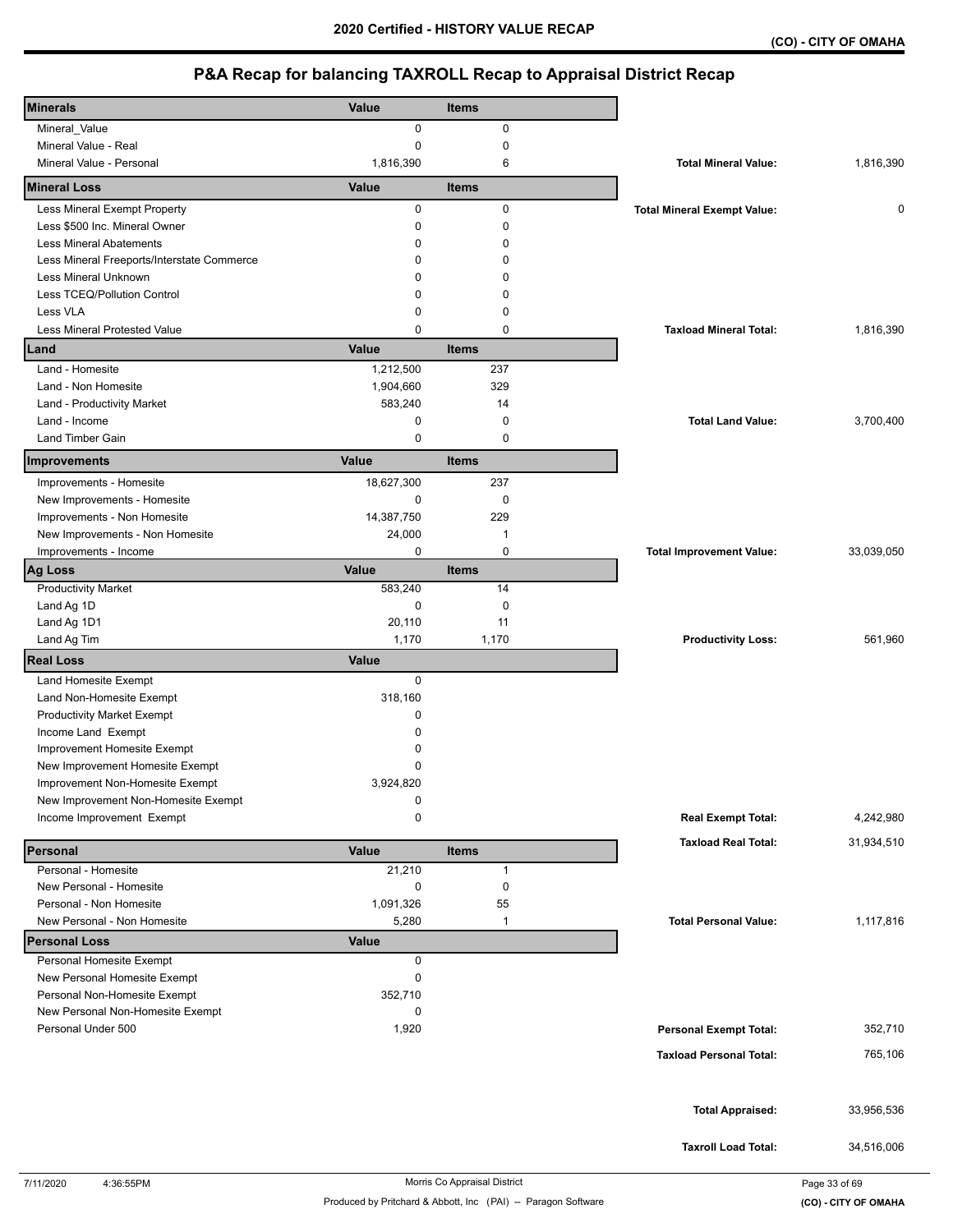| <b>Category Code Breakdown</b> |                         |              |           |                  |                               |                        |                     |             |                |                                    |                                    |
|--------------------------------|-------------------------|--------------|-----------|------------------|-------------------------------|------------------------|---------------------|-------------|----------------|------------------------------------|------------------------------------|
| Cat<br>Code                    | Items                   | <b>Acres</b> | Land      | <b>Ag/Timber</b> | Productivity<br><b>Market</b> | <b>Taxable</b><br>Land | <b>Improvements</b> | Personal    | <b>Mineral</b> | <b>Total Mkt</b><br><b>Taxable</b> | <b>Total Net</b><br><b>Taxable</b> |
| A <sub>1</sub>                 | 356                     | 279.505      | 1,706,420 | $\pmb{0}$        | 0                             | 1,706,420              | 23,855,780          | $\pmb{0}$   | 0              | 25,562,200                         | 24,123,860                         |
| A <sub>2</sub>                 | 20                      | 23.966       | 124,910   | $\pmb{0}$        | 0                             | 124,910                | 624,480             | 0           | 0              | 749,390                            | 722,390                            |
| A <sub>3</sub>                 | 4                       | 17.691       | 76,790    | 0                | 0                             | 76,790                 | 20,640              | 0           | 0              | 97,430                             | 97,430                             |
| A*                             | 380                     | 321.162      | 1,908,120 | 0                | 0                             | 1,908,120              | 24,500,900          | 0           | 0              | 26,409,020                         | 24,943,680                         |
| B <sub>2</sub>                 | 3                       | 1.678        | 11,390    | 0                | 0                             | 11,390                 | 103,300             | 0           | 0              | 114,690                            | 114,690                            |
| B*                             | 3                       | 1.678        | 11,390    | 0                | 0                             | 11,390                 | 103,300             | 0           | 0              | 114,690                            | 114,690                            |
| C <sub>1</sub>                 | 88                      | 88.945       | 473,190   | 0                | 0                             | 473,190                | 0                   | 0           | 0              | 473,190                            | 473,190                            |
| C <sub>3</sub>                 | $\mathbf{1}$            | 0.631        | 3,510     | 0                | 0                             | 3,510                  | 0                   | 0           | 0              | 3,510                              | 3,510                              |
| $\mathbf{C}^*$                 | 89                      | 89.576       | 476,700   | 0                | 0                             | 476,700                | 0                   | 0           | 0              | 476,700                            | 476,700                            |
| D <sub>1</sub>                 | 14                      | 207.675      | $\pmb{0}$ | 21,280           | 583,240                       | 21,280                 | 0                   | $\mathbf 0$ | 0              | 21,280                             | 21,280                             |
| D <sub>2</sub>                 | 4                       | 0.000        | 0         | $\pmb{0}$        | 0                             | 0                      | 9,800               | 0           | 0              | 9,800                              | 9,800                              |
| D*                             | 18                      | 207.675      | 0         | 21,280           | 583,240                       | 21,280                 | 9,800               | 0           | 0              | 31,080                             | 31,080                             |
| E <sub>1</sub>                 | 2                       | 1.995        | 5,580     | $\pmb{0}$        | 0                             | 5,580                  | 449,670             | 0           | 0              | 455,250                            | 419,330                            |
| E <sub>2</sub>                 | $\mathbf{1}$            | 2.476        | 9,460     | 0                | 0                             | 9,460                  | 42,260              | 0           | 0              | 51,720                             | 51,720                             |
| E*                             | 3                       | 4.471        | 15,040    | 0                | 0                             | 15,040                 | 491,930             | 0           | 0              | 506,970                            | 471,050                            |
| F <sub>1</sub>                 | 55                      | 44.571       | 383,840   | 0                | 0                             | 383,840                | 3,802,810           | $\pmb{0}$   | 0              | 4,186,650                          | 4,186,650                          |
| F <sub>1</sub>                 | 55                      | 44.571       | 383,840   | 0                | 0                             | 383,840                | 3,802,810           | $\pmb{0}$   | $\pmb{0}$      | 4,186,650                          | 4,186,650                          |
| F*                             | 55                      | 44.571       | 383,840   | 0                | 0                             | 383,840                | 3,802,810           | 0           | 0              | 4,186,650                          | 4,186,650                          |
| J2                             | 3                       | 0.078        | 1,650     | 0                | 0                             | 1,650                  | 0                   | $\mathbf 0$ | 138,190        | 139,840                            | 139,840                            |
| J3                             | 1                       | 0.000        | $\pmb{0}$ | 0                | 0                             | 0                      | 0                   | $\mathbf 0$ | 527,970        | 527,970                            | 527,970                            |
| J4                             | 2                       | 0.230        | 2,260     | 0                | 0                             | 2,260                  | 60,590              | $\pmb{0}$   | 116,980        | 179,830                            | 179,830                            |
| J5                             | $\overline{\mathbf{c}}$ | 0.000        | $\pmb{0}$ | $\pmb{0}$        | 0                             | $\pmb{0}$              | 0                   | $\pmb{0}$   | 1,027,880      | 1,027,880                          | 1,027,880                          |
| J6                             | 1                       | 0.000        | 0         | 0                | 0                             | 0                      | 0                   | 0           | 5,370          | 5,370                              | 5,370                              |
| J*                             | 9                       | 0.308        | 3,910     | 0                | 0                             | 3,910                  | 60,590              | 0           | 1,816,390      | 1,880,890                          | 1,880,890                          |
| L <sub>1</sub>                 | 42                      | 0.000        | $\pmb{0}$ | $\pmb{0}$        | 0                             | $\pmb{0}$              | 0                   | 627,096     | 0              | 627,096                            | 627,096                            |
| L1                             | 42                      | 0.000        | $\pmb{0}$ | $\pmb{0}$        | 0                             | $\pmb{0}$              | 0                   | 627,096     | $\pmb{0}$      | 627,096                            | 627,096                            |
| L*                             | 42                      | 0.000        | 0         | 0                | 0                             | 0                      | 0                   | 627,096     | 0              | 627,096                            | 627,096                            |
| M1                             | 6                       | 0.000        | 0         | 0                | 0                             | 0                      | 144,900             | 136,090     | 0              | 280,990                            | 277,990                            |
| M*                             | 6                       | 0.000        | 0         | 0                | 0                             | 0                      | 144,900             | 136,090     | 0              | 280,990                            | 277,990                            |
| XB                             | 6                       | 0.000        | 0         | 0                | 0                             | 0                      | 0                   | 1,920       | 0              | 1,920                              | 0                                  |
| ХG                             | 1                       | 1.376        | 5,990     | 0                | 0                             | 5,990                  | 178,900             | 0           | 0              | 184,890                            | 0                                  |
| XN                             | 4                       | 0.000        | $\pmb{0}$ | 0                | 0                             | $\pmb{0}$              | 0                   | 352,710     | 0              | 352,710                            | 0                                  |
| XV                             | $\overline{\mathbf{c}}$ | 4.343        | 14,910    | 0                | 0                             | 14,910                 | 0                   | 0           | 0              | 14,910                             | 0                                  |
| XV <sub>1</sub>                | 11                      | 9.699        | 67,970    | 0                | 0                             | 67,970                 | 1,744,020           | 0           | 0              | 1,811,990                          | 0                                  |
| XV <sub>2</sub>                | 25                      | 70.049       | 229,290   | 0                | 0                             | 229,290                | 2,001,900           | 0           | 0              | 2,231,190                          | 0                                  |
| $\mathsf{X}^\star$             | 49                      | 85.467       | 318,160   | 0                | 0                             | 318,160                | 3,924,820           | 354,630     | 0              | 4,597,610                          | 0                                  |
|                                | 654                     | 754.908      | 3,117,160 | 21,280           | 583,240                       | 3,138,440              | 33,039,050          | 1,117,816   | 1,816,390      | 39,111,696                         | 33,009,826                         |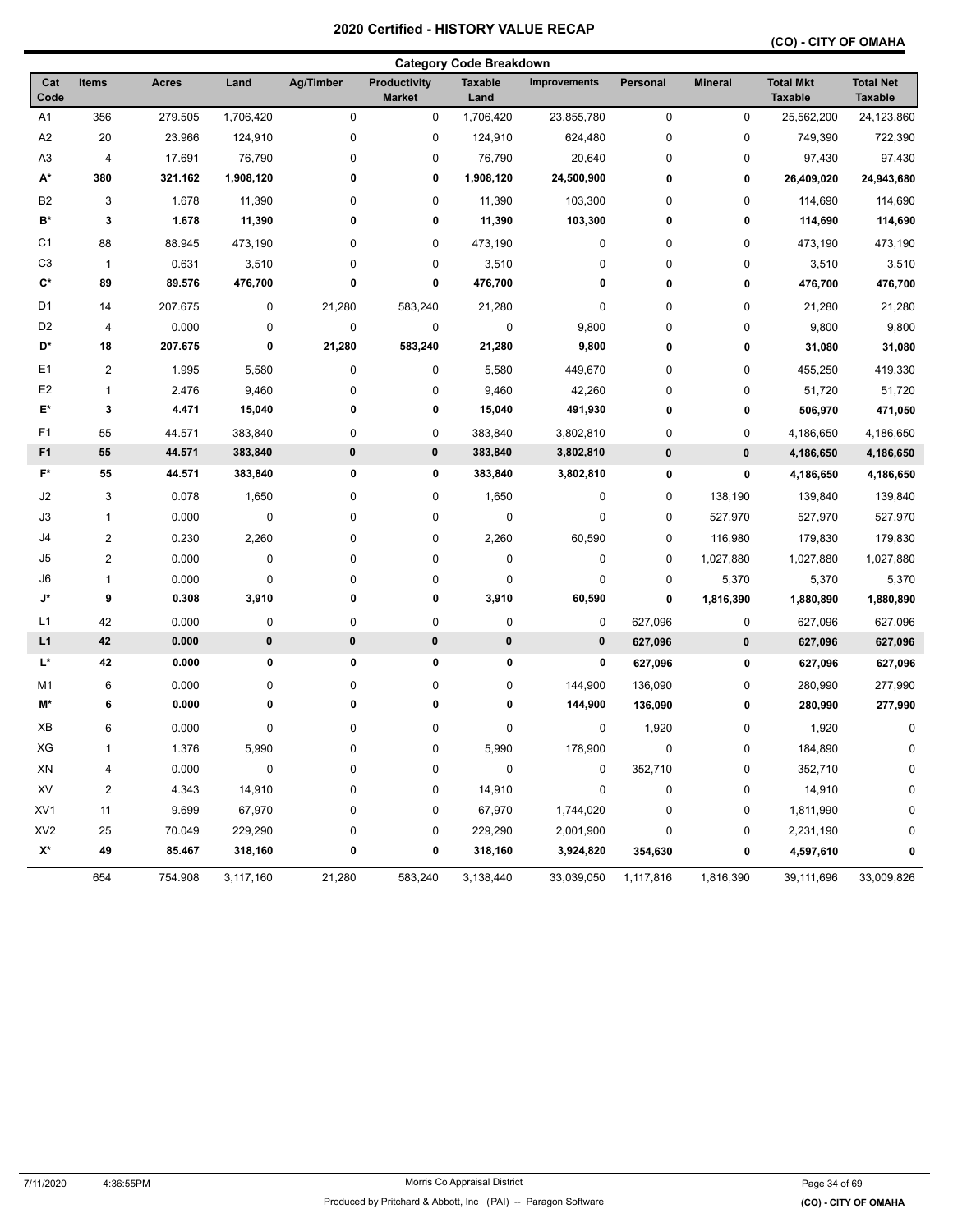| (DS) - DAINGERFIELD-LS ISD M&O |
|--------------------------------|
|--------------------------------|

| Land                                                          |                      | Value                    | <b>Items</b>   | <b>Exempt</b>                            |                                                                |                      |             |
|---------------------------------------------------------------|----------------------|--------------------------|----------------|------------------------------------------|----------------------------------------------------------------|----------------------|-------------|
| Land - Homesite                                               |                      |                          |                | 0                                        |                                                                |                      |             |
|                                                               | $^{(+)}$<br>$^{(+)}$ | 20,345,480<br>44,707,720 | 2,049          |                                          |                                                                |                      |             |
| Land - Non Homesite                                           | $^{(+)}$             | 130,551,420              | 3,554<br>1,348 | 5,939,870<br>1,560                       |                                                                |                      |             |
| Land - Productivity Market<br>Land - Income                   | $^{(+)}$             | 0                        | 0              | 0                                        |                                                                |                      |             |
| <b>Total Land Market Value</b>                                | $(=)$                | 195,604,620              | 6,951          |                                          | <b>Total Land Value:</b>                                       | $(+)$                | 195,604,620 |
| <b>Improvements</b>                                           |                      | Value                    | <b>Items</b>   | <b>Exempt</b>                            |                                                                |                      |             |
| Improvements - Homesite                                       | $^{(+)}$             | 167,721,220              | 2,050          | 0                                        |                                                                |                      |             |
| New Improvements - Homesite                                   | $^{(+)}$             | 902.180                  | 9              | 0                                        |                                                                |                      |             |
| Improvements - Non Homesite                                   | $^{(+)}$             | 138,890,790              | 2,221          | 48,495,790                               |                                                                |                      |             |
| New Improvements - Non Homesite                               | $^{(+)}$             | 783,060                  | 15             | 0                                        |                                                                |                      |             |
| Improvements - Income                                         | $^{(+)}$             | 0                        | 0              | 0                                        |                                                                |                      |             |
| Total Improvement Value                                       | $(=)$                | 308,297,250              | 4,295          |                                          | <b>Total Imp Value:</b>                                        | $^{(+)}$             | 308,297,250 |
| Personal                                                      |                      | Value                    | <b>Items</b>   | <b>Exempt</b>                            |                                                                |                      |             |
| Personal - Homesite                                           | $^{(+)}$             | 2,486,940                | 83             | 0                                        |                                                                |                      |             |
| New Personal - Homesite                                       | $^{(+)}$             | 87,950                   | 3              | 0                                        |                                                                |                      |             |
| Personal - Non Homesite                                       | $^{(+)}$             | 13,273,690               | 504            | 663,866                                  |                                                                |                      |             |
| New Personal - Non Homesite                                   | $^{(+)}$             | 265,500                  | 13             | 0                                        |                                                                |                      |             |
| <b>Total Personal Value</b>                                   | $(=)$                | 16,114,080               | 603            |                                          | <b>Total Personal Value:</b>                                   | $(+)$                | 16,114,080  |
| Total Real Estate & Personal Mkt Value (=)                    |                      | 520,015,950              | 11,849         |                                          |                                                                |                      |             |
| <b>Minerals</b>                                               |                      | Value                    | <b>Items</b>   |                                          |                                                                |                      |             |
| <b>Mineral Value</b>                                          | $^{(+)}$             | 327,430                  | 13             |                                          |                                                                |                      |             |
| Mineral Value - Real                                          | $^{(+)}$             | 66,531,850               | 33             |                                          |                                                                |                      |             |
| Mineral Value - Personal                                      | $(+)$                | 155,344,280              | 417            |                                          |                                                                |                      |             |
| <b>Total Mineral Market Value</b>                             | $(=)$                | 222,203,560              | 463            |                                          | <b>Total Min Mkt Value:</b>                                    | $(+)$                | 222,203,560 |
| <b>Total Market Value</b>                                     | $(=)$                | 742,219,510              |                |                                          | <b>Total Market Value:</b>                                     | $(=/+)$              | 742,219,510 |
| Ag/Timber *does not include protested                         |                      | Value                    | <b>Items</b>   |                                          |                                                                |                      |             |
| Land Timber Gain                                              | $^{(+)}$             | $\mathbf{0}$             | 0              |                                          | <b>Land Timber Gain:</b>                                       | $^{(+)}$             |             |
| <b>Productivity Market</b>                                    | $^{(+)}$             | 130,549,860              | 1,347          |                                          |                                                                |                      |             |
| Land Ag 1D                                                    | $(-)$                | 0                        | 0              |                                          |                                                                |                      |             |
| Land Ag 1D1                                                   | $(-)$                | 2,628,500                | 723            |                                          |                                                                |                      |             |
| Land Ag Tim                                                   | $(-)$                | 5,574,270                | 854            |                                          |                                                                |                      |             |
| Productivity Loss: (=)                                        |                      | 122,347,090              | 1,348          |                                          | <b>Productivity Loss:</b>                                      | $(-)$                | 122,347,090 |
| <b>Losses</b>                                                 |                      | Value                    | Items          |                                          |                                                                |                      |             |
| Less Real Exempt Property                                     | $(-)$                | 55, 111, 496             |                | 365 (includes Prorated Exempt of 10,410) |                                                                |                      |             |
| Less \$500 Inc. Real Personal                                 | $(-)$                | 3,600                    | 15             |                                          | <b>Total Market Taxable:</b>                                   | $(=)$                | 619,872,420 |
| Less Disaster Exemption                                       | $(\cdot)$            | 0                        | 0              |                                          |                                                                |                      |             |
| Less Real/Personal Abatements                                 | $(\text{-})$         | 0                        | 0              |                                          |                                                                |                      |             |
| Less Community Housing                                        | $(-)$                | 0                        | 0              |                                          |                                                                |                      |             |
| Less Freeport                                                 | $(-)$                | 0                        | 0              |                                          |                                                                |                      |             |
| <b>Less Allocation</b>                                        | $(-)$                | 0                        | 0              |                                          |                                                                |                      |             |
| Less MultiUse                                                 | $(-)$                | 0                        | 0              |                                          |                                                                |                      |             |
| Less Goods In Transit (Real & Industrial)                     | $(-)$                | 0                        | 0              |                                          |                                                                |                      |             |
| <b>Less Historical</b>                                        | $(-)$                | 0                        | 0              |                                          |                                                                |                      |             |
| Less Solar/Wind Power<br>Less Vehicle Leased for Personal Use | $(-)$                | 0                        | 0              |                                          | <b>Total Protested Value:</b>                                  |                      | 0           |
|                                                               | $(-)$                | 0<br>$\Omega$            | 0              |                                          | <b>Protested % of Total Market:</b>                            |                      | 0.00%       |
| Less Real Protested Value<br>Less 10% Cap Loss                | $(-)$<br>$(-)$       | 4,369,010                | 0<br>355       |                                          |                                                                |                      |             |
| Less TCEQ/Pollution Control                                   | $(-)$                | 235,100                  | 4              |                                          |                                                                |                      |             |
| Less VLA Loss                                                 | $(-)$                | 0                        | 0              |                                          |                                                                |                      |             |
| Less Mineral Exempt Property                                  | $(-)$                | 210,040                  | 8              |                                          |                                                                |                      |             |
| Less \$500 Inc. Mineral Owner                                 | $(-)$                | 440                      | 1              |                                          |                                                                |                      |             |
| <b>Less Mineral Abatements</b>                                | $(-)$                | 0                        | 0              |                                          |                                                                |                      |             |
| <b>Less Mineral Freeports</b>                                 | $(-)$                | 0                        | 0              |                                          |                                                                |                      |             |
| Less Interstate Commerce                                      | $(-)$                | 0                        | 0              |                                          |                                                                |                      |             |
| Less Foreign Trade                                            | $(-)$                | 0                        | 0              |                                          | <b>Total Losses:</b>                                           |                      | 59,929,686  |
| Less Mineral Unknown                                          | $(-)$                | 0                        | 0              |                                          | <b>Total Appraised Value:</b>                                  | $(\cdot)$<br>$(=/+)$ | 559,942,734 |
| <b>Less Mineral Protested Value</b>                           | $(-)$                | $\Omega$                 | 0              |                                          |                                                                |                      |             |
| Total Losses (includes Prod. Loss)                            | $(=)$                | 182,276,776              |                |                                          | <b>Total Exemptions*:</b><br>* See breakdown on following page | $(\cdot)$            | 64,587,741  |
| <b>Total Appraised Value</b>                                  | $(=)$                | 559,942,734              |                |                                          |                                                                |                      |             |
|                                                               |                      |                          |                |                                          | <b>Net Taxable Value:</b>                                      |                      | 495,354,993 |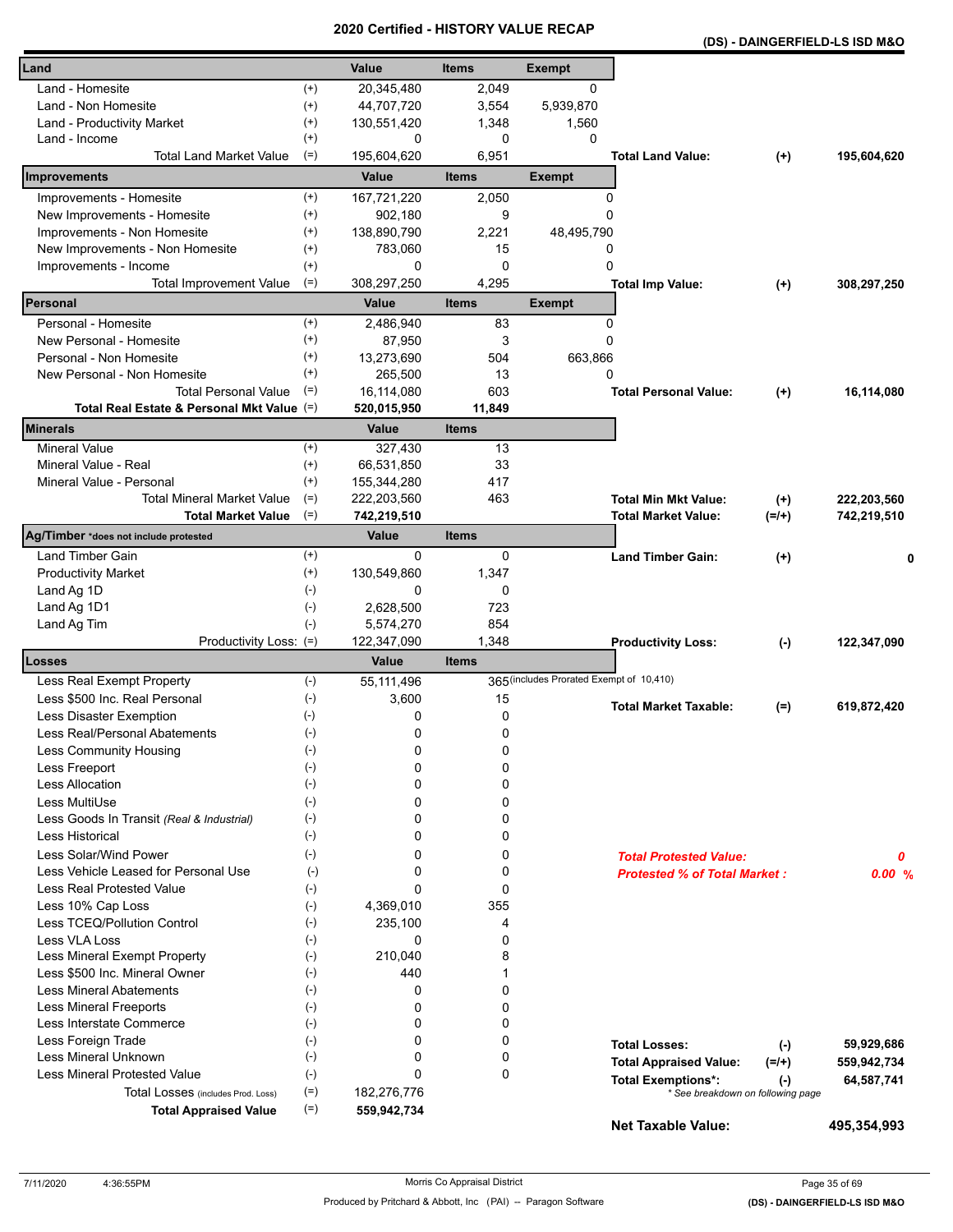|                                                                      |                                                                   |        |                        |                                                                                          |                   |                                                                   |              |                    |                                              |                                                                                                                                     | (DS) - DAINGERFIELD-LS ISD M&O |
|----------------------------------------------------------------------|-------------------------------------------------------------------|--------|------------------------|------------------------------------------------------------------------------------------|-------------------|-------------------------------------------------------------------|--------------|--------------------|----------------------------------------------|-------------------------------------------------------------------------------------------------------------------------------------|--------------------------------|
| *** Freeze Totals: (This is only for Effective Tax Rate Calculation) |                                                                   |        |                        |                                                                                          |                   |                                                                   |              |                    |                                              |                                                                                                                                     |                                |
| <b>Total Ceiling Tax:</b>                                            |                                                                   |        |                        |                                                                                          |                   | 409,040.78                                                        |              |                    |                                              |                                                                                                                                     |                                |
|                                                                      | <b>Total Freeze Taxable:</b>                                      |        |                        |                                                                                          |                   | 61,208,199                                                        |              |                    |                                              |                                                                                                                                     |                                |
|                                                                      | New Imp/Pers with Ceiling: +                                      |        |                        |                                                                                          |                   | 100,960                                                           |              |                    |                                              |                                                                                                                                     |                                |
|                                                                      | **Freeze Adjusted Taxable:                                        |        |                        | 434,247,754**This number DOES NOT represent any Jurisdiction's Certified Taxable Value** |                   |                                                                   |              |                    |                                              |                                                                                                                                     |                                |
|                                                                      |                                                                   |        |                        |                                                                                          |                   |                                                                   |              |                    |                                              |                                                                                                                                     |                                |
|                                                                      | or (Freeze Adjusted Taxable * Tax Rate / 100) + Total Ceiling Tax |        |                        |                                                                                          |                   |                                                                   |              |                    |                                              | Estimated Total Levy: ((Net Taxable Value - Total Freeze Taxable + New Imp/Pers with Ceiling) * Tax Rate / 100) + Total Ceiling Tax |                                |
|                                                                      |                                                                   |        |                        |                                                                                          |                   |                                                                   |              |                    |                                              |                                                                                                                                     |                                |
| <b>Count of Homesteads</b>                                           |                                                                   |        |                        |                                                                                          |                   |                                                                   |              |                    |                                              |                                                                                                                                     |                                |
| н<br>827                                                             | s<br>1,076                                                        | F<br>0 | в<br>96                | D<br>0                                                                                   | W<br>$\mathbf{1}$ | o<br>0                                                            | DV<br>101    | <b>DV100</b><br>54 | <b>SS First Resp</b><br>0                    | <b>SS Svc Member</b><br>0                                                                                                           |                                |
| <b>Owner and Parcel Counts</b>                                       |                                                                   |        |                        |                                                                                          |                   |                                                                   |              |                    |                                              |                                                                                                                                     |                                |
| <b>Total Parcels*:</b>                                               |                                                                   |        |                        |                                                                                          |                   | 7,783* Parcel count is figured by parcel per ownership sequences. |              |                    |                                              |                                                                                                                                     |                                |
| <b>Total Owners:</b>                                                 |                                                                   |        |                        | 4,899                                                                                    |                   |                                                                   |              |                    |                                              |                                                                                                                                     |                                |
| <b>Ported Homestead/Charity Amounts</b>                              |                                                                   |        |                        |                                                                                          | <b>Value</b>      |                                                                   | <b>Items</b> |                    |                                              |                                                                                                                                     |                                |
|                                                                      | DV Donated Home (Charity)                                         |        |                        | $^{(+)}$                                                                                 |                   | 0                                                                 |              |                    | 0                                            |                                                                                                                                     |                                |
|                                                                      | SS of a Service Member Ported Amount                              |        |                        | $^{(+)}$                                                                                 |                   | 0                                                                 |              |                    | 0                                            |                                                                                                                                     |                                |
|                                                                      | SS of a First Responder Ported Amount                             |        |                        | $^{(+)}$                                                                                 |                   | 0                                                                 |              |                    | $\Omega$                                     |                                                                                                                                     |                                |
|                                                                      | SS of DV Donated Home Ported Amount                               |        |                        | $^{(+)}$                                                                                 |                   | 0                                                                 |              |                    | 0                                            |                                                                                                                                     |                                |
|                                                                      | SS of 100% DV Ported Amount                                       |        |                        | $^{(+)}$                                                                                 |                   | $\mathbf 0$                                                       |              |                    | 0                                            |                                                                                                                                     |                                |
| <b>Homestead Exemptions</b>                                          |                                                                   |        |                        |                                                                                          | Value             |                                                                   | <b>Items</b> |                    |                                              |                                                                                                                                     |                                |
| Homestead H,S                                                        |                                                                   |        |                        | $^{(+)}$                                                                                 |                   | 49,186,355                                                        |              | 2,055              |                                              |                                                                                                                                     |                                |
| Senior S                                                             |                                                                   |        |                        | $^{(+)}$                                                                                 |                   | 9,421,266                                                         |              | 977                |                                              | H - Homestead<br>S - Over 65                                                                                                        | D - Disabled Only<br>W - Widow |
| Disabled B                                                           |                                                                   |        |                        | $^{(+)}$                                                                                 |                   | 757,950                                                           |              |                    | 85                                           | F - Disabled Widow                                                                                                                  | O - Over 65 (No HS)            |
| DV 100%                                                              |                                                                   |        |                        | $^{(+)}$                                                                                 |                   | 4,439,860                                                         |              |                    | 49                                           | <b>B</b> - Disabled                                                                                                                 | DV - Disabled Veteran          |
|                                                                      | Surviving Spouse of a Service Member                              |        |                        | $^{(+)}$                                                                                 |                   | 0<br>0                                                            |              |                    | 0<br>0                                       | DV100 (1, 2, 3) - 100% Disabled Veteran                                                                                             |                                |
|                                                                      | Survivng Spouse of a First Responder                              |        |                        | $^{(+)}$                                                                                 |                   |                                                                   |              |                    |                                              | 4 (4B, 4H, 4S) - Surviving Spouse of a Service Member<br>5* (5B, 5H, 5S) - Surviving Spouse of a First Responder                    |                                |
| <b>Local Discount</b>                                                |                                                                   |        | Total Reimbursable (=) | $^{(+)}$                                                                                 |                   | 63,805,431<br>0                                                   |              | 3,166              | 0                                            |                                                                                                                                     |                                |
| Disabled Veteran                                                     |                                                                   |        |                        | $^{(+)}$                                                                                 |                   | 782,310                                                           |              |                    | 80                                           |                                                                                                                                     |                                |
| Optional 65                                                          |                                                                   |        |                        | $^{(+)}$                                                                                 |                   | 0                                                                 |              |                    | 0                                            |                                                                                                                                     |                                |
| <b>Local Disabled</b>                                                |                                                                   |        |                        | $^{(+)}$                                                                                 |                   | 0                                                                 |              |                    | 0                                            |                                                                                                                                     |                                |
| State Homestead                                                      |                                                                   |        |                        | $^{(+)}$                                                                                 |                   | 0                                                                 |              |                    | 0                                            |                                                                                                                                     |                                |
| <b>Total Exemptions</b>                                              |                                                                   |        |                        | $(=)$                                                                                    |                   |                                                                   |              |                    | 64,587,741 (includes Ported/Charity Amounts) |                                                                                                                                     |                                |
| <b>Special Certified Totals</b>                                      |                                                                   |        |                        |                                                                                          |                   |                                                                   |              |                    |                                              |                                                                                                                                     |                                |
|                                                                      |                                                                   |        |                        |                                                                                          |                   |                                                                   |              |                    |                                              |                                                                                                                                     |                                |
|                                                                      | <b>Exempt Value of First Time Absolute Exemption</b>              |        |                        |                                                                                          |                   |                                                                   |              | \$713,730          |                                              |                                                                                                                                     |                                |
|                                                                      | <b>Exempt Value of First Time Partial Exemption</b>               |        |                        |                                                                                          |                   |                                                                   |              | \$1,124,430        |                                              |                                                                                                                                     |                                |
| <b>New AG/Timber</b>                                                 |                                                                   |        |                        |                                                                                          |                   |                                                                   |              |                    |                                              |                                                                                                                                     |                                |
| Market                                                               |                                                                   |        |                        |                                                                                          |                   |                                                                   |              | \$728,660          |                                              |                                                                                                                                     |                                |
| Taxable                                                              |                                                                   |        |                        |                                                                                          |                   |                                                                   |              | \$43,710           |                                              |                                                                                                                                     |                                |
|                                                                      | Value Loss                                                        |        |                        |                                                                                          |                   |                                                                   |              | \$684,950          |                                              |                                                                                                                                     |                                |
|                                                                      | New Improvement/Personal                                          |        |                        |                                                                                          |                   |                                                                   |              |                    |                                              |                                                                                                                                     |                                |
| Market                                                               |                                                                   |        |                        |                                                                                          |                   |                                                                   |              | \$2,038,690        |                                              |                                                                                                                                     |                                |
| Taxable                                                              |                                                                   |        |                        |                                                                                          |                   |                                                                   |              | \$1,893,210        |                                              |                                                                                                                                     |                                |
|                                                                      |                                                                   |        |                        |                                                                                          |                   |                                                                   |              |                    |                                              |                                                                                                                                     |                                |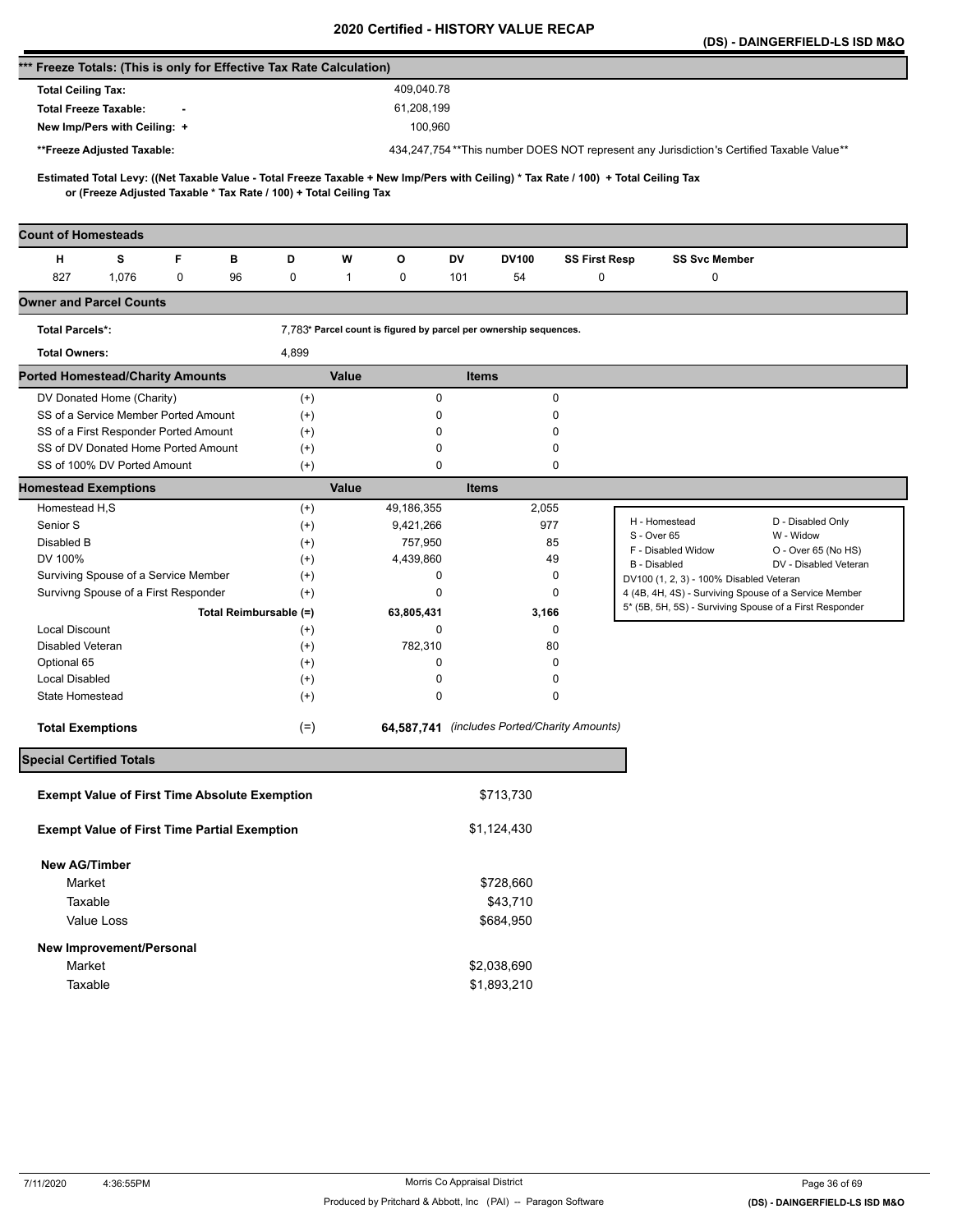|                                   | Average Values* (includes protested & exempt value) |                |                                 |                                        |
|-----------------------------------|-----------------------------------------------------|----------------|---------------------------------|----------------------------------------|
| Average Homestead Value A*        |                                                     | <b>Parcels</b> | Total Homestead Value A*        |                                        |
| <b>Market</b>                     | \$85.279                                            | 1.068          | Market                          | \$91,078,540                           |
| Taxable                           | \$58,136                                            |                | Taxable                         | \$57,759,799                           |
|                                   | Average Homestead Value A* and E*                   | <b>Parcels</b> |                                 | Total Homestead Value A* and E*        |
| Market                            | \$90,263                                            | 2,021          | Market                          | \$182,422,480                          |
| Taxable                           | \$63,128                                            |                | Taxable                         | \$117,347,159                          |
|                                   | Average Homestead Value A* and E* and M1            | <b>Parcels</b> |                                 | Total Homestead Value A* and E* and M1 |
| Market                            | \$87.837                                            | 2.106          | Market                          | \$184,986,650                          |
| Taxable                           | \$60.788                                            |                | <b>Taxable</b>                  | \$118,191,869                          |
| <b>Average Homestead Value M1</b> |                                                     | <b>Parcels</b> | <b>Total Homestead Value M1</b> |                                        |
| <b>Market</b>                     | \$30.166                                            | 85             | Market                          | \$2,564,170                            |
| Taxable                           | \$5,145                                             |                | Taxable                         | \$844,710                              |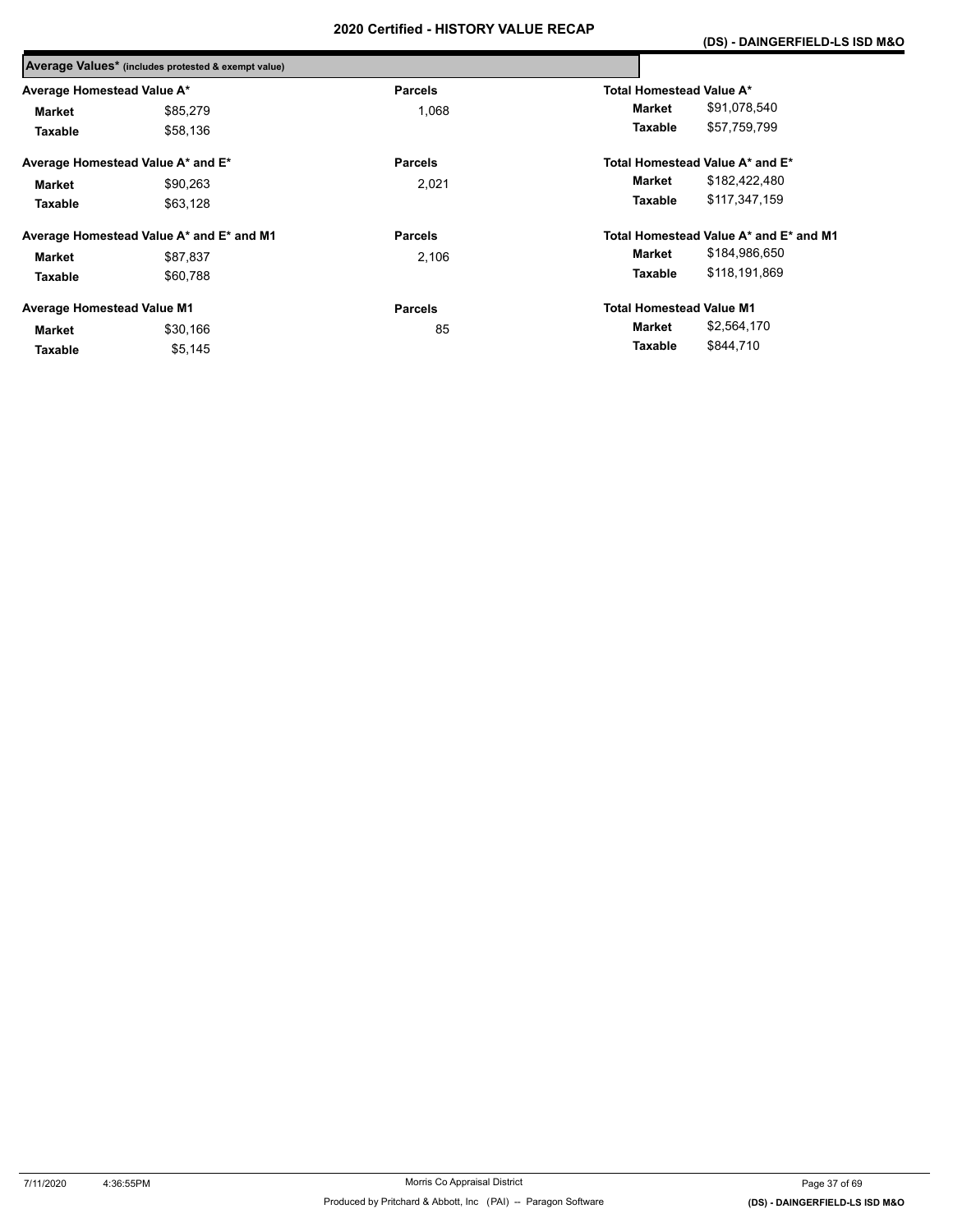| <b>Minerals</b>                            | Value        | Items        |                                    |               |
|--------------------------------------------|--------------|--------------|------------------------------------|---------------|
| Mineral_Value                              | 327,430      | 13           |                                    |               |
| Mineral Value - Real                       | 66,531,850   | 33           |                                    |               |
| Mineral Value - Personal                   | 155,344,280  | 417          | <b>Total Mineral Value:</b>        | 222,203,560   |
| <b>Mineral Loss</b>                        | Value        | <b>Items</b> |                                    |               |
| Less Mineral Exempt Property               | 210,040      | 8            | <b>Total Mineral Exempt Value:</b> | 210,040       |
| Less \$500 Inc. Mineral Owner              | 440          | 1            |                                    |               |
| <b>Less Mineral Abatements</b>             | 0            | $\Omega$     |                                    |               |
| Less Mineral Freeports/Interstate Commerce | 0            | $\Omega$     |                                    |               |
| Less Mineral Unknown                       | 0            | 0            |                                    |               |
| Less TCEQ/Pollution Control                | 235,100      | 4            |                                    |               |
| Less VLA                                   | 0            | 0            |                                    |               |
| <b>Less Mineral Protested Value</b>        | 0            | $\mathbf 0$  | <b>Taxload Mineral Total:</b>      | 221,993,520   |
| Land                                       | Value        | <b>Items</b> |                                    |               |
| Land - Homesite                            | 20,345,480   | 2,049        |                                    |               |
| Land - Non Homesite                        | 44,707,720   | 3,554        |                                    |               |
| Land - Productivity Market                 | 130,551,420  | 1,348        |                                    |               |
| Land - Income                              | 0            | 0            | <b>Total Land Value:</b>           | 195,604,620   |
| <b>Land Timber Gain</b>                    | 0            | $\mathbf 0$  |                                    |               |
| Improvements                               | Value        | <b>Items</b> |                                    |               |
| Improvements - Homesite                    | 167,721,220  | 2,050        |                                    |               |
| New Improvements - Homesite                | 902,180      | 9            |                                    |               |
| Improvements - Non Homesite                | 138,890,790  | 2,221        |                                    |               |
| New Improvements - Non Homesite            | 783,060      | 15           |                                    |               |
| Improvements - Income                      | 0            | 0            | <b>Total Improvement Value:</b>    | 308,297,250   |
| <b>Ag Loss</b>                             | Value        | <b>Items</b> |                                    |               |
| <b>Productivity Market</b>                 | 130,551,420  | 1,348        |                                    |               |
| Land Ag 1D                                 | 0            | 0            |                                    |               |
| Land Ag 1D1                                | 2,628,570    | 724          |                                    |               |
| Land Ag Tim                                | 5,574,270    | 5,574,270    | <b>Productivity Loss:</b>          | 122,347,090   |
| <b>Real Loss</b>                           | <b>Value</b> |              |                                    |               |
| Land Homesite Exempt                       | 0            |              |                                    |               |
| Land Non-Homesite Exempt                   | 5,939,870    |              |                                    |               |
| <b>Productivity Market Exempt</b>          | 1,560        |              |                                    |               |
| Income Land Exempt                         | 0            |              |                                    |               |
| Improvement Homesite Exempt                | 0            |              |                                    |               |
| New Improvement Homesite Exempt            | 0            |              |                                    |               |
| Improvement Non-Homesite Exempt            | 48,495,790   |              |                                    |               |
| New Improvement Non-Homesite Exempt        | 0            |              |                                    |               |
| Income Improvement Exempt                  | 0            |              | <b>Real Exempt Total:</b>          | 54,437,220    |
| Personal                                   | Value        | <b>Items</b> | <b>Taxload Real Total:</b>         | 327, 117, 560 |
| Personal - Homesite                        | 2,486,940    | 83           |                                    |               |
| New Personal - Homesite                    | 87,950       | 3            |                                    |               |
| Personal - Non Homesite                    | 13,273,690   | 504          |                                    |               |
| New Personal - Non Homesite                | 265,500      | 13           | <b>Total Personal Value:</b>       | 16,114,080    |
| <b>Personal Loss</b>                       | <b>Value</b> |              |                                    |               |
| Personal Homesite Exempt                   | 0            |              |                                    |               |
| New Personal Homesite Exempt               | 0            |              |                                    |               |
| Personal Non-Homesite Exempt               | 663,866      |              |                                    |               |
| New Personal Non-Homesite Exempt           | 0            |              |                                    |               |
| Personal Under 500                         | 3,600        |              | <b>Personal Exempt Total:</b>      | 663,866       |
|                                            |              |              | <b>Taxload Personal Total:</b>     | 15,450,214    |
|                                            |              |              |                                    |               |
|                                            |              |              |                                    |               |
|                                            |              |              | <b>Total Appraised:</b>            | 559,942,734   |
|                                            |              |              |                                    |               |
|                                            |              |              | <b>Taxroll Load Total:</b>         | 564,561,294   |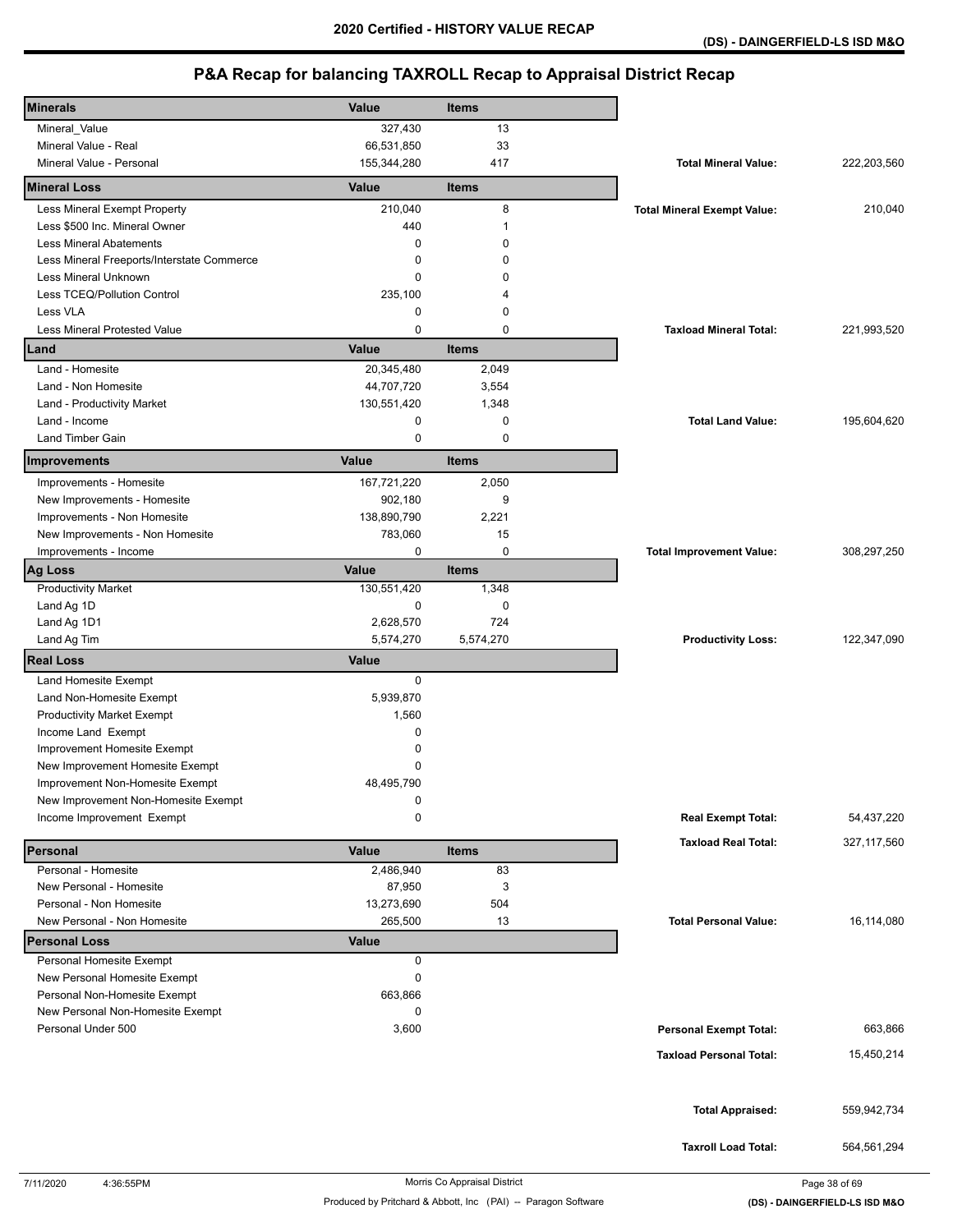## **(DS) - DAINGERFIELD-LS ISD M&O**

|                  |                |              |            |                  |                                      | <b>Category Code Breakdown</b> |                     |             |                |                                    |                                    |
|------------------|----------------|--------------|------------|------------------|--------------------------------------|--------------------------------|---------------------|-------------|----------------|------------------------------------|------------------------------------|
| Cat<br>Code      | <b>Items</b>   | <b>Acres</b> | Land       | <b>Ag/Timber</b> | <b>Productivity</b><br><b>Market</b> | <b>Taxable</b><br>Land         | <b>Improvements</b> | Personal    | <b>Mineral</b> | <b>Total Mkt</b><br><b>Taxable</b> | <b>Total Net</b><br><b>Taxable</b> |
| A1               | 1,868          | 1,482.009    | 17,296,260 | $\pmb{0}$        | 0                                    | 17,296,260                     | 110,432,790         | $\mathbf 0$ | $\pmb{0}$      | 127,729,050                        | 94,736,429                         |
| A <sub>2</sub>   | 49             | 60.237       | 314,070    | 0                | 0                                    | 314,070                        | 1,027,320           | 0           | 0              | 1,341,390                          | 836,850                            |
| A <sub>3</sub>   | 19             | 24.878       | 222,080    | 0                | 0                                    | 222,080                        | 174,510             | 0           | 0              | 396,590                            | 371,590                            |
| А*               | 1,936          | 1,567.124    | 17,832,410 | 0                | 0                                    | 17,832,410                     | 111,634,620         | 0           | 0              | 129,467,030                        | 95,944,869                         |
| <b>B1</b>        | 8              | 7.452        | 76,910     | 0                | 0                                    | 76,910                         | 1,620,500           | 0           | 0              | 1,697,410                          | 1,697,410                          |
| B <sub>2</sub>   | 17             | 11.216       | 76,600     | 0                | 0                                    | 76,600                         | 713,470             | 0           | 0              | 790,070                            | 738,920                            |
| B*               | 25             | 18.668       | 153,510    | 0                | 0                                    | 153,510                        | 2,333,970           | 0           | 0              | 2,487,480                          | 2,436,330                          |
| C <sub>1</sub>   | 831            | 942.540      | 4,981,910  | 0                | 0                                    | 4,981,910                      | 175,530             | 0           | 0              | 5, 157, 440                        | 5,129,770                          |
| C <sub>3</sub>   | 3              | 3.950        | 18,920     | 0                | 0                                    | 18,920                         | 0                   | 0           | 0              | 18,920                             | 18,920                             |
| C*               | 834            | 946.490      | 5,000,830  | 0                | 0                                    | 5,000,830                      | 175,530             | 0           | 0              | 5,176,360                          | 5,148,690                          |
| D1               | 1,347          | 58,558.245   | 0          | 8,202,770        | 130,549,860                          | 8,202,770                      | 0                   | 0           | 0              | 8,202,770                          | 8,167,490                          |
| D <sub>2</sub>   | 329            | 0.000        | 0          | $\pmb{0}$        | 0                                    | $\pmb{0}$                      | 6,024,580           | 0           | 0              | 6,024,580                          | 6,001,780                          |
| D*               | 1,676          | 58,558.245   | 0          | 8,202,770        | 130,549,860                          | 8,202,770                      | 6,024,580           | 0           | 0              | 14,227,350                         | 14,169,270                         |
| Е                | 362            | 3,516.299    | 9,124,580  | 0                | 0                                    | 9,124,580                      | 3,459,910           | 0           | 0              | 12,584,490                         | 11,257,330                         |
| E <sub>1</sub>   | 1,604          | 5,701.403    | 17,284,140 | 0                | 0                                    | 17,284,140                     | 101,605,840         | 0           | 0              | 118,889,980                        | 89,747,810                         |
| E <sub>2</sub>   | 219            | 543.202      | 1,817,700  | 0                | 0                                    | 1,817,700                      | 4,982,920           | 37,430      | 0              | 6,838,050                          | 3,865,650                          |
| E <sub>3</sub>   | 81             | 350.525      | 1,026,620  | 0                | 0                                    | 1,026,620                      | 548,440             | 0           | 0              | 1,575,060                          | 1,483,850                          |
| E*               | 2,266          | 10,111.429   | 29,253,040 | 0                | 0                                    | 29,253,040                     | 110,597,110         | 37,430      | 0              | 139,887,580                        | 106,354,640                        |
| F1               | 258            | 371.225      | 3,547,910  | 0                | 0                                    | 3,547,910                      | 28,683,710          | $\pmb{0}$   | 0              | 32,231,620                         | 32,184,210                         |
| F <sub>1</sub>   | 258            | 371.225      | 3,547,910  | 0                | 0                                    | 3,547,910                      | 28,683,710          | $\pmb{0}$   | 0              | 32,231,620                         | 32,184,210                         |
| F <sub>2</sub>   | 69             | 2,237.596    | 3,055,040  | 0                | 0                                    | 3,055,040                      | 48,830              | 0           | 66,531,850     | 69,635,720                         | 69,480,890                         |
| F <sub>2</sub>   | 69             | 2,237.596    | 3,055,040  | 0                | 0                                    | 3,055,040                      | 48,830              | $\mathbf 0$ | 66,531,850     | 69,635,720                         | 69,480,890                         |
| $F^*$            | 327            | 2,608.821    | 6,602,950  | 0                | 0                                    | 6,602,950                      | 28,732,540          | $\mathbf 0$ | 66,531,850     | 101,867,340                        | 101,665,100                        |
| G1               | 13             | 0.000        | 0          | 0                | 0                                    | 0                              | 0                   | 0           | 327,430        | 327,430                            | 327,430                            |
| G*               | 13             | 0.000        | 0          | 0                | 0                                    | 0                              | 0                   | 0           | 327,430        | 327,430                            | 327,430                            |
| J1               | 5              | 1.000        | 5,450      | 0                | 0                                    | 5,450                          | 0                   | 0           | 181,370        | 186,820                            | 5,450                              |
| J2               | 8              | 13.045       | 122,790    | 0                | 0                                    | 122,790                        | 61,820              | 0           | 748,220        | 932,830                            | 932,830                            |
| J3               | 15             | 21.837       | 42,770     | 0                | 0                                    | 42,770                         | 0                   | $\mathbf 0$ | 13,994,000     | 14,036,770                         | 14,036,770                         |
| J3A              | 4              | 0.000        | 0          | 0                | 0                                    | 0                              | 0                   | 0           | 38,310         | 38,310                             | 38,310                             |
| J4               | 13             | 0.516        | 12,800     | 0                | 0                                    | 12,800                         | 156,300             | 0           | 1,626,510      | 1,795,610                          | 1,795,610                          |
| J5               | 15             | 27.930       | 86,780     | 0                | 0                                    | 86,780                         | 0                   | 0           | 6,760,050      | 6,846,830                          | 6,846,830                          |
| J5A              | $\mathbf{1}$   | 0.000        | 0          | 0                | 0                                    | 0                              | 0                   | 0           | 200            | 200                                | 200                                |
| J6               | 73             | 0.000        | 0          | 0                | 0                                    | 0                              | 0                   | 0           | 1,278,880      | 1,278,880                          | 1,278,880                          |
| J6A              | 4              | 0.000        | 0          | 0                | 0                                    | 0                              | 0                   | 0           | 316,650        | 316,650                            | 316,650                            |
| J7               | 4              | 0.000        | 0          | 0                | 0                                    | 0                              | 0                   | 0           | 964,370        | 964,370                            | 964,370                            |
| J*               | 142            | 64.328       | 270,590    | 0                | 0                                    | 270,590                        | 218,120             | 0           | 25,908,560     | 26,397,270                         | 26,215,900                         |
| L1               | 287            | 0.000        | 0          | 0                | 0                                    | 0                              | 0                   | 9,396,934   | 0              | 9,396,934                          | 9,396,934                          |
| L1               | 287            | 0.000        | 0          | $\pmb{0}$        | 0                                    | 0                              | 0                   | 9,396,934   | $\bf{0}$       | 9,396,934                          | 9,396,934                          |
| L <sub>2</sub> A | 18             | 0.000        | 0          | 0                | 0                                    | 0                              | 0                   | 0           | 724,750        | 724,750                            | 724,750                            |
| L2B              | 21             | 0.000        | 0          | 0                | 0                                    | 0                              | 0                   | 0           | 18,778,780     | 18,778,780                         | 18,778,780                         |
| L <sub>2</sub> C | 25             | 0.000        | 0          | 0                | 0                                    | 0                              | 0                   | 0           | 71,472,490     | 71,472,490                         | 71,472,490                         |
| L <sub>2</sub> D | 15             | 0.000        | 0          | 0                | 0                                    | 0                              | 0                   | 0           | 646,260        | 646,260                            | 646,260                            |
| L2G              | 27             | 0.000        | 0          | 0                | 0                                    | 0                              | 0                   | 0           | 31,720,300     | 31,720,300                         | 31,640,030                         |
| L <sub>2</sub> H | 107            | 0.000        | 0          | 0                | 0                                    | 0                              | 0                   | 0           | 1,235,380      | 1,235,380                          | 1,235,380                          |
| L2J              | 22             | 0.000        | 0          | 0                | 0                                    | 0                              | 0                   | 0           | 238,980        | 238,980                            | 238,980                            |
| L <sub>2</sub> L | $\overline{2}$ | 0.000        | 0          | 0                | 0                                    | 0                              | 0                   | 0           | 53,420         | 53,420                             | 53,420                             |
| L <sub>2</sub> M | 14             | 0.000        | 0          | 0                | 0                                    | 0                              | 0                   | $\mathbf 0$ | 2,058,950      | 2,058,950                          | 2,058,950                          |
| L2O              | 9              | 0.000        | 0          | 0                | 0                                    | 0                              | 0                   | 0           | 92,530         | 92,530                             | 92,530                             |
| L <sub>2</sub> P | 14             | 0.000        | 0          | 0                | 0                                    | 0                              | 0                   | 0           | 1,025,630      | 1,025,630                          | 996,960                            |
| L <sub>2</sub> Q | 17             | 0.000        | 0          | 0                | 0                                    | 0                              | 0                   | 0           | 1,386,970      | 1,386,970                          | 1,386,970                          |
| L2               | 291            | 0.000        | 0          | 0                | 0                                    | 0                              | 0                   | $\mathbf 0$ | 129,434,440    | 129,434,440                        | 129,325,500                        |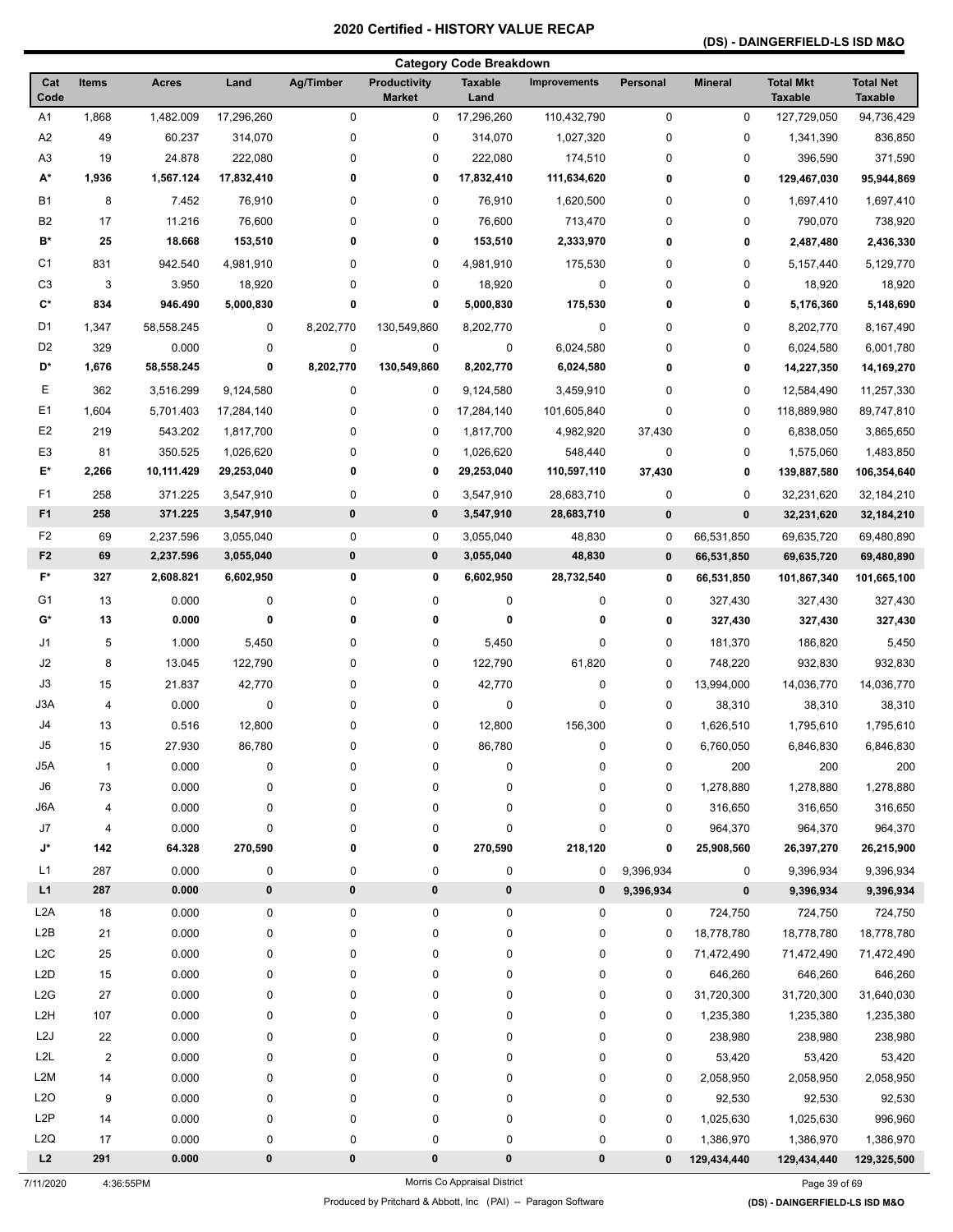### **(DS) - DAINGERFIELD-LS ISD M&O**

| <b>Category Code Breakdown</b> |                |              |            |                  |                                      |                        |                     |             |                |                                    |                                    |
|--------------------------------|----------------|--------------|------------|------------------|--------------------------------------|------------------------|---------------------|-------------|----------------|------------------------------------|------------------------------------|
| Cat<br>Code                    | <b>Items</b>   | <b>Acres</b> | Land       | <b>Ag/Timber</b> | <b>Productivity</b><br><b>Market</b> | <b>Taxable</b><br>Land | <b>Improvements</b> | Personal    | <b>Mineral</b> | <b>Total Mkt</b><br><b>Taxable</b> | <b>Total Net</b><br><b>Taxable</b> |
| L*                             | 578            | 0.000        | 0          | 0                | 0                                    | $\mathbf 0$            | 0                   | 9,396,934   | 129,434,440    | 138,831,374                        | 138,722,434                        |
| M1                             | 268            | 0.000        | 0          | 0                | 0                                    | 0                      | 84,990              | 5,627,680   | 0              | 5,712,670                          | 3,984,920                          |
| M*                             | 268            | 0.000        | 0          | 0                | 0                                    | 0                      | 84,990              | 5,627,680   | 0              | 5,712,670                          | 3,984,920                          |
| S <sub>1</sub>                 | 3              | 0.000        | 0          | 0                | 0                                    | 0                      | 0                   | 385,410     | 0              | 385,410                            | 385,410                            |
| $\mathbf{S}^*$                 | 3              | 0.000        | 0          | 0                | 0                                    | 0                      | 0                   | 385,410     | 0              | 385,410                            | 385,410                            |
| XB                             | 19             | 0.000        | 0          | 0                | 0                                    | 0                      | 0                   | 5,890       | 840            | 6,730                              | 0                                  |
| XC                             | $\mathbf{1}$   | 0.000        | 0          | 0                | 0                                    | 0                      | 0                   | $\mathbf 0$ | 440            | 440                                | 0                                  |
| XG                             | 11             | 0.605        | 11,080     | 0                | 0                                    | 11,080                 | 133,250             | 4,380       | 0              | 148,710                            | 0                                  |
| XN                             | 15             | 0.000        | 0          | 0                | 0                                    | 0                      | 0                   | 557,966     | 0              | 557,966                            | 0                                  |
| XU                             | $\overline{2}$ | 0.000        | 0          | 0                | 0                                    | 0                      | 0                   | 73,320      | 0              | 73,320                             | 0                                  |
| XV                             | 56             | 32.595       | 178,920    | 70               | 1,560                                | 178,990                | 869,420             | 25,070      | 0              | 1,073,480                          | 0                                  |
| XV <sub>1</sub>                | 119            | 212.701      | 945,660    | 0                | 0                                    | 945,660                | 17,878,580          | $\mathbf 0$ | 0              | 18,824,240                         | 0                                  |
| XV <sub>2</sub>                | 138            | 2.603.440    | 4,590,080  | 0                | 0                                    | 4,590,080              | 27,791,730          | $\mathbf 0$ | 0              | 32,381,810                         | 0                                  |
| XV3                            | 14             | 30.449       | 199,670    | 0                | 0                                    | 199,670                | 497,030             | $\mathbf 0$ | 0              | 696,700                            | 0                                  |
| XV4                            | 4              | 1.232        | 8,670      | 0                | 0                                    | 8,670                  | 1,300,000           | $\Omega$    | 0              | 1,308,670                          | 0                                  |
| XV <sub>5</sub>                | 1              | 1.000        | 5,790      | 0                | 0                                    | 5,790                  | 25,780              | $\Omega$    | 0              | 31,570                             | 0                                  |
| $\mathsf{X}^\star$             | 380            | 2,882.022    | 5,939,870  | 70               | 1,560                                | 5,939,940              | 48,495,790          | 666,626     | 1,280          | 55,103,636                         | 0                                  |
|                                | 8,448          | 76,757.128   | 65,053,200 | 8,202,840        | 130,551,420                          | 73,256,040             | 308,297,250         | 16,114,080  | 222,203,560    | 619,870,930                        | 495,354,993                        |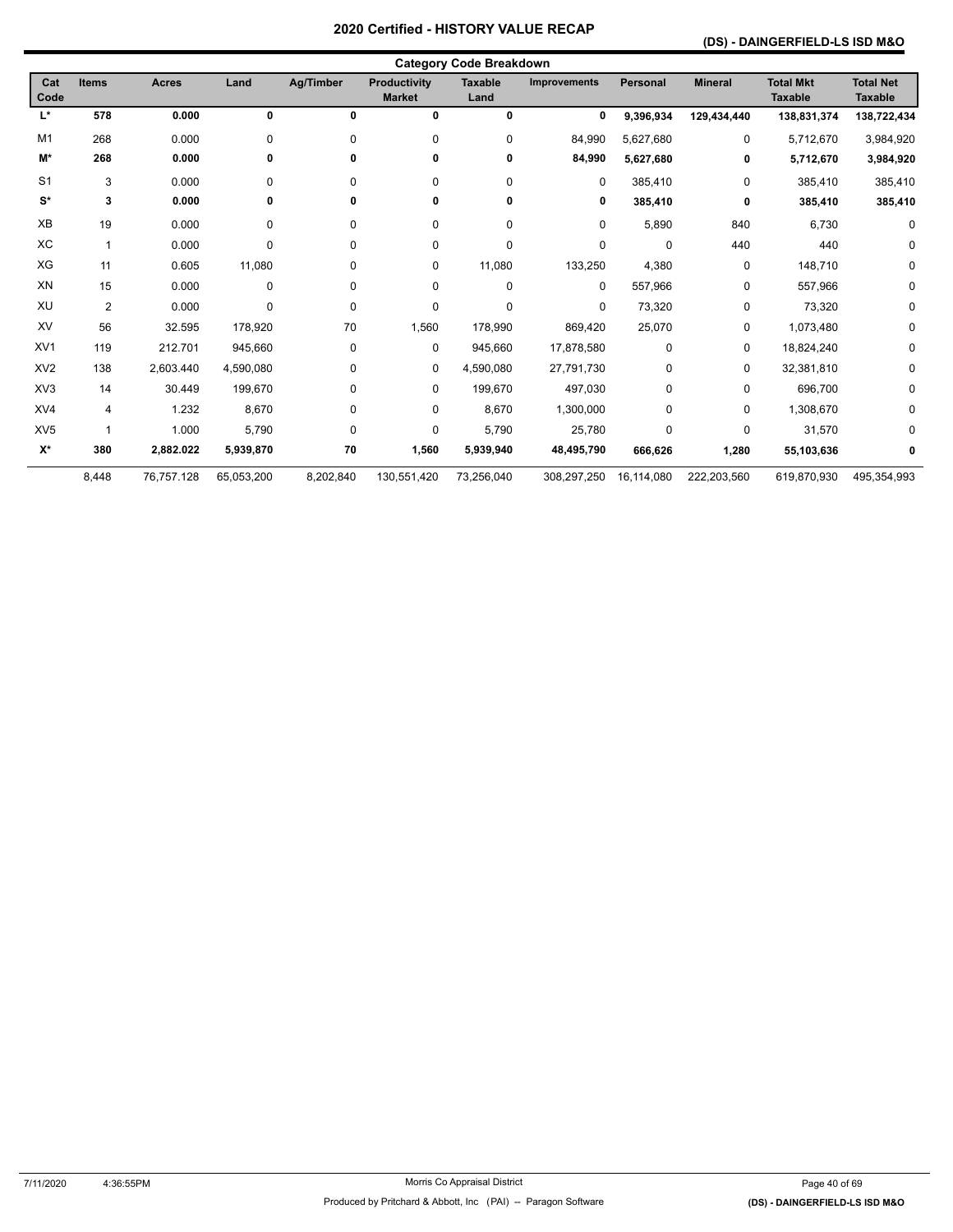| Land                                       |                       | Value       | <b>Items</b>     | <b>Exempt</b>                            |                                                                |                  |             |
|--------------------------------------------|-----------------------|-------------|------------------|------------------------------------------|----------------------------------------------------------------|------------------|-------------|
| Land - Homesite                            | $^{(+)}$              | 20,345,480  | 2,049            | $\Omega$                                 |                                                                |                  |             |
| Land - Non Homesite                        | $^{(+)}$              | 44,707,720  | 3,554            | 5,939,870                                |                                                                |                  |             |
| Land - Productivity Market                 | $^{(+)}$              | 130,551,420 | 1,348            | 1,560                                    |                                                                |                  |             |
| Land - Income                              | $^{(+)}$              | 0           | 0                | 0                                        |                                                                |                  |             |
| <b>Total Land Market Value</b>             | $(=)$                 | 195,604,620 | 6,951            |                                          | <b>Total Land Value:</b>                                       | $^{(+)}$         | 195,604,620 |
| Improvements                               |                       | Value       | <b>Items</b>     | Exempt                                   |                                                                |                  |             |
| Improvements - Homesite                    | $^{(+)}$              | 167,721,220 | 2,050            | 0                                        |                                                                |                  |             |
| New Improvements - Homesite                | $^{(+)}$              | 902,180     | 9                | 0                                        |                                                                |                  |             |
| Improvements - Non Homesite                | $^{(+)}$              | 138,890,790 | 2,221            | 48,495,790                               |                                                                |                  |             |
| New Improvements - Non Homesite            | $^{(+)}$              | 783,060     | 15               | 0                                        |                                                                |                  |             |
| Improvements - Income                      | $^{(+)}$              | 0           | $\mathbf 0$      | 0                                        |                                                                |                  |             |
| <b>Total Improvement Value</b>             | $(=)$                 | 308,297,250 | 4,295            |                                          | <b>Total Imp Value:</b>                                        | $^{(+)}$         | 308,297,250 |
| Personal                                   |                       | Value       | <b>Items</b>     | <b>Exempt</b>                            |                                                                |                  |             |
| Personal - Homesite                        | $^{(+)}$              | 2,486,940   | 83               | 0                                        |                                                                |                  |             |
| New Personal - Homesite                    | $^{(+)}$              | 87,950      | 3                | 0                                        |                                                                |                  |             |
| Personal - Non Homesite                    | $^{(+)}$              | 13,273,690  | 504              | 663,866                                  |                                                                |                  |             |
| New Personal - Non Homesite                | $^{(+)}$              | 265,500     | 13               | 0                                        |                                                                |                  |             |
| <b>Total Personal Value</b>                | $(=)$                 | 16,114,080  | 603              |                                          | <b>Total Personal Value:</b>                                   | $(+)$            | 16,114,080  |
| Total Real Estate & Personal Mkt Value (=) |                       | 520,015,950 | 11,849           |                                          |                                                                |                  |             |
| <b>Minerals</b>                            |                       | Value       | <b>Items</b>     |                                          |                                                                |                  |             |
| <b>Mineral Value</b>                       | $^{(+)}$              | 327,430     | 13               |                                          |                                                                |                  |             |
| Mineral Value - Real                       | $^{(+)}$              | 66,531,850  | 33               |                                          |                                                                |                  |             |
| Mineral Value - Personal                   | $^{(+)}$              | 155,344,280 | 417              |                                          |                                                                |                  |             |
| Total Mineral Market Value                 | $(=)$                 | 222,203,560 | 463              |                                          | <b>Total Min Mkt Value:</b>                                    | $^{(+)}$         | 222,203,560 |
| <b>Total Market Value</b>                  | $(=)$                 | 742,219,510 |                  |                                          | <b>Total Market Value:</b>                                     | $(=/+)$          | 742,219,510 |
| Ag/Timber *does not include protested      |                       | Value       | <b>Items</b>     |                                          |                                                                |                  |             |
| Land Timber Gain                           | $^{(+)}$              | 0           | 0                |                                          | <b>Land Timber Gain:</b>                                       | $(+)$            |             |
| <b>Productivity Market</b>                 | $^{(+)}$              | 130,549,860 | 1,347            |                                          |                                                                |                  |             |
| Land Ag 1D                                 | $(-)$                 | 0           | 0                |                                          |                                                                |                  |             |
| Land Ag 1D1                                | $(\cdot)$             | 2,628,500   | 723              |                                          |                                                                |                  |             |
| Land Ag Tim                                | $(-)$                 | 5,574,270   | 854              |                                          |                                                                |                  |             |
| Productivity Loss: (=)                     |                       | 122,347,090 | 1,348            |                                          | <b>Productivity Loss:</b>                                      | $(-)$            | 122,347,090 |
| Losses                                     |                       | Value       | <b>Items</b>     | 365 (includes Prorated Exempt of 10,410) |                                                                |                  |             |
| Less Real Exempt Property                  | $(-)$                 | 55,111,496  |                  |                                          |                                                                |                  |             |
| Less \$500 Inc. Real Personal              | $(-)$                 | 3,600       | 15               |                                          | <b>Total Market Taxable:</b>                                   | $(=)$            | 619,872,420 |
| Less Disaster Exemption                    | $(-)$                 | 0           | 0                |                                          |                                                                |                  |             |
| Less Real/Personal Abatements              | $(\cdot)$             | 0           | 0                |                                          |                                                                |                  |             |
| Less Community Housing                     | $(-)$                 | 0           | 0                |                                          |                                                                |                  |             |
| Less Freeport<br><b>Less Allocation</b>    | $(\text{-})$<br>$(-)$ | 0<br>0      | 0<br>$\mathbf 0$ |                                          |                                                                |                  |             |
| Less MultiUse                              |                       | 0           | 0                |                                          |                                                                |                  |             |
| Less Goods In Transit (Real & Industrial)  | $(-)$<br>$(-)$        | 0           | $\mathbf 0$      |                                          |                                                                |                  |             |
| <b>Less Historical</b>                     | $(-)$                 | 0           | 0                |                                          |                                                                |                  |             |
| Less Solar/Wind Power                      |                       |             |                  |                                          |                                                                |                  |             |
| Less Vehicle Leased for Personal Use       | $(-)$<br>$(-)$        | 0<br>0      | 0<br>0           |                                          | <b>Total Protested Value:</b>                                  |                  | 0           |
| Less Real Protested Value                  | $(-)$                 | 0           | $\mathbf 0$      |                                          | <b>Protested % of Total Market:</b>                            |                  | 0.00%       |
| Less 10% Cap Loss                          | $(-)$                 | 4,369,010   | 355              |                                          |                                                                |                  |             |
| Less TCEQ/Pollution Control                | $(-)$                 | 235,100     | 4                |                                          |                                                                |                  |             |
| Less VLA Loss                              | $(-)$                 | 0           | 0                |                                          |                                                                |                  |             |
| Less Mineral Exempt Property               | $(-)$                 | 210,040     | 8                |                                          |                                                                |                  |             |
| Less \$500 Inc. Mineral Owner              | $(-)$                 | 440         | 1                |                                          |                                                                |                  |             |
| <b>Less Mineral Abatements</b>             | $(-)$                 | 0           | $\mathbf 0$      |                                          |                                                                |                  |             |
| <b>Less Mineral Freeports</b>              | $(-)$                 | 0           | 0                |                                          |                                                                |                  |             |
| Less Interstate Commerce                   | $(-)$                 | 0           | 0                |                                          |                                                                |                  |             |
| Less Foreign Trade                         | $(-)$                 | 0           | 0                |                                          | <b>Total Losses:</b>                                           |                  | 59,929,686  |
| Less Mineral Unknown                       | $(-)$                 | 0           | $\mathbf 0$      |                                          |                                                                | $(-)$<br>$(=/+)$ |             |
| <b>Less Mineral Protested Value</b>        |                       | 0           | $\mathbf 0$      |                                          | <b>Total Appraised Value:</b>                                  |                  | 559,942,734 |
| Total Losses (includes Prod. Loss)         | $(-)$<br>$(=)$        | 182,276,776 |                  |                                          | <b>Total Exemptions*:</b><br>* See breakdown on following page | $(-)$            | 64,587,741  |
| <b>Total Appraised Value</b>               | $(=)$                 | 559,942,734 |                  |                                          |                                                                |                  |             |
|                                            |                       |             |                  |                                          | Net Taxable Value:                                             |                  | 495,354,993 |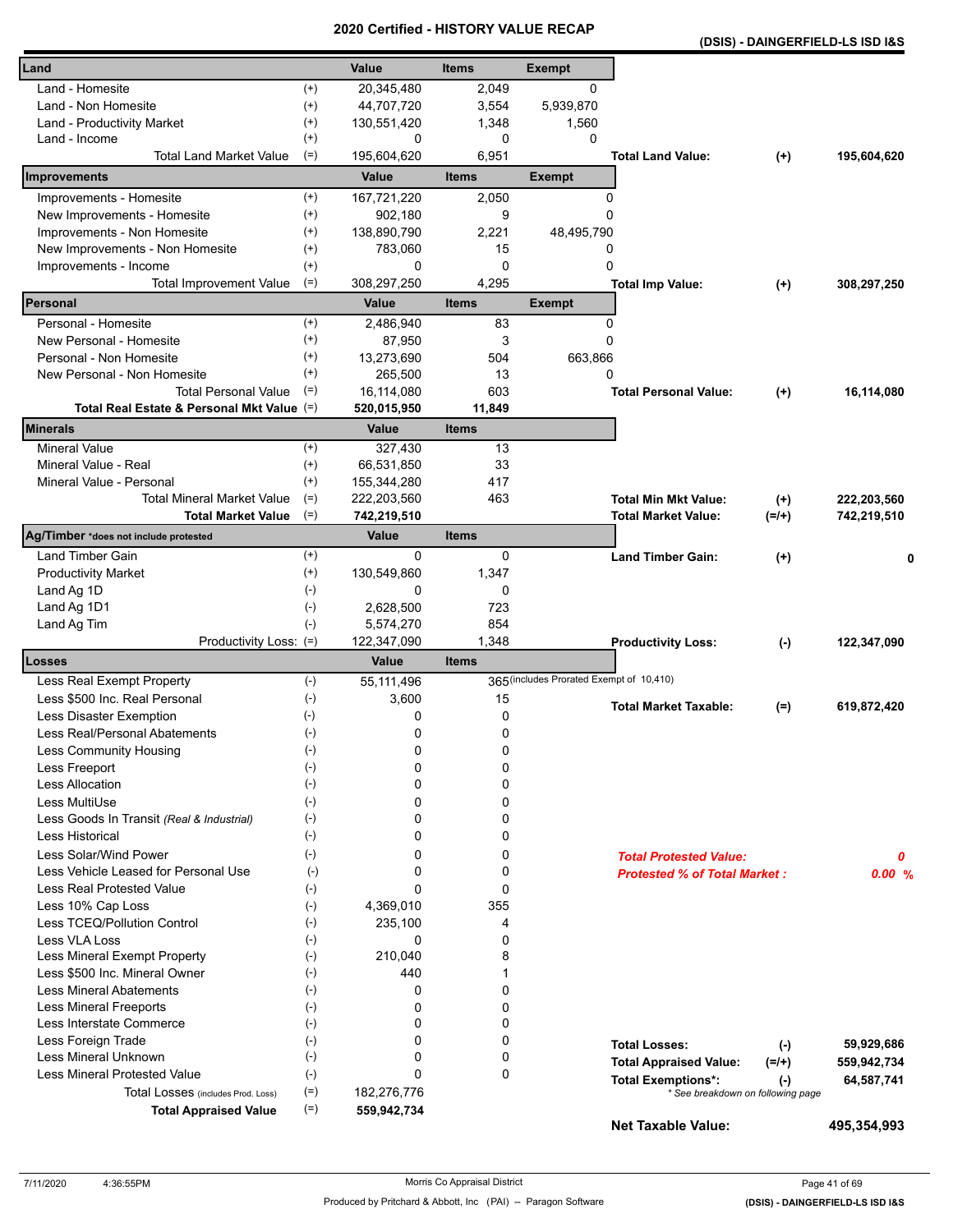|                                                                                                                                                                                                          |                        |                                                                   |         |                                                                                          |                                              |                                                                                                  | (DSIS) - DAINGERFIELD-LS ISD I&S |
|----------------------------------------------------------------------------------------------------------------------------------------------------------------------------------------------------------|------------------------|-------------------------------------------------------------------|---------|------------------------------------------------------------------------------------------|----------------------------------------------|--------------------------------------------------------------------------------------------------|----------------------------------|
| *** Freeze Totals: (This is only for Effective Tax Rate Calculation)                                                                                                                                     |                        |                                                                   |         |                                                                                          |                                              |                                                                                                  |                                  |
| <b>Total Ceiling Tax:</b>                                                                                                                                                                                |                        | 409,040.78                                                        |         |                                                                                          |                                              |                                                                                                  |                                  |
| <b>Total Freeze Taxable:</b>                                                                                                                                                                             |                        | 61,208,199                                                        |         |                                                                                          |                                              |                                                                                                  |                                  |
| New Imp/Pers with Ceiling: +                                                                                                                                                                             |                        |                                                                   | 100,960 |                                                                                          |                                              |                                                                                                  |                                  |
| **Freeze Adjusted Taxable:                                                                                                                                                                               |                        |                                                                   |         | 434,247,754**This number DOES NOT represent any Jurisdiction's Certified Taxable Value** |                                              |                                                                                                  |                                  |
|                                                                                                                                                                                                          |                        |                                                                   |         |                                                                                          |                                              |                                                                                                  |                                  |
| Estimated Total Levy: ((Net Taxable Value - Total Freeze Taxable + New Imp/Pers with Ceiling) * Tax Rate / 100) + Total Ceiling Tax<br>or (Freeze Adjusted Taxable * Tax Rate / 100) + Total Ceiling Tax |                        |                                                                   |         |                                                                                          |                                              |                                                                                                  |                                  |
| <b>Count of Homesteads</b>                                                                                                                                                                               |                        |                                                                   |         |                                                                                          |                                              |                                                                                                  |                                  |
| s<br>F<br>н<br>в                                                                                                                                                                                         | D                      | O<br>W                                                            | DV      | <b>DV100</b>                                                                             | <b>SS First Resp</b>                         | <b>SS Svc Member</b>                                                                             |                                  |
| 827<br>1,076<br>$\mathbf 0$<br>96                                                                                                                                                                        | 0                      | 0<br>1                                                            | 101     | 54                                                                                       | 0                                            | 0                                                                                                |                                  |
| <b>Owner and Parcel Counts</b>                                                                                                                                                                           |                        |                                                                   |         |                                                                                          |                                              |                                                                                                  |                                  |
| <b>Total Parcels*:</b>                                                                                                                                                                                   |                        | 7,783* Parcel count is figured by parcel per ownership sequences. |         |                                                                                          |                                              |                                                                                                  |                                  |
| <b>Total Owners:</b>                                                                                                                                                                                     | 4,899                  |                                                                   |         |                                                                                          |                                              |                                                                                                  |                                  |
| <b>Ported Homestead/Charity Amounts</b>                                                                                                                                                                  |                        | Value                                                             |         | <b>Items</b>                                                                             |                                              |                                                                                                  |                                  |
| DV Donated Home (Charity)                                                                                                                                                                                | $^{(+)}$               |                                                                   | 0       |                                                                                          | 0                                            |                                                                                                  |                                  |
| SS of a Service Member Ported Amount                                                                                                                                                                     | $^{(+)}$               |                                                                   | 0       |                                                                                          | $\Omega$                                     |                                                                                                  |                                  |
| SS of a First Responder Ported Amount                                                                                                                                                                    | $^{(+)}$               |                                                                   | 0       |                                                                                          | $\Omega$                                     |                                                                                                  |                                  |
| SS of DV Donated Home Ported Amount                                                                                                                                                                      | $^{(+)}$               |                                                                   | 0       |                                                                                          | 0                                            |                                                                                                  |                                  |
| SS of 100% DV Ported Amount                                                                                                                                                                              | $^{(+)}$               |                                                                   | 0       |                                                                                          | 0                                            |                                                                                                  |                                  |
| <b>Homestead Exemptions</b>                                                                                                                                                                              |                        | Value                                                             |         | <b>Items</b>                                                                             |                                              |                                                                                                  |                                  |
| Homestead H,S<br>Senior S                                                                                                                                                                                | $^{(+)}$               | 49,186,355<br>9,421,266                                           |         | 2,055                                                                                    | 977                                          | H - Homestead                                                                                    | D - Disabled Only                |
| Disabled B                                                                                                                                                                                               | $^{(+)}$<br>$^{(+)}$   | 757,950                                                           |         |                                                                                          | 85                                           | S - Over 65                                                                                      | W - Widow                        |
| DV 100%                                                                                                                                                                                                  | $^{(+)}$               | 4,439,860                                                         |         |                                                                                          | 49                                           | F - Disabled Widow                                                                               | O - Over 65 (No HS)              |
| Surviving Spouse of a Service Member                                                                                                                                                                     | $^{(+)}$               |                                                                   | 0       |                                                                                          | 0                                            | B - Disabled                                                                                     | DV - Disabled Veteran            |
| Survivng Spouse of a First Responder                                                                                                                                                                     | $^{(+)}$               |                                                                   | 0       |                                                                                          | 0                                            | DV100 (1, 2, 3) - 100% Disabled Veteran<br>4 (4B, 4H, 4S) - Surviving Spouse of a Service Member |                                  |
|                                                                                                                                                                                                          | Total Reimbursable (=) | 63,805,431                                                        |         | 3,166                                                                                    |                                              | 5* (5B, 5H, 5S) - Surviving Spouse of a First Responder                                          |                                  |
| <b>Local Discount</b>                                                                                                                                                                                    | $^{(+)}$               |                                                                   | 0       |                                                                                          | 0                                            |                                                                                                  |                                  |
| Disabled Veteran                                                                                                                                                                                         | $^{(+)}$               | 782,310                                                           |         |                                                                                          | 80                                           |                                                                                                  |                                  |
| Optional 65                                                                                                                                                                                              | $^{(+)}$               |                                                                   | 0       |                                                                                          | 0                                            |                                                                                                  |                                  |
| <b>Local Disabled</b>                                                                                                                                                                                    | $^{(+)}$               |                                                                   | 0       |                                                                                          | 0                                            |                                                                                                  |                                  |
| State Homestead                                                                                                                                                                                          | $^{(+)}$               |                                                                   | 0       |                                                                                          | 0                                            |                                                                                                  |                                  |
| <b>Total Exemptions</b>                                                                                                                                                                                  | $(=)$                  |                                                                   |         |                                                                                          | 64.587.741 (includes Ported/Charity Amounts) |                                                                                                  |                                  |
| <b>Special Certified Totals</b>                                                                                                                                                                          |                        |                                                                   |         |                                                                                          |                                              |                                                                                                  |                                  |
| <b>Exempt Value of First Time Absolute Exemption</b>                                                                                                                                                     |                        |                                                                   |         | \$713,730                                                                                |                                              |                                                                                                  |                                  |
|                                                                                                                                                                                                          |                        |                                                                   |         |                                                                                          |                                              |                                                                                                  |                                  |
| <b>Exempt Value of First Time Partial Exemption</b>                                                                                                                                                      |                        |                                                                   |         | \$1,124,430                                                                              |                                              |                                                                                                  |                                  |
| <b>New AG/Timber</b>                                                                                                                                                                                     |                        |                                                                   |         |                                                                                          |                                              |                                                                                                  |                                  |
| Market                                                                                                                                                                                                   |                        |                                                                   |         | \$728,660                                                                                |                                              |                                                                                                  |                                  |
| Taxable                                                                                                                                                                                                  |                        |                                                                   |         | \$43,710                                                                                 |                                              |                                                                                                  |                                  |
| Value Loss                                                                                                                                                                                               |                        |                                                                   |         | \$684,950                                                                                |                                              |                                                                                                  |                                  |
| New Improvement/Personal                                                                                                                                                                                 |                        |                                                                   |         |                                                                                          |                                              |                                                                                                  |                                  |
| Market                                                                                                                                                                                                   |                        |                                                                   |         | \$2,038,690                                                                              |                                              |                                                                                                  |                                  |
| Taxable                                                                                                                                                                                                  |                        |                                                                   |         | \$1,893,210                                                                              |                                              |                                                                                                  |                                  |
|                                                                                                                                                                                                          |                        |                                                                   |         |                                                                                          |                                              |                                                                                                  |                                  |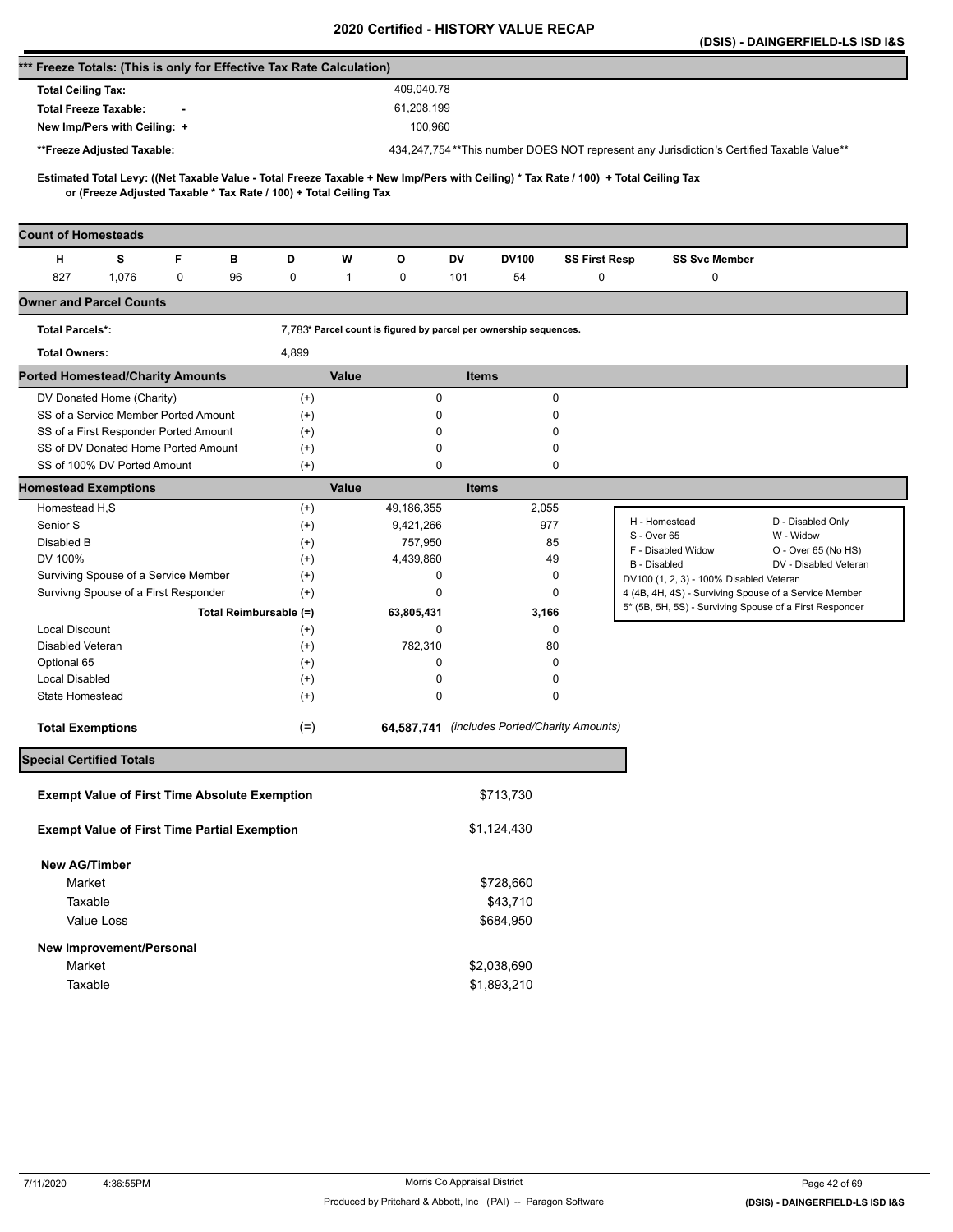|                                   | Average Values* (includes protested & exempt value) |                |                                 |                                        |
|-----------------------------------|-----------------------------------------------------|----------------|---------------------------------|----------------------------------------|
| Average Homestead Value A*        |                                                     | <b>Parcels</b> | Total Homestead Value A*        |                                        |
| <b>Market</b>                     | \$85,279                                            | 1.068          | Market                          | \$91,078,540                           |
| Taxable                           | \$58,136                                            |                | Taxable                         | \$57,759,799                           |
|                                   | Average Homestead Value A* and E*                   | <b>Parcels</b> |                                 | Total Homestead Value A* and E*        |
| <b>Market</b>                     | \$90.263                                            | 2,021          | Market                          | \$182,422,480                          |
| Taxable                           | \$63,128                                            |                | Taxable                         | \$117,347,159                          |
|                                   | Average Homestead Value A* and E* and M1            | <b>Parcels</b> |                                 | Total Homestead Value A* and E* and M1 |
| <b>Market</b>                     | \$87,837                                            | 2,106          | Market                          | \$184,986,650                          |
| Taxable                           | \$60.788                                            |                | Taxable                         | \$118,191,869                          |
| <b>Average Homestead Value M1</b> |                                                     | <b>Parcels</b> | <b>Total Homestead Value M1</b> |                                        |
| Market                            | \$30,166                                            | 85             | Market                          | \$2,564,170                            |
| Taxable                           | \$5,145                                             |                | Taxable                         | \$844,710                              |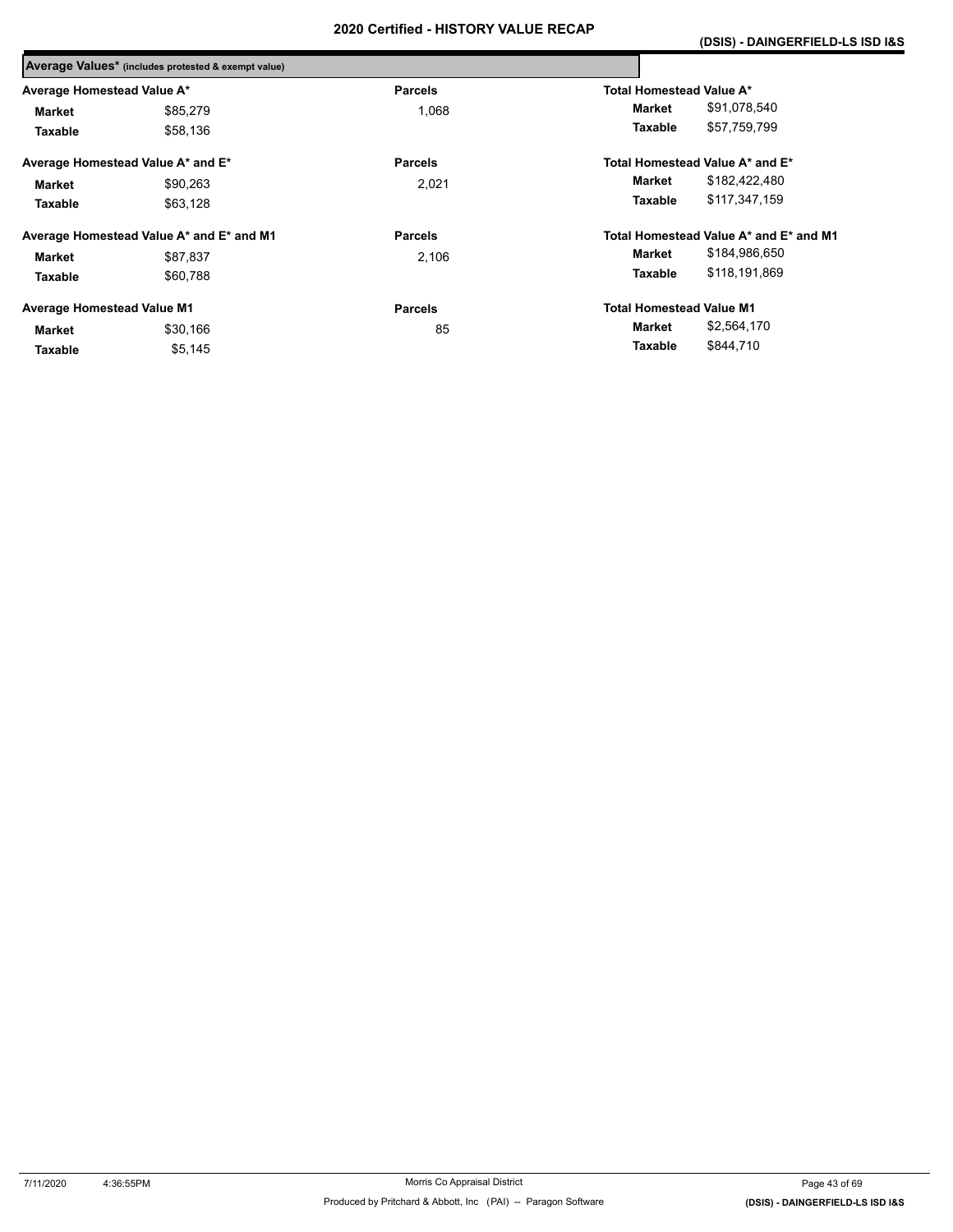| <b>Minerals</b>                            | Value        | Items        |                                    |               |
|--------------------------------------------|--------------|--------------|------------------------------------|---------------|
| Mineral_Value                              | 327,430      | 13           |                                    |               |
| Mineral Value - Real                       | 66,531,850   | 33           |                                    |               |
| Mineral Value - Personal                   | 155,344,280  | 417          | <b>Total Mineral Value:</b>        | 222,203,560   |
| <b>Mineral Loss</b>                        | Value        | <b>Items</b> |                                    |               |
| Less Mineral Exempt Property               | 210,040      | 8            | <b>Total Mineral Exempt Value:</b> | 210,040       |
| Less \$500 Inc. Mineral Owner              | 440          | 1            |                                    |               |
| <b>Less Mineral Abatements</b>             | 0            | $\Omega$     |                                    |               |
| Less Mineral Freeports/Interstate Commerce | 0            | $\Omega$     |                                    |               |
| Less Mineral Unknown                       | 0            | 0            |                                    |               |
| Less TCEQ/Pollution Control                | 235,100      | 4            |                                    |               |
| Less VLA                                   | 0            | 0            |                                    |               |
| <b>Less Mineral Protested Value</b>        | 0            | $\mathbf 0$  | <b>Taxload Mineral Total:</b>      | 221,993,520   |
| Land                                       | Value        | <b>Items</b> |                                    |               |
| Land - Homesite                            | 20,345,480   | 2,049        |                                    |               |
| Land - Non Homesite                        | 44,707,720   | 3,554        |                                    |               |
| Land - Productivity Market                 | 130,551,420  | 1,348        |                                    |               |
| Land - Income                              | 0            | 0            | <b>Total Land Value:</b>           | 195,604,620   |
| <b>Land Timber Gain</b>                    | 0            | $\mathbf 0$  |                                    |               |
| Improvements                               | Value        | <b>Items</b> |                                    |               |
| Improvements - Homesite                    | 167,721,220  | 2,050        |                                    |               |
| New Improvements - Homesite                | 902,180      | 9            |                                    |               |
| Improvements - Non Homesite                | 138,890,790  | 2,221        |                                    |               |
| New Improvements - Non Homesite            | 783,060      | 15           |                                    |               |
| Improvements - Income                      | 0            | 0            | <b>Total Improvement Value:</b>    | 308,297,250   |
| <b>Ag Loss</b>                             | Value        | <b>Items</b> |                                    |               |
| <b>Productivity Market</b>                 | 130,551,420  | 1,348        |                                    |               |
| Land Ag 1D                                 | 0            | 0            |                                    |               |
| Land Ag 1D1                                | 2,628,570    | 724          |                                    |               |
| Land Ag Tim                                | 5,574,270    | 5,574,270    | <b>Productivity Loss:</b>          | 122,347,090   |
| <b>Real Loss</b>                           | <b>Value</b> |              |                                    |               |
| Land Homesite Exempt                       | 0            |              |                                    |               |
| Land Non-Homesite Exempt                   | 5,939,870    |              |                                    |               |
| <b>Productivity Market Exempt</b>          | 1,560        |              |                                    |               |
| Income Land Exempt                         | 0            |              |                                    |               |
| Improvement Homesite Exempt                | 0            |              |                                    |               |
| New Improvement Homesite Exempt            | 0            |              |                                    |               |
| Improvement Non-Homesite Exempt            | 48,495,790   |              |                                    |               |
| New Improvement Non-Homesite Exempt        | 0            |              |                                    |               |
| Income Improvement Exempt                  | 0            |              | <b>Real Exempt Total:</b>          | 54,437,220    |
| Personal                                   | Value        | <b>Items</b> | <b>Taxload Real Total:</b>         | 327, 117, 560 |
| Personal - Homesite                        | 2,486,940    | 83           |                                    |               |
| New Personal - Homesite                    | 87,950       | 3            |                                    |               |
| Personal - Non Homesite                    | 13,273,690   | 504          |                                    |               |
| New Personal - Non Homesite                | 265,500      | 13           | <b>Total Personal Value:</b>       | 16,114,080    |
| <b>Personal Loss</b>                       | <b>Value</b> |              |                                    |               |
| Personal Homesite Exempt                   | 0            |              |                                    |               |
| New Personal Homesite Exempt               | 0            |              |                                    |               |
| Personal Non-Homesite Exempt               | 663,866      |              |                                    |               |
| New Personal Non-Homesite Exempt           | 0            |              |                                    |               |
| Personal Under 500                         | 3,600        |              | <b>Personal Exempt Total:</b>      | 663,866       |
|                                            |              |              | <b>Taxload Personal Total:</b>     | 15,450,214    |
|                                            |              |              |                                    |               |
|                                            |              |              |                                    |               |
|                                            |              |              | <b>Total Appraised:</b>            | 559,942,734   |
|                                            |              |              |                                    |               |
|                                            |              |              | <b>Taxroll Load Total:</b>         | 564,561,294   |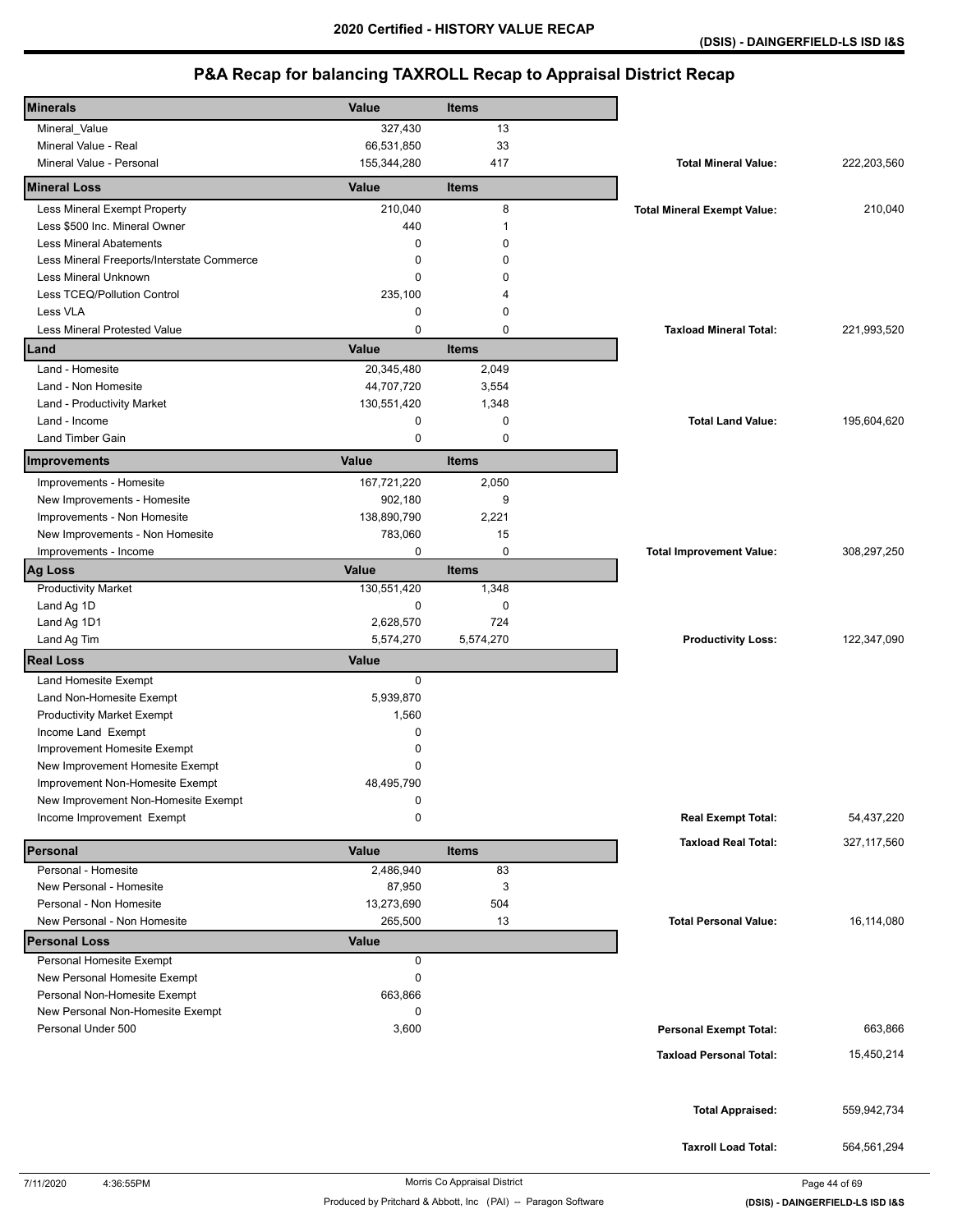### **(DSIS) - DAINGERFIELD-LS ISD I&S**

|                      |                |              |            |                  |                                      | <b>Category Code Breakdown</b> |                     |             |                |                                    |                                    |
|----------------------|----------------|--------------|------------|------------------|--------------------------------------|--------------------------------|---------------------|-------------|----------------|------------------------------------|------------------------------------|
| Cat<br>Code          | Items          | <b>Acres</b> | Land       | <b>Ag/Timber</b> | <b>Productivity</b><br><b>Market</b> | <b>Taxable</b><br>Land         | <b>Improvements</b> | Personal    | <b>Mineral</b> | <b>Total Mkt</b><br><b>Taxable</b> | <b>Total Net</b><br><b>Taxable</b> |
| A1                   | 1,868          | 1,482.009    | 17,296,260 | $\pmb{0}$        | 0                                    | 17,296,260                     | 110,432,790         | $\mathbf 0$ | $\pmb{0}$      | 127,729,050                        | 94,736,429                         |
| A <sub>2</sub>       | 49             | 60.237       | 314,070    | 0                | 0                                    | 314,070                        | 1,027,320           | $\pmb{0}$   | 0              | 1,341,390                          | 836,850                            |
| A <sub>3</sub>       | 19             | 24.878       | 222,080    | 0                | 0                                    | 222,080                        | 174,510             | 0           | 0              | 396,590                            | 371,590                            |
| А*                   | 1,936          | 1,567.124    | 17,832,410 | 0                | 0                                    | 17,832,410                     | 111,634,620         | 0           | 0              | 129,467,030                        | 95,944,869                         |
| <b>B1</b>            | 8              | 7.452        | 76,910     | 0                | 0                                    | 76,910                         | 1,620,500           | 0           | 0              | 1,697,410                          | 1,697,410                          |
| B <sub>2</sub>       | 17             | 11.216       | 76,600     | 0                | 0                                    | 76,600                         | 713,470             | 0           | 0              | 790,070                            | 738,920                            |
| B*                   | 25             | 18.668       | 153,510    | 0                | 0                                    | 153,510                        | 2,333,970           | 0           | 0              | 2,487,480                          | 2,436,330                          |
| C <sub>1</sub>       | 831            | 942.540      | 4,981,910  | 0                | 0                                    | 4,981,910                      | 175,530             | 0           | 0              | 5,157,440                          | 5,129,770                          |
| C <sub>3</sub>       | 3              | 3.950        | 18,920     | 0                | 0                                    | 18,920                         | 0                   | 0           | 0              | 18,920                             | 18,920                             |
| $\mathbf{C}^{\star}$ | 834            | 946.490      | 5,000,830  | 0                | 0                                    | 5,000,830                      | 175,530             | 0           | 0              | 5,176,360                          | 5,148,690                          |
| D <sub>1</sub>       | 1,347          | 58,558.245   | 0          | 8,202,770        | 130,549,860                          | 8,202,770                      | 0                   | 0           | 0              | 8,202,770                          | 8,167,490                          |
| D <sub>2</sub>       | 329            | 0.000        | 0          | $\pmb{0}$        | 0                                    | 0                              | 6,024,580           | 0           | 0              | 6,024,580                          | 6,001,780                          |
| D*                   | 1,676          | 58,558.245   | 0          | 8,202,770        | 130,549,860                          | 8,202,770                      | 6,024,580           | 0           | 0              | 14,227,350                         | 14,169,270                         |
| Е                    | 362            | 3,516.299    | 9,124,580  | 0                | 0                                    | 9,124,580                      | 3,459,910           | 0           | 0              | 12,584,490                         | 11,257,330                         |
| E <sub>1</sub>       | 1,604          | 5,701.403    | 17,284,140 | 0                | 0                                    | 17,284,140                     | 101,605,840         | 0           | 0              | 118,889,980                        | 89,747,810                         |
| E <sub>2</sub>       | 219            | 543.202      | 1,817,700  | 0                | 0                                    | 1,817,700                      | 4,982,920           | 37,430      | 0              | 6,838,050                          | 3,865,650                          |
| E <sub>3</sub>       | 81             | 350.525      | 1,026,620  | 0                | 0                                    | 1,026,620                      | 548,440             | 0           | 0              | 1,575,060                          | 1,483,850                          |
| E*                   | 2,266          | 10,111.429   | 29,253,040 | 0                | 0                                    | 29,253,040                     | 110,597,110         | 37,430      | 0              | 139,887,580                        | 106,354,640                        |
| F1                   | 258            | 371.225      | 3,547,910  | 0                | 0                                    | 3,547,910                      | 28,683,710          | $\pmb{0}$   | 0              | 32,231,620                         | 32,184,210                         |
| F <sub>1</sub>       | 258            | 371.225      | 3,547,910  | 0                | 0                                    | 3,547,910                      | 28,683,710          | $\mathbf 0$ | 0              | 32,231,620                         | 32,184,210                         |
| F <sub>2</sub>       | 69             | 2,237.596    | 3,055,040  | 0                | 0                                    | 3,055,040                      | 48,830              | 0           | 66,531,850     | 69,635,720                         | 69,480,890                         |
| F <sub>2</sub>       | 69             | 2,237.596    | 3,055,040  | 0                | 0                                    | 3,055,040                      | 48,830              | $\mathbf 0$ | 66,531,850     | 69,635,720                         | 69,480,890                         |
| $F^*$                | 327            | 2,608.821    | 6,602,950  | 0                | 0                                    | 6,602,950                      | 28,732,540          | $\mathbf 0$ | 66,531,850     | 101,867,340                        | 101,665,100                        |
| G1                   | 13             | 0.000        | 0          | 0                | 0                                    | 0                              | 0                   | 0           | 327,430        | 327,430                            | 327,430                            |
| G*                   | 13             | 0.000        | 0          | 0                | 0                                    | 0                              | 0                   | $\mathbf 0$ | 327,430        | 327,430                            | 327,430                            |
| J1                   | 5              | 1.000        | 5,450      | 0                | 0                                    | 5,450                          | 0                   | 0           | 181,370        | 186,820                            | 5,450                              |
| J2                   | 8              | 13.045       | 122,790    | 0                | 0                                    | 122,790                        | 61,820              | 0           | 748,220        | 932,830                            | 932,830                            |
| J3                   | 15             | 21.837       | 42,770     | 0                | 0                                    | 42,770                         | 0                   | 0           | 13,994,000     | 14,036,770                         | 14,036,770                         |
| J3A                  | 4              | 0.000        | 0          | 0                | 0                                    | 0                              | 0                   | 0           | 38,310         | 38,310                             | 38,310                             |
| J4                   | 13             | 0.516        | 12,800     | 0                | 0                                    | 12,800                         | 156,300             | $\mathbf 0$ | 1,626,510      | 1,795,610                          | 1,795,610                          |
| J5                   | 15             | 27.930       | 86,780     | 0                | 0                                    | 86,780                         | 0                   | 0           | 6,760,050      | 6,846,830                          | 6,846,830                          |
| J5A                  | $\mathbf{1}$   | 0.000        | 0          | 0                | 0                                    | 0                              | 0                   | 0           | 200            | 200                                | 200                                |
| J6                   | 73             | 0.000        | 0          | 0                | 0                                    | 0                              | 0                   | 0           | 1,278,880      | 1,278,880                          | 1,278,880                          |
| J6A                  | 4              | 0.000        | 0          | 0                | 0                                    | 0                              | 0                   | 0           | 316,650        | 316,650                            | 316,650                            |
| J7                   | 4              | 0.000        | 0          | 0                | 0                                    | 0                              | 0                   | 0           | 964,370        | 964,370                            | 964,370                            |
| J*                   | 142            | 64.328       | 270,590    | 0                | 0                                    | 270,590                        | 218,120             | 0           | 25,908,560     | 26,397,270                         | 26,215,900                         |
| L1                   | 287            | 0.000        | 0          | 0                | 0                                    | 0                              | 0                   | 9,396,934   | 0              | 9,396,934                          | 9,396,934                          |
| L1                   | 287            | 0.000        | $\pmb{0}$  | $\pmb{0}$        | 0                                    | 0                              | 0                   | 9,396,934   | $\bf{0}$       | 9,396,934                          | 9,396,934                          |
| L <sub>2</sub> A     | 18             | 0.000        | 0          | 0                | 0                                    | $\pmb{0}$                      | 0                   | 0           | 724,750        | 724,750                            | 724,750                            |
| L <sub>2</sub> B     | 21             | 0.000        | 0          | 0                | 0                                    | 0                              | 0                   | $\mathbf 0$ | 18,778,780     | 18,778,780                         | 18,778,780                         |
| L <sub>2</sub> C     | 25             | 0.000        | 0          | 0                | 0                                    | 0                              | 0                   | 0           | 71,472,490     | 71,472,490                         | 71,472,490                         |
| L <sub>2</sub> D     | 15             | 0.000        | 0          | 0                | 0                                    | 0                              | 0                   | 0           | 646,260        | 646,260                            | 646,260                            |
| L2G                  | 27             | 0.000        | 0          | 0                | 0                                    | 0                              | 0                   | 0           | 31,720,300     | 31,720,300                         | 31,640,030                         |
| L2H                  | 107            | 0.000        | 0          | 0                | 0                                    | 0                              | 0                   | 0           | 1,235,380      | 1,235,380                          | 1,235,380                          |
| L2J                  | 22             | 0.000        | 0          | 0                | 0                                    | 0                              | 0                   | $\mathbf 0$ | 238,980        | 238,980                            | 238,980                            |
| L <sub>2</sub> L     | $\overline{2}$ | 0.000        | 0          | 0                | 0                                    | 0                              | 0                   | 0           | 53,420         | 53,420                             | 53,420                             |
| L <sub>2</sub> M     | 14             | 0.000        | 0          | 0                | 0                                    | 0                              | 0                   | 0           | 2,058,950      | 2,058,950                          | 2,058,950                          |
| L2O                  | 9              | 0.000        | 0          | 0                | 0                                    | 0                              | 0                   | 0           | 92,530         | 92,530                             | 92,530                             |
| L <sub>2</sub> P     | 14             | 0.000        | 0          | 0                | 0                                    | 0                              | 0                   | 0           | 1,025,630      | 1,025,630                          | 996,960                            |
| L <sub>2</sub> Q     | 17             | 0.000        | 0          | 0                | 0                                    | 0                              | 0                   | 0           | 1,386,970      | 1,386,970                          | 1,386,970                          |
| L2                   | 291            | 0.000        | 0          | 0                | 0                                    | 0                              | 0                   | $\mathbf 0$ | 129,434,440    | 129,434,440                        | 129,325,500                        |

7/11/2020 4:36:55PM Morris Co Appraisal District Page 45 of 69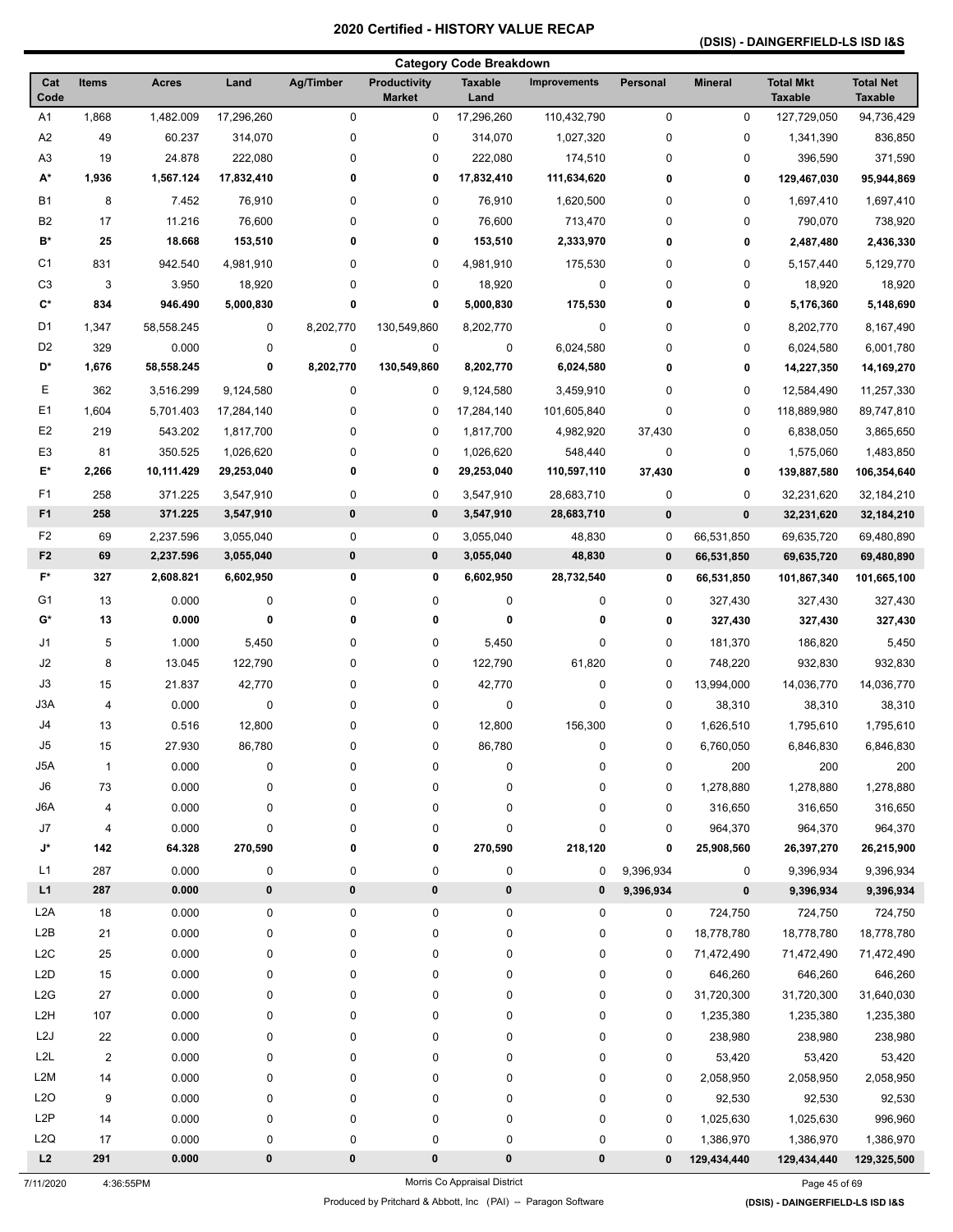### **(DSIS) - DAINGERFIELD-LS ISD I&S**

| <b>Category Code Breakdown</b> |                |              |            |                  |                               |                        |                     |                 |                |                                    |                                    |
|--------------------------------|----------------|--------------|------------|------------------|-------------------------------|------------------------|---------------------|-----------------|----------------|------------------------------------|------------------------------------|
| Cat<br>Code                    | <b>Items</b>   | <b>Acres</b> | Land       | <b>Ag/Timber</b> | Productivity<br><b>Market</b> | <b>Taxable</b><br>Land | <b>Improvements</b> | <b>Personal</b> | <b>Mineral</b> | <b>Total Mkt</b><br><b>Taxable</b> | <b>Total Net</b><br><b>Taxable</b> |
| L*                             | 578            | 0.000        | 0          | 0                | 0                             | $\mathbf 0$            | 0                   | 9,396,934       | 129,434,440    | 138,831,374                        | 138,722,434                        |
| M1                             | 268            | 0.000        | 0          | 0                | 0                             | 0                      | 84,990              | 5,627,680       | 0              | 5,712,670                          | 3,984,920                          |
| M*                             | 268            | 0.000        | 0          | 0                | 0                             | 0                      | 84,990              | 5,627,680       | 0              | 5,712,670                          | 3,984,920                          |
| S <sub>1</sub>                 | 3              | 0.000        | 0          | 0                | 0                             | 0                      | 0                   | 385,410         | $\mathbf 0$    | 385,410                            | 385,410                            |
| $S^*$                          | 3              | 0.000        | 0          | 0                | 0                             | 0                      | 0                   | 385,410         | 0              | 385,410                            | 385,410                            |
| XB                             | 19             | 0.000        | 0          | 0                | 0                             | 0                      | 0                   | 5,890           | 840            | 6,730                              | 0                                  |
| XC                             | $\mathbf{1}$   | 0.000        | 0          | 0                | 0                             | 0                      | 0                   | $\mathbf 0$     | 440            | 440                                | 0                                  |
| XG                             | 11             | 0.605        | 11,080     | 0                | 0                             | 11,080                 | 133,250             | 4,380           | 0              | 148,710                            | 0                                  |
| XN                             | 15             | 0.000        | 0          | 0                | 0                             | 0                      | 0                   | 557,966         | 0              | 557,966                            | 0                                  |
| XU                             | $\overline{2}$ | 0.000        | 0          | 0                | 0                             | 0                      | 0                   | 73,320          | 0              | 73,320                             | 0                                  |
| XV                             | 56             | 32.595       | 178,920    | 70               | 1,560                         | 178,990                | 869,420             | 25,070          | 0              | 1,073,480                          | 0                                  |
| XV <sub>1</sub>                | 119            | 212.701      | 945,660    | 0                | 0                             | 945,660                | 17,878,580          | $\mathbf 0$     | 0              | 18,824,240                         | 0                                  |
| XV <sub>2</sub>                | 138            | 2,603.440    | 4,590,080  | 0                | 0                             | 4,590,080              | 27,791,730          | $\Omega$        | 0              | 32,381,810                         | 0                                  |
| XV <sub>3</sub>                | 14             | 30.449       | 199,670    | 0                | 0                             | 199,670                | 497,030             | $\mathbf 0$     | 0              | 696,700                            | 0                                  |
| XV4                            | 4              | 1.232        | 8,670      | 0                | 0                             | 8,670                  | 1,300,000           | $\Omega$        | 0              | 1,308,670                          | 0                                  |
| XV <sub>5</sub>                | 1              | 1.000        | 5,790      | 0                | 0                             | 5,790                  | 25,780              | $\Omega$        | 0              | 31,570                             | 0                                  |
| $\mathsf{X}^\star$             | 380            | 2,882.022    | 5,939,870  | 70               | 1,560                         | 5,939,940              | 48,495,790          | 666,626         | 1,280          | 55,103,636                         | 0                                  |
|                                | 8,448          | 76,757.128   | 65,053,200 | 8,202,840        | 130,551,420                   | 73,256,040             | 308,297,250         | 16,114,080      | 222,203,560    | 619,870,930                        | 495,354,993                        |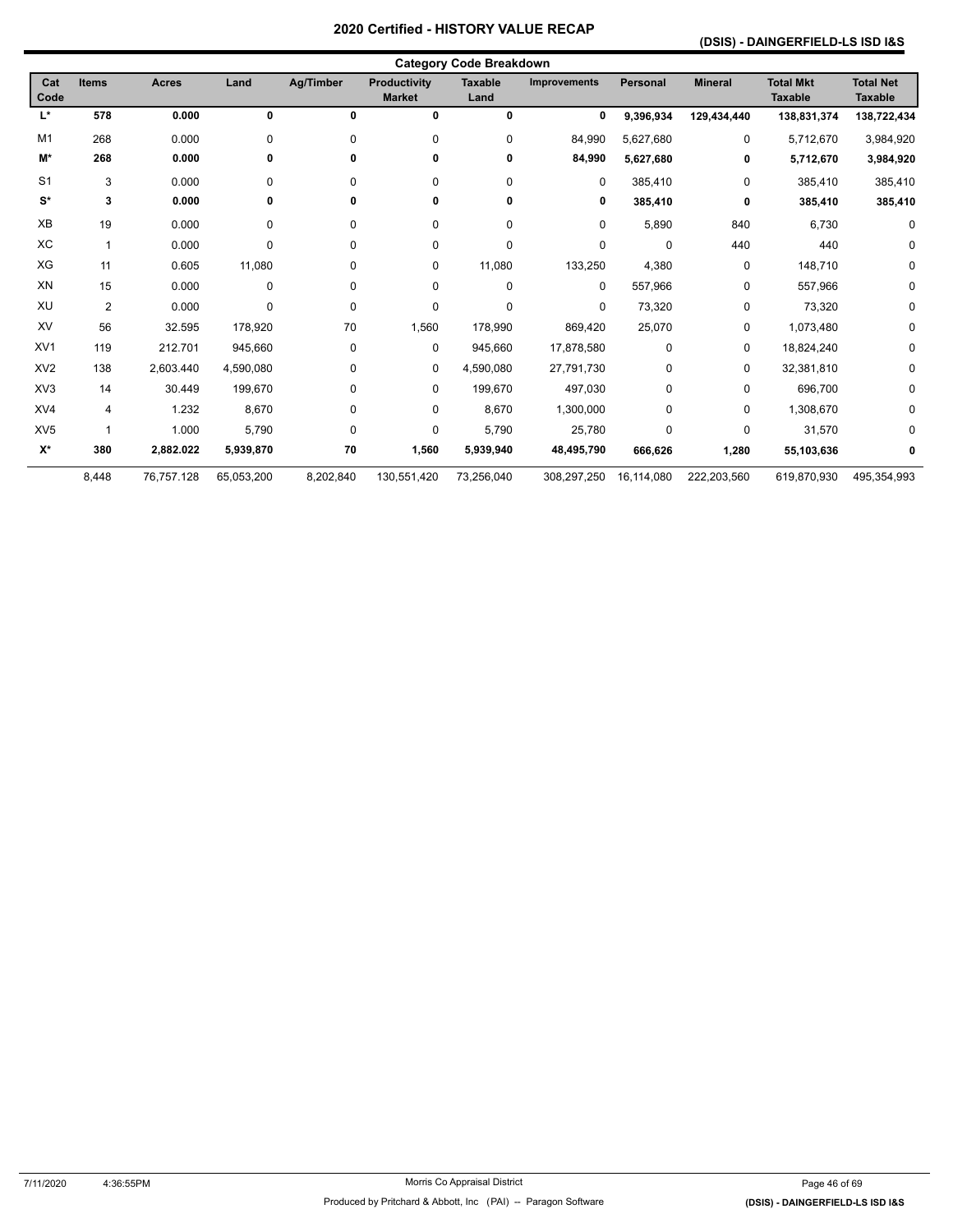|                                                     |                    |              |             | Geruned - HISTORT VALUE REGAR |                                     | (HS) - HUGHES SPRINGS ISD                  |            |
|-----------------------------------------------------|--------------------|--------------|-------------|-------------------------------|-------------------------------------|--------------------------------------------|------------|
| Land                                                | Value              | <b>Items</b> |             | <b>Exempt</b>                 |                                     |                                            |            |
| Land - Homesite<br>$^{(+)}$                         | 127,870            |              | 24          | 0                             |                                     |                                            |            |
| $^{(+)}$<br>Land - Non Homesite                     | 10,141,820         |              | 131         | 46,300                        |                                     |                                            |            |
| $^{(+)}$<br>Land - Productivity Market              | 7,071,260          |              | 50          | 0                             |                                     |                                            |            |
| $^{(+)}$<br>Land - Income                           | 0                  |              | $\mathbf 0$ | $\Omega$                      |                                     |                                            |            |
| <b>Total Land Market Value</b><br>$(=)$             | 17,340,950         |              | 205         |                               | <b>Total Land Value:</b>            | $^{(+)}$                                   | 17,340,950 |
| Improvements                                        | Value              | <b>Items</b> |             | <b>Exempt</b>                 |                                     |                                            |            |
| Improvements - Homesite<br>$^{(+)}$                 | 1,244,080          |              | 25          | 0                             |                                     |                                            |            |
| New Improvements - Homesite<br>$(+)$                | 0                  |              | 0           | $\mathbf 0$                   |                                     |                                            |            |
| Improvements - Non Homesite<br>$^{(+)}$             | 2,209,740          |              | 38          | 27,550                        |                                     |                                            |            |
| New Improvements - Non Homesite<br>$^{(+)}$         | 0                  |              | $\mathbf 0$ | 0                             |                                     |                                            |            |
| Improvements - Income<br>$^{(+)}$                   | 0                  |              | 0           | 0                             |                                     |                                            |            |
| $(=)$<br><b>Total Improvement Value</b>             | 3,453,820          |              | 63          |                               | <b>Total Imp Value:</b>             | $^{(+)}$                                   | 3,453,820  |
| Personal                                            | <b>Value</b>       | <b>Items</b> |             | <b>Exempt</b>                 |                                     |                                            |            |
| $^{(+)}$<br>Personal - Homesite                     | $\mathbf 0$        |              | 0           | 0                             |                                     |                                            |            |
| $(+)$<br>New Personal - Homesite                    | 0                  |              | 0           | 0                             |                                     |                                            |            |
| $^{(+)}$<br>Personal - Non Homesite                 | 21,810             |              | 5           | 0                             |                                     |                                            |            |
| $^{(+)}$<br>New Personal - Non Homesite             | 0                  |              | 0           | 0                             |                                     |                                            |            |
| $(=)$<br><b>Total Personal Value</b>                | 21,810             |              | 5           |                               | <b>Total Personal Value:</b>        | $^{(+)}$                                   | 21,810     |
| Total Real Estate & Personal Mkt Value (=)          | 20,816,580         |              | 273         |                               |                                     |                                            |            |
| Minerals                                            | Value              | <b>Items</b> |             |                               |                                     |                                            |            |
| <b>Mineral Value</b><br>$^{(+)}$                    | 64,830             |              | 3           |                               |                                     |                                            |            |
| Mineral Value - Real<br>$^{(+)}$                    | 4,392,150          |              | 21          |                               |                                     |                                            |            |
| Mineral Value - Personal<br>$^{(+)}$                | 48,135,920         |              | 109         |                               |                                     |                                            |            |
| <b>Total Mineral Market Value</b><br>$(=)$          | 52,592,900         |              | 133         |                               | <b>Total Min Mkt Value:</b>         | $^{(+)}$                                   | 52,592,900 |
| $(=)$<br><b>Total Market Value</b>                  | 73,409,480         |              |             |                               | Total Market Value:                 | $(=/+)$                                    | 73,409,480 |
| Ag/Timber *does not include protested               | Value              | <b>Items</b> |             |                               |                                     |                                            |            |
| Land Timber Gain<br>$^{(+)}$                        | 0                  |              | 0           |                               | <b>Land Timber Gain:</b>            | $^{(+)}$                                   | 0          |
| <b>Productivity Market</b><br>$^{(+)}$              | 7,071,260          |              | 50          |                               |                                     |                                            |            |
| $(-)$<br>Land Ag 1D                                 | 0                  |              | 0           |                               |                                     |                                            |            |
| Land Ag 1D1<br>$(-)$                                | 17,870             |              | 4           |                               |                                     |                                            |            |
| $(-)$<br>Land Ag Tim                                | 533,020            |              | 50          |                               |                                     |                                            |            |
| Productivity Loss: (=)<br>Losses                    | 6,520,370<br>Value | <b>Items</b> | 50          |                               | <b>Productivity Loss:</b>           | $(-)$                                      | 6,520,370  |
| $(-)$<br>Less Real Exempt Property                  | 73,850             |              | 9           |                               |                                     |                                            |            |
| $(-)$<br>Less \$500 Inc. Real Personal              | 560                |              | 3           |                               |                                     |                                            |            |
| Less Disaster Exemption<br>$(-)$                    | 0                  |              | 0           |                               | <b>Total Market Taxable:</b>        | $(=)$                                      | 66,889,110 |
| Less Real/Personal Abatements<br>$(\textnormal{-})$ | 0                  |              | 0           |                               |                                     |                                            |            |
| $(-)$<br>Less Community Housing                     | 0                  |              | 0           |                               |                                     |                                            |            |
| $(-)$<br>Less Freeport                              | 0                  |              | 0           |                               |                                     |                                            |            |
| $(-)$<br><b>Less Allocation</b>                     | 0                  |              | 0           |                               |                                     |                                            |            |
| Less MultiUse<br>$(-)$                              | 0                  |              | 0           |                               |                                     |                                            |            |
| $(-)$<br>Less Goods In Transit (Real & Industrial)  | 0                  |              | 0           |                               |                                     |                                            |            |
| <b>Less Historical</b><br>$(-)$                     | 0                  |              | 0           |                               |                                     |                                            |            |
| Less Solar/Wind Power<br>$(-)$                      | 0                  |              | 0           |                               | <b>Total Protested Value:</b>       |                                            | 0          |
| Less Vehicle Leased for Personal Use<br>$(-)$       | 0                  |              | 0           |                               | <b>Protested % of Total Market:</b> |                                            | 0.00%      |
| Less Real Protested Value<br>$(-)$                  | 0                  |              | 0           |                               |                                     |                                            |            |
| Less 10% Cap Loss<br>$(-)$                          | 11,670             |              | 2           |                               |                                     |                                            |            |
| Less TCEQ/Pollution Control<br>$(-)$                | 0                  |              | 0           |                               |                                     |                                            |            |
| Less VLA Loss<br>$(-)$                              | 0                  |              | 0           |                               |                                     |                                            |            |
| Less Mineral Exempt Property<br>$(-)$               | 0                  |              | 0           |                               |                                     |                                            |            |
| Less \$500 Inc. Mineral Owner<br>$(-)$              | 0                  |              | 0           |                               |                                     |                                            |            |
| <b>Less Mineral Abatements</b><br>$(-)$             | 0                  |              | 0           |                               |                                     |                                            |            |
| $(-)$<br><b>Less Mineral Freeports</b>              | 0                  |              | 0           |                               |                                     |                                            |            |
| Less Interstate Commerce<br>$(\cdot)$               | 0                  |              | 0           |                               |                                     |                                            |            |
| Less Foreign Trade<br>$(-)$                         | 0                  |              | 0           |                               | <b>Total Losses:</b>                | $(\cdot)$                                  | 86,080     |
| Less Mineral Unknown<br>$(-)$                       | 0                  |              | 0           |                               | <b>Total Appraised Value:</b>       | $(=/+)$                                    | 66,803,030 |
| Less Mineral Protested Value<br>$(-)$               | 0                  |              | 0           |                               | <b>Total Exemptions*:</b>           |                                            | 717,630    |
| $(=)$<br>Total Losses (includes Prod. Loss)         | 6,606,450          |              |             |                               |                                     | $(-)$<br>* See breakdown on following page |            |
| $(=)$<br><b>Total Appraised Value</b>               | 66,803,030         |              |             |                               | <b>Net Taxable Value:</b>           |                                            | 66,085,400 |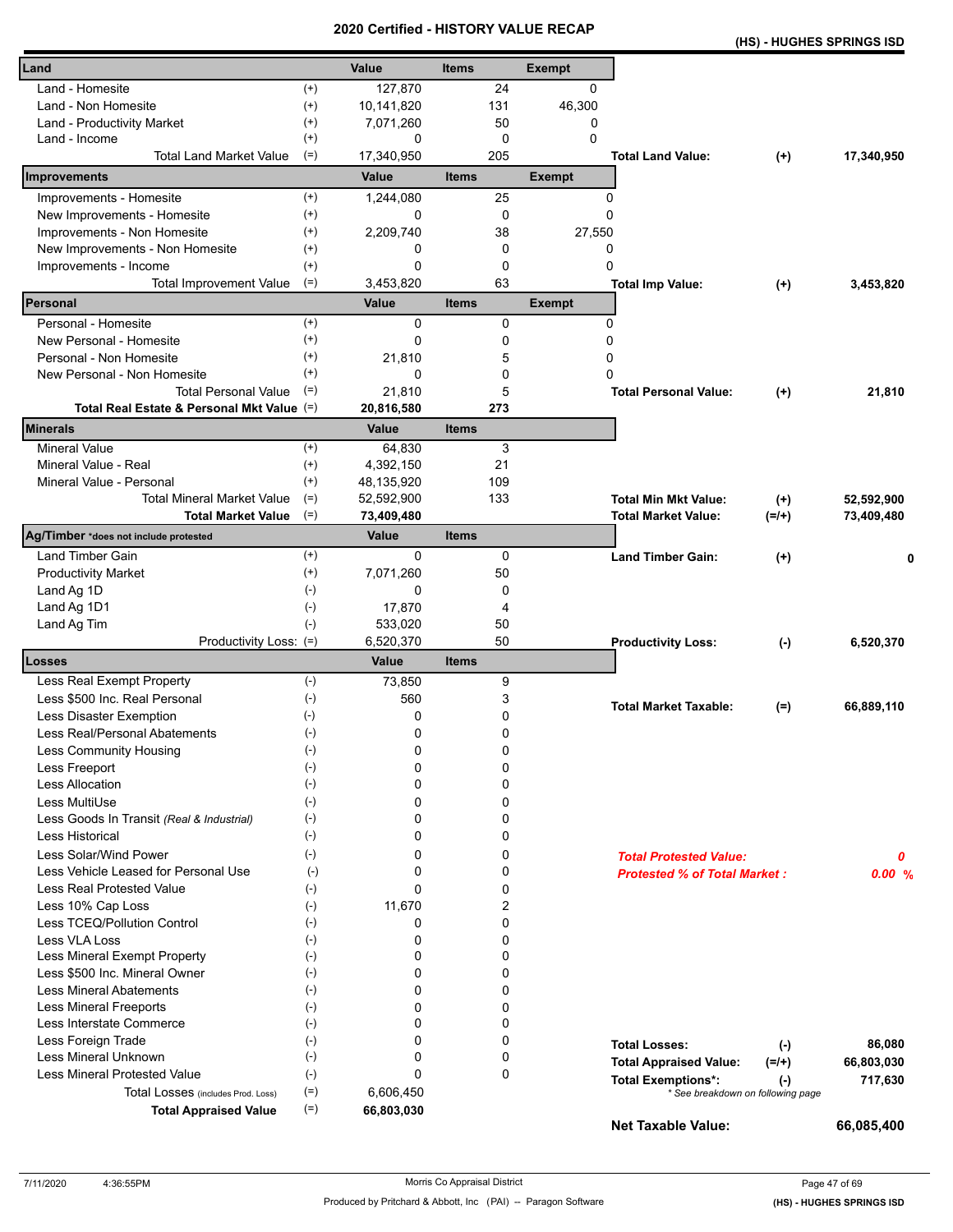|                                                                      |            |   |                        |                                                                   |       |          |              |                                                                 |                                           |                                                                                                                                     | (HS) - HUGHES SPRINGS ISD                               |
|----------------------------------------------------------------------|------------|---|------------------------|-------------------------------------------------------------------|-------|----------|--------------|-----------------------------------------------------------------|-------------------------------------------|-------------------------------------------------------------------------------------------------------------------------------------|---------------------------------------------------------|
| *** Freeze Totals: (This is only for Effective Tax Rate Calculation) |            |   |                        |                                                                   |       |          |              |                                                                 |                                           |                                                                                                                                     |                                                         |
| <b>Total Ceiling Tax:</b>                                            |            |   |                        |                                                                   |       | 2,174.35 |              |                                                                 |                                           |                                                                                                                                     |                                                         |
| <b>Total Freeze Taxable:</b>                                         |            |   |                        |                                                                   |       | 248,330  |              |                                                                 |                                           |                                                                                                                                     |                                                         |
| New Imp/Pers with Ceiling: +                                         |            |   |                        |                                                                   |       |          | $\mathbf 0$  |                                                                 |                                           |                                                                                                                                     |                                                         |
|                                                                      |            |   |                        |                                                                   |       |          |              |                                                                 |                                           |                                                                                                                                     |                                                         |
| **Freeze Adjusted Taxable:                                           |            |   |                        |                                                                   |       |          |              |                                                                 |                                           | 65,837,070**This number DOES NOT represent any Jurisdiction's Certified Taxable Value**                                             |                                                         |
|                                                                      |            |   |                        | or (Freeze Adjusted Taxable * Tax Rate / 100) + Total Ceiling Tax |       |          |              |                                                                 |                                           | Estimated Total Levy: ((Net Taxable Value - Total Freeze Taxable + New Imp/Pers with Ceiling) * Tax Rate / 100) + Total Ceiling Tax |                                                         |
| <b>Count of Homesteads</b>                                           |            |   |                        |                                                                   |       |          |              |                                                                 |                                           |                                                                                                                                     |                                                         |
| н                                                                    | s          | F | в                      | D                                                                 | W     | o        | DV           | <b>DV100</b>                                                    | <b>SS First Resp</b>                      | <b>SS Svc Member</b>                                                                                                                |                                                         |
| 10                                                                   | 10         | 0 | 4                      | 0                                                                 | 0     | 0        | 0            | 0                                                               | $\mathbf 0$                               | 0                                                                                                                                   |                                                         |
| <b>Owner and Parcel Counts</b>                                       |            |   |                        |                                                                   |       |          |              |                                                                 |                                           |                                                                                                                                     |                                                         |
| <b>Total Parcels*:</b>                                               |            |   |                        |                                                                   |       |          |              | 315* Parcel count is figured by parcel per ownership sequences. |                                           |                                                                                                                                     |                                                         |
| <b>Total Owners:</b>                                                 |            |   |                        | 169                                                               |       |          |              |                                                                 |                                           |                                                                                                                                     |                                                         |
| <b>Ported Homestead/Charity Amounts</b>                              |            |   |                        |                                                                   | Value |          | <b>Items</b> |                                                                 |                                           |                                                                                                                                     |                                                         |
| DV Donated Home (Charity)                                            |            |   |                        | $^{(+)}$                                                          |       | 0        |              |                                                                 | 0                                         |                                                                                                                                     |                                                         |
| SS of a Service Member Ported Amount                                 |            |   |                        | $^{(+)}$                                                          |       | 0        |              |                                                                 | 0                                         |                                                                                                                                     |                                                         |
| SS of a First Responder Ported Amount                                |            |   |                        | $^{(+)}$                                                          |       | 0        |              |                                                                 | 0                                         |                                                                                                                                     |                                                         |
| SS of DV Donated Home Ported Amount                                  |            |   |                        | $^{(+)}$                                                          |       | 0        |              |                                                                 | 0                                         |                                                                                                                                     |                                                         |
| SS of 100% DV Ported Amount                                          |            |   |                        | $^{(+)}$                                                          |       | 0        |              |                                                                 | 0                                         |                                                                                                                                     |                                                         |
| <b>Homestead Exemptions</b>                                          |            |   |                        |                                                                   | Value |          | <b>Items</b> |                                                                 |                                           |                                                                                                                                     |                                                         |
| Homestead H,S                                                        |            |   |                        | $^{(+)}$                                                          |       | 599,460  |              |                                                                 | 24                                        |                                                                                                                                     |                                                         |
| Senior S                                                             |            |   |                        | $^{(+)}$                                                          |       | 88,170   |              |                                                                 | 10                                        | H - Homestead                                                                                                                       | D - Disabled Only                                       |
| Disabled B                                                           |            |   |                        | $^{(+)}$                                                          |       | 30,000   |              |                                                                 | 3                                         | S - Over 65                                                                                                                         | W - Widow                                               |
| DV 100%                                                              |            |   |                        | $^{(+)}$                                                          |       | 0        |              |                                                                 | 0                                         | F - Disabled Widow<br>B - Disabled                                                                                                  | O - Over 65 (No HS)<br>DV - Disabled Veteran            |
| Surviving Spouse of a Service Member                                 |            |   |                        | $^{(+)}$                                                          |       | 0        |              |                                                                 | 0                                         | DV100 (1, 2, 3) - 100% Disabled Veteran                                                                                             |                                                         |
| Survivng Spouse of a First Responder                                 |            |   |                        | $^{(+)}$                                                          |       | 0        |              |                                                                 | 0                                         |                                                                                                                                     | 4 (4B, 4H, 4S) - Surviving Spouse of a Service Member   |
|                                                                      |            |   | Total Reimbursable (=) |                                                                   |       | 717,630  |              |                                                                 | 37                                        |                                                                                                                                     | 5* (5B, 5H, 5S) - Surviving Spouse of a First Responder |
| <b>Local Discount</b>                                                |            |   |                        | $^{(+)}$                                                          |       | 0        |              |                                                                 | 0                                         |                                                                                                                                     |                                                         |
| Disabled Veteran                                                     |            |   |                        | $^{(+)}$                                                          |       | 0        |              |                                                                 | 0                                         |                                                                                                                                     |                                                         |
| Optional 65                                                          |            |   |                        | $^{(+)}$                                                          |       | 0        |              |                                                                 | 0                                         |                                                                                                                                     |                                                         |
| <b>Local Disabled</b>                                                |            |   |                        | $^{(+)}$                                                          |       | 0        |              |                                                                 | 0                                         |                                                                                                                                     |                                                         |
| State Homestead                                                      |            |   |                        | $^{(+)}$                                                          |       | 0        |              |                                                                 | 0                                         |                                                                                                                                     |                                                         |
| <b>Total Exemptions</b>                                              |            |   |                        | $(=)$                                                             |       |          |              |                                                                 | 717,630 (includes Ported/Charity Amounts) |                                                                                                                                     |                                                         |
| <b>Special Certified Totals</b>                                      |            |   |                        |                                                                   |       |          |              |                                                                 |                                           |                                                                                                                                     |                                                         |
| <b>Exempt Value of First Time Absolute Exemption</b>                 |            |   |                        |                                                                   |       |          |              | \$31,200                                                        |                                           |                                                                                                                                     |                                                         |
| <b>Exempt Value of First Time Partial Exemption</b>                  |            |   |                        |                                                                   |       |          |              | \$10,000                                                        |                                           |                                                                                                                                     |                                                         |
| <b>New AG/Timber</b>                                                 |            |   |                        |                                                                   |       |          |              |                                                                 |                                           |                                                                                                                                     |                                                         |
| Market                                                               |            |   |                        |                                                                   |       |          |              | \$0                                                             |                                           |                                                                                                                                     |                                                         |
| Taxable                                                              |            |   |                        |                                                                   |       |          |              | \$0                                                             |                                           |                                                                                                                                     |                                                         |
|                                                                      | Value Loss |   |                        |                                                                   |       |          |              | \$0                                                             |                                           |                                                                                                                                     |                                                         |
|                                                                      |            |   |                        |                                                                   |       |          |              |                                                                 |                                           |                                                                                                                                     |                                                         |
| New Improvement/Personal                                             |            |   |                        |                                                                   |       |          |              |                                                                 |                                           |                                                                                                                                     |                                                         |
| Market                                                               |            |   |                        |                                                                   |       |          |              | \$0                                                             |                                           |                                                                                                                                     |                                                         |
| Taxable                                                              |            |   |                        |                                                                   |       |          |              | \$0                                                             |                                           |                                                                                                                                     |                                                         |
|                                                                      |            |   |                        |                                                                   |       |          |              |                                                                 |                                           |                                                                                                                                     |                                                         |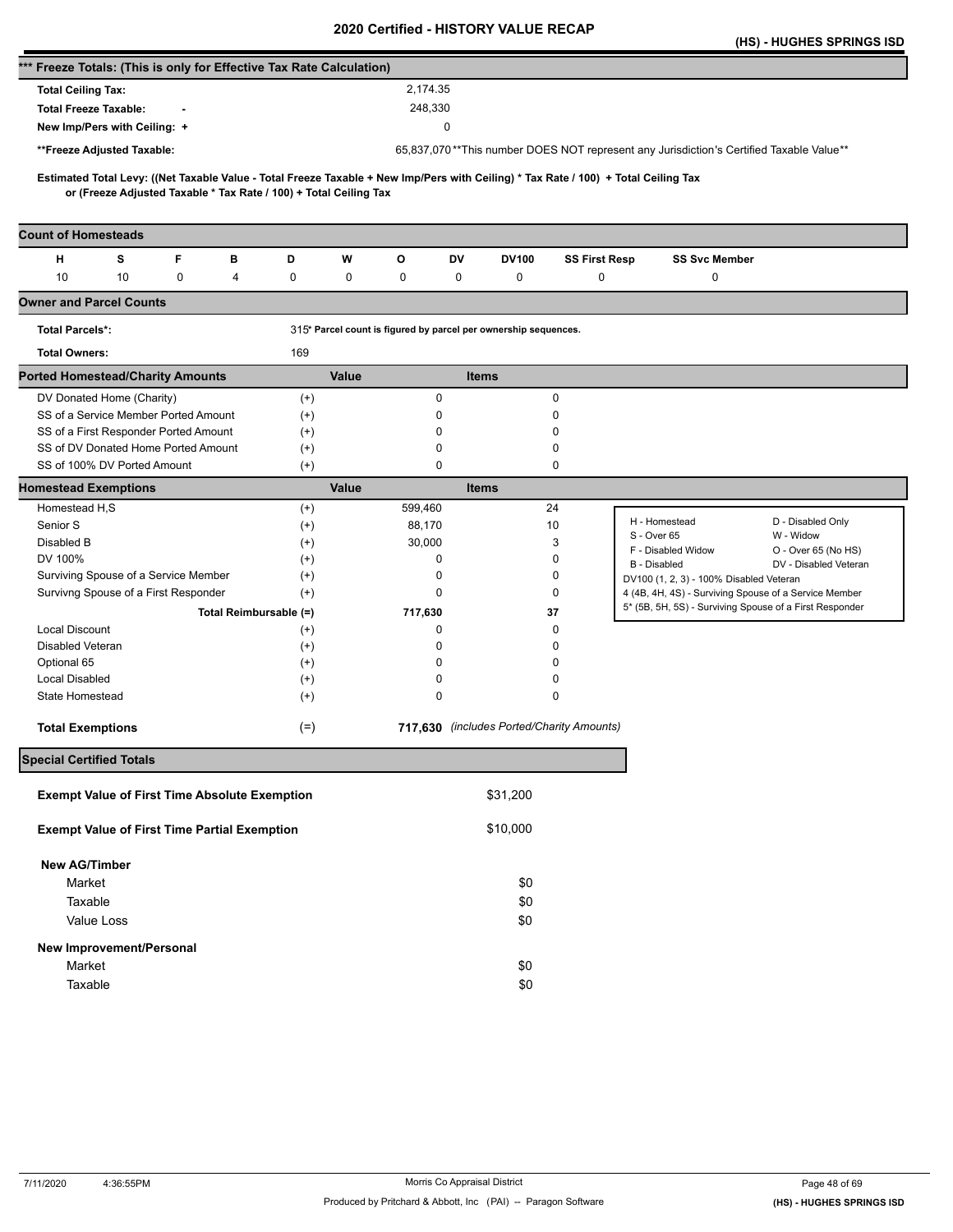|                            | Average Values* (includes protested & exempt value) |                |                                        |
|----------------------------|-----------------------------------------------------|----------------|----------------------------------------|
| Average Homestead Value A* |                                                     | <b>Parcels</b> | Total Homestead Value A*               |
| Market                     | \$47.690                                            | 14             | \$667.670<br>Market                    |
| Taxable                    | \$21.877                                            |                | \$292.040<br>Taxable                   |
|                            | Average Homestead Value A* and E*                   | <b>Parcels</b> | Total Homestead Value A* and E*        |
| Market                     | \$53.634                                            | 24             | \$1,287,220<br>Market                  |
| Taxable                    | \$28.147                                            |                | \$634.320<br>Taxable                   |
|                            | Average Homestead Value A* and E* and M1            | <b>Parcels</b> | Total Homestead Value A* and E* and M1 |
| Market                     | \$53,634                                            | 24             | \$1,287,220<br>Market                  |
| Taxable                    | \$28.147                                            |                | \$634,320<br>Taxable                   |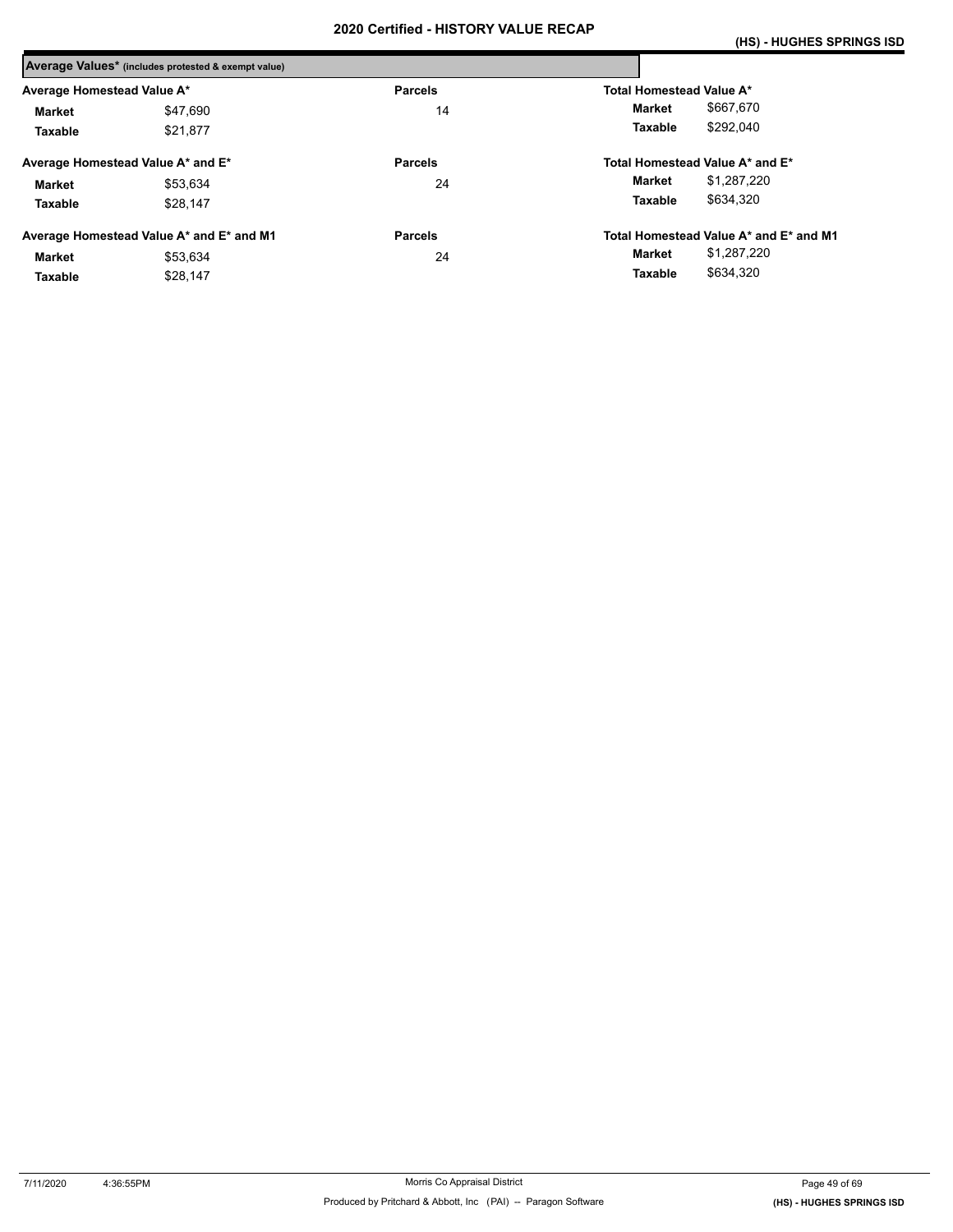| <b>Minerals</b>                                                        | Value        | Items        |                                    |            |
|------------------------------------------------------------------------|--------------|--------------|------------------------------------|------------|
| Mineral_Value                                                          | 64,830       | 3            |                                    |            |
| Mineral Value - Real                                                   | 4,392,150    | 21           |                                    |            |
| Mineral Value - Personal                                               | 48,135,920   | 109          | <b>Total Mineral Value:</b>        | 52,592,900 |
| <b>Mineral Loss</b>                                                    | Value        | <b>Items</b> |                                    |            |
| Less Mineral Exempt Property                                           | 0            | $\pmb{0}$    | <b>Total Mineral Exempt Value:</b> | 0          |
| Less \$500 Inc. Mineral Owner                                          | 0            | $\mathbf 0$  |                                    |            |
| <b>Less Mineral Abatements</b>                                         | 0            | 0            |                                    |            |
| Less Mineral Freeports/Interstate Commerce                             | 0            | 0            |                                    |            |
| Less Mineral Unknown                                                   | $\Omega$     | 0            |                                    |            |
| Less TCEQ/Pollution Control                                            | 0            | 0            |                                    |            |
| Less VLA                                                               | 0            | 0            |                                    |            |
| Less Mineral Protested Value                                           | 0            | $\mathbf 0$  | <b>Taxload Mineral Total:</b>      | 52,592,900 |
| Land                                                                   | Value        | <b>Items</b> |                                    |            |
| Land - Homesite                                                        | 127,870      | 24           |                                    |            |
| Land - Non Homesite                                                    | 10,141,820   | 131          |                                    |            |
| Land - Productivity Market                                             | 7,071,260    | 50           |                                    |            |
| Land - Income                                                          | 0            | 0            | <b>Total Land Value:</b>           | 17,340,950 |
| Land Timber Gain                                                       | $\mathbf 0$  | $\mathbf 0$  |                                    |            |
| Improvements                                                           | Value        | <b>Items</b> |                                    |            |
| Improvements - Homesite                                                | 1,244,080    | 25           |                                    |            |
| New Improvements - Homesite                                            | 0            | 0            |                                    |            |
| Improvements - Non Homesite                                            | 2,209,740    | 38           |                                    |            |
| New Improvements - Non Homesite                                        | 0            | 0            |                                    |            |
| Improvements - Income                                                  | $\mathbf 0$  | $\mathbf 0$  | <b>Total Improvement Value:</b>    | 3,453,820  |
| <b>Ag Loss</b>                                                         | Value        | <b>Items</b> |                                    |            |
| <b>Productivity Market</b>                                             | 7,071,260    | 50           |                                    |            |
| Land Ag 1D                                                             | 0            | 0            |                                    |            |
| Land Ag 1D1                                                            | 17,870       | 4            |                                    |            |
| Land Ag Tim                                                            | 533,020      | 533,020      | <b>Productivity Loss:</b>          | 6,520,370  |
| <b>Real Loss</b>                                                       | <b>Value</b> |              |                                    |            |
| Land Homesite Exempt                                                   | 0            |              |                                    |            |
| Land Non-Homesite Exempt                                               | 46,300       |              |                                    |            |
| <b>Productivity Market Exempt</b>                                      | 0            |              |                                    |            |
| Income Land Exempt                                                     | $\Omega$     |              |                                    |            |
| Improvement Homesite Exempt                                            | 0            |              |                                    |            |
| New Improvement Homesite Exempt                                        | 0            |              |                                    |            |
| Improvement Non-Homesite Exempt<br>New Improvement Non-Homesite Exempt | 27,550       |              |                                    |            |
| Income Improvement Exempt                                              | 0<br>0       |              | <b>Real Exempt Total:</b>          | 73,850     |
|                                                                        |              |              |                                    |            |
| Personal                                                               | Value        | <b>Items</b> | <b>Taxload Real Total:</b>         | 14,200,550 |
| Personal - Homesite                                                    | 0            | 0            |                                    |            |
| New Personal - Homesite                                                | 0            | 0            |                                    |            |
| Personal - Non Homesite                                                | 21,810       | 5            |                                    |            |
| New Personal - Non Homesite                                            | 0            | 0            | <b>Total Personal Value:</b>       | 21,810     |
| <b>Personal Loss</b>                                                   | <b>Value</b> |              |                                    |            |
| Personal Homesite Exempt<br>New Personal Homesite Exempt               | 0<br>0       |              |                                    |            |
| Personal Non-Homesite Exempt                                           | 0            |              |                                    |            |
| New Personal Non-Homesite Exempt                                       | 0            |              |                                    |            |
| Personal Under 500                                                     | 560          |              | <b>Personal Exempt Total:</b>      | 0          |
|                                                                        |              |              |                                    |            |
|                                                                        |              |              | <b>Taxload Personal Total:</b>     | 21,810     |
|                                                                        |              |              |                                    |            |
|                                                                        |              |              | <b>Total Appraised:</b>            | 66,803,030 |
|                                                                        |              |              | <b>Taxroll Load Total:</b>         | 66,815,260 |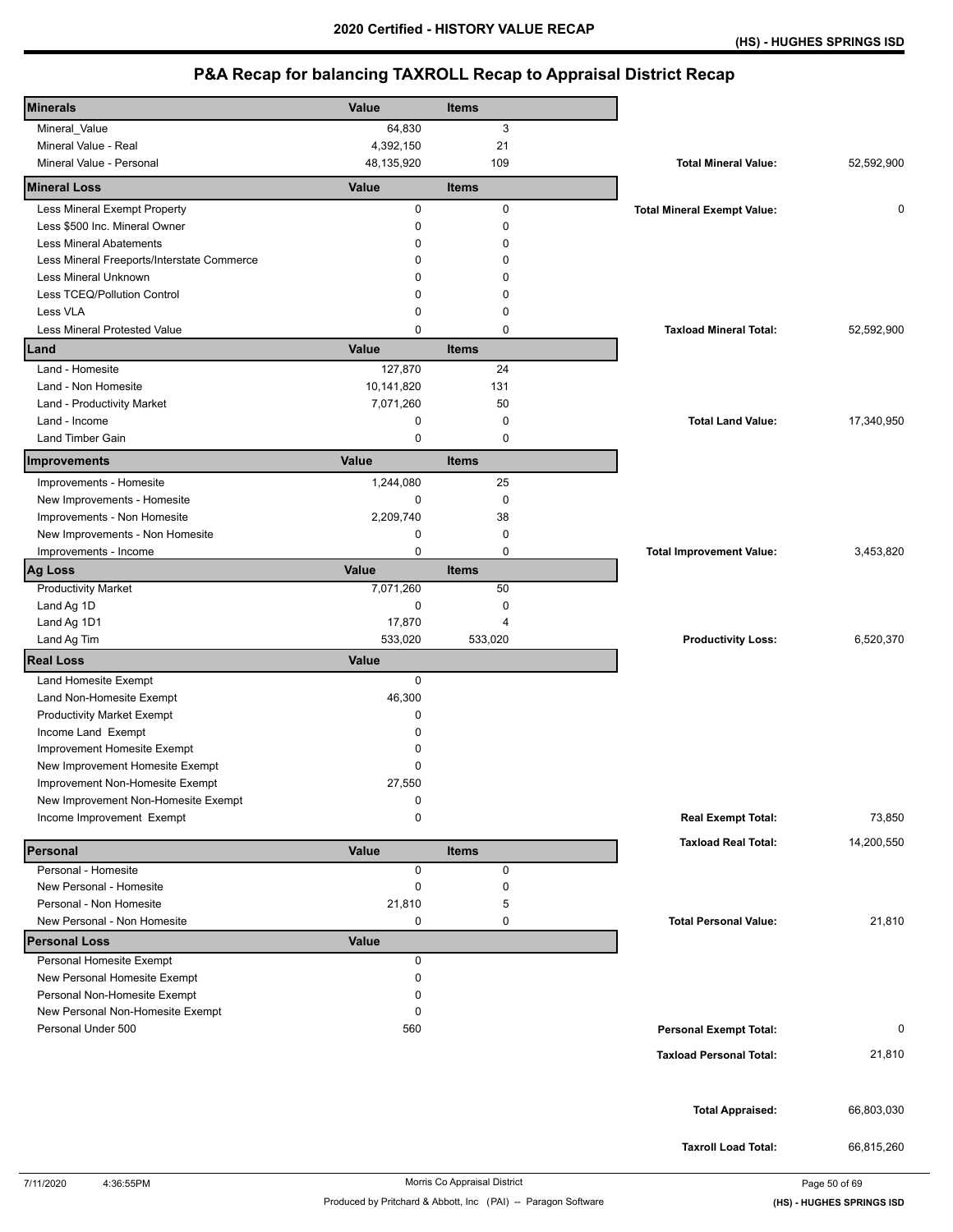## **(HS) - HUGHES SPRINGS ISD**

| <b>Category Code Breakdown</b> |                          |              |           |           |                                      |                        |              |           |                |                                    |                                    |
|--------------------------------|--------------------------|--------------|-----------|-----------|--------------------------------------|------------------------|--------------|-----------|----------------|------------------------------------|------------------------------------|
| Cat<br>Code                    | <b>Items</b>             | <b>Acres</b> | Land      | Ag/Timber | <b>Productivity</b><br><b>Market</b> | <b>Taxable</b><br>Land | Improvements | Personal  | <b>Mineral</b> | <b>Total Mkt</b><br><b>Taxable</b> | <b>Total Net</b><br><b>Taxable</b> |
| A <sub>1</sub>                 | 27                       | 10.106       | 94,830    | 0         | 0                                    | 94,830                 | 1,051,260    | $\pmb{0}$ | 0              | 1,146,090                          | 729,060                            |
| A <sub>3</sub>                 | $\overline{2}$           | 6.876        | 26,930    | 0         | 0                                    | 26,930                 | 38,300       | 0         | 0              | 65,230                             | 65,230                             |
| A*                             | 29                       | 16.982       | 121,760   | 0         | 0                                    | 121,760                | 1,089,560    | 0         | 0              | 1,211,320                          | 794,290                            |
| B <sub>2</sub>                 | $\overline{7}$           | 3.641        | 31,820    | 0         | 0                                    | 31,820                 | 576,150      | 0         | 0              | 607,970                            | 607,970                            |
| B*                             | $\overline{\phantom{a}}$ | 3.641        | 31,820    | 0         | 0                                    | 31,820                 | 576,150      | 0         | 0              | 607,970                            | 607,970                            |
| C <sub>1</sub>                 | 18                       | 106.013      | 298,690   | 0         | 0                                    | 298,690                | 0            | 0         | 0              | 298,690                            | 298,690                            |
| C*                             | 18                       | 106.013      | 298,690   | 0         | 0                                    | 298,690                | 0            | 0         | 0              | 298,690                            | 298,690                            |
| D1                             | 50                       | 3,729.545    | 0         | 550,890   | 7,071,260                            | 550,890                | 0            | 0         | 0              | 550,890                            | 550,890                            |
| D <sub>2</sub>                 | $\mathbf{1}$             | 0.000        | 0         | 0         | 0                                    | $\pmb{0}$              | 20,100       | 0         | 0              | 20,100                             | 20,100                             |
| D*                             | 51                       | 3,729.545    | 0         | 550,890   | 7,071,260                            | 550,890                | 20,100       | 0         | 0              | 570,990                            | 570,990                            |
| Ε                              | 29                       | 2,511.639    | 8,034,800 | 0         | 0                                    | 8,034,800              | 0            | 0         | 0              | 8,034,800                          | 8,034,800                          |
| E1                             | 15                       | 34.348       | 123,020   | 0         | 0                                    | 123,020                | 851,580      | 0         | 0              | 974,600                            | 722,330                            |
| E <sub>2</sub>                 | 3                        | 16.029       | 49,560    | 0         | 0                                    | 49,560                 | 77,020       | 0         | 0              | 126,580                            | 66,580                             |
| E*                             | 47                       | 2,562.016    | 8,207,380 | 0         | 0                                    | 8,207,380              | 928,600      | 0         | 0              | 9,135,980                          | 8,823,710                          |
| F <sub>1</sub>                 | 4                        | 12.569       | 95,360    | 0         | 0                                    | 95,360                 | 86,960       | 0         | 0              | 182,320                            | 182,320                            |
| F <sub>1</sub>                 | 4                        | 12.569       | 95,360    | 0         | 0                                    | 95,360                 | 86,960       | $\pmb{0}$ | 0              | 182,320                            | 182,320                            |
| F <sub>2</sub>                 | 61                       | 356.370      | 1,459,360 | 0         | 0                                    | 1,459,360              | 724,900      | 0         | 4,392,150      | 6,576,410                          | 6,576,410                          |
| F <sub>2</sub>                 | 61                       | 356.370      | 1,459,360 | 0         | $\pmb{0}$                            | 1,459,360              | 724,900      | $\pmb{0}$ | 4,392,150      | 6,576,410                          | 6,576,410                          |
| $F^*$                          | 65                       | 368.939      | 1,554,720 | 0         | 0                                    | 1,554,720              | 811,860      | 0         | 4,392,150      | 6,758,730                          | 6,758,730                          |
| G1                             | 3                        | 0.000        | 0         | 0         | 0                                    | $\pmb{0}$              | 0            | 0         | 64,830         | 64,830                             | 64,830                             |
| G*                             | 3                        | 0.000        | 0         | 0         | 0                                    | 0                      | 0            | 0         | 64,830         | 64,830                             | 64,830                             |
| J1                             | 1                        | 2.000        | 9,020     | 0         | 0                                    | 9,020                  | 0            | $\pmb{0}$ | 0              | 9,020                              | 9,020                              |
| J3                             | 4                        | 0.000        | 0         | 0         | 0                                    | 0                      | 0            | 0         | 1,199,270      | 1,199,270                          | 1,199,270                          |
| J4                             | 1                        | 0.000        | 0         | 0         | 0                                    | 0                      | 0            | $\pmb{0}$ | 37,820         | 37,820                             | 37,820                             |
| J5                             | $\overline{\mathbf{c}}$  | 0.000        | 0         | 0         | 0                                    | 0                      | 0            | 0         | 611,610        | 611,610                            | 611,610                            |
| $\mathsf{J6}$                  | 1                        | 0.000        | 0         | 0         | 0                                    | 0                      | 0            | 0         | 203,850        | 203,850                            | 203,850                            |
| J*                             | 9                        | 2.000        | 9,020     | 0         | 0                                    | 9,020                  | 0            | 0         | 2,052,550      | 2,061,570                          | 2,061,570                          |
| L1                             | 3                        | 0.000        | 0         | 0         | 0                                    | 0                      | 0            | 18,260    | 0              | 18,260                             | 18,260                             |
| L1                             | 3                        | 0.000        | $\pmb{0}$ | 0         | 0                                    | $\pmb{0}$              | 0            | 18,260    | $\pmb{0}$      | 18,260                             | 18,260                             |
| L <sub>2</sub> A               | 6                        | 0.000        | 0         | 0         | 0                                    | 0                      | 0            | 0         | 1,290,320      | 1,290,320                          | 1,290,320                          |
| L <sub>2</sub> B               | 35                       | 0.000        | 0         | 0         | 0                                    | 0                      | 0            | 0         | 35,576,820     | 35,576,820                         | 35,576,820                         |
| L <sub>2</sub> C               | 8                        | 0.000        | 0         | 0         | 0                                    | 0                      | 0            | 0         | 1,177,950      | 1,177,950                          | 1,177,950                          |
| L <sub>2</sub> D               | 8                        | 0.000        | 0         | 0         | 0                                    | 0                      | 0            | $\pmb{0}$ | 1,291,040      | 1,291,040                          | 1,291,040                          |
| L2G                            | 24                       | 0.000        | 0         | 0         | 0                                    | 0                      | 0            | 0         | 5,451,930      | 5,451,930                          | 5,451,930                          |
| L <sub>2</sub> H               | $\mathbf{1}$             | 0.000        | 0         | 0         | 0                                    | 0                      | 0            | 0         | 1,940          | 1,940                              | 1,940                              |
| L2J                            | $\overline{7}$           | 0.000        | 0         | 0         | 0                                    | 0                      | 0            | 0         | 46,190         | 46,190                             | 46,190                             |
| L <sub>2</sub> L               | 1                        | 0.000        | 0         | 0         | 0                                    | 0                      | 0            | 0         | 1,130          | 1,130                              | 1,130                              |
| L2M                            | $\overline{\mathbf{c}}$  | 0.000        | 0         | 0         | 0                                    | 0                      | 0            | $\pmb{0}$ | 319,630        | 319,630                            | 319,630                            |
| L2O                            | $\overline{\mathbf{c}}$  | 0.000        | 0         | 0         | 0                                    | 0                      | 0            | $\pmb{0}$ | 6,630          | 6,630                              | 6,630                              |
| L <sub>2</sub> P               | 3                        | 0.000        | 0         | 0         | 0                                    | 0                      | 0            | 0         | 655,960        | 655,960                            | 655,960                            |
| L2Q                            | $\overline{2}$           | 0.000        | 0         | 0         | 0                                    | 0                      | 0            | 0         | 263,410        | 263,410                            | 263,410                            |
| L2                             | 99                       | 0.000        | 0         | 0         | 0                                    | $\pmb{0}$              | 0            | $\pmb{0}$ | 46,082,950     | 46,082,950                         | 46,082,950                         |
| L*                             | 102                      | 0.000        | 0         | 0         | 0                                    | 0                      | 0            | 18,260    | 46,082,950     | 46,101,210                         | 46,101,210                         |
| M1                             | $\mathbf{1}$             | 0.000        | 0         | 0         | 0                                    | 0                      | 0            | 3,410     | 0              | 3,410                              | 3,410                              |
| M*                             | 1                        | 0.000        | 0         | 0         | 0                                    | 0                      | 0            | 3,410     | 0              | 3,410                              | 3,410                              |
| XB                             | 3                        | 0.000        | 0         | 0         | 0                                    | 0                      | 0            | 140       | 420            | 560                                | 0                                  |
| XV                             | $\overline{\mathbf{c}}$  | 1.830        | 6,910     | 0         | 0                                    | 6,910                  | 27,550       | 0         | 0              | 34,460                             | 0                                  |
| XV1                            | 1                        | 1.000        | 5,450     | 0         | 0                                    | 5,450                  | 0            | 0         | 0              | 5,450                              | 0                                  |
| XV <sub>2</sub>                | 6                        | 77.627       | 33,940    | 0         | 0                                    | 33,940                 | 0            | 0         | 0              | 33,940                             |                                    |
| $\mathsf{X}^\star$             | 12                       | 80.457       | 46,300    | 0         | 0                                    | 46,300                 | 27,550       | 140       | 420            | 74,410                             | 0                                  |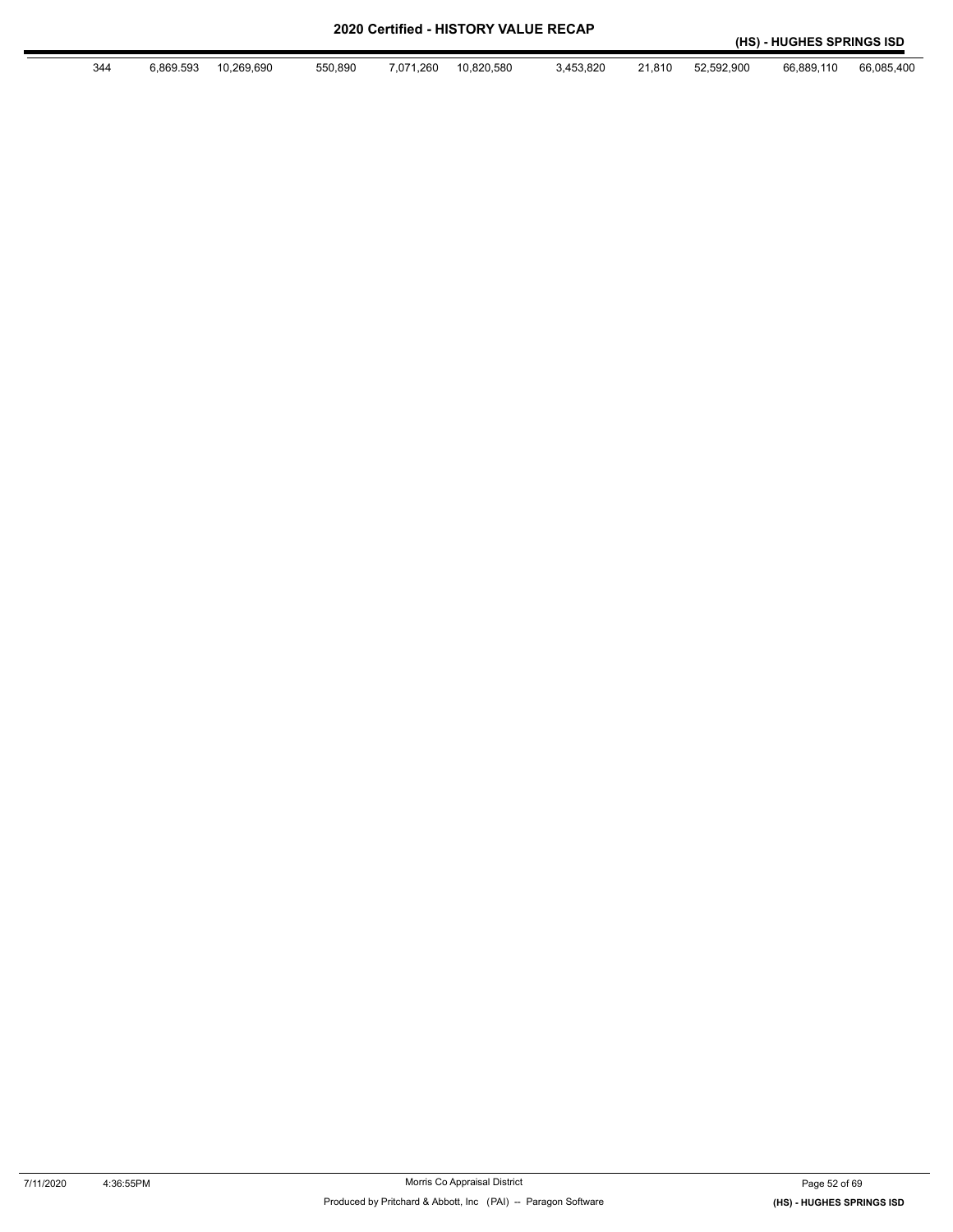|                                            |                    | erunea      | ו טווי<br>UNI VALU |               |                                     |          | (PS) - PEWITT ISD M&O |
|--------------------------------------------|--------------------|-------------|--------------------|---------------|-------------------------------------|----------|-----------------------|
| Land                                       |                    | Value       | <b>Items</b>       | <b>Exempt</b> |                                     |          |                       |
| Land - Homesite                            | $^{(+)}$           | 6,914,850   | 1,063              | 2,570         |                                     |          |                       |
| Land - Non Homesite                        | $^{(+)}$           | 33,403,250  | 1,900              | 16,147,840    |                                     |          |                       |
| Land - Productivity Market                 | $^{(+)}$           | 120,790,180 | 1,020              | 0             |                                     |          |                       |
| Land - Income                              | $^{(+)}$           | 0           | 0                  | $\Omega$      |                                     |          |                       |
| <b>Total Land Market Value</b>             | $(=)$              | 161,108,280 | 3,983              |               | <b>Total Land Value:</b>            | $(+)$    | 161,108,280           |
| Improvements                               |                    | Value       | <b>Items</b>       | <b>Exempt</b> |                                     |          |                       |
| Improvements - Homesite                    | $^{(+)}$           | 105,569,900 | 1,103              | 9,790         |                                     |          |                       |
| New Improvements - Homesite                | $^{(+)}$           | 1,797,260   | 30                 | 0             |                                     |          |                       |
| Improvements - Non Homesite                | $^{(+)}$           | 77,995,600  | 1,312              | 21,223,080    |                                     |          |                       |
| New Improvements - Non Homesite            | $^{(+)}$           | 1,035,740   | 26                 | 0             |                                     |          |                       |
| Improvements - Income                      | $^{(+)}$           | 0           | $\mathbf 0$        | 0             |                                     |          |                       |
| <b>Total Improvement Value</b>             | $(=)$              | 186,398,500 | 2,471              |               | <b>Total Imp Value:</b>             | $^{(+)}$ | 186,398,500           |
| Personal                                   |                    | Value       | <b>Items</b>       | <b>Exempt</b> |                                     |          |                       |
| Personal - Homesite                        | $^{(+)}$           | 1,319,460   | 35                 | 0             |                                     |          |                       |
| New Personal - Homesite                    | $^{(+)}$           | 343,190     | 8                  | 0             |                                     |          |                       |
| Personal - Non Homesite                    | $^{(+)}$           | 8,404,586   | 297                | 942,300       |                                     |          |                       |
| New Personal - Non Homesite                | $^{(+)}$           | 393,850     | 10                 | 0             |                                     |          |                       |
| <b>Total Personal Value</b>                | $(=)$              | 10,461,086  | 350                |               | <b>Total Personal Value:</b>        | $(+)$    | 10,461,086            |
| Total Real Estate & Personal Mkt Value (=) |                    | 357,967,866 | 6,804              |               |                                     |          |                       |
| <b>Minerals</b>                            |                    | Value       | <b>Items</b>       |               |                                     |          |                       |
| <b>Mineral Value</b>                       | $^{(+)}$           | 0           | 0                  |               |                                     |          |                       |
| Mineral Value - Real                       | $^{(+)}$           | 4,010,180   | 9                  |               |                                     |          |                       |
| Mineral Value - Personal                   | $^{(+)}$           | 58,534,050  | 102                |               |                                     |          |                       |
| <b>Total Mineral Market Value</b>          | $(=)$              | 62,544,230  | 111                |               | <b>Total Min Mkt Value:</b>         | $(+)$    | 62,544,230            |
| <b>Total Market Value</b>                  | $(=)$              | 420,512,096 |                    |               | <b>Total Market Value:</b>          | $(=/+)$  | 420,512,096           |
| Ag/Timber *does not include protested      |                    | Value       | <b>Items</b>       |               |                                     |          |                       |
| Land Timber Gain                           | $^{(+)}$           | 0           | 0                  |               | <b>Land Timber Gain:</b>            | $(+)$    | 0                     |
| <b>Productivity Market</b>                 | $^{(+)}$           | 120,790,180 | 1,020              |               |                                     |          |                       |
| Land Ag 1D                                 | $(-)$              | 0           | 0                  |               |                                     |          |                       |
| Land Ag 1D1                                | $(-)$              | 4,503,270   | 778                |               |                                     |          |                       |
| Land Ag Tim                                | $(-)$              | 2,272,770   | 451                |               |                                     |          |                       |
| Productivity Loss: (=)                     |                    | 114,014,140 | 1,020              |               | <b>Productivity Loss:</b>           | $(-)$    | 114,014,140           |
| Losses                                     |                    | Value       | <b>Items</b>       |               |                                     |          |                       |
| Less Real Exempt Property                  | $(-)$              | 38,325,580  | 268                |               |                                     |          |                       |
| Less \$500 Inc. Real Personal              | $(-)$              | 1,870       | 9                  |               | <b>Total Market Taxable:</b>        | $(=)$    | 306,497,956           |
| Less Disaster Exemption<br>$(-)$           |                    | 0           | 0                  |               |                                     |          |                       |
| Less Real/Personal Abatements              | $(\textnormal{-})$ | 0           | 0                  |               |                                     |          |                       |
| Less Community Housing                     | $(\text{-})$       | 0           | 0                  |               |                                     |          |                       |
| Less Freeport                              | $(-)$              | 0           | 0                  |               |                                     |          |                       |
| Less Allocation                            | $(-)$              | 0           | 0                  |               |                                     |          |                       |
| Less MultiUse                              | $(-)$              | 0           | 0                  |               |                                     |          |                       |
| Less Goods In Transit (Real & Industrial)  | $(-)$              | 0           | 0                  |               |                                     |          |                       |
| <b>Less Historical</b>                     | $(-)$              | 0           | 0                  |               |                                     |          |                       |
| Less Solar/Wind Power                      | $(-)$              | 0           | 0                  |               | <b>Total Protested Value:</b>       |          | 0                     |
| Less Vehicle Leased for Personal Use       | $(-)$              | 0           | 0                  |               | <b>Protested % of Total Market:</b> |          | 0.00%                 |
| Less Real Protested Value                  | $(-)$              | 0           | 0                  |               |                                     |          |                       |
| Less 10% Cap Loss                          | $(-)$              | 4,135,840   | 410                |               |                                     |          |                       |
| Less TCEQ/Pollution Control                | $(\text{-})$       | 692,770     | 1                  |               |                                     |          |                       |
| Less VLA Loss                              | $(-)$              | 0           | 0                  |               |                                     |          |                       |
| Less Mineral Exempt Property               | $(-)$              | 666,460     | 9                  |               |                                     |          |                       |
| Less \$500 Inc. Mineral Owner              | $(-)$              | 0           | 0                  |               |                                     |          |                       |
| <b>Less Mineral Abatements</b>             | $(-)$              | 0           | 0                  |               |                                     |          |                       |
| <b>Less Mineral Freeports</b>              | $(-)$              | 0           | 0                  |               |                                     |          |                       |
| Less Interstate Commerce                   | $(\cdot)$          | 0           | 0                  |               |                                     |          |                       |
| Less Foreign Trade                         | $(-)$<br>$(-)$     | 0           | 0                  |               | <b>Total Losses:</b>                | $(-)$    | 43,822,520            |
| Less Mineral Unknown                       |                    | 0           | 0                  |               | <b>Total Appraised Value:</b>       | $(=/+)$  | 262,675,436           |
| <b>Less Mineral Protested Value</b>        | $(-)$              | 0           | 0                  |               | <b>Total Exemptions*:</b>           | $(-)$    | 34,597,000            |
| Total Losses (includes Prod. Loss)         | $(=)$              | 157,836,660 |                    |               | * See breakdown on following page   |          |                       |
| <b>Total Appraised Value</b>               | $(=)$              | 262,675,436 |                    |               | <b>Net Taxable Value:</b>           |          | 228,078,436           |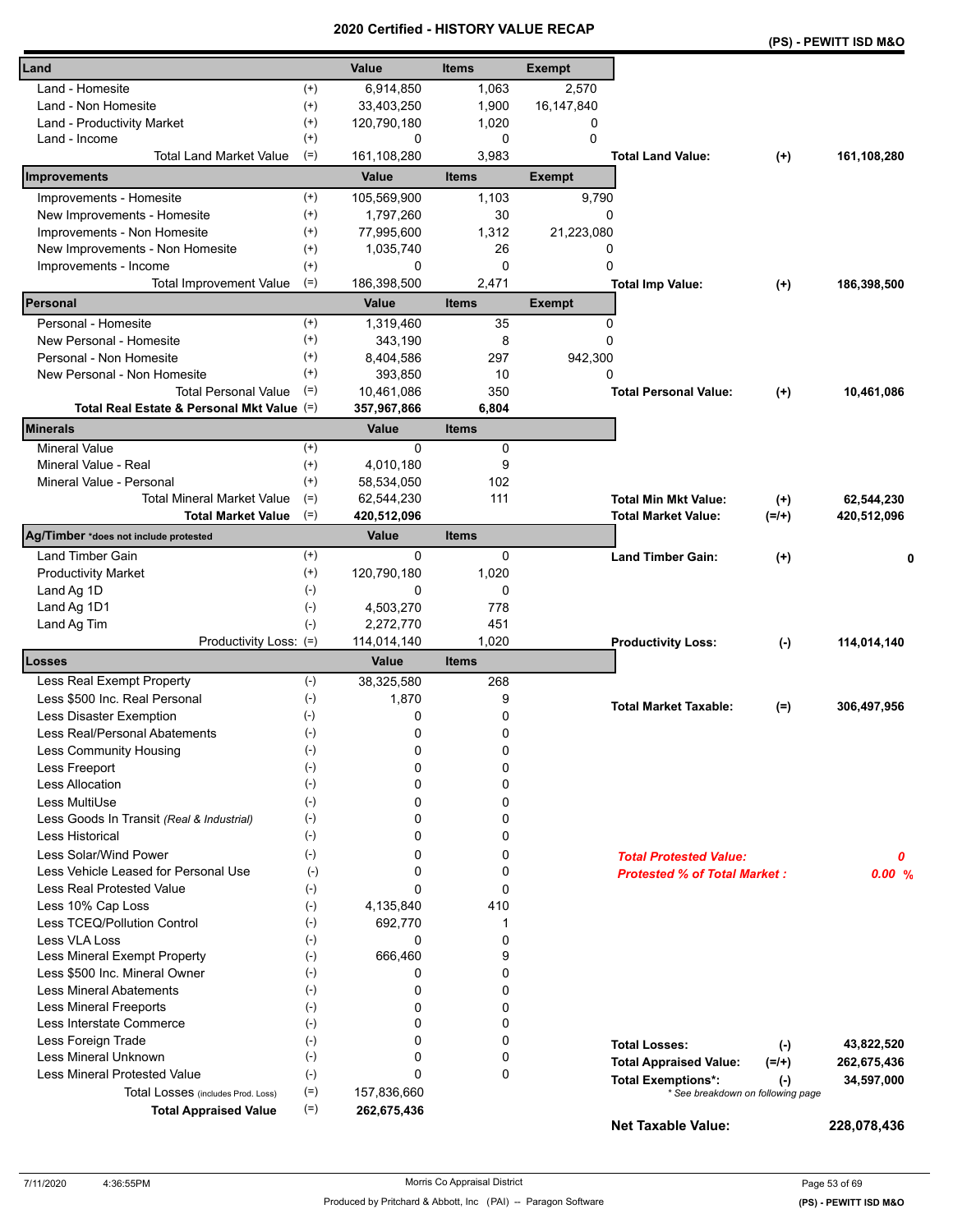| 196,898,096**This number DOES NOT represent any Jurisdiction's Certified Taxable Value**                                            |
|-------------------------------------------------------------------------------------------------------------------------------------|
|                                                                                                                                     |
| Estimated Total Levy: ((Net Taxable Value - Total Freeze Taxable + New Imp/Pers with Ceiling) * Tax Rate / 100) + Total Ceiling Tax |
|                                                                                                                                     |
| <b>SS Svc Member</b><br>SS First Resp                                                                                               |
| 0<br>0                                                                                                                              |
|                                                                                                                                     |
|                                                                                                                                     |
|                                                                                                                                     |
|                                                                                                                                     |
|                                                                                                                                     |
|                                                                                                                                     |
|                                                                                                                                     |
|                                                                                                                                     |
|                                                                                                                                     |
|                                                                                                                                     |
| D - Disabled Only<br>H - Homestead                                                                                                  |
| W - Widow<br>S - Over 65                                                                                                            |
| F - Disabled Widow<br>O - Over 65 (No HS)                                                                                           |
| B - Disabled<br>DV - Disabled Veteran                                                                                               |
| DV100 (1, 2, 3) - 100% Disabled Veteran<br>4 (4B, 4H, 4S) - Surviving Spouse of a Service Member                                    |
| 5* (5B, 5H, 5S) - Surviving Spouse of a First Responder                                                                             |
|                                                                                                                                     |
|                                                                                                                                     |
|                                                                                                                                     |
|                                                                                                                                     |
|                                                                                                                                     |
| 34,597,000 (includes Ported/Charity Amounts)                                                                                        |
|                                                                                                                                     |
|                                                                                                                                     |
|                                                                                                                                     |
|                                                                                                                                     |
|                                                                                                                                     |
|                                                                                                                                     |
|                                                                                                                                     |
|                                                                                                                                     |
|                                                                                                                                     |
|                                                                                                                                     |
|                                                                                                                                     |
|                                                                                                                                     |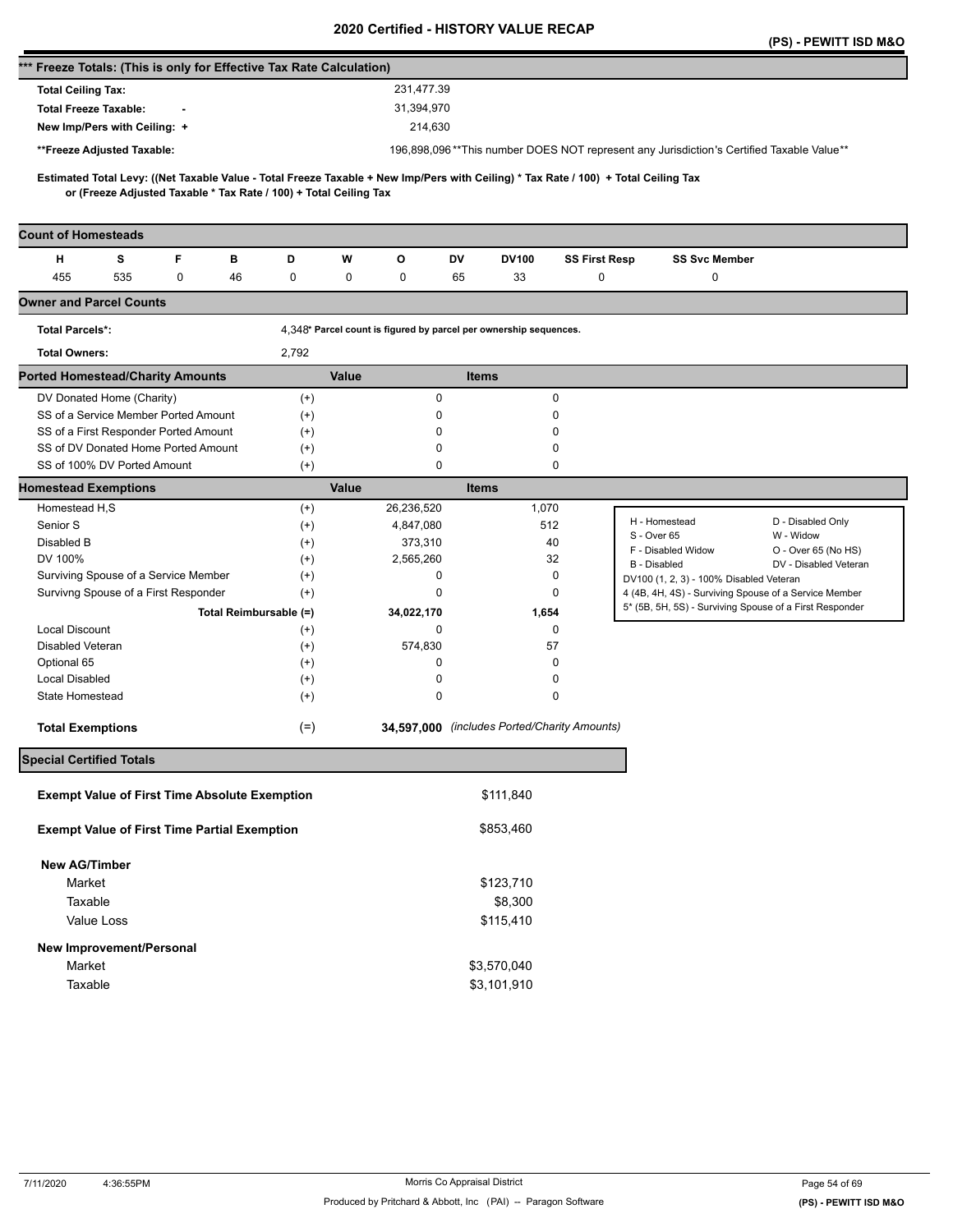|                                   | Average Values* (includes protested & exempt value) |                |                                        |
|-----------------------------------|-----------------------------------------------------|----------------|----------------------------------------|
| Average Homestead Value A*        |                                                     | <b>Parcels</b> | Total Homestead Value A*               |
| <b>Market</b>                     | \$84,547                                            | 535            | \$45,232,740<br>Market                 |
| Taxable                           | \$55.856                                            |                | \$28,300,770<br>Taxable                |
|                                   | Average Homestead Value A* and E*                   | <b>Parcels</b> | Total Homestead Value A* and E*        |
| Market                            | \$100,366                                           | 1,067          | \$107,091,440<br>Market                |
| Taxable                           | \$71.699                                            |                | \$71,426,240<br>Taxable                |
|                                   | Average Homestead Value A* and E* and M1            | <b>Parcels</b> | Total Homestead Value A* and E* and M1 |
| <b>Market</b>                     | \$98.290                                            | 1,109          | \$109,003,740<br>Market                |
| Taxable                           | \$69.747                                            |                | \$72,230,090<br>Taxable                |
| <b>Average Homestead Value M1</b> |                                                     | <b>Parcels</b> | <b>Total Homestead Value M1</b>        |
| <b>Market</b>                     | \$45,530                                            | 42             | \$1,912,300<br>Market                  |
| Taxable                           | \$20,142                                            |                | \$803,850<br>Taxable                   |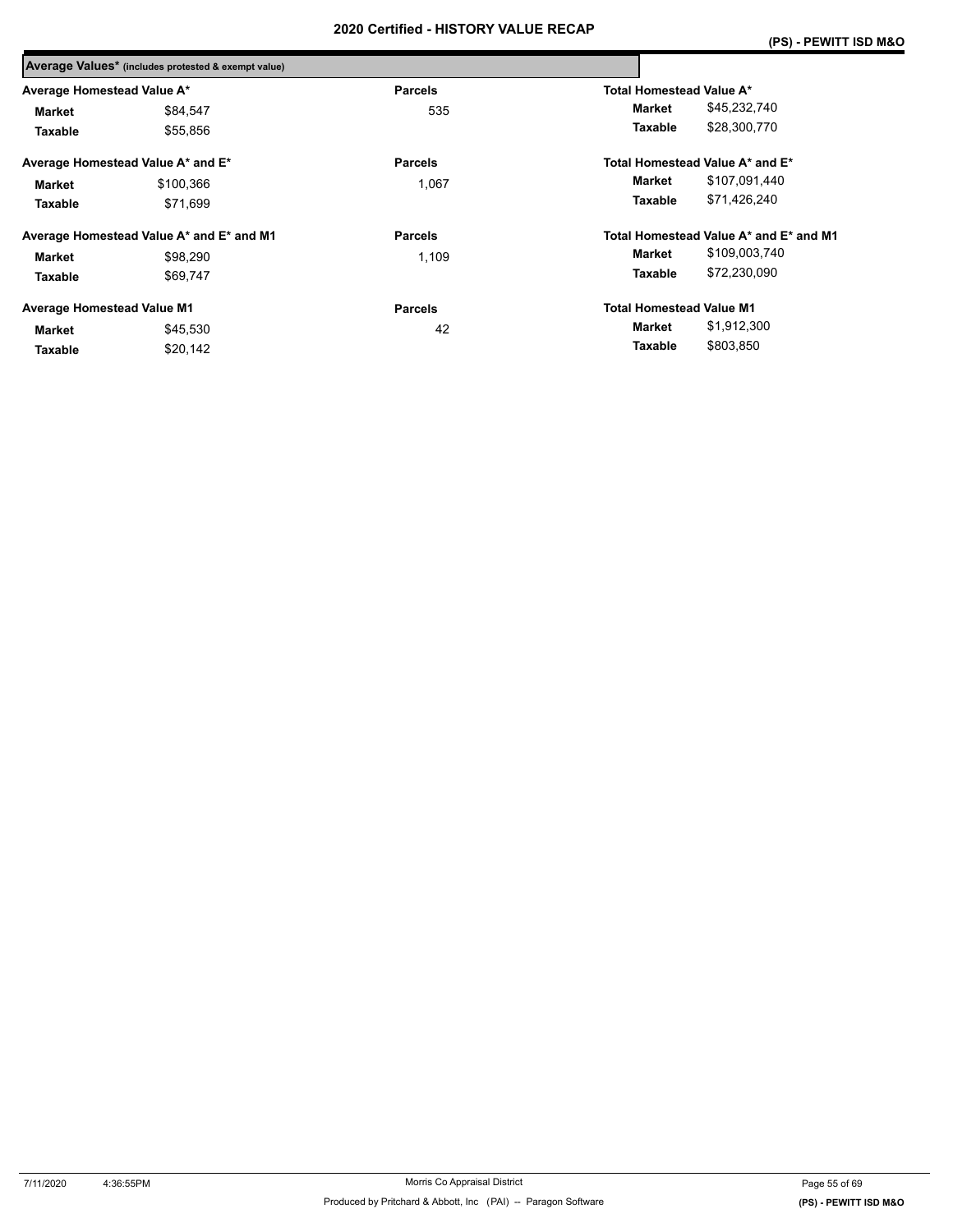| <b>Minerals</b>                            | <b>Value</b> | Items        |                                    |             |
|--------------------------------------------|--------------|--------------|------------------------------------|-------------|
| Mineral_Value                              | 0            | 0            |                                    |             |
| Mineral Value - Real                       | 4,010,180    | 9            |                                    |             |
| Mineral Value - Personal                   | 58,534,050   | 102          | <b>Total Mineral Value:</b>        | 62,544,230  |
| <b>Mineral Loss</b>                        | Value        | <b>Items</b> |                                    |             |
| Less Mineral Exempt Property               | 666,460      | 9            | <b>Total Mineral Exempt Value:</b> | 666,460     |
| Less \$500 Inc. Mineral Owner              | 0            | $\mathbf 0$  |                                    |             |
| <b>Less Mineral Abatements</b>             | 0            | 0            |                                    |             |
| Less Mineral Freeports/Interstate Commerce | 0            | 0            |                                    |             |
| Less Mineral Unknown                       | 0            | 0            |                                    |             |
| Less TCEQ/Pollution Control                | 692,770      | 1            |                                    |             |
| Less VLA                                   | 0            | $\mathbf 0$  |                                    |             |
| Less Mineral Protested Value               | 0            | $\mathbf 0$  | <b>Taxload Mineral Total:</b>      | 61,877,770  |
| Land                                       | Value        | <b>Items</b> |                                    |             |
| Land - Homesite                            | 6,914,850    | 1,063        |                                    |             |
| Land - Non Homesite                        | 33,403,250   | 1,900        |                                    |             |
| Land - Productivity Market                 | 120,790,180  | 1,020        |                                    |             |
| Land - Income                              | 0            | 0            | <b>Total Land Value:</b>           | 161,108,280 |
| Land Timber Gain                           | $\mathbf 0$  | $\mathbf 0$  |                                    |             |
|                                            |              |              |                                    |             |
| Improvements                               | Value        | <b>Items</b> |                                    |             |
| Improvements - Homesite                    | 105,569,900  | 1,103        |                                    |             |
| New Improvements - Homesite                | 1,797,260    | 30           |                                    |             |
| Improvements - Non Homesite                | 77,995,600   | 1,312        |                                    |             |
| New Improvements - Non Homesite            | 1,035,740    | 26           |                                    |             |
| Improvements - Income                      | 0            | 0            | <b>Total Improvement Value:</b>    | 186,398,500 |
| <b>Ag Loss</b>                             | Value        | <b>Items</b> |                                    |             |
| <b>Productivity Market</b>                 | 120,790,180  | 1,020        |                                    |             |
| Land Ag 1D                                 | 0            | $\mathbf 0$  |                                    |             |
| Land Ag 1D1                                | 4,503,270    | 778          |                                    |             |
| Land Ag Tim                                | 2,272,770    | 2,272,770    | <b>Productivity Loss:</b>          | 114,014,140 |
| <b>Real Loss</b>                           | <b>Value</b> |              |                                    |             |
| Land Homesite Exempt                       | 2,570        |              |                                    |             |
| Land Non-Homesite Exempt                   | 16,147,840   |              |                                    |             |
| <b>Productivity Market Exempt</b>          | 0            |              |                                    |             |
| Income Land Exempt                         | $\mathbf 0$  |              |                                    |             |
| Improvement Homesite Exempt                | 9,790        |              |                                    |             |
| New Improvement Homesite Exempt            | 0            |              |                                    |             |
| Improvement Non-Homesite Exempt            | 21,223,080   |              |                                    |             |
| New Improvement Non-Homesite Exempt        | 0            |              |                                    |             |
| Income Improvement Exempt                  | 0            |              | <b>Real Exempt Total:</b>          | 37,383,280  |
|                                            |              |              |                                    |             |
| Personal                                   | Value        | <b>Items</b> | <b>Taxload Real Total:</b>         | 196,109,360 |
| Personal - Homesite                        | 1,319,460    | 35           |                                    |             |
| New Personal - Homesite                    | 343,190      | 8            |                                    |             |
| Personal - Non Homesite                    | 8,404,586    | 297          |                                    |             |
| New Personal - Non Homesite                | 393,850      | 10           | <b>Total Personal Value:</b>       | 10,461,086  |
| <b>Personal Loss</b>                       | <b>Value</b> |              |                                    |             |
| Personal Homesite Exempt                   | 0            |              |                                    |             |
| New Personal Homesite Exempt               | 0            |              |                                    |             |
| Personal Non-Homesite Exempt               | 942,300      |              |                                    |             |
| New Personal Non-Homesite Exempt           | 0            |              |                                    |             |
| Personal Under 500                         | 1,870        |              | <b>Personal Exempt Total:</b>      | 942,300     |
|                                            |              |              | <b>Taxload Personal Total:</b>     | 9,518,786   |
|                                            |              |              |                                    |             |
|                                            |              |              |                                    |             |
|                                            |              |              | <b>Total Appraised:</b>            | 262,675,436 |
|                                            |              |              |                                    |             |
|                                            |              |              |                                    |             |
|                                            |              |              | <b>Taxroll Load Total:</b>         | 267,505,916 |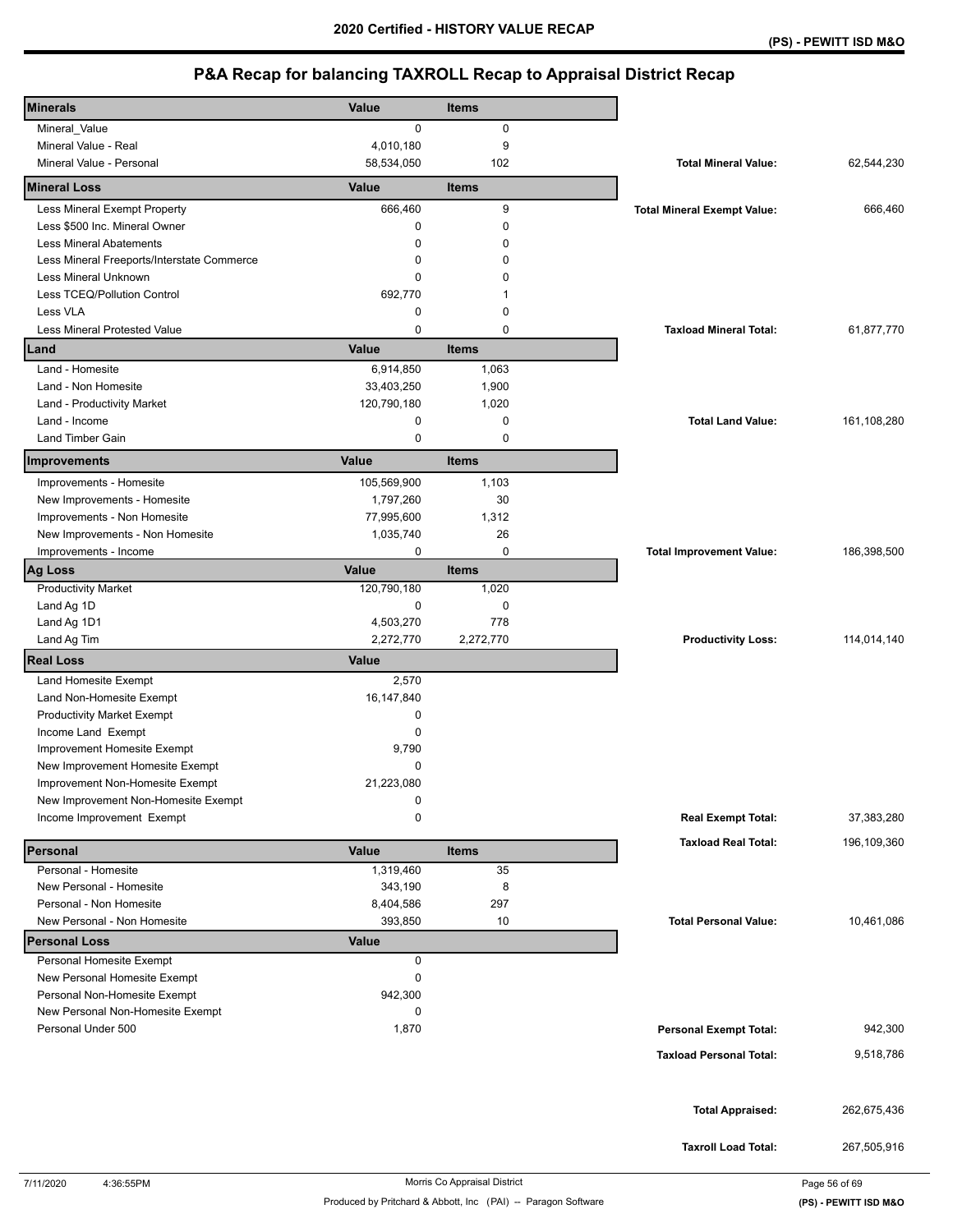### **(PS) - PEWITT ISD M&O**

| <b>Category Code Breakdown</b> |                |              |                  |                  |                                      |                        |              |             |                |                                    |                                    |
|--------------------------------|----------------|--------------|------------------|------------------|--------------------------------------|------------------------|--------------|-------------|----------------|------------------------------------|------------------------------------|
| Cat<br>Code                    | <b>Items</b>   | <b>Acres</b> | Land             | <b>Ag/Timber</b> | <b>Productivity</b><br><b>Market</b> | <b>Taxable</b><br>Land | Improvements | Personal    | <b>Mineral</b> | <b>Total Mkt</b><br><b>Taxable</b> | <b>Total Net</b><br><b>Taxable</b> |
| A <sub>1</sub>                 | 864            | 649.297      | 3,638,650        | $\mathbf 0$      | 0                                    | 3,638,650              | 57,431,070   | $\mathbf 0$ | 0              | 61,069,720                         | 44,752,780                         |
| A <sub>2</sub>                 | 55             | 55.147       | 270,380          | $\pmb{0}$        | 0                                    | 270,380                | 1,347,350    | 0           | 0              | 1,617,730                          | 864,780                            |
| A <sub>3</sub>                 | 13             | 41.035       | 144,760          | 0                | 0                                    | 144,760                | 59,160       | $\pmb{0}$   | 0              | 203,920                            | 203,920                            |
| A*                             | 932            | 745.479      | 4,053,790        | 0                | 0                                    | 4,053,790              | 58,837,580   | 0           | 0              | 62,891,370                         | 45,821,480                         |
| <b>B1</b>                      | $\mathbf{1}$   | 1.388        | 15,550           | 0                | 0                                    | 15,550                 | 284,950      | 0           | 0              | 300,500                            | 300,500                            |
| B <sub>2</sub>                 | 6              | 3.153        | 19,900           | 0                | 0                                    | 19,900                 | 265,970      | 0           | 0              | 285,870                            | 285,870                            |
| B*                             | 7              | 4.541        | 35,450           | 0                | 0                                    | 35,450                 | 550,920      | 0           | 0              | 586,370                            | 586,370                            |
| C <sub>1</sub>                 | 413            | 455.538      | 1,956,250        | 0                | 0                                    | 1,956,250              | 457,360      | 0           | 0              | 2,413,610                          | 2,401,070                          |
| C <sub>3</sub>                 | 3              | 6.631        | 24,710           | 0                | 0                                    | 24,710                 | 0            | 0           | 0              | 24,710                             | 24,010                             |
| C*                             | 416            | 462.169      | 1,980,960        | 0                | 0                                    | 1,980,960              | 457,360      | 0           | 0              | 2,438,320                          | 2,425,080                          |
| D <sub>1</sub>                 | 1,020          | 58,927.575   | $\mathbf 0$      | 6,776,040        | 120,790,180                          | 6,776,040              | 0            | 0           | 0              | 6,776,040                          | 6,747,120                          |
| D <sub>2</sub>                 | 330            | 0.000        | $\mathbf 0$      | $\pmb{0}$        | $\pmb{0}$                            | 0                      | 10,508,630   | 0           | 0              | 10,508,630                         | 10,503,190                         |
| D*                             | 1,350          | 58,927.575   | 0                | 6,776,040        | 120,790,180                          | 6,776,040              | 10,508,630   | 0           | 0              | 17,284,670                         | 17,250,310                         |
| Е                              | 359            | 3,392.157    | 8,744,810        | 0                | 0                                    | 8,744,810              | 5,806,840    | 0           | 0              | 14,551,650                         | 13,285,230                         |
| E <sub>1</sub>                 | 801            | 2,231.776    | 6,605,420        | 0                | 0                                    | 6,605,420              | 71,980,280   | 57,700      | 0              | 78,643,400                         | 61,598,380                         |
| E <sub>2</sub>                 | 117            | 354.299      | 1,077,080        | 0                | 0                                    | 1,077,080              | 4,339,310    | 30,440      | 0              | 5,446,830                          | 3,287,370                          |
| E <sub>3</sub>                 | 25             | 98.334       | 287,760          | 0                | 0                                    | 287,760                | 240,040      | 0           | 0              | 527,800                            | 527,800                            |
| E*                             | 1,302          | 6,076.566    | 16,715,070       | 0                | 0                                    | 16,715,070             | 82,366,470   | 88,140      | 0              | 99,169,680                         | 78,698,780                         |
| F1                             | 155            | 173.433      | 1,122,130        | $\pmb{0}$        | 0                                    | 1,122,130              | 11,985,560   | 6,000       | 0              | 13,113,690                         | 13,113,690                         |
| F <sub>1</sub>                 | 155            | 173.433      | 1,122,130        | 0                | 0                                    | 1,122,130              | 11,985,560   | 6,000       | $\pmb{0}$      | 13,113,690                         | 13,113,690                         |
| F <sub>2</sub>                 | 13             | 88.190       | 215,490          | 0                | 0                                    | 215,490                | 0            | 0           | 4,010,180      | 4,225,670                          | 4,225,670                          |
| F <sub>2</sub>                 | 13             | 88.190       | 215,490          | $\bf{0}$         | 0                                    | 215,490                | 0            | $\mathbf 0$ | 4,010,180      | 4,225,670                          | 4,225,670                          |
| $F^*$                          | 168            | 261.623      | 1,337,620        | 0                | 0                                    | 1,337,620              | 11,985,560   | 6,000       | 4,010,180      | 17,339,360                         | 17,339,360                         |
| J1                             | 5              | 1.350        | 5,870            | 0                | 0                                    | 5,870                  | 0            | 0           | 114,040        | 119,910                            | 5,870                              |
| J2                             | $\overline{7}$ | 0.192        | 3,180            | 0                | 0                                    | 3,180                  | 0            | 0           | 383,970        | 387,150                            | 387,150                            |
| J3                             | 10             | 1.052        | 6,120            | 0                | 0                                    | 6,120                  | 0            | 0           | 7,121,830      | 7,127,950                          | 7,127,950                          |
| J4                             | 6              | 0.391        | 3,810            | 0                | 0                                    | 3,810                  | 93,710       | 0           | 616,370        | 713,890                            | 713,890                            |
| J <sub>5</sub>                 | 9              | 8.490        | 23,130           | 0                | 0                                    | 23,130                 | 0            | 0           | 7,548,520      | 7,571,650                          | 7,571,650                          |
| J6                             | 7              | 0.000        | 0                | 0                | 0                                    | 0                      | 0            | $\mathbf 0$ | 21,281,960     | 21,281,960                         | 20,589,190                         |
| J8                             | 1              | 0.482        | 2,690            | 0                | 0                                    | 2,690                  | 0            | 0           | 0              | 2,690                              | 2,690                              |
| J*                             | 45             | 11.957       | 44,800           | 0                | 0                                    | 44,800                 | 93,710       | 0           | 37,066,690     | 37,205,200                         | 36,398,390                         |
| L1                             | 167            | 0.000        | $\pmb{0}$        | $\pmb{0}$        | 0                                    | 0                      | 0            | 5,516,416   | 0              | 5,516,416                          | 5,516,416                          |
| L1                             | ${\bf 167}$    | 0.000        | $\pmb{0}$        | $\pmb{0}$        | $\pmb{0}$                            | $\pmb{0}$              | 0            | 5,516,416   | $\pmb{0}$      | 5,516,416                          | 5,516,416                          |
| L <sub>2</sub> A               | $\overline{7}$ | 0.000        | $\pmb{0}$        | $\mathbf 0$      | 0                                    | 0                      | 0            | 0           | 3,348,760      | 3,348,760                          | 3,333,260                          |
| L2C                            | 8              | 0.000        | $\boldsymbol{0}$ | 0                | 0                                    | 0                      | 0            | 0           | 5,371,330      | 5,371,330                          | 5,371,330                          |
| L <sub>2</sub> D               | 8              | 0.000        | $\boldsymbol{0}$ | 0                | 0                                    | 0                      | 0            | 0           | 613,320        | 613,320                            | 613,320                            |
| L <sub>2</sub> G               | 11             | 0.000        | 0                | 0                | 0                                    | 0                      | 0            | 0           | 7,787,050      | 7,787,050                          | 7,258,750                          |
| L <sub>2</sub> H               | 3              | 0.000        | $\boldsymbol{0}$ | $\mathbf 0$      | 0                                    | 0                      | 0            | 0           | 50,430         | 50,430                             | 50,430                             |
| L <sub>2</sub> J               | 6              | 0.000        | $\boldsymbol{0}$ | $\mathbf 0$      | 0                                    | 0                      | 0            | 0           | 41,430         | 41,430                             | 41,430                             |
| L <sub>2</sub> K               | 1              | 0.000        | $\boldsymbol{0}$ | 0                | 0                                    | 0                      | 0            | 0           | 2,262,400      | 2,262,400                          | 2,262,400                          |
| L2L                            | 1              | 0.000        | 0                | 0                | 0                                    | 0                      | 0            | 0           | 51,630         | 51,630                             | 51,630                             |
| L2M                            | 4              | 0.000        | 0                | 0                | 0                                    | 0                      | 0            | 0           | 184,760        | 184,760                            | 184,760                            |
| L2O                            | 3              | 0.000        | 0                | 0                | 0                                    | 0                      | 0            | 0           | 7,530          | 7,530                              | 7,530                              |
| L <sub>2</sub> P               | 10             | 0.000        | $\boldsymbol{0}$ | $\mathbf 0$      | 0                                    | 0                      | 0            | 0           | 750,200        | 750,200                            | 741,660                            |
| L2Q                            | 9              | 0.000        | $\boldsymbol{0}$ | $\mathbf 0$      | 0                                    | 0                      | 0            | 0           | 998,520        | 998,520                            | 998,440                            |
| L2                             | 71             | 0.000        | $\pmb{0}$        | $\pmb{0}$        | 0                                    | $\pmb{0}$              | 0            | $\pmb{0}$   | 21,467,360     | 21,467,360                         | 20,914,940                         |
| L*                             | 238            | 0.000        | 0                | 0                | 0                                    | 0                      | 0            | 5,516,416   | 21,467,360     | 26,983,776                         | 26,431,356                         |
| M1                             | 149            | 0.000        | $\pmb{0}$        | $\mathbf 0$      | 0                                    | 0                      | 365,400      | 3,889,400   | 0              | 4,254,800                          | 3,110,350                          |
| M*                             | 149            | 0.000        | 0                | 0                | 0                                    | 0                      | 365,400      | 3,889,400   | 0              | 4,254,800                          | 3,110,350                          |
| S1                             | 2              | 0.000        | 0                | 0                | 0                                    | 0                      | 0            | 16,960      | 0              | 16,960                             | 16,960                             |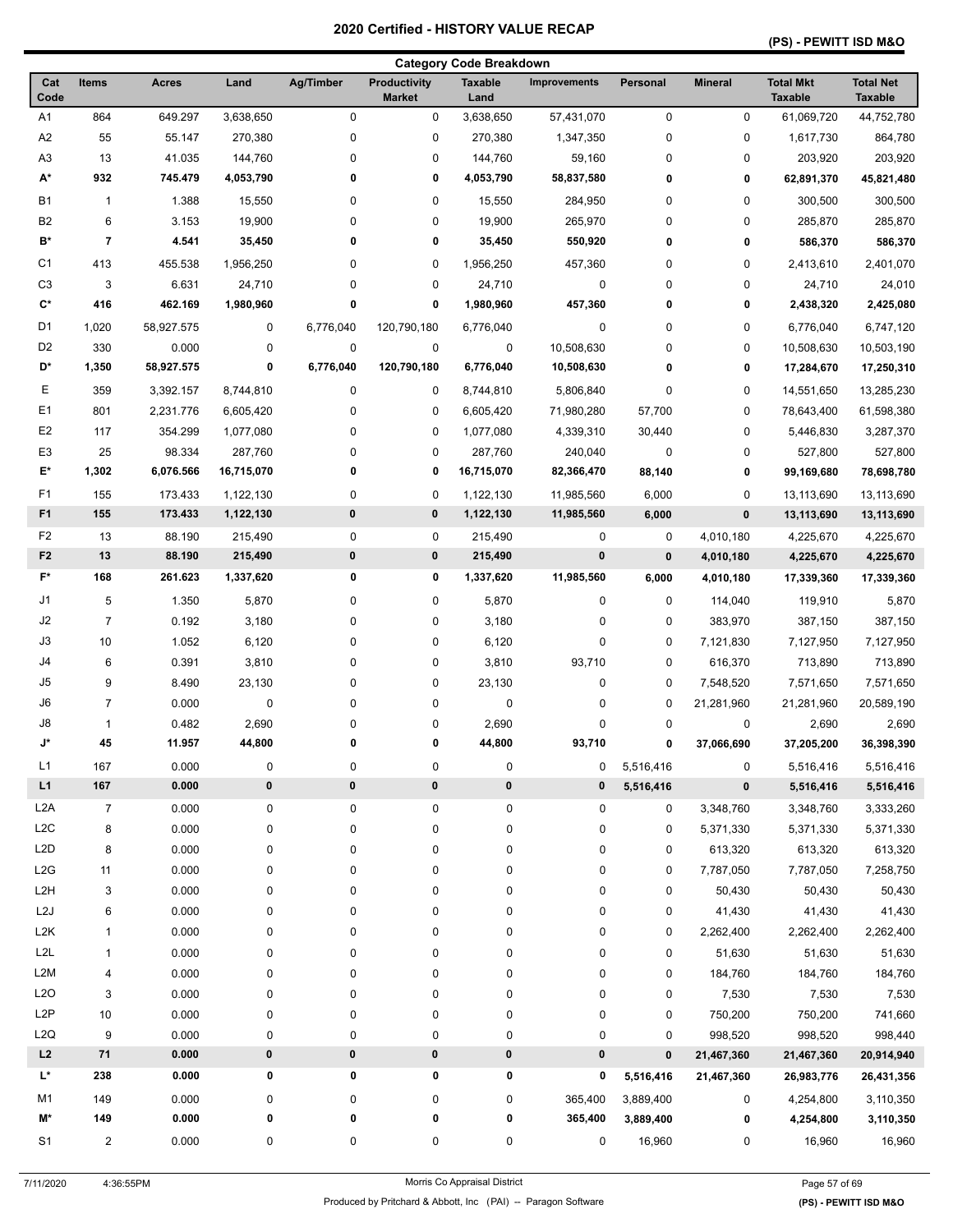|                 |              |              |             |           |                                      | <b>Category Code Breakdown</b> |                     |            |                |                                    |                                    |
|-----------------|--------------|--------------|-------------|-----------|--------------------------------------|--------------------------------|---------------------|------------|----------------|------------------------------------|------------------------------------|
| Cat<br>Code     | <b>Items</b> | <b>Acres</b> | Land        | Ag/Timber | <b>Productivity</b><br><b>Market</b> | <b>Taxable</b><br>Land         | <b>Improvements</b> | Personal   | <b>Mineral</b> | <b>Total Mkt</b><br><b>Taxable</b> | <b>Total Net</b><br><b>Taxable</b> |
| S*              | $\mathbf{2}$ | 0.000        | 0           | 0         | 0                                    | 0                              | 0                   | 16,960     | 0              | 16,960                             | 16,960                             |
| XB              | 10           | 0.000        | 0           | 0         | 0                                    | 0                              | 0                   | 1,890      | 0              | 1,890                              | 0                                  |
| XG              | 4            | 1.858        | 7,870       | 0         | 0                                    | 7,870                          | 235,950             | 500        | 0              | 244,320                            | 0                                  |
| XN              | 15           | 0.000        | $\mathbf 0$ | 0         | $\mathbf 0$                          | $\mathbf 0$                    | 0                   | 927,730    | $\mathbf 0$    | 927,730                            | $\mathbf 0$                        |
| XV              | 19           | 22.751       | 97,290      | 0         | 0                                    | 97,290                         | 342,580             | 14,050     | 0              | 453,920                            | 0                                  |
| XV <sub>1</sub> | 72           | 120.515      | 481,550     | 0         | 0                                    | 481,550                        | 8,600,020           | 0          | 0              | 9,081,570                          | $\mathbf 0$                        |
| XV <sub>2</sub> | 137          | 12,367.095   | 15,508,150  | 0         | 0                                    | 15,508,150                     | 11,935,060          | 0          | 0              | 27,443,210                         | 0                                  |
| XV <sub>3</sub> | 19           | 12.744       | 53,730      | 0         | 0                                    | 53,730                         | 87,260              | 0          | $\mathbf 0$    | 140,990                            | 0                                  |
| XV4             |              | 0.210        | 1,820       | 0         | 0                                    | 1,820                          | 32,000              | 0          | 0              | 33,820                             | 0                                  |
| $X^*$           | 277          | 12,525.173   | 16,150,410  | 0         | 0                                    | 16,150,410                     | 21,232,870          | 944,170    | 0              | 38,327,450                         | 0                                  |
|                 | 4,886        | 79,015.083   | 40,318,100  | 6,776,040 | 120,790,180                          | 47,094,140                     | 186,398,500         | 10,461,086 | 62,544,230     | 306,497,956                        | 228,078,436                        |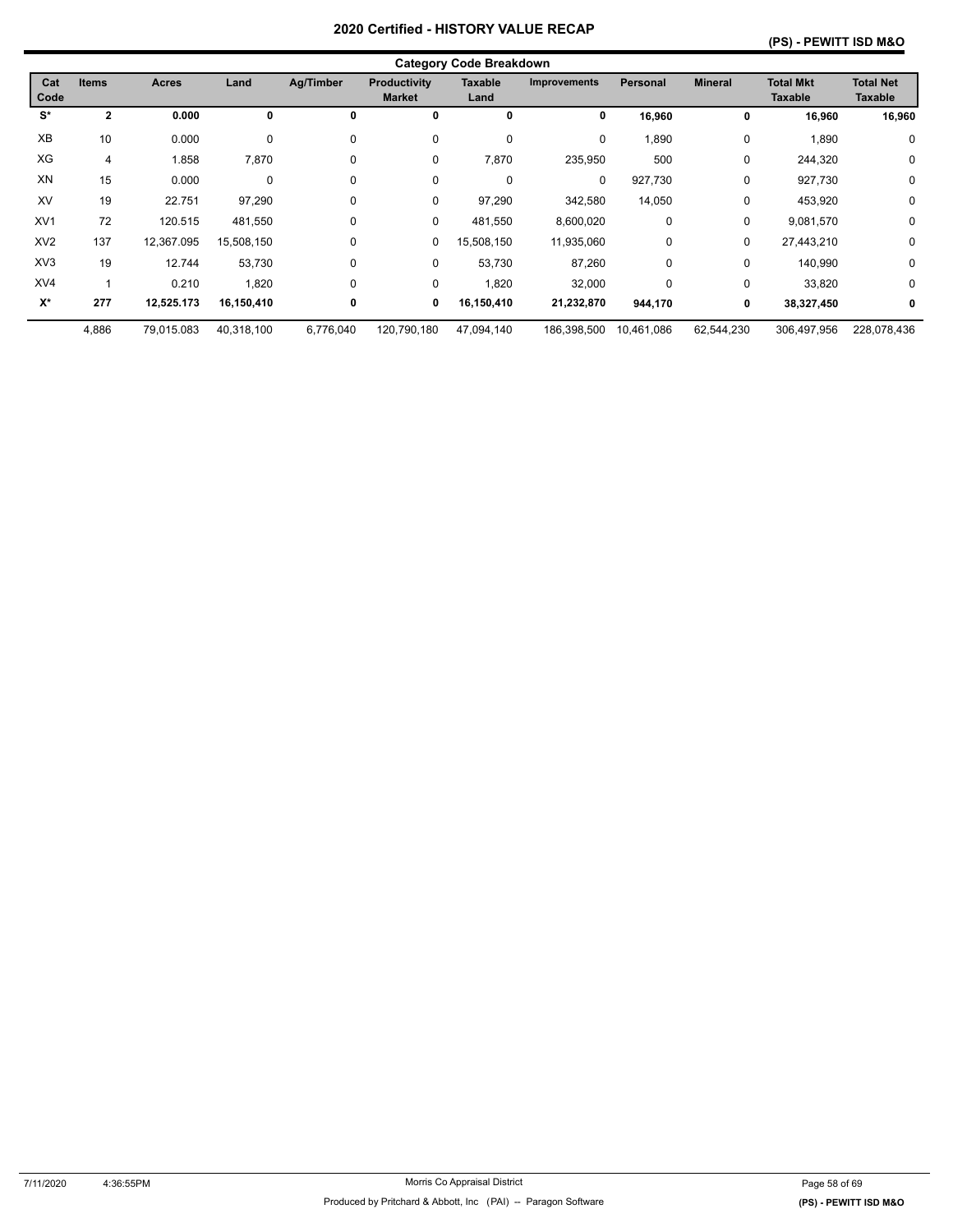|                                            |                    |             | Certilled - HISTORT VALUE RECAP |               |                                     |          | (PSIS) - PEWITT ISD I&S |
|--------------------------------------------|--------------------|-------------|---------------------------------|---------------|-------------------------------------|----------|-------------------------|
| Land                                       |                    | Value       | <b>Items</b>                    | <b>Exempt</b> |                                     |          |                         |
| Land - Homesite                            | $^{(+)}$           | 6,914,850   | 1,063                           | 2,570         |                                     |          |                         |
| Land - Non Homesite                        | $(+)$              | 33,403,250  | 1,900                           | 16,147,840    |                                     |          |                         |
| Land - Productivity Market                 | $^{(+)}$           | 120,790,180 | 1,020                           | 0             |                                     |          |                         |
| Land - Income                              | $^{(+)}$           | 0           | 0                               | $\Omega$      |                                     |          |                         |
| <b>Total Land Market Value</b>             | $(=)$              | 161,108,280 | 3,983                           |               | <b>Total Land Value:</b>            | $^{(+)}$ | 161,108,280             |
| Improvements                               |                    | Value       | <b>Items</b>                    | <b>Exempt</b> |                                     |          |                         |
| Improvements - Homesite                    | $^{(+)}$           | 105,569,900 | 1,103                           | 9,790         |                                     |          |                         |
| New Improvements - Homesite                | $^{(+)}$           | 1,797,260   | 30                              | 0             |                                     |          |                         |
| Improvements - Non Homesite                | $^{(+)}$           | 77,995,600  | 1,312                           | 21,223,080    |                                     |          |                         |
| New Improvements - Non Homesite            | $^{(+)}$           | 1,035,740   | 26                              | 0             |                                     |          |                         |
| Improvements - Income                      | $^{(+)}$           | 0           | 0                               | 0             |                                     |          |                         |
| <b>Total Improvement Value</b>             | $(=)$              | 186,398,500 | 2,471                           |               | <b>Total Imp Value:</b>             | $^{(+)}$ | 186,398,500             |
| Personal                                   |                    | Value       | <b>Items</b>                    | <b>Exempt</b> |                                     |          |                         |
| Personal - Homesite                        | $^{(+)}$           | 1,319,460   | 35                              | 0             |                                     |          |                         |
| New Personal - Homesite                    | $^{(+)}$           | 343,190     | 8                               | 0             |                                     |          |                         |
| Personal - Non Homesite                    | $^{(+)}$           | 8,404,586   | 297                             | 942,300       |                                     |          |                         |
| New Personal - Non Homesite                | $^{(+)}$           | 393.850     | 10                              | 0             |                                     |          |                         |
| <b>Total Personal Value</b>                | $(=)$              | 10,461,086  | 350                             |               | <b>Total Personal Value:</b>        | $^{(+)}$ | 10,461,086              |
| Total Real Estate & Personal Mkt Value (=) |                    | 357,967,866 | 6,804                           |               |                                     |          |                         |
| <b>Minerals</b>                            |                    | Value       | <b>Items</b>                    |               |                                     |          |                         |
| <b>Mineral Value</b>                       | $^{(+)}$           | $\Omega$    | 0                               |               |                                     |          |                         |
| Mineral Value - Real                       | $^{(+)}$           | 4,010,180   | 9                               |               |                                     |          |                         |
| Mineral Value - Personal                   | $^{(+)}$           | 58,534,050  | 102                             |               |                                     |          |                         |
| <b>Total Mineral Market Value</b>          | $(=)$              | 62,544,230  | 111                             |               | <b>Total Min Mkt Value:</b>         | $^{(+)}$ | 62,544,230              |
| <b>Total Market Value</b>                  | $(=)$              | 420,512,096 |                                 |               | <b>Total Market Value:</b>          | $(=/+)$  | 420,512,096             |
| Ag/Timber *does not include protested      |                    | Value       | <b>Items</b>                    |               |                                     |          |                         |
| <b>Land Timber Gain</b>                    | $^{(+)}$           | 0           | 0                               |               | <b>Land Timber Gain:</b>            | $(+)$    | 0                       |
| <b>Productivity Market</b>                 | $^{(+)}$           | 120,790,180 | 1,020                           |               |                                     |          |                         |
| Land Ag 1D                                 | $(-)$              | 0           | 0                               |               |                                     |          |                         |
| Land Ag 1D1                                | $(-)$              | 4,503,270   | 778                             |               |                                     |          |                         |
| Land Ag Tim                                | $(-)$              | 2,272,770   | 451                             |               |                                     |          |                         |
| Productivity Loss: (=)                     |                    | 114,014,140 | 1,020                           |               | <b>Productivity Loss:</b>           | $(-)$    | 114,014,140             |
| Losses                                     |                    | Value       | <b>Items</b>                    |               |                                     |          |                         |
| Less Real Exempt Property                  | $(-)$              | 38,325,580  | 268                             |               |                                     |          |                         |
| Less \$500 Inc. Real Personal              | $(\text{-})$       | 1,870       | 9                               |               | <b>Total Market Taxable:</b>        | $(=)$    | 306,497,956             |
| Less Disaster Exemption                    | $(-)$              | 0           | 0                               |               |                                     |          |                         |
| Less Real/Personal Abatements              | $(\textnormal{-})$ | 0           | 0                               |               |                                     |          |                         |
| Less Community Housing                     | $(-)$              | 0           | 0                               |               |                                     |          |                         |
| Less Freeport                              | $(-)$              | 0           | 0                               |               |                                     |          |                         |
| <b>Less Allocation</b>                     | $(-)$              | 0           | 0                               |               |                                     |          |                         |
| Less MultiUse                              | $(-)$              | 0           | 0                               |               |                                     |          |                         |
| Less Goods In Transit (Real & Industrial)  | $(-)$              | 0           | 0                               |               |                                     |          |                         |
| <b>Less Historical</b>                     | $(-)$              | 0           | 0                               |               |                                     |          |                         |
| Less Solar/Wind Power                      | $(-)$              | 0           | 0                               |               | <b>Total Protested Value:</b>       |          | 0                       |
| Less Vehicle Leased for Personal Use       | $(-)$              | 0           | 0                               |               | <b>Protested % of Total Market:</b> |          | 0.00%                   |
| Less Real Protested Value                  | $(-)$              | 0           | 0                               |               |                                     |          |                         |
| Less 10% Cap Loss                          | $(-)$              | 4,135,840   | 410                             |               |                                     |          |                         |
| Less TCEQ/Pollution Control                | $(-)$              | 692,770     | 1                               |               |                                     |          |                         |
| Less VLA Loss                              | $(\cdot)$          | 0           | 0                               |               |                                     |          |                         |
| Less Mineral Exempt Property               | $(-)$              | 666,460     | 9                               |               |                                     |          |                         |
| Less \$500 Inc. Mineral Owner              | $(-)$              | 0           | 0                               |               |                                     |          |                         |
| <b>Less Mineral Abatements</b>             | $(-)$              | 0           | 0                               |               |                                     |          |                         |
| <b>Less Mineral Freeports</b>              | $(-)$              | 0           | 0                               |               |                                     |          |                         |
| Less Interstate Commerce                   | $(\cdot)$          | 0           | 0                               |               |                                     |          |                         |
| Less Foreign Trade                         | $(-)$              | 0           | 0                               |               | <b>Total Losses:</b>                | $(-)$    | 43,822,520              |
| Less Mineral Unknown<br>$(-)$              |                    | 0           | 0                               |               | <b>Total Appraised Value:</b>       | $(=/+)$  | 262,675,436             |
| Less Mineral Protested Value               | $(-)$              | 0           | 0                               |               | <b>Total Exemptions*:</b>           | $(-)$    | 34,597,000              |
| Total Losses (includes Prod. Loss)         | $(=)$              | 157,836,660 |                                 |               | * See breakdown on following page   |          |                         |
| <b>Total Appraised Value</b>               | $(=)$              | 262,675,436 |                                 |               |                                     |          |                         |
|                                            |                    |             |                                 |               | <b>Net Taxable Value:</b>           |          | 228,078,436             |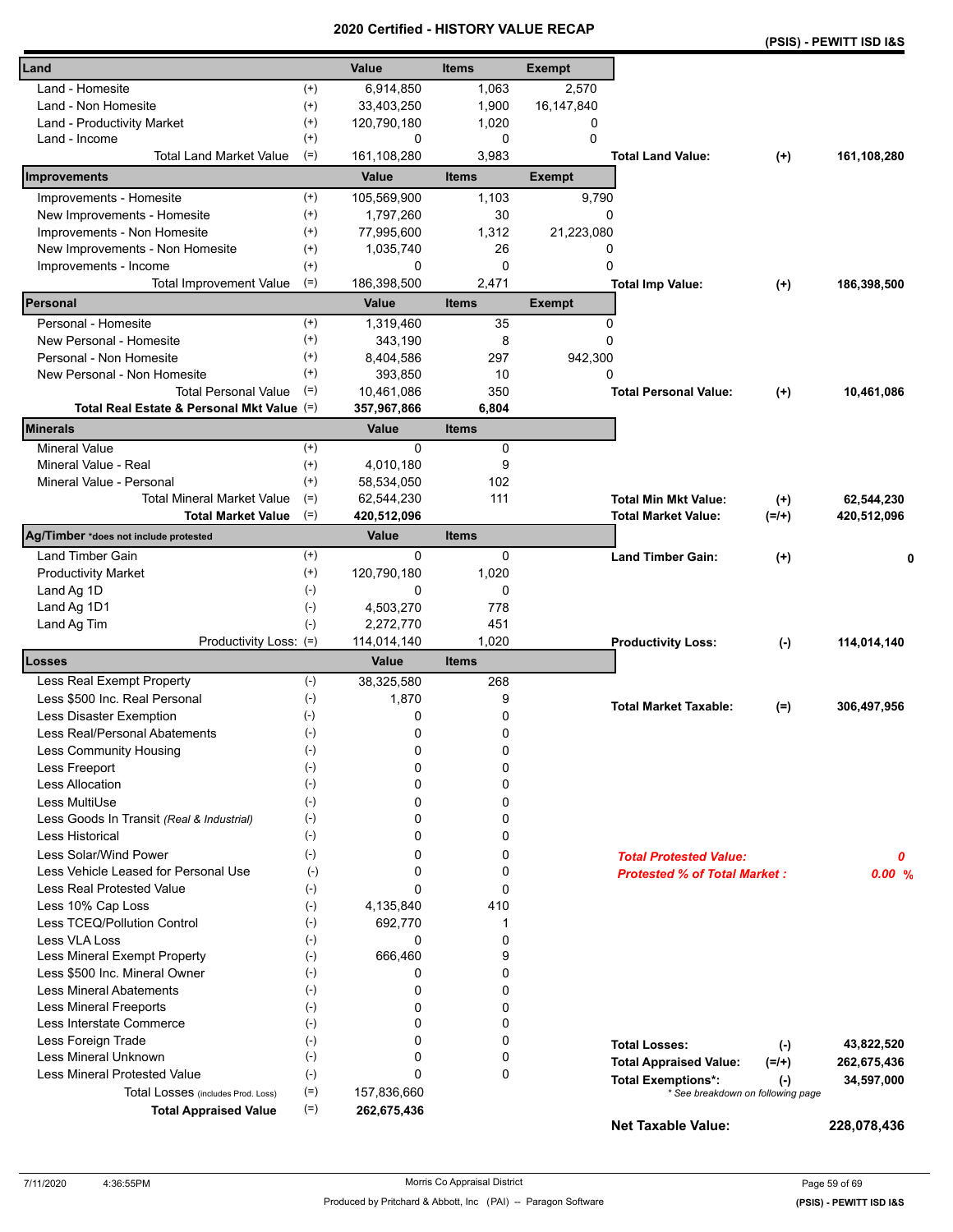|                                                                      |            |   |                        |                                                                   |       |                                                                   |              |              |                                              |                                                                                                                                     | (PSIS) - PEWITT ISD I&S |
|----------------------------------------------------------------------|------------|---|------------------------|-------------------------------------------------------------------|-------|-------------------------------------------------------------------|--------------|--------------|----------------------------------------------|-------------------------------------------------------------------------------------------------------------------------------------|-------------------------|
| *** Freeze Totals: (This is only for Effective Tax Rate Calculation) |            |   |                        |                                                                   |       |                                                                   |              |              |                                              |                                                                                                                                     |                         |
| <b>Total Ceiling Tax:</b>                                            |            |   |                        |                                                                   |       | 231,477.39                                                        |              |              |                                              |                                                                                                                                     |                         |
| <b>Total Freeze Taxable:</b>                                         |            |   |                        |                                                                   |       | 31,394,970                                                        |              |              |                                              |                                                                                                                                     |                         |
| New Imp/Pers with Ceiling: +                                         |            |   |                        |                                                                   |       | 214,630                                                           |              |              |                                              |                                                                                                                                     |                         |
| **Freeze Adjusted Taxable:                                           |            |   |                        |                                                                   |       |                                                                   |              |              |                                              | 196,898,096**This number DOES NOT represent any Jurisdiction's Certified Taxable Value**                                            |                         |
|                                                                      |            |   |                        |                                                                   |       |                                                                   |              |              |                                              | Estimated Total Levy: ((Net Taxable Value - Total Freeze Taxable + New Imp/Pers with Ceiling) * Tax Rate / 100) + Total Ceiling Tax |                         |
|                                                                      |            |   |                        | or (Freeze Adjusted Taxable * Tax Rate / 100) + Total Ceiling Tax |       |                                                                   |              |              |                                              |                                                                                                                                     |                         |
| <b>Count of Homesteads</b>                                           |            |   |                        |                                                                   |       |                                                                   |              |              |                                              |                                                                                                                                     |                         |
| н                                                                    | s          | F | в                      | D                                                                 | W     | O                                                                 | DV           | <b>DV100</b> | <b>SS First Resp</b>                         | <b>SS Svc Member</b>                                                                                                                |                         |
| 455                                                                  | 535        | 0 | 46                     | 0                                                                 | 0     | 0                                                                 | 65           | 33           | 0                                            | 0                                                                                                                                   |                         |
| <b>Owner and Parcel Counts</b>                                       |            |   |                        |                                                                   |       |                                                                   |              |              |                                              |                                                                                                                                     |                         |
| <b>Total Parcels*:</b>                                               |            |   |                        |                                                                   |       | 4,348* Parcel count is figured by parcel per ownership sequences. |              |              |                                              |                                                                                                                                     |                         |
| <b>Total Owners:</b>                                                 |            |   |                        | 2,792                                                             |       |                                                                   |              |              |                                              |                                                                                                                                     |                         |
| <b>Ported Homestead/Charity Amounts</b>                              |            |   |                        |                                                                   | Value |                                                                   | <b>Items</b> |              |                                              |                                                                                                                                     |                         |
| DV Donated Home (Charity)                                            |            |   |                        | $^{(+)}$                                                          |       | 0                                                                 |              |              | $\mathbf 0$                                  |                                                                                                                                     |                         |
| SS of a Service Member Ported Amount                                 |            |   |                        | $(+)$                                                             |       | 0                                                                 |              |              | 0                                            |                                                                                                                                     |                         |
| SS of a First Responder Ported Amount                                |            |   |                        | $^{(+)}$                                                          |       | 0                                                                 |              |              | 0                                            |                                                                                                                                     |                         |
| SS of DV Donated Home Ported Amount                                  |            |   |                        | $^{(+)}$                                                          |       | 0                                                                 |              |              | 0                                            |                                                                                                                                     |                         |
| SS of 100% DV Ported Amount                                          |            |   |                        | $^{(+)}$                                                          |       | 0                                                                 |              |              | 0                                            |                                                                                                                                     |                         |
| <b>Homestead Exemptions</b>                                          |            |   |                        |                                                                   | Value |                                                                   | <b>Items</b> |              |                                              |                                                                                                                                     |                         |
| Homestead H,S                                                        |            |   |                        | $^{(+)}$                                                          |       | 26,236,520                                                        |              | 1,070        |                                              | H - Homestead                                                                                                                       | D - Disabled Only       |
| Senior S                                                             |            |   |                        | $^{(+)}$                                                          |       | 4,847,080                                                         |              | 512          |                                              | S - Over 65                                                                                                                         | W - Widow               |
| Disabled B                                                           |            |   |                        | $^{(+)}$                                                          |       | 373,310                                                           |              | 40           |                                              | F - Disabled Widow                                                                                                                  | O - Over 65 (No HS)     |
| DV 100%                                                              |            |   |                        | $^{(+)}$                                                          |       | 2,565,260                                                         |              | 32           |                                              | B - Disabled                                                                                                                        | DV - Disabled Veteran   |
| Surviving Spouse of a Service Member                                 |            |   |                        | $^{(+)}$                                                          |       | 0                                                                 |              |              | 0                                            | DV100 (1, 2, 3) - 100% Disabled Veteran                                                                                             |                         |
| Survivng Spouse of a First Responder                                 |            |   |                        | $^{(+)}$                                                          |       | 0                                                                 |              |              | 0                                            | 4 (4B, 4H, 4S) - Surviving Spouse of a Service Member<br>5* (5B, 5H, 5S) - Surviving Spouse of a First Responder                    |                         |
|                                                                      |            |   | Total Reimbursable (=) |                                                                   |       | 34,022,170                                                        |              | 1,654        |                                              |                                                                                                                                     |                         |
| <b>Local Discount</b>                                                |            |   |                        | $^{(+)}$                                                          |       | 0                                                                 |              |              | 0                                            |                                                                                                                                     |                         |
| Disabled Veteran                                                     |            |   |                        | $^{(+)}$                                                          |       | 574,830                                                           |              | 57           |                                              |                                                                                                                                     |                         |
| Optional 65                                                          |            |   |                        | $^{(+)}$                                                          |       | 0                                                                 |              |              | 0                                            |                                                                                                                                     |                         |
| <b>Local Disabled</b>                                                |            |   |                        | $^{(+)}$                                                          |       | 0                                                                 |              |              | 0                                            |                                                                                                                                     |                         |
| State Homestead                                                      |            |   |                        | $^{(+)}$                                                          |       | 0                                                                 |              |              | 0                                            |                                                                                                                                     |                         |
| <b>Total Exemptions</b>                                              |            |   |                        | $(=)$                                                             |       |                                                                   |              |              | 34,597,000 (includes Ported/Charity Amounts) |                                                                                                                                     |                         |
| <b>Special Certified Totals</b>                                      |            |   |                        |                                                                   |       |                                                                   |              |              |                                              |                                                                                                                                     |                         |
| <b>Exempt Value of First Time Absolute Exemption</b>                 |            |   |                        |                                                                   |       |                                                                   |              | \$111,840    |                                              |                                                                                                                                     |                         |
| <b>Exempt Value of First Time Partial Exemption</b>                  |            |   |                        |                                                                   |       |                                                                   |              | \$853,460    |                                              |                                                                                                                                     |                         |
|                                                                      |            |   |                        |                                                                   |       |                                                                   |              |              |                                              |                                                                                                                                     |                         |
| <b>New AG/Timber</b>                                                 |            |   |                        |                                                                   |       |                                                                   |              | \$123,710    |                                              |                                                                                                                                     |                         |
| Market                                                               |            |   |                        |                                                                   |       |                                                                   |              |              |                                              |                                                                                                                                     |                         |
| Taxable                                                              |            |   |                        |                                                                   |       |                                                                   |              | \$8,300      |                                              |                                                                                                                                     |                         |
|                                                                      | Value Loss |   |                        |                                                                   |       |                                                                   |              | \$115,410    |                                              |                                                                                                                                     |                         |
| New Improvement/Personal                                             |            |   |                        |                                                                   |       |                                                                   |              |              |                                              |                                                                                                                                     |                         |
| Market                                                               |            |   |                        |                                                                   |       |                                                                   |              | \$3,570,040  |                                              |                                                                                                                                     |                         |
| Taxable                                                              |            |   |                        |                                                                   |       |                                                                   |              | \$3,101,910  |                                              |                                                                                                                                     |                         |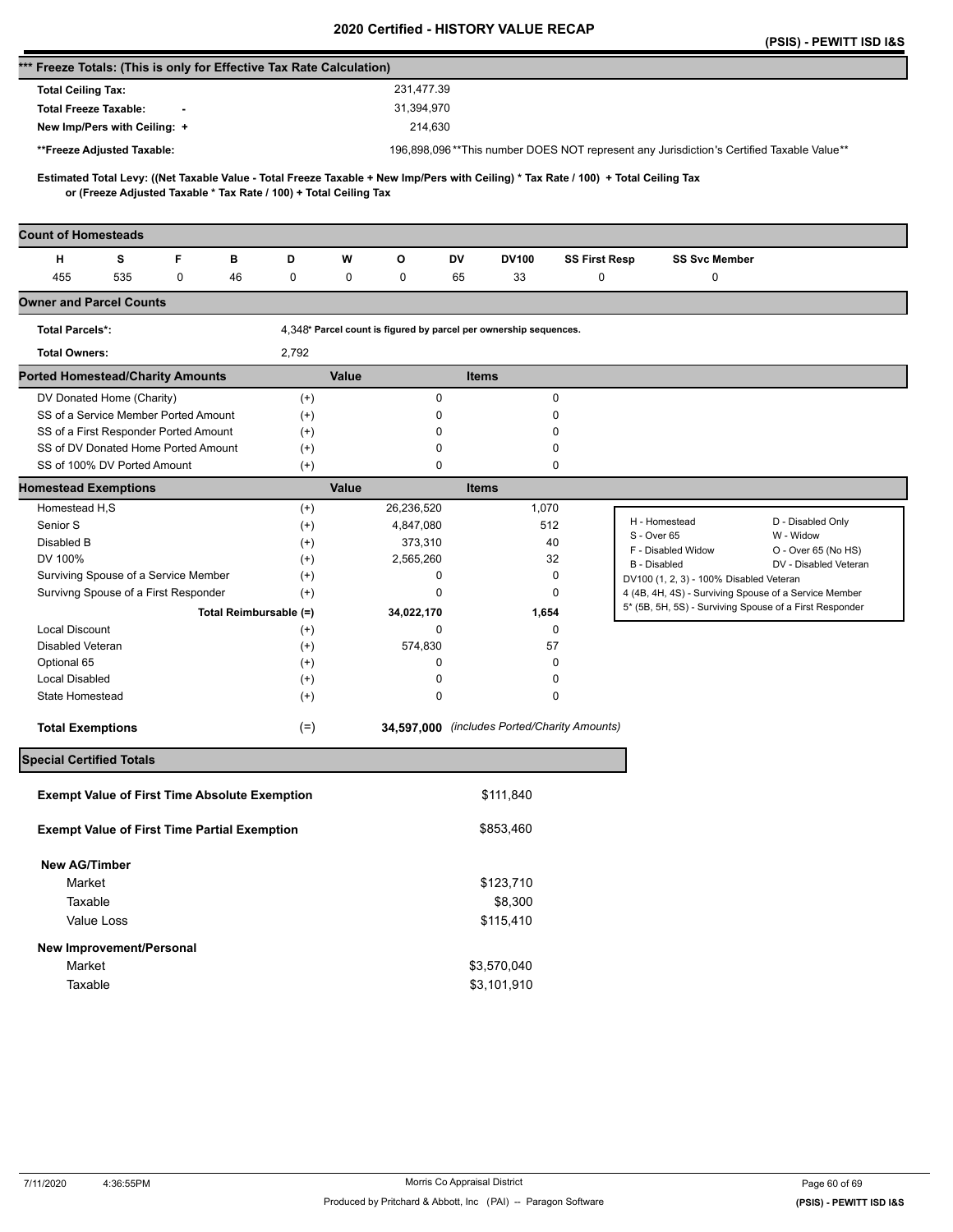|                                   | Average Values* (includes protested & exempt value) |                |                                 |                                        |
|-----------------------------------|-----------------------------------------------------|----------------|---------------------------------|----------------------------------------|
| Average Homestead Value A*        |                                                     | <b>Parcels</b> | Total Homestead Value A*        |                                        |
| Market                            | \$84,547                                            | 535            | Market                          | \$45,232,740                           |
| Taxable                           | \$55,856                                            |                | Taxable                         | \$28,300,770                           |
|                                   | Average Homestead Value A* and E*                   | <b>Parcels</b> |                                 | Total Homestead Value A* and E*        |
| Market                            | \$100,366                                           | 1,067          | Market                          | \$107,091,440                          |
| Taxable                           | \$71.699                                            |                | Taxable                         | \$71,426,240                           |
|                                   | Average Homestead Value A* and E* and M1            | <b>Parcels</b> |                                 | Total Homestead Value A* and E* and M1 |
| Market                            | \$98.290                                            | 1.109          | Market                          | \$109,003,740                          |
| Taxable                           | \$69.747                                            |                | Taxable                         | \$72,230,090                           |
| <b>Average Homestead Value M1</b> |                                                     | <b>Parcels</b> | <b>Total Homestead Value M1</b> |                                        |
| Market                            | \$45,530                                            | 42             | Market                          | \$1,912,300                            |
| Taxable                           | \$20,142                                            |                | Taxable                         | \$803,850                              |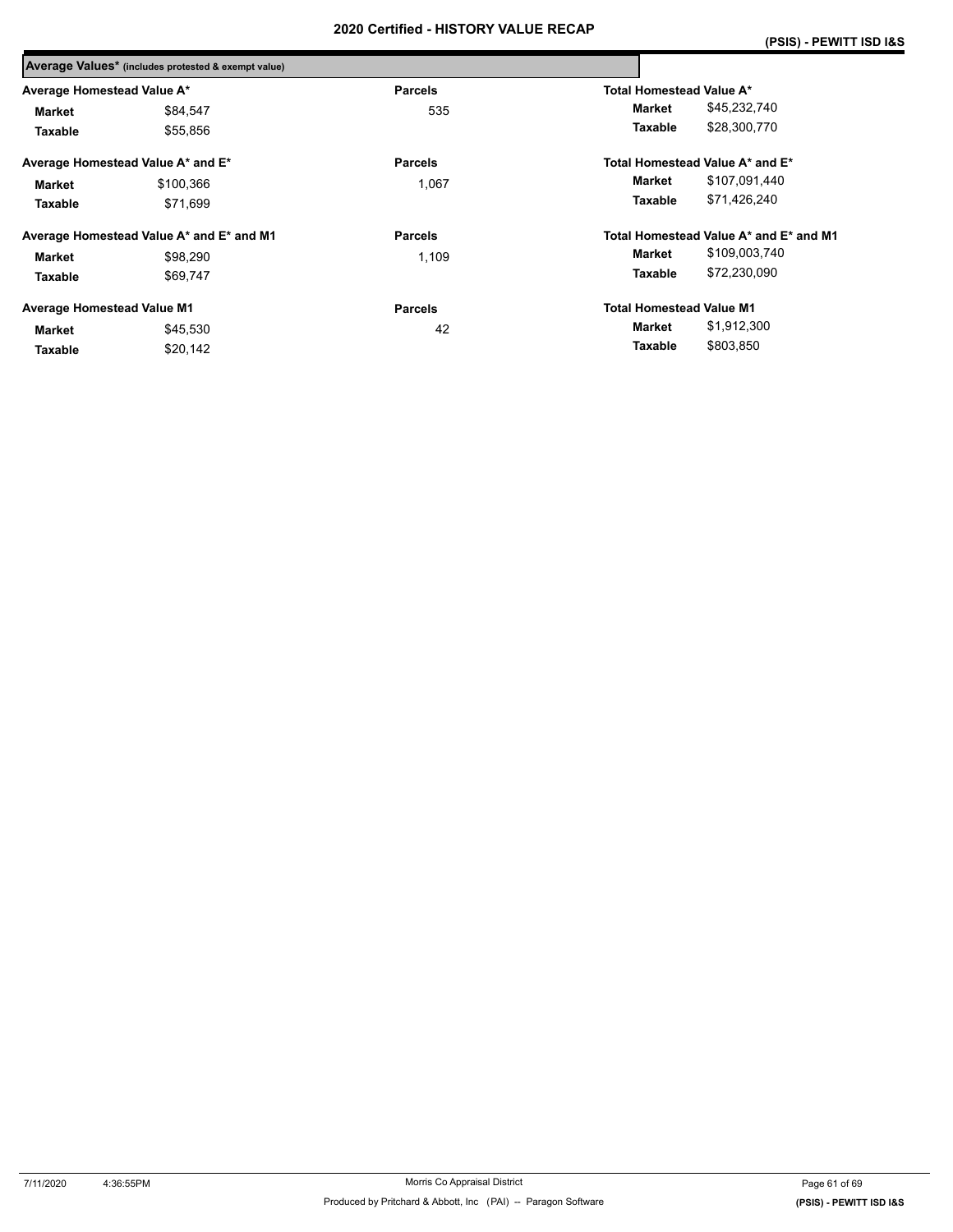| <b>Minerals</b>                                          | Value        | <b>Items</b> |                                    |             |
|----------------------------------------------------------|--------------|--------------|------------------------------------|-------------|
| Mineral_Value                                            | $\mathbf 0$  | 0            |                                    |             |
| Mineral Value - Real                                     | 4,010,180    | 9            |                                    |             |
| Mineral Value - Personal                                 | 58,534,050   | 102          | <b>Total Mineral Value:</b>        | 62,544,230  |
| <b>Mineral Loss</b>                                      | Value        | <b>Items</b> |                                    |             |
| Less Mineral Exempt Property                             | 666,460      | 9            | <b>Total Mineral Exempt Value:</b> | 666,460     |
| Less \$500 Inc. Mineral Owner                            | $\mathbf 0$  | $\mathbf 0$  |                                    |             |
| <b>Less Mineral Abatements</b>                           | $\Omega$     | $\Omega$     |                                    |             |
| Less Mineral Freeports/Interstate Commerce               | 0            | 0            |                                    |             |
| Less Mineral Unknown                                     | $\mathbf 0$  | 0            |                                    |             |
| Less TCEQ/Pollution Control                              | 692,770      | 1            |                                    |             |
| Less VLA                                                 | 0            | $\mathbf 0$  |                                    |             |
| <b>Less Mineral Protested Value</b>                      | $\mathbf 0$  | $\mathbf 0$  | <b>Taxload Mineral Total:</b>      | 61,877,770  |
| Land                                                     | Value        | <b>Items</b> |                                    |             |
| Land - Homesite                                          | 6,914,850    | 1,063        |                                    |             |
| Land - Non Homesite                                      | 33,403,250   | 1,900        |                                    |             |
| Land - Productivity Market                               | 120,790,180  | 1,020        |                                    |             |
| Land - Income                                            | 0            | $\mathbf 0$  | <b>Total Land Value:</b>           | 161,108,280 |
| Land Timber Gain                                         | 0            | $\mathbf 0$  |                                    |             |
| Improvements                                             | Value        | <b>Items</b> |                                    |             |
| Improvements - Homesite                                  | 105,569,900  | 1,103        |                                    |             |
| New Improvements - Homesite                              | 1,797,260    | 30           |                                    |             |
| Improvements - Non Homesite                              | 77,995,600   | 1,312        |                                    |             |
| New Improvements - Non Homesite                          | 1,035,740    | 26           |                                    |             |
| Improvements - Income                                    | 0            | $\pmb{0}$    | <b>Total Improvement Value:</b>    | 186,398,500 |
| <b>Ag Loss</b>                                           | Value        | <b>Items</b> |                                    |             |
| <b>Productivity Market</b>                               | 120,790,180  | 1,020        |                                    |             |
| Land Ag 1D                                               | 0            | $\mathbf 0$  |                                    |             |
| Land Ag 1D1                                              | 4,503,270    | 778          |                                    |             |
| Land Ag Tim                                              | 2,272,770    | 2,272,770    | <b>Productivity Loss:</b>          | 114,014,140 |
| <b>Real Loss</b>                                         | Value        |              |                                    |             |
| Land Homesite Exempt                                     | 2,570        |              |                                    |             |
| Land Non-Homesite Exempt                                 | 16, 147, 840 |              |                                    |             |
| <b>Productivity Market Exempt</b>                        | 0            |              |                                    |             |
| Income Land Exempt                                       | $\mathbf 0$  |              |                                    |             |
| Improvement Homesite Exempt                              | 9,790        |              |                                    |             |
| New Improvement Homesite Exempt                          | 0            |              |                                    |             |
| Improvement Non-Homesite Exempt                          | 21,223,080   |              |                                    |             |
| New Improvement Non-Homesite Exempt                      | 0            |              |                                    |             |
| Income Improvement Exempt                                | $\mathbf 0$  |              | <b>Real Exempt Total:</b>          | 37,383,280  |
|                                                          |              |              |                                    |             |
| Personal                                                 | Value        | <b>Items</b> | <b>Taxload Real Total:</b>         | 196,109,360 |
| Personal - Homesite                                      | 1,319,460    | 35           |                                    |             |
| New Personal - Homesite                                  | 343,190      | 8            |                                    |             |
| Personal - Non Homesite                                  | 8,404,586    | 297          |                                    |             |
| New Personal - Non Homesite                              | 393,850      | 10           | <b>Total Personal Value:</b>       | 10,461,086  |
| <b>Personal Loss</b>                                     | <b>Value</b> |              |                                    |             |
| Personal Homesite Exempt<br>New Personal Homesite Exempt | 0            |              |                                    |             |
|                                                          | 0            |              |                                    |             |
| Personal Non-Homesite Exempt                             | 942,300      |              |                                    |             |
| New Personal Non-Homesite Exempt<br>Personal Under 500   | 0<br>1,870   |              |                                    | 942,300     |
|                                                          |              |              | <b>Personal Exempt Total:</b>      |             |
|                                                          |              |              | <b>Taxload Personal Total:</b>     | 9,518,786   |
|                                                          |              |              |                                    |             |
|                                                          |              |              | <b>Total Appraised:</b>            | 262,675,436 |
|                                                          |              |              |                                    |             |
|                                                          |              |              | <b>Taxroll Load Total:</b>         | 267,505,916 |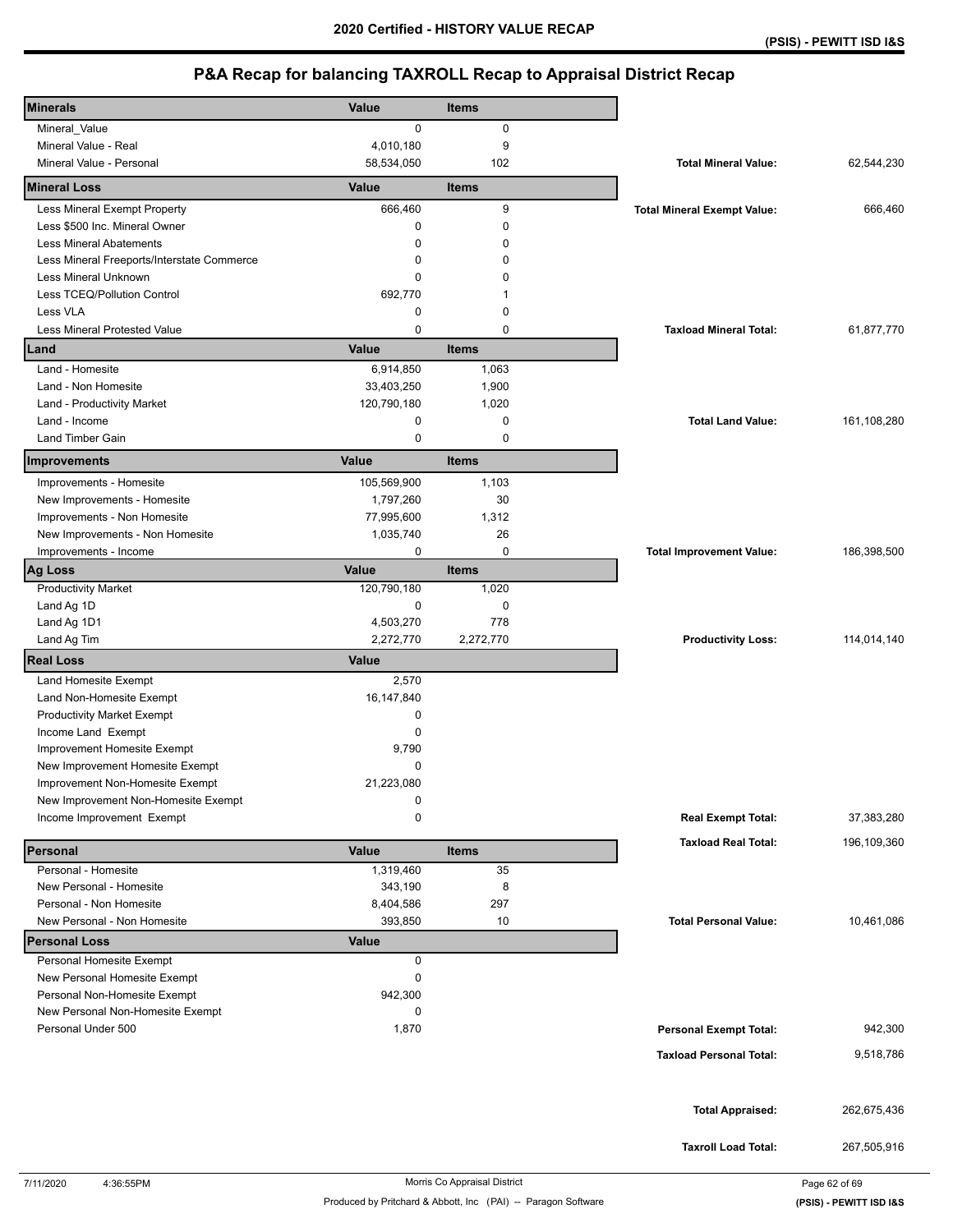## **(PSIS) - PEWITT ISD I&S**

|                  |                |              |                  |           |                               | <b>Category Code Breakdown</b> |                     |           |                    |                                    |                                    |
|------------------|----------------|--------------|------------------|-----------|-------------------------------|--------------------------------|---------------------|-----------|--------------------|------------------------------------|------------------------------------|
| Cat<br>Code      | Items          | <b>Acres</b> | Land             | Ag/Timber | Productivity<br><b>Market</b> | <b>Taxable</b><br>Land         | <b>Improvements</b> | Personal  | <b>Mineral</b>     | <b>Total Mkt</b><br><b>Taxable</b> | <b>Total Net</b><br><b>Taxable</b> |
| A <sub>1</sub>   | 864            | 649.297      | 3,638,650        | 0         | 0                             | 3,638,650                      | 57,431,070          | 0         | 0                  | 61,069,720                         | 44,752,780                         |
| A <sub>2</sub>   | 55             | 55.147       | 270,380          | $\pmb{0}$ | 0                             | 270,380                        | 1,347,350           | 0         | 0                  | 1,617,730                          | 864,780                            |
| A <sub>3</sub>   | 13             | 41.035       | 144,760          | 0         | 0                             | 144,760                        | 59,160              | 0         | 0                  | 203,920                            | 203,920                            |
| A*               | 932            | 745.479      | 4,053,790        | 0         | 0                             | 4,053,790                      | 58,837,580          | 0         | 0                  | 62,891,370                         | 45,821,480                         |
| <b>B1</b>        | $\mathbf{1}$   | 1.388        | 15,550           | 0         | 0                             | 15,550                         | 284,950             | 0         | 0                  | 300,500                            | 300,500                            |
| B <sub>2</sub>   | 6              | 3.153        | 19,900           | 0         | 0                             | 19,900                         | 265,970             | 0         | 0                  | 285,870                            | 285,870                            |
| B*               | 7              | 4.541        | 35,450           | 0         | 0                             | 35,450                         | 550,920             | 0         | 0                  | 586,370                            | 586,370                            |
| C <sub>1</sub>   | 413            | 455.538      | 1,956,250        | 0         | 0                             | 1,956,250                      | 457,360             | 0         | 0                  | 2,413,610                          | 2,401,070                          |
| C <sub>3</sub>   | 3              | 6.631        | 24,710           | 0         | 0                             | 24,710                         | 0                   | 0         | 0                  | 24,710                             | 24,010                             |
| C*               | 416            | 462.169      | 1,980,960        | 0         | 0                             | 1,980,960                      | 457,360             | 0         | 0                  | 2,438,320                          | 2,425,080                          |
| D <sub>1</sub>   | 1,020          | 58,927.575   | 0                | 6,776,040 | 120,790,180                   | 6,776,040                      | $\pmb{0}$           | 0         | 0                  | 6,776,040                          | 6,747,120                          |
| D <sub>2</sub>   | 330            | 0.000        | 0                | 0         | 0                             | $\pmb{0}$                      | 10,508,630          | 0         | 0                  | 10,508,630                         | 10,503,190                         |
| D*               | 1,350          | 58,927.575   | 0                | 6,776,040 | 120,790,180                   | 6,776,040                      | 10,508,630          | 0         | 0                  | 17,284,670                         | 17,250,310                         |
| Е                | 359            | 3,392.157    | 8,744,810        | 0         | 0                             | 8,744,810                      | 5,806,840           | 0         | 0                  | 14,551,650                         | 13,285,230                         |
| E <sub>1</sub>   | 801            | 2,231.776    | 6,605,420        | 0         | 0                             | 6,605,420                      | 71,980,280          | 57,700    | 0                  | 78,643,400                         | 61,598,380                         |
| E <sub>2</sub>   | 117            | 354.299      | 1,077,080        | 0         | 0                             | 1,077,080                      | 4,339,310           | 30,440    | 0                  | 5,446,830                          | 3,287,370                          |
| E <sub>3</sub>   | 25             | 98.334       | 287,760          | 0         | 0                             | 287,760                        | 240,040             | 0         | 0                  | 527,800                            | 527,800                            |
| E*               | 1,302          | 6,076.566    | 16,715,070       | 0         | 0                             | 16,715,070                     | 82,366,470          | 88,140    | 0                  | 99,169,680                         | 78,698,780                         |
| F1               | 155            | 173.433      | 1,122,130        | $\pmb{0}$ | 0                             | 1,122,130                      | 11,985,560          | 6,000     | 0                  | 13,113,690                         | 13,113,690                         |
| F <sub>1</sub>   | 155            | 173.433      | 1,122,130        | 0         | 0                             | 1,122,130                      | 11,985,560          | 6,000     | 0                  | 13,113,690                         | 13,113,690                         |
| F <sub>2</sub>   | 13             | 88.190       | 215,490          | 0         | 0                             | 215,490                        | 0                   | 0         | 4,010,180          | 4,225,670                          | 4,225,670                          |
| F <sub>2</sub>   | 13             | 88.190       | 215,490          | $\bf{0}$  | 0                             | 215,490                        | $\pmb{0}$           | $\pmb{0}$ | 4,010,180          | 4,225,670                          | 4,225,670                          |
| $F^*$            | 168            | 261.623      | 1,337,620        | 0         | 0                             | 1,337,620                      | 11,985,560          | 6,000     | 4,010,180          | 17,339,360                         | 17,339,360                         |
| J1               | 5              | 1.350        | 5,870            | 0         | 0                             | 5,870                          | 0                   | 0         |                    | 119,910                            | 5,870                              |
| J2               | $\overline{7}$ | 0.192        | 3,180            | 0         | 0                             | 3,180                          | 0                   | 0         | 114,040<br>383,970 | 387,150                            | 387,150                            |
| J3               | 10             | 1.052        | 6,120            | 0         | 0                             | 6,120                          | $\pmb{0}$           | 0         | 7,121,830          |                                    | 7,127,950                          |
| J4               | 6              | 0.391        | 3,810            | 0         | 0                             | 3,810                          | 93,710              | 0         | 616,370            | 7,127,950<br>713,890               | 713,890                            |
| J <sub>5</sub>   | 9              | 8.490        | 23,130           | 0         | 0                             | 23,130                         | 0                   | 0         | 7,548,520          | 7,571,650                          | 7,571,650                          |
| J6               | 7              | 0.000        | 0                | 0         | 0                             | 0                              | 0                   | 0         | 21,281,960         | 21,281,960                         | 20,589,190                         |
| J8               | 1              | 0.482        | 2,690            | 0         | 0                             | 2,690                          | 0                   | 0         | 0                  | 2,690                              | 2,690                              |
| J*               | 45             | 11.957       | 44,800           | 0         | 0                             | 44,800                         | 93,710              | 0         | 37,066,690         | 37,205,200                         | 36,398,390                         |
| L1               | 167            | 0.000        | 0                | 0         | 0                             | $\pmb{0}$                      | 0                   | 5,516,416 | 0                  | 5,516,416                          | 5,516,416                          |
| L1               | 167            | 0.000        | $\pmb{0}$        | $\pmb{0}$ | 0                             | 0                              | 0                   | 5,516,416 | $\pmb{0}$          | 5,516,416                          | 5,516,416                          |
| L <sub>2</sub> A | $\overline{7}$ | 0.000        | 0                | 0         | 0                             | 0                              | 0                   | 0         | 3,348,760          | 3,348,760                          | 3,333,260                          |
| L2C              | 8              | 0.000        | 0                | 0         | 0                             | 0                              | $\pmb{0}$           | 0         | 5,371,330          | 5,371,330                          | 5,371,330                          |
| L <sub>2</sub> D | 8              | 0.000        | 0                | 0         | 0                             | 0                              | $\pmb{0}$           | 0         | 613,320            | 613,320                            | 613,320                            |
| L <sub>2</sub> G | 11             | 0.000        | 0                | 0         | 0                             | 0                              | $\pmb{0}$           | 0         | 7,787,050          | 7,787,050                          | 7,258,750                          |
| L <sub>2</sub> H | 3              | 0.000        | 0                | 0         | 0                             | 0                              | 0                   | 0         | 50,430             | 50,430                             | 50,430                             |
| L <sub>2</sub> J | 6              | 0.000        | 0                | 0         | 0                             | 0                              | 0                   | 0         | 41,430             | 41,430                             | 41,430                             |
| L <sub>2</sub> K | 1              | 0.000        | 0                | 0         | 0                             | 0                              | $\pmb{0}$           | 0         | 2,262,400          | 2,262,400                          | 2,262,400                          |
| L2L              | 1              | 0.000        | 0                | 0         | 0                             | 0                              | $\pmb{0}$           | 0         | 51,630             | 51,630                             | 51,630                             |
| L <sub>2</sub> M | 4              | 0.000        | 0                | 0         | 0                             | 0                              | 0                   | 0         | 184,760            | 184,760                            | 184,760                            |
| L2O              | 3              | 0.000        | 0                | 0         | 0                             | 0                              | 0                   | 0         | 7,530              | 7,530                              | 7,530                              |
| L <sub>2</sub> P | 10             | 0.000        | 0                | 0         | 0                             | 0                              | 0                   | 0         | 750,200            | 750,200                            | 741,660                            |
| L2Q              | 9              | 0.000        | $\boldsymbol{0}$ | 0         | 0                             | 0                              | $\pmb{0}$           | 0         | 998,520            | 998,520                            | 998,440                            |
| L2               | 71             | 0.000        | $\pmb{0}$        | $\pmb{0}$ | 0                             | 0                              | 0                   | $\pmb{0}$ | 21,467,360         | 21,467,360                         | 20,914,940                         |
| L*               | 238            | 0.000        | 0                | 0         | 0                             | 0                              | 0                   | 5,516,416 | 21,467,360         | 26,983,776                         | 26,431,356                         |
| M1               | 149            | 0.000        | 0                | 0         | 0                             | 0                              | 365,400             | 3,889,400 | 0                  | 4,254,800                          | 3,110,350                          |
| M*               | 149            | 0.000        | 0                | 0         | 0                             | 0                              | 365,400             | 3,889,400 | 0                  | 4,254,800                          | 3,110,350                          |
| S <sub>1</sub>   | 2              | 0.000        | 0                | 0         | 0                             | 0                              | 0                   | 16,960    | 0                  | 16,960                             | 16,960                             |
|                  |                |              |                  |           |                               |                                |                     |           |                    |                                    |                                    |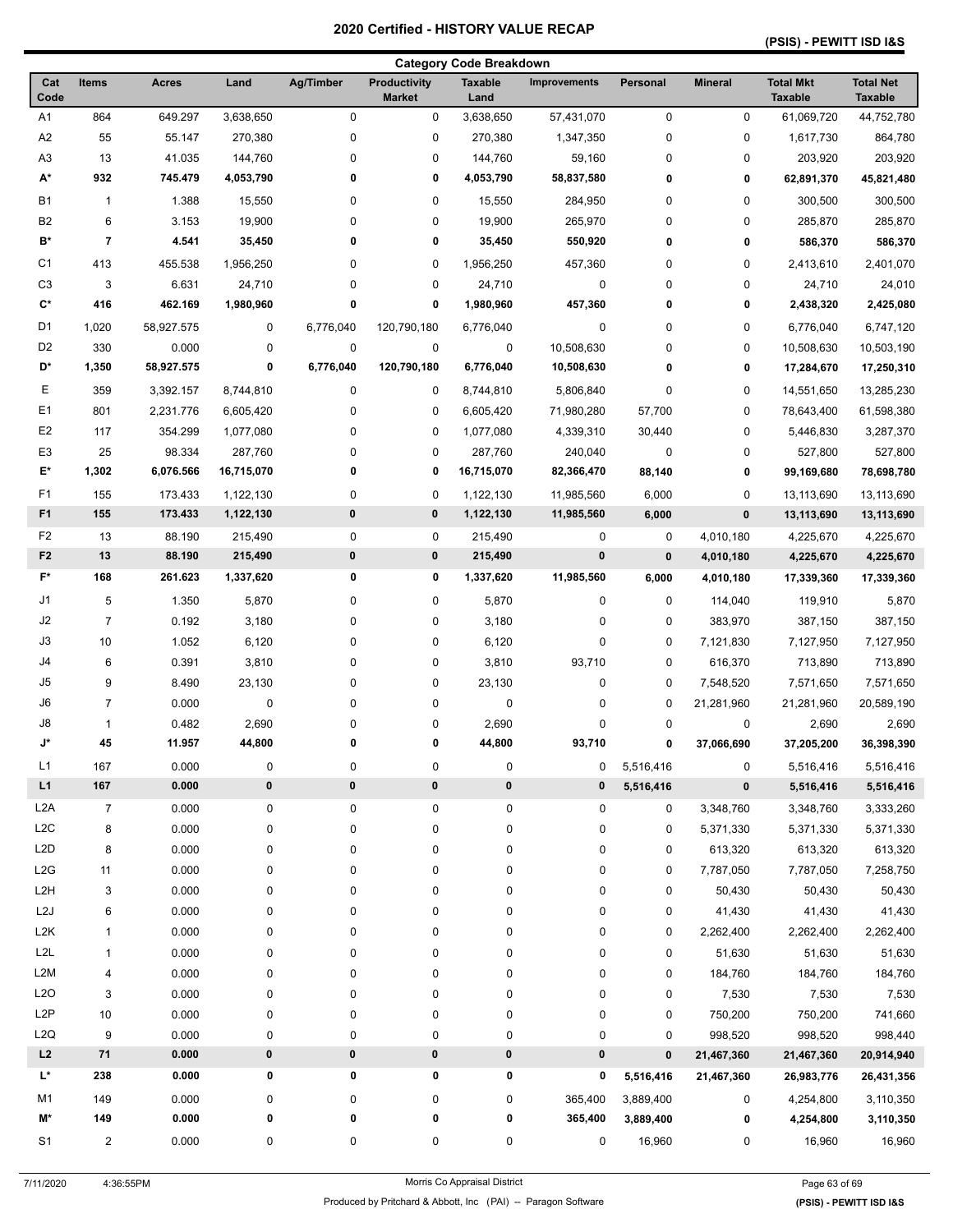|                 | <b>Category Code Breakdown</b> |              |             |             |                                      |                        |                     |                 |                |                                    |                                    |  |  |
|-----------------|--------------------------------|--------------|-------------|-------------|--------------------------------------|------------------------|---------------------|-----------------|----------------|------------------------------------|------------------------------------|--|--|
| Cat<br>Code     | <b>Items</b>                   | <b>Acres</b> | Land        | Ag/Timber   | <b>Productivity</b><br><b>Market</b> | <b>Taxable</b><br>Land | <b>Improvements</b> | <b>Personal</b> | <b>Mineral</b> | <b>Total Mkt</b><br><b>Taxable</b> | <b>Total Net</b><br><b>Taxable</b> |  |  |
| S*              | $\mathbf{2}$                   | 0.000        | 0           | 0           | 0                                    | 0                      | 0                   | 16,960          | 0              | 16,960                             | 16,960                             |  |  |
| XB              | 10                             | 0.000        | 0           | $\mathbf 0$ | 0                                    | 0                      | 0                   | 1,890           | 0              | 1,890                              | 0                                  |  |  |
| XG              | 4                              | 1.858        | 7,870       | $\mathbf 0$ | 0                                    | 7,870                  | 235,950             | 500             | 0              | 244,320                            | 0                                  |  |  |
| XN              | 15                             | 0.000        | $\mathbf 0$ | $\Omega$    | 0                                    | 0                      | $\mathbf 0$         | 927,730         | $\mathbf 0$    | 927,730                            | 0                                  |  |  |
| XV              | 19                             | 22.751       | 97,290      | 0           | 0                                    | 97,290                 | 342,580             | 14,050          | 0              | 453,920                            | 0                                  |  |  |
| XV <sub>1</sub> | 72                             | 120.515      | 481,550     | $\Omega$    | 0                                    | 481,550                | 8,600,020           | 0               | 0              | 9,081,570                          | 0                                  |  |  |
| XV <sub>2</sub> | 137                            | 12,367.095   | 15,508,150  | $\Omega$    | 0                                    | 15,508,150             | 11,935,060          | 0               | 0              | 27,443,210                         | 0                                  |  |  |
| XV <sub>3</sub> | 19                             | 12.744       | 53,730      | $\mathbf 0$ | 0                                    | 53,730                 | 87,260              | $\mathbf 0$     | $\mathbf 0$    | 140,990                            | 0                                  |  |  |
| XV4             |                                | 0.210        | 1,820       | $\Omega$    | 0                                    | 1,820                  | 32,000              | 0               | 0              | 33,820                             | 0                                  |  |  |
| $X^*$           | 277                            | 12,525.173   | 16,150,410  | 0           | 0                                    | 16,150,410             | 21,232,870          | 944,170         | 0              | 38,327,450                         | 0                                  |  |  |
|                 | 4,886                          | 79,015.083   | 40,318,100  | 6,776,040   | 120,790,180                          | 47,094,140             | 186,398,500         | 10,461,086      | 62,544,230     | 306,497,956                        | 228,078,436                        |  |  |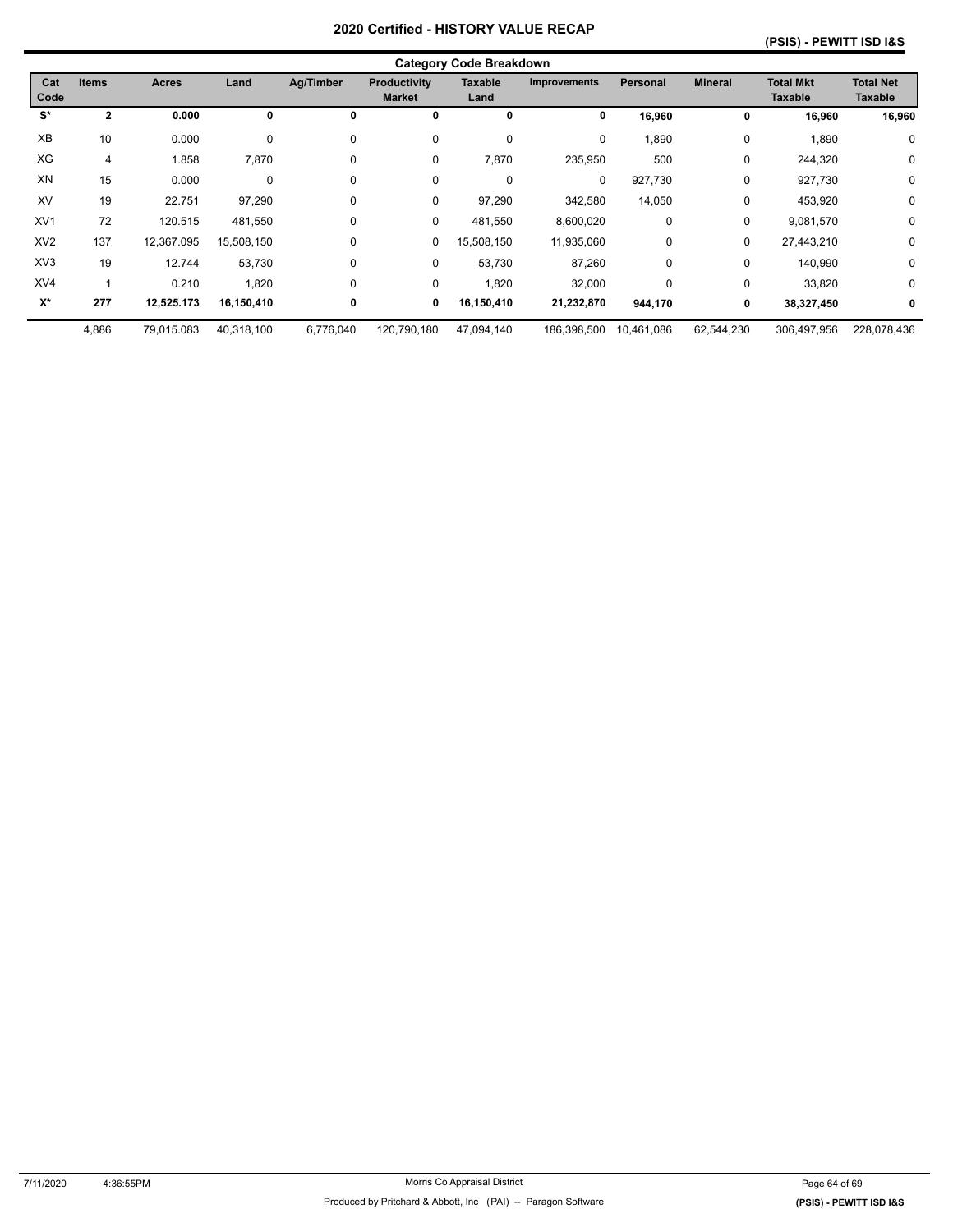|                                                                             |                            |              |                                          |                                     | (NTC) - NE TX COMM COLLEGE        |               |
|-----------------------------------------------------------------------------|----------------------------|--------------|------------------------------------------|-------------------------------------|-----------------------------------|---------------|
| Land                                                                        | Value                      | <b>Items</b> | <b>Exempt</b>                            |                                     |                                   |               |
| Land - Homesite<br>$^{(+)}$                                                 | 27,388,200                 | 3,136        | 2,570                                    |                                     |                                   |               |
| $^{(+)}$<br>Land - Non Homesite                                             | 88,252,790                 | 5,585        | 22,134,010                               |                                     |                                   |               |
| $^{(+)}$<br>Land - Productivity Market                                      | 258,412,860                | 2,418        | 1,560                                    |                                     |                                   |               |
| $^{(+)}$<br>Land - Income                                                   | 0                          | 0            | 0                                        |                                     |                                   |               |
| <b>Total Land Market Value</b><br>$(=)$                                     | 374,053,850                | 11,139       |                                          | <b>Total Land Value:</b>            | $^{(+)}$                          | 374,053,850   |
| Improvements                                                                | Value                      | <b>Items</b> | <b>Exempt</b>                            |                                     |                                   |               |
| Improvements - Homesite<br>$^{(+)}$                                         | 274,535,200                | 3,178        | 9,790                                    |                                     |                                   |               |
| New Improvements - Homesite<br>$^{(+)}$                                     | 2,699,440                  | 39           | 0                                        |                                     |                                   |               |
| Improvements - Non Homesite<br>$^{(+)}$                                     | 219,096,130                | 3,571        | 69,746,420                               |                                     |                                   |               |
| New Improvements - Non Homesite<br>$^{(+)}$                                 | 1,818,800                  | 41           | 0                                        |                                     |                                   |               |
| $^{(+)}$<br>Improvements - Income                                           | 0                          | 0            | $\mathbf 0$                              |                                     |                                   |               |
| $(=)$<br><b>Total Improvement Value</b>                                     | 498,149,570                | 6,829        |                                          | <b>Total Imp Value:</b>             | $^{(+)}$                          | 498,149,570   |
| Personal                                                                    | Value                      | <b>Items</b> | <b>Exempt</b>                            |                                     |                                   |               |
| $^{(+)}$<br>Personal - Homesite                                             | 3,806,400                  | 118          | 0                                        |                                     |                                   |               |
| $^{(+)}$<br>New Personal - Homesite                                         | 431,140                    | 11           | 0                                        |                                     |                                   |               |
| $^{(+)}$<br>Personal - Non Homesite                                         | 21,700,086                 | 806          | 1,606,166                                |                                     |                                   |               |
| $^{(+)}$<br>New Personal - Non Homesite                                     | 659,350                    | 23           | 0                                        |                                     |                                   |               |
| $(=)$<br><b>Total Personal Value</b>                                        | 26,596,976                 | 958          |                                          | <b>Total Personal Value:</b>        | $(+)$                             | 26,596,976    |
| Total Real Estate & Personal Mkt Value (=)                                  | 898,800,396                | 18,926       |                                          |                                     |                                   |               |
| Minerals                                                                    | <b>Value</b>               | <b>Items</b> |                                          |                                     |                                   |               |
| <b>Mineral Value</b><br>$^{(+)}$                                            | 392.260                    | 16           |                                          |                                     |                                   |               |
| Mineral Value - Real<br>$^{(+)}$                                            | 74,934,180                 | 63           |                                          |                                     |                                   |               |
| Mineral Value - Personal<br>$^{(+)}$                                        | 262,014,250                | 628          |                                          |                                     |                                   |               |
| <b>Total Mineral Market Value</b><br>$(=)$                                  | 337,340,690                | 707          |                                          | <b>Total Min Mkt Value:</b>         | $^{(+)}$                          | 337,340,690   |
| $(=)$<br><b>Total Market Value</b><br>Ag/Timber *does not include protested | 1,236,141,086              |              |                                          | <b>Total Market Value:</b>          | $(=/+)$                           | 1,236,141,086 |
|                                                                             | Value                      | <b>Items</b> |                                          |                                     |                                   |               |
| Land Timber Gain<br>$^{(+)}$                                                | 0                          | 0            |                                          | <b>Land Timber Gain:</b>            | $^{(+)}$                          |               |
| <b>Productivity Market</b><br>$^{(+)}$<br>$(-)$                             | 258,411,300                | 2,417        |                                          |                                     |                                   |               |
| Land Ag 1D<br>$(-)$                                                         | 0<br>7,149,640             | 0<br>1,505   |                                          |                                     |                                   |               |
| Land Ag 1D1<br>Land Ag Tim<br>$(-)$                                         | 8,380,060                  | 1,355        |                                          |                                     |                                   |               |
| Productivity Loss: (=)                                                      | 242,881,600                | 2,418        |                                          | <b>Productivity Loss:</b>           | $(-)$                             | 242,881,600   |
| Losses                                                                      | Value                      | <b>Items</b> |                                          |                                     |                                   |               |
| $(-)$<br>Less Real Exempt Property                                          | 93,510,926                 |              | 642 (includes Prorated Exempt of 10,410) |                                     |                                   |               |
| $(-)$<br>Less \$500 Inc. Real Personal                                      | 3,610                      | 17           |                                          |                                     |                                   |               |
| Less Disaster Exemption<br>$(-)$                                            | 0                          | 0            |                                          | <b>Total Market Taxable:</b>        | $(=)$                             | 993,259,486   |
| Less Real/Personal Abatements<br>$(-)$                                      | 0                          | 0            |                                          |                                     |                                   |               |
| Less Community Housing<br>$(-)$                                             | 0                          | 0            |                                          |                                     |                                   |               |
| $(-)$<br>Less Freeport                                                      | 0                          | 0            |                                          |                                     |                                   |               |
| <b>Less Allocation</b><br>$(-)$                                             | 0                          | 0            |                                          |                                     |                                   |               |
| Less MultiUse<br>$(-)$                                                      | 0                          | 0            |                                          |                                     |                                   |               |
| $(-)$<br>Less Goods In Transit (Real & Industrial)                          | 0                          | 0            |                                          |                                     |                                   |               |
| Less Historical<br>$(-)$                                                    | 0                          | 0            |                                          |                                     |                                   |               |
| Less Solar/Wind Power<br>$(-)$                                              | 0                          | 0            |                                          | <b>Total Protested Value:</b>       |                                   | 0             |
| Less Vehicle Leased for Personal Use<br>$(-)$                               | 0                          | 0            |                                          | <b>Protested % of Total Market:</b> |                                   | 0.00%         |
| <b>Less Real Protested Value</b><br>$(-)$                                   | 0                          | $\mathbf 0$  |                                          |                                     |                                   |               |
| Less 10% Cap Loss<br>$(-)$                                                  | 8,516,520                  | 767          |                                          |                                     |                                   |               |
| Less TCEQ/Pollution Control<br>$(-)$                                        | 927,870                    | 5            |                                          |                                     |                                   |               |
| Less VLA Loss<br>$(-)$                                                      | 0                          | 0            |                                          |                                     |                                   |               |
| Less Mineral Exempt Property<br>$(-)$                                       | 876,500                    | 17           |                                          |                                     |                                   |               |
| Less \$500 Inc. Mineral Owner<br>$(-)$                                      | 440                        | 1            |                                          |                                     |                                   |               |
| <b>Less Mineral Abatements</b><br>$(-)$                                     | 0                          | 0            |                                          |                                     |                                   |               |
| $(-)$<br><b>Less Mineral Freeports</b>                                      | 0                          | 0            |                                          |                                     |                                   |               |
| $(-)$<br>Less Interstate Commerce                                           | 0                          | 0            |                                          |                                     |                                   |               |
| Less Foreign Trade<br>$(-)$                                                 | 0                          | 0            |                                          | <b>Total Losses:</b>                | $(-)$                             | 103,835,866   |
| Less Mineral Unknown<br>$(-)$                                               | 0                          | 0            |                                          | <b>Total Appraised Value:</b>       | $(=/+)$                           | 889,423,620   |
| <b>Less Mineral Protested Value</b><br>$(-)$<br>$(=)$                       | 0                          | 0            |                                          | <b>Total Exemptions*:</b>           | $(-)$                             | 43,363,960    |
| Total Losses (includes Prod. Loss)<br>$(=)$<br><b>Total Appraised Value</b> | 346,717,466<br>889,423,620 |              |                                          |                                     | * See breakdown on following page |               |
|                                                                             |                            |              |                                          | <b>Net Taxable Value:</b>           |                                   | 846,059,660   |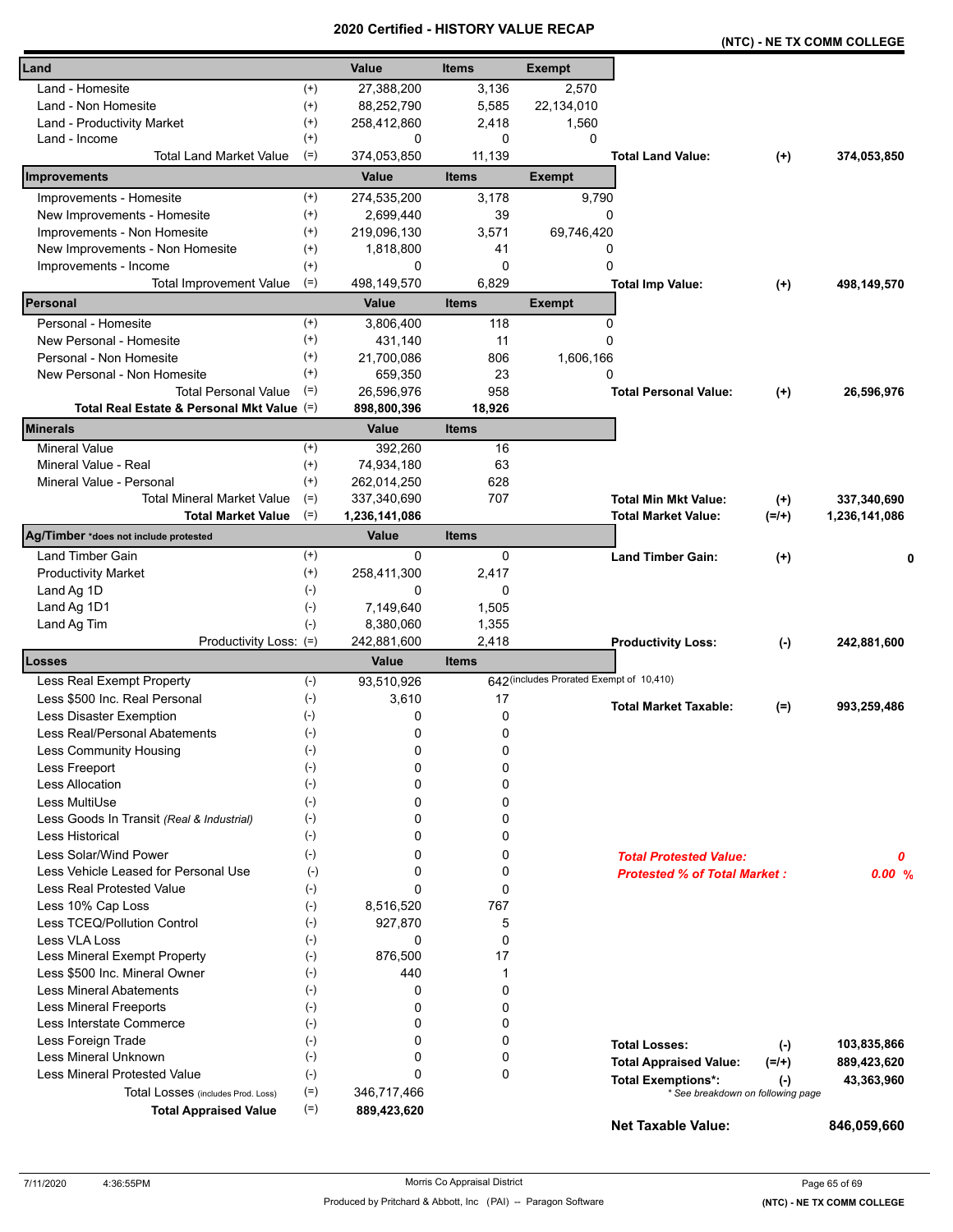**(NTC) - NE TX COMM COLLEGE** 

| <b>Count of Homesteads</b>                          |                                                      |             |     |                        |              |                |     |                                                                    |                      |                              |                                         |                                                         |
|-----------------------------------------------------|------------------------------------------------------|-------------|-----|------------------------|--------------|----------------|-----|--------------------------------------------------------------------|----------------------|------------------------------|-----------------------------------------|---------------------------------------------------------|
| н                                                   | s                                                    | F           | в   | D                      | W            | O              | DV  | <b>DV100</b>                                                       | <b>SS First Resp</b> |                              | <b>SS Svc Member</b>                    |                                                         |
| 1,292                                               | 1,621                                                | $\mathbf 0$ | 146 | 0                      | $\mathbf{1}$ | 0              | 166 | 87                                                                 | 0                    |                              | 0                                       |                                                         |
| <b>Owner and Parcel Counts</b>                      |                                                      |             |     |                        |              |                |     |                                                                    |                      |                              |                                         |                                                         |
| <b>Total Parcels*:</b>                              |                                                      |             |     |                        |              |                |     | 12,446* Parcel count is figured by parcel per ownership sequences. |                      |                              |                                         |                                                         |
| <b>Total Owners:</b>                                |                                                      |             |     | 7,638                  |              |                |     |                                                                    |                      |                              |                                         |                                                         |
| <b>Ported Homestead/Charity Amounts</b>             |                                                      |             |     |                        | <b>Value</b> |                |     | <b>Items</b>                                                       |                      |                              |                                         |                                                         |
|                                                     | DV Donated Home (Charity)                            |             |     | $^{(+)}$               |              | 0              |     | $\pmb{0}$                                                          |                      |                              |                                         |                                                         |
|                                                     | SS of a Service Member Ported Amount                 |             |     | $^{(+)}$               |              | 0              |     | $\mathbf 0$                                                        |                      |                              |                                         |                                                         |
|                                                     | SS of a First Responder Ported Amount                |             |     | $^{(+)}$               |              | 0              |     | 0                                                                  |                      |                              |                                         |                                                         |
|                                                     | SS of DV Donated Home Ported Amount                  |             |     | $^{(+)}$               |              | 0              |     | 0                                                                  |                      |                              |                                         |                                                         |
|                                                     | SS of 100% DV Ported Amount                          |             |     | $^{(+)}$               |              | $\mathbf 0$    |     | 0                                                                  |                      |                              |                                         |                                                         |
| <b>Homestead Exemptions</b>                         |                                                      |             |     |                        | Value        |                |     | <b>Items</b>                                                       |                      |                              |                                         |                                                         |
| Homestead H,S                                       |                                                      |             |     | $^{(+)}$               |              | $\mathbf 0$    |     | 0                                                                  |                      |                              |                                         |                                                         |
| Senior S                                            |                                                      |             |     | $^{(+)}$               |              | 0              |     | $\mathbf 0$                                                        |                      | H - Homestead<br>S - Over 65 |                                         | D - Disabled Only<br>W - Widow                          |
| Disabled B                                          |                                                      |             |     | $^{(+)}$               |              | $\mathbf 0$    |     | 0                                                                  |                      | F - Disabled Widow           |                                         | O - Over 65 (No HS)                                     |
| DV 100%                                             |                                                      |             |     | $^{(+)}$               |              | 9,268,710      |     | 87                                                                 |                      | B - Disabled                 |                                         | DV - Disabled Veteran                                   |
|                                                     | Surviving Spouse of a Service Member                 |             |     | $^{(+)}$               |              | 0              |     | 0                                                                  |                      |                              | DV100 (1, 2, 3) - 100% Disabled Veteran |                                                         |
|                                                     | Survivng Spouse of a First Responder                 |             |     | $^{(+)}$               |              | 0              |     | 0                                                                  |                      |                              |                                         | 4 (4B, 4H, 4S) - Surviving Spouse of a Service Member   |
|                                                     |                                                      |             |     | Total Reimbursable (=) |              | 9,268,710      |     | 87                                                                 |                      |                              |                                         | 5* (5B, 5H, 5S) - Surviving Spouse of a First Responder |
| Local Discount                                      |                                                      |             |     | $^{(+)}$               |              | 15,189,950     |     | 3,062                                                              |                      |                              |                                         |                                                         |
| <b>Disabled Veteran</b>                             |                                                      |             |     | $^{(+)}$               |              | 1,460,760      |     | 144                                                                |                      |                              |                                         |                                                         |
| Optional 65                                         |                                                      |             |     | $^{(+)}$               |              | 16,002,830     |     | 1,623                                                              |                      |                              |                                         |                                                         |
| <b>Local Disabled</b>                               |                                                      |             |     | $^{(+)}$               |              | 1,441,710      |     | 146                                                                |                      |                              |                                         |                                                         |
| State Homestead                                     |                                                      |             |     | $^{(+)}$               |              | 0              |     | $\pmb{0}$                                                          |                      |                              |                                         |                                                         |
| <b>Total Exemptions</b>                             |                                                      |             |     | $(=)$                  |              |                |     | 43,363,960 (includes Ported/Charity Amounts)                       |                      |                              |                                         |                                                         |
| <b>Special Certified Totals</b>                     |                                                      |             |     |                        |              |                |     |                                                                    |                      |                              |                                         |                                                         |
|                                                     | <b>Exempt Value of First Time Absolute Exemption</b> |             |     |                        |              |                |     | \$873,920                                                          |                      |                              |                                         |                                                         |
|                                                     |                                                      |             |     |                        |              |                |     |                                                                    |                      |                              |                                         |                                                         |
|                                                     | <b>Exempt Value of First Time Partial Exemption</b>  |             |     |                        |              |                |     | \$2,258,920                                                        |                      |                              |                                         |                                                         |
| <b>New AG/Timber</b>                                |                                                      |             |     |                        |              |                |     |                                                                    |                      |                              |                                         |                                                         |
| Market                                              |                                                      |             |     |                        |              |                |     | \$852,370                                                          |                      |                              |                                         |                                                         |
| Taxable                                             |                                                      |             |     |                        |              |                |     | \$52,010                                                           |                      |                              |                                         |                                                         |
| Value Loss                                          |                                                      |             |     |                        |              |                |     | \$800,360                                                          |                      |                              |                                         |                                                         |
|                                                     |                                                      |             |     |                        |              |                |     |                                                                    |                      |                              |                                         |                                                         |
| Market                                              | New Improvement/Personal                             |             |     |                        |              |                |     | \$5,608,730                                                        |                      |                              |                                         |                                                         |
| Taxable                                             |                                                      |             |     |                        |              |                |     | \$5,315,490                                                        |                      |                              |                                         |                                                         |
|                                                     |                                                      |             |     |                        |              |                |     |                                                                    |                      |                              |                                         |                                                         |
| Average Values* (includes protested & exempt value) |                                                      |             |     |                        |              |                |     |                                                                    |                      |                              |                                         |                                                         |
| Average Homestead Value A*                          |                                                      |             |     |                        |              | <b>Parcels</b> |     |                                                                    |                      |                              | Total Homestead Value A*                |                                                         |
| <b>Market</b>                                       |                                                      | \$84,711    |     |                        |              | 1,617          |     |                                                                    |                      | Market                       | \$136,978,950                           |                                                         |
| Taxable                                             |                                                      | \$77,068    |     |                        |              |                |     |                                                                    |                      | Taxable                      | \$113,829,370                           |                                                         |
| Average Homestead Value A* and E*                   |                                                      |             |     |                        |              | <b>Parcels</b> |     |                                                                    |                      |                              | Total Homestead Value A* and E*         |                                                         |
| Market                                              |                                                      | \$93,445    |     |                        |              | 3,112          |     |                                                                    |                      | <b>Market</b>                | \$290,801,140                           |                                                         |
|                                                     |                                                      |             |     |                        |              |                |     |                                                                    |                      | Taxable                      | \$242,686,270                           |                                                         |
| Taxable                                             |                                                      | \$85,797    |     |                        |              |                |     |                                                                    |                      |                              |                                         |                                                         |
| Average Homestead Value A* and E* and M1            |                                                      |             |     |                        |              | <b>Parcels</b> |     |                                                                    |                      |                              |                                         | Total Homestead Value A* and E* and M1                  |
| Market                                              |                                                      | \$91,163    |     |                        |              | 3,239          |     |                                                                    |                      | <b>Market</b>                | \$295,277,610                           |                                                         |
| Taxable                                             |                                                      | \$83,613    |     |                        |              |                |     |                                                                    |                      | Taxable                      | \$245,919,520                           |                                                         |
| Average Homestead Value M1                          |                                                      |             |     |                        |              | <b>Parcels</b> |     |                                                                    |                      |                              | <b>Total Homestead Value M1</b>         |                                                         |
|                                                     |                                                      |             |     |                        |              | 127            |     |                                                                    |                      | <b>Market</b>                | \$4,476,470                             |                                                         |
| <b>Market</b>                                       |                                                      | \$35,247    |     |                        |              |                |     |                                                                    |                      | Taxable                      | \$3,233,250                             |                                                         |
| Taxable                                             |                                                      | \$30,104    |     |                        |              |                |     |                                                                    |                      |                              |                                         |                                                         |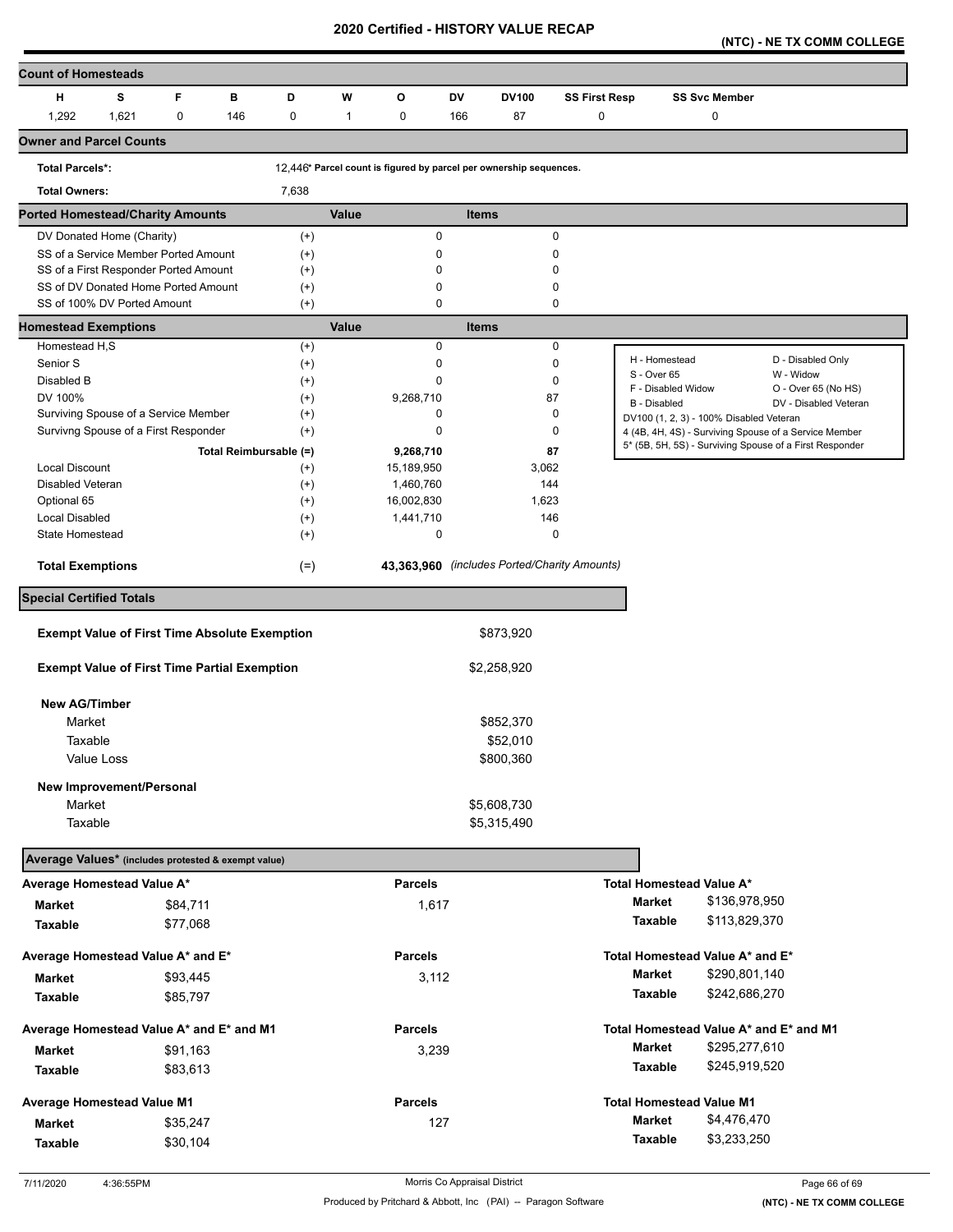| <b>Minerals</b>                            | Value        | <b>Items</b> |                                    |             |
|--------------------------------------------|--------------|--------------|------------------------------------|-------------|
| Mineral_Value                              | 392,260      | 16           |                                    |             |
| Mineral Value - Real                       | 74,934,180   | 63           |                                    |             |
| Mineral Value - Personal                   | 262,014,250  | 628          | <b>Total Mineral Value:</b>        | 337,340,690 |
| <b>Mineral Loss</b>                        | Value        | <b>Items</b> |                                    |             |
| Less Mineral Exempt Property               | 876,500      | 17           | <b>Total Mineral Exempt Value:</b> | 876,500     |
| Less \$500 Inc. Mineral Owner              | 440          | $\mathbf{1}$ |                                    |             |
| <b>Less Mineral Abatements</b>             | 0            | 0            |                                    |             |
| Less Mineral Freeports/Interstate Commerce | 0            | 0            |                                    |             |
| Less Mineral Unknown                       | 0            | 0            |                                    |             |
| Less TCEQ/Pollution Control                | 927,870      | 5            |                                    |             |
| Less VLA                                   | 0            | $\mathbf 0$  |                                    |             |
| <b>Less Mineral Protested Value</b>        | 0            | $\mathbf 0$  | <b>Taxload Mineral Total:</b>      | 336,464,190 |
| Land                                       | Value        | <b>Items</b> |                                    |             |
| Land - Homesite                            | 27,388,200   | 3,136        |                                    |             |
| Land - Non Homesite                        | 88,252,790   | 5,585        |                                    |             |
| Land - Productivity Market                 | 258,412,860  | 2,418        |                                    |             |
| Land - Income                              | 0            | 0            | <b>Total Land Value:</b>           | 374,053,850 |
| <b>Land Timber Gain</b>                    | $\mathbf 0$  | $\mathbf 0$  |                                    |             |
| <b>Improvements</b>                        | Value        | <b>Items</b> |                                    |             |
| Improvements - Homesite                    | 274,535,200  | 3,178        |                                    |             |
| New Improvements - Homesite                | 2,699,440    | 39           |                                    |             |
| Improvements - Non Homesite                | 219,096,130  | 3,571        |                                    |             |
| New Improvements - Non Homesite            | 1,818,800    | 41           |                                    |             |
| Improvements - Income                      | 0            | 0            | <b>Total Improvement Value:</b>    | 498,149,570 |
| <b>Ag Loss</b>                             | Value        | <b>Items</b> |                                    |             |
| <b>Productivity Market</b>                 | 258,412,860  | 2,418        |                                    |             |
| Land Ag 1D                                 | $\mathbf 0$  | $\mathbf 0$  |                                    |             |
| Land Ag 1D1                                | 7,149,710    | 1,506        |                                    |             |
| Land Ag Tim                                | 8,380,060    | 8,380,060    | <b>Productivity Loss:</b>          | 242,881,600 |
| <b>Real Loss</b>                           | Value        |              |                                    |             |
| Land Homesite Exempt                       | 2,570        |              |                                    |             |
| Land Non-Homesite Exempt                   | 22,134,010   |              |                                    |             |
| <b>Productivity Market Exempt</b>          | 1,560        |              |                                    |             |
| Income Land Exempt                         | 0            |              |                                    |             |
| Improvement Homesite Exempt                |              |              |                                    |             |
|                                            | 9,790        |              |                                    |             |
| New Improvement Homesite Exempt            | 0            |              |                                    |             |
| Improvement Non-Homesite Exempt            | 69,746,420   |              |                                    |             |
| New Improvement Non-Homesite Exempt        | 0            |              |                                    |             |
| Income Improvement Exempt                  | 0            |              | <b>Real Exempt Total:</b>          | 91,894,350  |
| Personal                                   | Value        | <b>Items</b> | <b>Taxload Real Total:</b>         | 537,427,470 |
| Personal - Homesite                        | 3,806,400    | 118          |                                    |             |
| New Personal - Homesite                    | 431,140      | 11           |                                    |             |
| Personal - Non Homesite                    | 21,700,086   | 806          |                                    |             |
| New Personal - Non Homesite                | 659,350      | 23           | <b>Total Personal Value:</b>       | 26,596,976  |
| <b>Personal Loss</b>                       | <b>Value</b> |              |                                    |             |
| Personal Homesite Exempt                   | 0            |              |                                    |             |
| New Personal Homesite Exempt               | 0            |              |                                    |             |
| Personal Non-Homesite Exempt               | 1,606,166    |              |                                    |             |
| New Personal Non-Homesite Exempt           | 0            |              |                                    |             |
| Personal Under 500                         | 3,610        |              | <b>Personal Exempt Total:</b>      | 1,606,166   |
|                                            |              |              | <b>Taxload Personal Total:</b>     | 24,990,810  |
|                                            |              |              |                                    |             |
|                                            |              |              |                                    |             |
|                                            |              |              | <b>Total Appraised:</b>            | 889,423,620 |
|                                            |              |              | <b>Taxroll Load Total:</b>         | 898,882,470 |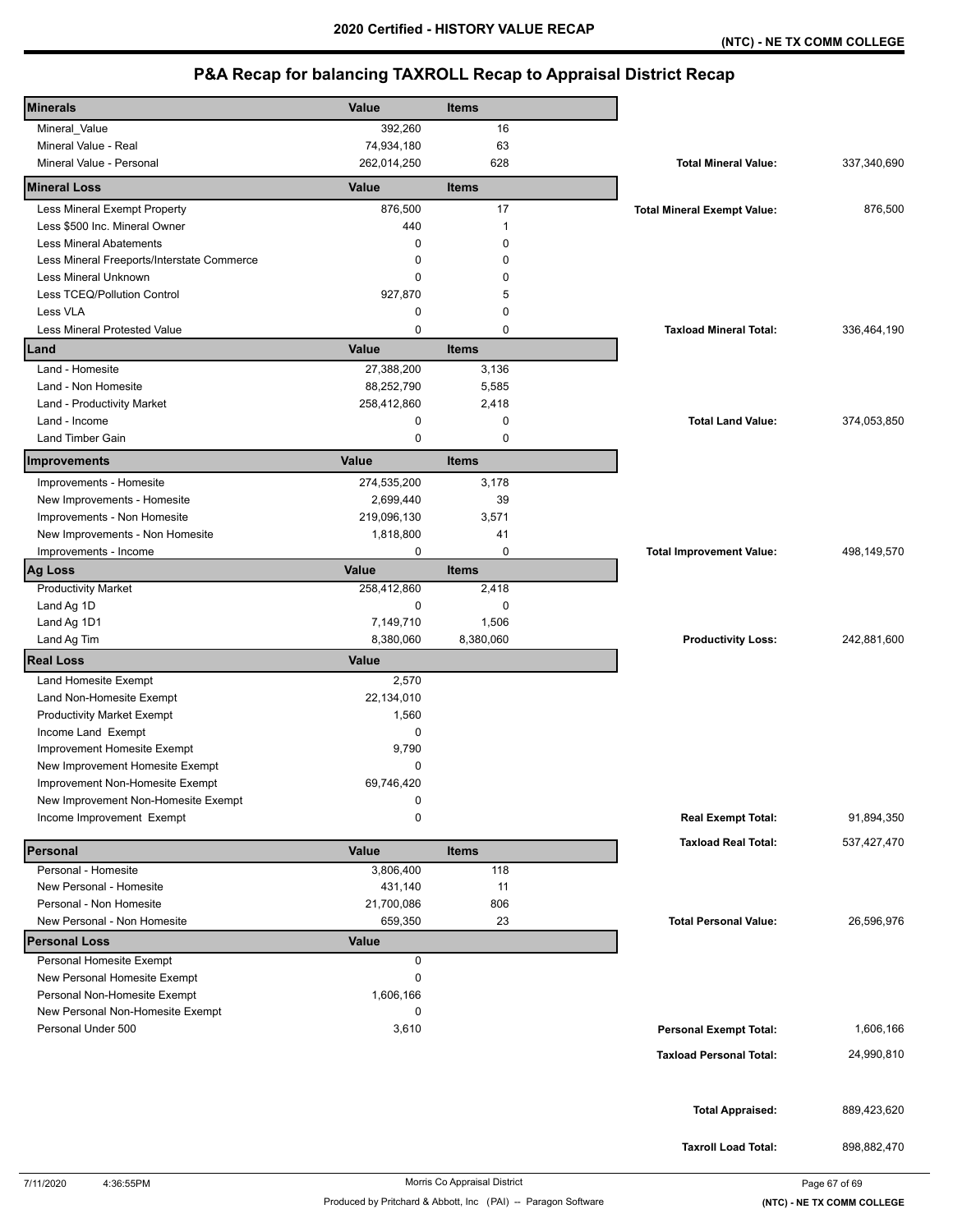## **(NTC) - NE TX COMM COLLEGE**

|                  |              |              |                        |                  |                                      | <b>Category Code Breakdown</b> |                     |              |                |                                    |                                    |
|------------------|--------------|--------------|------------------------|------------------|--------------------------------------|--------------------------------|---------------------|--------------|----------------|------------------------------------|------------------------------------|
| Cat<br>Code      | <b>Items</b> | <b>Acres</b> | Land                   | <b>Ag/Timber</b> | <b>Productivity</b><br><b>Market</b> | <b>Taxable</b><br>Land         | <b>Improvements</b> | Personal     | <b>Mineral</b> | <b>Total Mkt</b><br><b>Taxable</b> | <b>Total Net</b><br><b>Taxable</b> |
| A <sub>1</sub>   | 2,759        | 2,141.411    | 21,029,740             | 0                | 0                                    | 21,029,740                     | 168,915,120         | 0            | $\pmb{0}$      | 189,944,860                        | 167,027,770                        |
| A2               | 104          | 115.384      | 584,450                | $\pmb{0}$        | 0                                    | 584,450                        | 2,374,670           | 0            | 0              | 2,959,120                          | 2,348,890                          |
| A <sub>3</sub>   | 34           | 72.789       | 393,770                | 0                | 0                                    | 393,770                        | 271,970             | 0            | 0              | 665,740                            | 660,740                            |
| A*               | 2,897        | 2,329.584    | 22,007,960             | 0                | 0                                    | 22,007,960                     | 171,561,760         | 0            | 0              | 193,569,720                        | 170,037,400                        |
| <b>B1</b>        | 9            | 8.840        | 92,460                 | 0                | 0                                    | 92,460                         | 1,905,450           | 0            | 0              | 1,997,910                          | 1,997,910                          |
| B <sub>2</sub>   | 30           | 18.010       | 128,320                | 0                | 0                                    | 128,320                        | 1,555,590           | 0            | 0              | 1,683,910                          | 1,663,910                          |
| B*               | 39           | 26.850       | 220,780                | 0                | 0                                    | 220,780                        | 3,461,040           | 0            | 0              | 3,681,820                          | 3,661,820                          |
| C <sub>1</sub>   | 1,262        | 1,504.091    | 7,236,850              | 0                | 0                                    | 7,236,850                      | 632,890             | 0            | 0              | 7,869,740                          | 7,832,730                          |
| C <sub>3</sub>   | 6            | 10.581       | 43,630                 | 0                | 0                                    | 43,630                         | 0                   | 0            | 0              | 43,630                             | 43,330                             |
| C*               | 1,268        | 1,514.672    | 7,280,480              | 0                | 0                                    | 7,280,480                      | 632,890             | 0            | 0              | 7,913,370                          | 7,876,060                          |
| D <sub>1</sub>   | 2,417        | 121,215.365  | 0                      | 15,529,700       | 258,411,300                          | 15,529,700                     | $\pmb{0}$           | 0            | 0              | 15,529,700                         | 15,465,500                         |
| D <sub>2</sub>   | 660          | 0.000        | 0                      | $\pmb{0}$        | 0                                    | 0                              | 16,553,310          | 0            | 0              | 16,553,310                         | 16,525,070                         |
| D*               | 3,077        | 121,215.365  | 0                      | 15,529,700       | 258,411,300                          | 15,529,700                     | 16,553,310          | 0            | 0              | 32,083,010                         | 31,990,570                         |
| Е                | 750          | 9,420.095    | 25,904,190             | 0                | 0                                    | 25,904,190                     | 9,266,750           | 0            | 0              | 35,170,940                         | 33,560,270                         |
| E <sub>1</sub>   | 2,420        | 7,967.527    | 24,012,580             | 0                | 0                                    | 24,012,580                     | 174,437,700         | 57,700       | 0              | 198,507,980                        | 175,866,000                        |
| E <sub>2</sub>   | 339          | 913.530      |                        | 0                | 0                                    |                                | 9,399,250           | 67,870       | 0              |                                    | 9,814,420                          |
| E <sub>3</sub>   | 106          | 448.859      | 2,944,340<br>1,314,380 | 0                | 0                                    | 2,944,340<br>1,314,380         | 788,480             | 0            | 0              | 12,411,460<br>2,102,860            | 2,058,650                          |
| E*               | 3,615        | 18,750.011   | 54,175,490             | 0                | 0                                    | 54,175,490                     | 193,892,180         |              | 0              | 248,193,240                        | 221,299,340                        |
|                  |              |              |                        |                  |                                      |                                |                     | 125,570      |                |                                    |                                    |
| F1               | 417          | 557.227      | 4,765,400              | $\pmb{0}$        | 0                                    | 4,765,400                      | 40,756,230          | 6,000        | 0              | 45,527,630                         | 45,500,220                         |
| F <sub>1</sub>   | 417          | 557.227      | 4,765,400              | 0                | 0                                    | 4,765,400                      | 40,756,230          | 6,000        | $\pmb{0}$      | 45,527,630                         | 45,500,220                         |
| F <sub>2</sub>   | 143          | 2,682.156    | 4,729,890              | 0                | 0                                    | 4,729,890                      | 773,730             | 0            | 74,934,180     | 80,437,800                         | 80,282,970                         |
| F <sub>2</sub>   | 143          | 2,682.156    | 4,729,890              | $\bf{0}$         | 0                                    | 4,729,890                      | 773,730             | $\bf{0}$     | 74,934,180     | 80,437,800                         | 80,282,970                         |
| $F^*$            | 560          | 3,239.383    | 9,495,290              | 0                | 0                                    | 9,495,290                      | 41,529,960          | 6,000        | 74,934,180     | 125,965,430                        | 125,783,190                        |
| G <sub>1</sub>   | 16           | 0.000        | 0                      | 0                | 0                                    | 0                              | 0                   | 0            | 392,260        | 392,260                            | 392,260                            |
| G*               | 16           | 0.000        | 0                      | 0                | 0                                    | 0                              | 0                   | 0            | 392,260        | 392,260                            | 392,260                            |
| J1               | 11           | 4.350        | 20,340                 | 0                | 0                                    | 20,340                         | 0                   | 0            | 295,410        | 315,750                            | 20,340                             |
| J2               | 15           | 13.237       | 125,970                | 0                | 0                                    | 125,970                        | 61,820              | 0            | 1,132,190      | 1,319,980                          | 1,319,980                          |
| J3               | 29           | 22.889       | 48,890                 | 0                | 0                                    | 48,890                         | $\pmb{0}$           | 0            | 22,315,100     | 22,363,990                         | 22,363,990                         |
| J3A              | 4            | 0.000        | 0                      | 0                | 0                                    | 0                              | $\pmb{0}$           | 0            | 38,310         | 38,310                             | 38,310                             |
| J4               | 20           | 0.907        | 16,610                 | 0                | 0                                    | 16,610                         | 250,010             | 0            | 2,280,700      | 2,547,320                          | 2,547,320                          |
| J5               | 26           | 36.420       | 109,910                | 0                | 0                                    | 109,910                        | 0                   | 0            | 14,920,180     | 15,030,090                         | 15,030,090                         |
| J5A              | $\mathbf{1}$ | 0.000        | 0                      | 0                | 0                                    | 0                              | $\pmb{0}$           | 0            | 200            | 200                                | 200                                |
| J6               | 81           | 0.000        | 0                      | 0                | 0                                    | 0                              | $\pmb{0}$           | 0            | 22,764,690     | 22,764,690                         | 22,071,920                         |
| J6A              | 4            | 0.000        | 0                      | 0                | 0                                    | 0                              | $\pmb{0}$           | 0            | 316,650        | 316,650                            | 316,650                            |
| J7               | 4            | 0.000        | 0                      | 0                | 0                                    | 0                              | $\pmb{0}$           | 0            | 964,370        | 964,370                            | 964,370                            |
| J8               | $\mathbf{1}$ | 0.482        | 2,690                  | $\pmb{0}$        | 0                                    | 2,690                          | $\pmb{0}$           | 0            | 0              | 2,690                              | 2,690                              |
| J*               | 196          | 78.285       | 324,410                | 0                | 0                                    | 324,410                        | 311,830             | 0            | 65,027,800     | 65,664,040                         | 64,675,860                         |
| L1               | 464          | 0.000        | 0                      | 0                | 0                                    | 0                              |                     | 0 14,932,830 | 0              | 14,932,830                         | 14,932,830                         |
| L1               | 464          | 0.000        | $\pmb{0}$              | $\pmb{0}$        | 0                                    | 0                              | 0                   | 14,932,830   | $\pmb{0}$      | 14,932,830                         | 14,932,830                         |
| L <sub>2</sub> A | 31           | 0.000        | 0                      | $\pmb{0}$        | 0                                    | 0                              | $\pmb{0}$           | 0            | 5,363,830      | 5,363,830                          | 5,348,330                          |
| L2B              | 58           | 0.000        | 0                      | 0                | 0                                    | 0                              | $\pmb{0}$           | 0            | 54,356,320     | 54,356,320                         | 54,356,320                         |
| L2C              | 41           | 0.000        | 0                      | 0                | 0                                    | 0                              | $\pmb{0}$           | 0            | 78,021,770     | 78,021,770                         | 78,021,770                         |
| L <sub>2</sub> D | 31           | 0.000        | 0                      | 0                | 0                                    | 0                              | $\pmb{0}$           | 0            | 2,550,620      | 2,550,620                          | 2,550,620                          |
| L2G              | 62           | 0.000        | 0                      | 0                | 0                                    | 0                              | $\pmb{0}$           | 0            | 44,959,280     | 44,959,280                         | 44,350,710                         |
| L <sub>2</sub> H | 112          | 0.000        | 0                      | 0                | 0                                    | 0                              | $\pmb{0}$           | 0            | 1,288,230      | 1,288,230                          | 1,288,230                          |
| L <sub>2</sub> J | 35           | 0.000        | 0                      | 0                | 0                                    | 0                              | $\pmb{0}$           | 0            | 326,600        | 326,600                            | 326,600                            |
| L <sub>2</sub> K | $\mathbf{1}$ | 0.000        | 0                      | 0                | 0                                    | 0                              | $\pmb{0}$           | 0            | 2,262,400      | 2,262,400                          | 2,262,400                          |
| L2L              | 4            | 0.000        | 0                      | 0                | 0                                    | 0                              | $\pmb{0}$           | 0            | 106,180        | 106,180                            | 106,180                            |
| L <sub>2</sub> M | 20           | 0.000        | 0                      | 0                | 0                                    | 0                              | $\pmb{0}$           | 0            | 2,563,340      | 2,563,340                          | 2,563,340                          |
| L2O              | 14           | 0.000        | 0                      | 0                | 0                                    | 0                              | $\pmb{0}$           | 0            | 106,690        | 106,690                            | 106,690                            |
| L <sub>2</sub> P | 27           | 0.000        | 0                      | 0                | 0                                    | 0                              | 0                   | 0            | 2,431,790      | 2,431,790                          | 2,394,580                          |